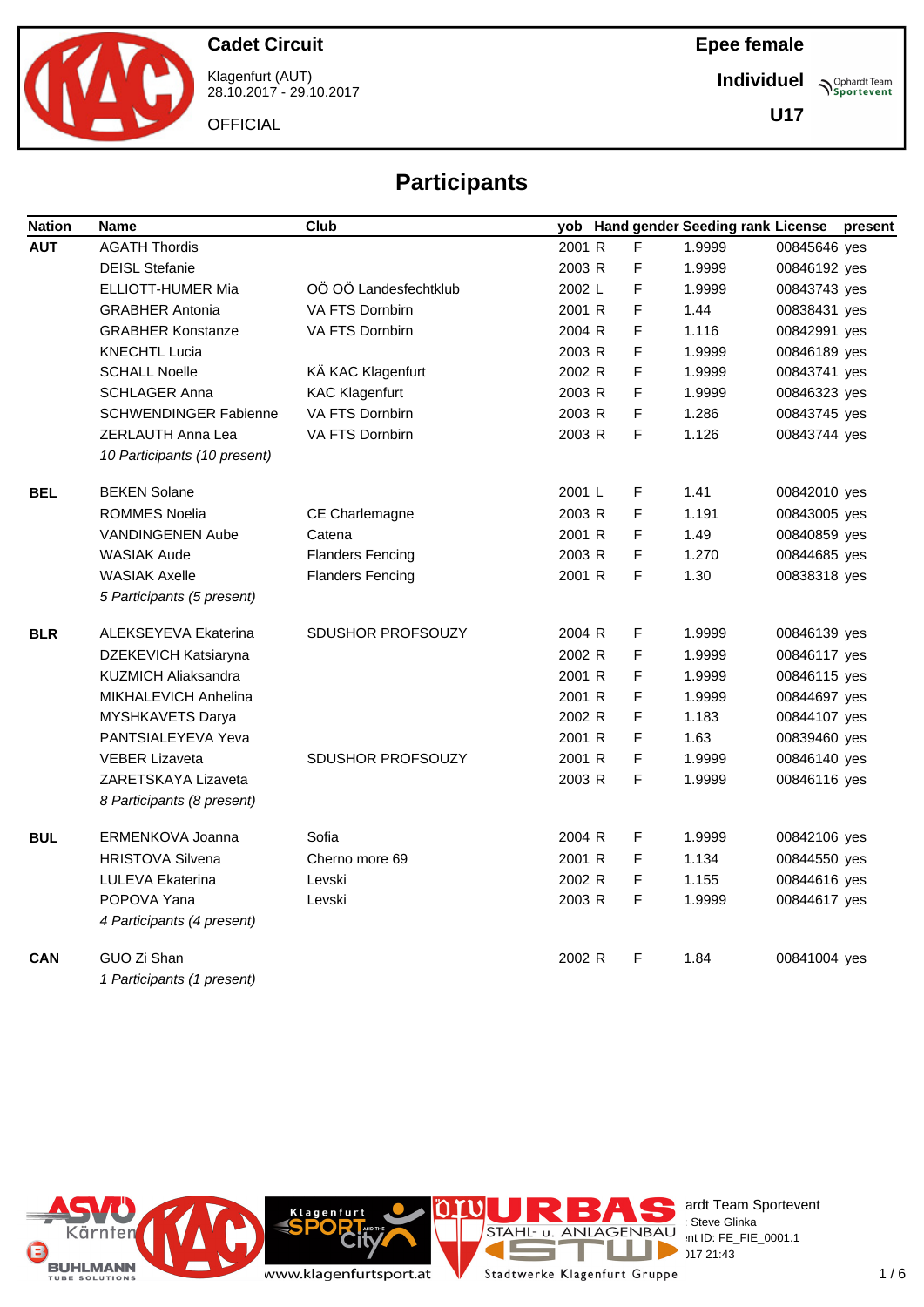

Klagenfurt (AUT) 28.10.2017 - 29.10.2017

**OFFICIAL** 

**Individuel Sportevent** 

**U17**

| <b>Nation</b> | <b>Name</b>                  | Club                        |        |             | yob Hand gender Seeding rank License |              | present |
|---------------|------------------------------|-----------------------------|--------|-------------|--------------------------------------|--------------|---------|
| <b>CRO</b>    | <b>DELIC Lara</b>            | MK Split                    | 2003 R | F           | 1.237                                | 00842658 yes |         |
|               | <b>GALIC Ana</b>             | MK Split                    | 2003 R | F           | 1.173                                | 00842659 yes |         |
|               | <b>GNJIDIC Lucija</b>        | <b>CAFC Mladost</b>         | 2001 R | F           | 1.85                                 | 00838127 yes |         |
|               | <b>JOLIC Jelena</b>          | <b>CAFC Mladost</b>         | 2003 R | F           | 1.9999                               | 00846214 yes |         |
|               | <b>LUSIC Helena</b>          |                             | 2001 R | F           | 1.9999                               | 00842575 yes |         |
|               | MAJDANDZIC Maja              | <b>CAFC Mladost</b>         | 2002 R | F           | 1.9999                               | 00845726 yes |         |
|               | VUCKOVIC SOKOVIC Viktorija   | Inter                       | 2001 R | F           | 1.9999                               | 00845645 yes |         |
|               | <b>VUKOJEVIC Andrea</b>      | <b>MK Split</b>             | 2002 R | F           | 1.9999                               | 00842657 yes |         |
|               | 8 Participants (8 present)   |                             |        |             |                                      |              |         |
| <b>CZE</b>    | AIGERMANOVA Gabriela         | TJ Lokomotiva Teplic        | 2002 L | F           | 1.9999                               | 00845853 yes |         |
|               | <b>BIELESZOVA Veronika</b>   | <b>SC Praha</b>             | 2002 L | F           | 1.88                                 | 00838484 yes |         |
|               | <b>CERVENKOVA Katerina</b>   | <b>SC Praha</b>             | 2001 R | F           | 1.255                                | 00839445 yes |         |
|               | <b>CMEJRKOVA Klara</b>       | Sokol Dejvice               | 2002 R | F           | 1.9999                               | 00845878 yes |         |
|               | <b>HORNOVA Barbora</b>       | TJ Lokomotiva Karlov        | 2002 R | F           | 1.9999                               | 00846076 yes |         |
|               | PESULOVA Magdalena           | Lokomotiva Pilsen           | 2001 L | F           | 1.9999                               | 00846267 yes |         |
|               | PROKSIKOVA Patricie          | <b>SC Praha</b>             | 2002 R | F           | 1.182                                | 00844027 yes |         |
|               | <b>VINCENCOVA Ester</b>      | <b>SC Praha</b>             | 2001 R | F           | 1.94                                 | 00841069 yes |         |
|               | <b>VOLAKOVA Hana</b>         | Dukla Olomouc               | 2002 R | F           | 1.9999                               | 00843777 yes |         |
|               | 9 Participants (9 present)   |                             |        |             |                                      |              |         |
| <b>EST</b>    | <b>LAGE Getter</b>           | <b>Tallinna Mook</b>        | 2002 L | F           | 1.123                                | 00842169 yes |         |
|               | <b>PALK Madli</b>            | En Garde Haapsalu           | 2003 R | F           | 1.115                                | 00842183 yes |         |
|               | PRELA Anna                   | <b>SBSK Draakon</b>         | 2002 R | F           | 1.219                                | 00842177 yes |         |
|               | <b>TARGAMAA Carmen-Lii</b>   | En Garde Haapsalu           | 2001 R | F           | 1.10                                 | 00839737 yes |         |
|               | 4 Participants (4 present)   |                             |        |             |                                      |              |         |
| <b>FIN</b>    | <b>JAAKKOLA Outi</b>         | EM                          | 2001 L | F           | 1.4                                  | 00839317 yes |         |
|               | SAAVALAINEN Hannah           | <b>EM</b>                   | 2001 R | F           | 1.113                                | 00841103 yes |         |
|               | SOHLBERG Oona                | EM                          | 2002 R | F           | 1.9999                               | 00843855 yes |         |
|               | 3 Participants (3 present)   |                             |        |             |                                      |              |         |
| <b>GBR</b>    | <b>BLACK Abagael</b>         | <b>Plymouth FC</b>          | 2003 R | F           | 1.9999                               | 00845461 yes |         |
|               | <b>DUDLEY Amelia</b>         | Royal Tunbridge Well        | 2001 L | F           | 1.9999                               | 00845459 yes |         |
|               | FOXWELL-MOSS Taylor          | Plymouth FC                 | 2001 R | F           | 1.139                                | 00840414 yes |         |
|               | <b>HENDERSON-ROE Maia</b>    | <b>Keszler Fencing Club</b> | 2001 R | $\mathsf F$ | 1.91                                 | 00843919 yes |         |
|               | <b>LEVER Rachael</b>         | <b>TROYES CHAM</b>          | 2002 R | F           | 1.226                                | 00842532 yes |         |
|               | <b>LOUIS Avery</b>           |                             | 2001 R | F           | 1.24                                 | 00841541 yes |         |
|               | OIEN Jacqueline              | Haverstock FC               | 2001 R | F           | 1.216                                | 00837713 yes |         |
|               | PAPADOPOULOS Keira           | Dunblane                    | 2003 R | $\mathsf F$ | 1.9999                               | 00845599 yes |         |
|               | <b>PARMAR Ellie</b>          | <b>Redhill and Reigate</b>  | 2001 R | F           | 1.9999                               | 00845356 yes |         |
|               | <b>RESTON Eva</b>            | Aldershot FC                | 2004 R | F           | 1.9999                               | 00845539 yes |         |
|               | <b>ROBSON Emilia</b>         | Newcastle FC                | 2002 R | F           | 1.9999                               | 00845460 yes |         |
|               | <b>SIMMONDS Constance</b>    |                             | 2001 R | F           | 1.9999                               | 00845600 yes |         |
|               | <b>STEWART Alex</b>          |                             | 2001 R | F           | 1.233                                | 00843252 yes |         |
|               | <b>SUMMERS Isabella</b>      |                             | 2003 R | F           | 1.9999                               | 00845721 yes |         |
|               | <b>TAYLOR Eleanor</b>        | <b>Bedford FC</b>           | 2002 R | F           | 1.9999                               | 00842562 yes |         |
|               | 15 Participants (15 present) |                             |        |             |                                      |              |         |



www.klagenfurtsport.at

**Rit** 

**Klagenfurt** 

T Stadtwerke Klagenfurt Gruppe

**IC** 

a.

Е

ende Team Sportevent

**License:** Steve Glinka  $P^{\text{LO}}$  int ID: FE\_FIE\_0001.1

 $\sum$  317 21:43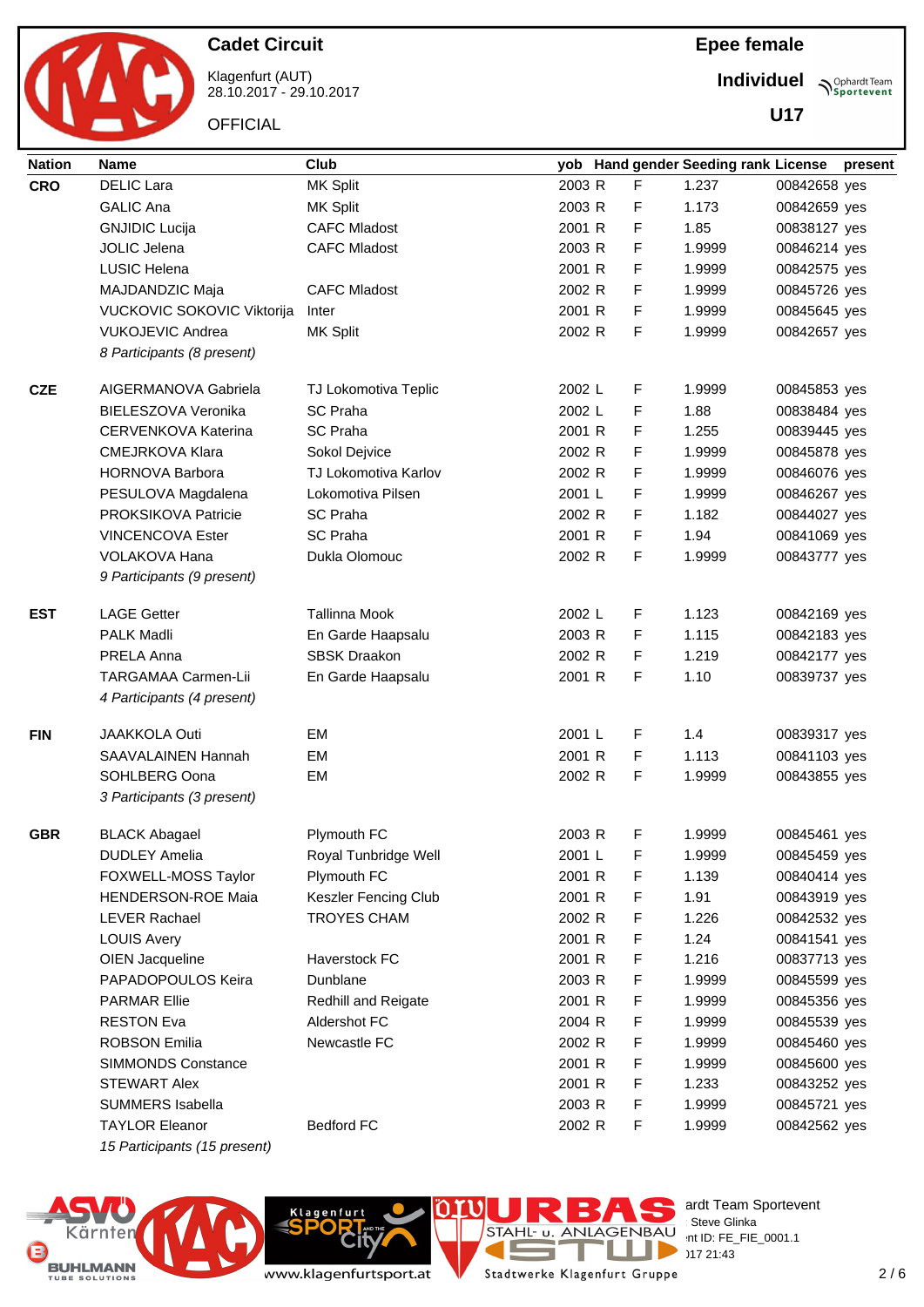Klagenfurt (AUT) 28.10.2017 - 29.10.2017

**OFFICIAL** 

**Individuel Sportevent** 

**U17**

| <b>Nation</b> | <b>Name</b>                  | Club                    |        |             | yob Hand gender Seeding rank License |              | present |
|---------------|------------------------------|-------------------------|--------|-------------|--------------------------------------|--------------|---------|
| <b>GER</b>    | <b>ALBRECHT Giulia</b>       | WÜ Heidenheimer SB      | 2003 R | $\mathsf F$ | 1.9999                               | 00841250 yes |         |
|               | ALVES DE LIMA Carolina       | Heidenheimer SB         | 2004 R | F           | 1.9999                               | 00846273 yes |         |
|               | <b>GEIST Franziska</b>       | WÜ Heidenheimer SB      | 2002 R | F           | 1.272                                | 00841483 yes |         |
|               | <b>HAMEL Mascha</b>          | SH FG Segeberg          | 2001 R | F           | 1.9999                               | 00838106 yes |         |
|               | <b>LOH Pauline</b>           | WÜ Heidenheimer SB      | 2001 R | F           | 1.71                                 | 00838357 yes |         |
|               | <b>ROPKE Greta</b>           | SH FG Segeberg          | 2002 R | F           | 1.9999                               | 00843622 yes |         |
|               | <b>TEUBER Carolin</b>        | WÜ Heidenheimer SB      | 2001 R | F           | 1.70                                 | 00702956 yes |         |
|               | <b>ZENS Anna</b>             | SA Fechterring Hochwald | 2003 R | F           | 1.150                                | 00841788 yes |         |
|               | 8 Participants (8 present)   |                         |        |             |                                      |              |         |
| <b>GRE</b>    | <b>CHRISTOU Theodora</b>     | <b>IRIDA</b>            | 2002 R | F           | 1.9999                               | 00842586 yes |         |
|               | <b>KARAMPINI Eirini</b>      | <b>IRIDA</b>            | 2002 L | F           | 1.118                                | 00841014 yes |         |
|               | PAPANASTASIOU Athina Sofia   | ODYSSEAS HALANDRIOU     | 2003 R | F           | 1.9999                               | 00843472 yes |         |
|               | RODOPOULOU Nefeli            | <b>IRIDA</b>            | 2003 R | F           | 1.9999                               | 00842585 yes |         |
|               | <b>TSIRONI Anna</b>          | <b>VARI</b>             | 2002 R | F           | 1.9999                               | 00845748 yes |         |
|               | 5 Participants (5 present)   |                         |        |             |                                      |              |         |
| <b>HUN</b>    | <b>BUKI Lili</b>             | OMS-Tata                | 2002 R | F           | 1.16                                 | 00844689 yes |         |
|               | DEBRECZENI Noemi             | <b>FLESS</b>            | 2002 R | F           | 1.76                                 | 00845608 yes |         |
|               | DEKANY Kinga                 | <b>AVA</b>              | 2001 R | F           | 1.5                                  | 00843876 yes |         |
|               | <b>DEMENY Kata</b>           | OMS-Tata                | 2002 R | F           | 1.171                                | 00845858 yes |         |
|               | <b>GABOR Agnes</b>           | Vasas                   | 2001 L | F           | 1.35                                 | 00843877 yes |         |
|               | <b>KALMAN Gyongyver</b>      | DHSE-PMD                | 2003 R | F           | 1.19                                 | 00843879 yes |         |
|               | <b>KAS Gyongyver</b>         | Erd                     | 2001 L | F           | 1.166                                | 00844170 yes |         |
|               | <b>KOLCZONAY Borbala</b>     | <b>FLESS</b>            | 2001 R | F           | 1.23                                 | 00840884 yes |         |
|               | <b>KOVACS Vivien</b>         | <b>FLESS</b>            | 2002 R | F           | 1.105                                | 00845609 yes |         |
|               | LASZLO Luca                  | <b>FLESS</b>            | 2001 L | F           | 1.157                                | 00845610 yes |         |
|               | LIPTHAY Hanna                | VASAS                   | 2002 L | F           | 1.78                                 | 00845856 yes |         |
|               | <b>MATHE Csenge Olivia</b>   | VASAS                   | 2003 R | F           | 1.82                                 | 00845859 yes |         |
|               | <b>MUHARI Eszter</b>         | <b>MTK</b>              | 2002 L | F           | 1.2                                  | 00841217 yes |         |
|               | PEREMICZKI Zsofia            | MTK                     | 2001 L | F           | 1.48                                 | 00844648 yes |         |
|               | PRUZSINA Panna               | <b>TSC</b>              | 2003 L | F           | 1.162                                | 00845618 yes |         |
|               | <b>SZARVAS Rita</b>          | <b>FLESS</b>            | 2003   | F           | 1.59                                 | 00845611 yes |         |
|               | <b>TANTMANN Evelin</b>       | OMS-Tata                | 2002 R | F           | 1.164                                | 00844731 yes |         |
|               | <b>TOTHMATYAS Zsofia</b>     | <b>VASAS</b>            | 2002 L | F           | 1.101                                | 00845857 yes |         |
|               | <b>TURCSAK Bianka</b>        | <b>BVSC</b>             | 2001 R | F           | 1.38                                 | 00843878 yes |         |
|               | <b>WETZKER Laura</b>         | <b>VASAS</b>            | 2002 R | F           | 1.75                                 | 00845855 yes |         |
|               | 20 Participants (20 present) |                         |        |             |                                      |              |         |
| <b>ISR</b>    | <b>ALAMUR Mia</b>            | Club Modiin             | 2003 R | F           | 1.9999                               | 00846089 yes |         |
|               | <b>BOGDANOV Adele</b>        | Maccabi Maalot          | 2003 R | F           | 1.9999                               | 00844278 yes |         |
|               | <b>DROR Yasmin Bertin</b>    | Hapoel Kfar-Saba        | 2001 R | F           | 1.259                                | 00841114 yes |         |
|               | <b>FEYGIN Nikol</b>          | Maccabi Maalot          | 2003 L | F           | 1.119                                | 00844280 yes |         |
|               | <b>GALPER Eva</b>            | Maccabi Jerusalem       | 2002 L | F           | 1.9999                               | 00844501 yes |         |
|               | <b>TAL Roni</b>              | Club Modiin             | 2004 R | F           | 1.9999                               | 00846088 yes |         |
|               | YAKOBSON Michelle            | Maccabi Maalot          | 2002 R | F.          | 1.230                                | 00844279 yes |         |
|               | 7 Participants (7 present)   |                         |        |             |                                      |              |         |



www.klagenfurtsport.at

`it

Klagenfurt

Stadtwerke Klagenfurt Gruppe

LL

Е

T J.

 $\overline{a}$ 

ardt Team Sportevent<br>∶Steve Glinka

**License:** Steve Glinka  $P^{\text{LO}}$  int ID: FE\_FIE\_0001.1

 $21:43$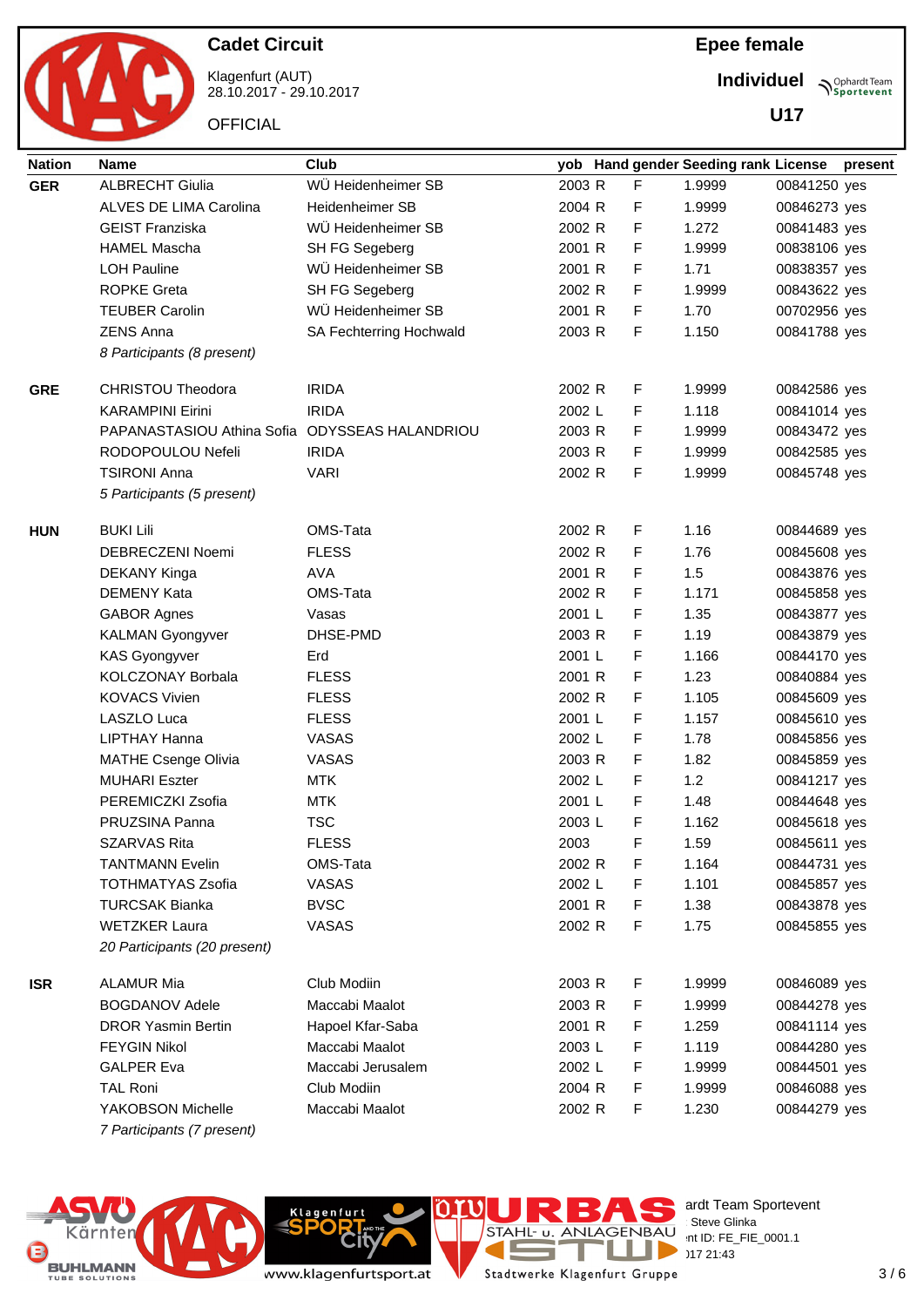

Klagenfurt (AUT) 28.10.2017 - 29.10.2017

**OFFICIAL** 

**Individuel Sportevent** 

**U17**

| <b>Nation</b> | <b>Name</b>                  | Club                              | yob    |   | <b>Hand gender Seeding rank License</b> |              | present |
|---------------|------------------------------|-----------------------------------|--------|---|-----------------------------------------|--------------|---------|
| <b>JPN</b>    | AKASHI Manami                |                                   | 2002 R | F | 1.9999                                  | 00842542 yes |         |
|               | <b>CHIBA KEI</b>             |                                   | 2001 R | F | 1.89                                    | 00840967 yes |         |
|               | <b>HASUI Hina</b>            |                                   | 2001 R | F | 1.9999                                  | 00845796 yes |         |
|               | <b>INAYAMA Yuri</b>          |                                   | 2002 R | F | 1.9999                                  | 00844105 yes |         |
|               | <b>MARUYAMA Sakura</b>       |                                   | 2001 L | F | 1.247                                   | 00841979 yes |         |
|               | NAGAI Anna                   |                                   | 2002 R | F | 1.9999                                  | 00839270 yes |         |
|               | <b>SAITO Hana</b>            |                                   | 2002 R | F | 1.160                                   | 00842484 yes |         |
|               | SATO Kotomi                  |                                   | 2001 L | F | 1.192                                   | 00842572 yes |         |
|               | <b>TAKAHASHI Erika</b>       |                                   | 2002 R | F | 1.9999                                  | 00841978 yes |         |
|               | 9 Participants (9 present)   |                                   |        |   |                                         |              |         |
| <b>POL</b>    | FRYSTACKA Petrycja           | <b>RMKS Rybnik</b>                | 2003 R | F | 1.9999                                  | 00841906 yes |         |
|               | GWOZDZ Julia                 | Bytomskie Towarzystwo Szermiercze | 2002 R | F | 1.110                                   | 00841882 yes |         |
|               | JANELLI Zofia                | <b>KS Szpada Wroclaw</b>          | 2002 L | F | 1.227                                   | 00841876 yes |         |
|               | <b>JAROSZEK Aleksandra</b>   | Palac Mlodziezy Katowice          | 2001 R | F | 1.9999                                  | 00841886 yes |         |
|               | <b>KLASIK Alicja</b>         | <b>RMKS Rybnik</b>                | 2004 L | F | 1.141                                   | 00843729 yes |         |
|               | <b>KWIECIEN Julia</b>        | <b>Muszkieter Gliwice</b>         | 2001 R | F | 1.142                                   | 00839574 yes |         |
|               | <b>MARUCHA Weronika</b>      | <b>SKS FLESZ Swidnica</b>         | 2001 L | F | 1.136                                   | 00841511 yes |         |
|               | PARYSEK Zofia                | SKS FLESZ Swidnica                | 2001 R | F | 1.9999                                  | 00846110 yes |         |
|               | PEKALA Beata                 | <b>RMKS Rybnik</b>                | 2002 R | F | 1.9999                                  | 00841907 yes |         |
|               | RAKOCZY Natalia              | Palac Mlodziezy Kato              | 2002 R | F | 1.9999                                  | 00846217 yes |         |
|               | <b>SABALSKA Ewelina</b>      | MKS Kusy Szczecin                 | 2003 L | F | 1.9999                                  | 00841910 yes |         |
|               | <b>STASZULONEK Karolina</b>  | <b>Piast Gliwice</b>              | 2002 R | F | 1.9999                                  | 00841905 yes |         |
|               | SULEJ Zuzanna                | <b>WARSZAWIANKA</b>               | 2001 R | F | 1.9999                                  | 00839525 yes |         |
|               | <b>TOMASZEWSKA Natalia</b>   | MKS Kusy Szczecin                 | 2003 R | F | 1.9999                                  | 00846098 yes |         |
|               | <b>WIKTOR Weronika</b>       | PTG Sokol Mielec                  | 2002 R | F | 1.179                                   | 00841866 yes |         |
|               | <b>WLOCZKA Oliwia</b>        | Bytomskie Towarzystwo Szermiercze | 2002 R | F | 1.9999                                  | 00841883 yes |         |
|               | WROBLEWSKA Agata             | <b>WKS Kolejarz Wroclaw</b>       | 2001 R | F | 1.109                                   | 00837533 yes |         |
|               | ZACHOROWSKA Aleksandra       | <b>Muszkieter Gliwice</b>         | 2002 R | F | 1.9999                                  | 00846216 yes |         |
|               | <b>ZGRYZNIAK Kinga</b>       | <b>RMKS Rybnik</b>                | 2003 R | F | 1.130                                   | 00841909 yes |         |
|               | ZIETEK Patrycja              |                                   | 2002 R | F | 1.9999                                  | 00841884 yes |         |
|               | 20 Participants (20 present) |                                   |        |   |                                         |              |         |



ardt Team Sportevent<br>∶Steve Glinka  $P^{\text{LO}}$  int ID: FE\_FIE\_0001.1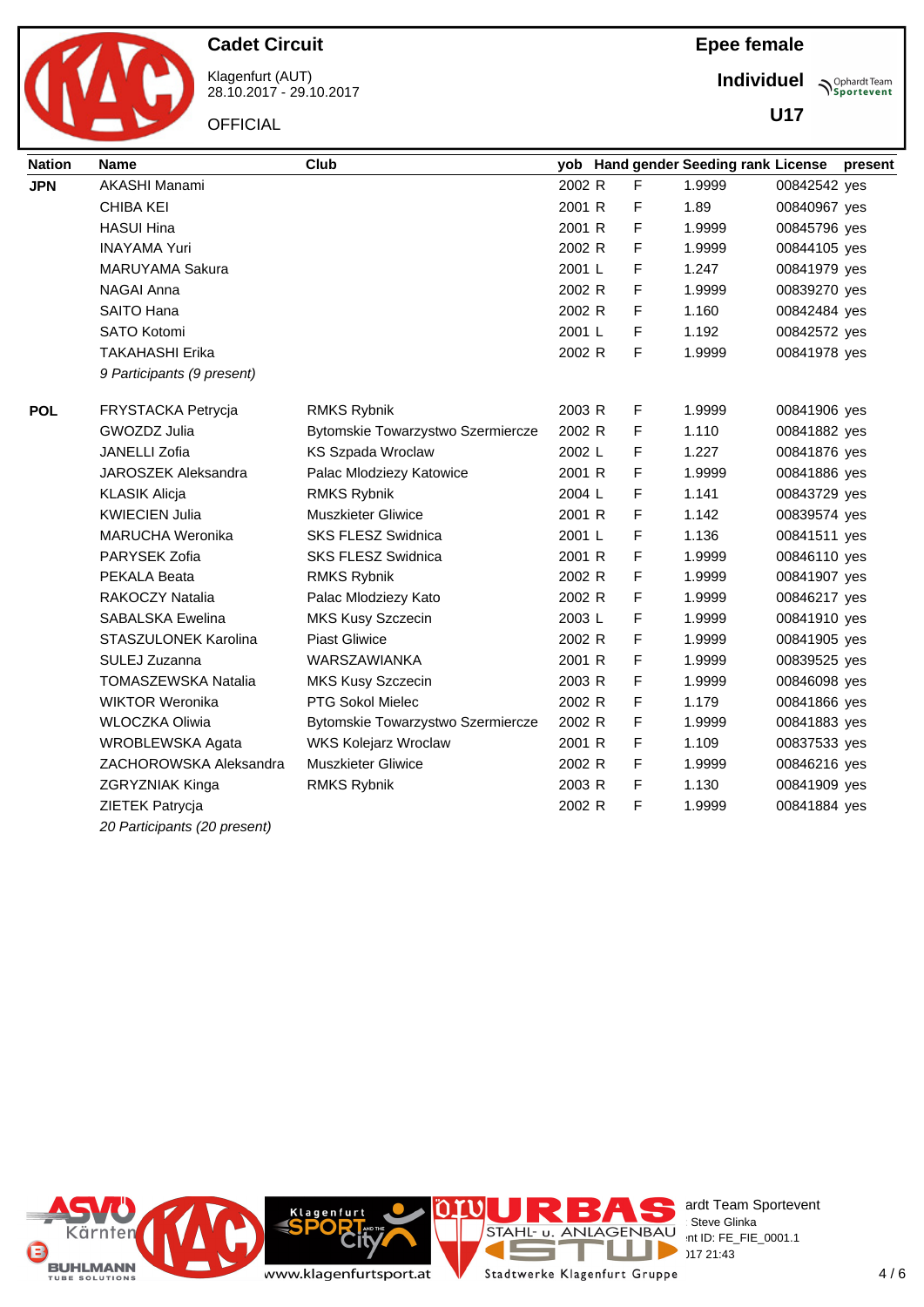

Klagenfurt (AUT) 28.10.2017 - 29.10.2017

**OFFICIAL** 

**Individuel**

**U17**

**Sportevent** 

| <b>Nation</b> | <b>Name</b>                    | Club                        |        |   | yob Hand gender Seeding rank License |              | present |
|---------------|--------------------------------|-----------------------------|--------|---|--------------------------------------|--------------|---------|
| <b>ROU</b>    | <b>CONSTANTINESCU Cristina</b> | <b>CSA Steaua Bucuresti</b> | 2002 R | F | 1.21                                 | 00840593 yes |         |
|               | <b>CRACIUN Maria</b>           | <b>CS Satu Mare</b>         | 2003 R | F | 1.9999                               | 00846259 yes |         |
|               | <b>DINUT Andreia</b>           | <b>LPS Craiova</b>          | 2001 R | F | 1.9999                               | 00840597 yes |         |
|               | <b>DRAGHICI Ioana</b>          | <b>ACS Stesial</b>          | 2004 R | F | 1.55                                 | 00842688 yes |         |
|               | <b>DURAU Claudia</b>           | <b>LPS Craiova</b>          | 2001 R | F | 1.81                                 | 00840599 yes |         |
|               | <b>ENACHE Talida Teodora</b>   | <b>CS UNEFS Bucuresti</b>   | 2001 R | F | 1.9                                  | 00840596 yes |         |
|               | <b>GHICA Andrada</b>           | <b>ACS Stesial</b>          | 2003 R | F | 1.31                                 | 00840595 yes |         |
|               | <b>ION Theodora</b>            | <b>CS Farul Constanta</b>   | 2004 R | F | 1.9999                               | 00846258 yes |         |
|               | <b>KATO Zsofia</b>             | CS Satu Mare                | 2002 R | F | 1.137                                | 00839483 yes |         |
|               | <b>KISS Astrid</b>             | CS Satu Mare                | 2002 R | F | 1.156                                | 00845749 yes |         |
|               | <b>LEONTE Mihaela</b>          | <b>CSS Quarto Buc</b>       | 2001 R | F | 1.12                                 | 00839562 yes |         |
|               | <b>MATACHE Cristina</b>        | <b>LPS Craiova</b>          | 2001 R | F | 1.103                                | 00840598 yes |         |
|               | MELINTESCU Ana Maria           | <b>ACS Stesial</b>          | 2003 R | F | 1.45                                 | 00840594 yes |         |
|               | <b>MOROIANU Bianca</b>         | <b>CSS Quarto Buc</b>       | 2003 R | F | 1.129                                | 00843264 yes |         |
|               | <b>NURCIU Elena</b>            | CS Farul Constanta          | 2004 R | F | 1.9999                               | 00846257 yes |         |
|               | OLTEANU Daria                  | CSS 1 Constanta             | 2003 R | F | 1.238                                | 00844480 yes |         |
|               | <b>PFEIFER Melany</b>          | <b>CS Satu Mare</b>         | 2001 R | F | 1.53                                 | 00838147 yes |         |
|               | <b>ZOTA Diana</b>              | <b>CSS Quarto Buc</b>       | 2003 R | F | 1.73                                 | 00842691 yes |         |
|               | 18 Participants (18 present)   |                             |        |   |                                      |              |         |
| <b>SLO</b>    | <b>VANCEK Lucija</b>           | <b>SK Branik</b>            | 2004 R | F | 1.9999                               | 00845755 yes |         |
|               | 1 Participants (1 present)     |                             |        |   |                                      |              |         |
| <b>SRB</b>    | <b>ANTIC Teodora</b>           | MK Silni                    | 2003 R | F | 1.213                                | 00845781 yes |         |
|               | <b>BALTIC Jana</b>             | MK Crvena Zvezda            | 2003 R | F | 1.9999                               | 00845850 yes |         |
|               | <b>KECMAN Milica</b>           | MK Silni                    | 2002 R | F | 1.67                                 | 00840630 yes |         |
|               | 3 Participants (3 present)     |                             |        |   |                                      |              |         |
| <b>SUI</b>    | AEBERSOLD Sayoko               | <b>SEG Geneve</b>           | 2001 R | F | 1.278                                | 00842604 yes |         |
|               | <b>ANDERES Julia</b>           | <b>CEFL Florimont</b>       | 2003 R | F | 1.208                                | 00842753 yes |         |
|               | <b>BOSCHERINI Victoria</b>     | <b>SEVM Vevey</b>           | 2002 R | F | 1.112                                | 00838344 yes |         |
|               | <b>BOUILLANT Audrey</b>        | <b>SEVM Vevey</b>           | 2002 R | F | 1.62                                 | 00840754 yes |         |
|               | <b>BURKHARD Isabelle</b>       | FCB Bern                    | 2001 L | F | 1.124                                | 00843312 yes |         |
|               | <b>CHALON Estelle</b>          | <b>SEN Neuchatel</b>        | 2001 R | F | 1.203                                | 00842805 yes |         |
|               | <b>CROVETTO Vera</b>           | LUG Lugano                  | 2002 R | F | 1.95                                 | 00842787 yes |         |
|               | <b>GABUTTI Emilie</b>          | SAL Lugano                  | 2002 R | F | 1.57                                 | 00840552 yes |         |
|               | IZZO lulia                     | SAL Lugano                  | 2002 R | F | 1.72                                 | 00842607 yes |         |
|               | PASCHE Alyssa                  | <b>CEM Morges</b>           | 2002 R | F | 1.42                                 | 00840619 yes |         |
|               | <b>PETRINI Claire</b>          | SAL Lugano                  | 2003 R | F | 1.153                                | 00842603 yes |         |
|               | PETTOLA Chiara                 | LUG Lugano                  | 2003 R | F | 1.276                                | 00842927 yes |         |
|               | ROMEO Virgina                  | LUG Lugano                  | 2002 R | F | 1.120                                | 00842788 yes |         |
|               | SAPIN Galadrielle Tunde        | <b>CER Romont</b>           | 2001 R | F | 1.87                                 | 00836144 yes |         |
|               | <b>VILLIGER Elin</b>           | ZFC Zürich                  | 2001 R | F | 1.27                                 | 00839064 yes |         |
|               | 15 Participants (15 present)   |                             |        |   |                                      |              |         |



Е

T a.

Stadtwerke Klagenfurt Gruppe

**IC** 

www.klagenfurtsport.at

**Cit** 

Klagenfurt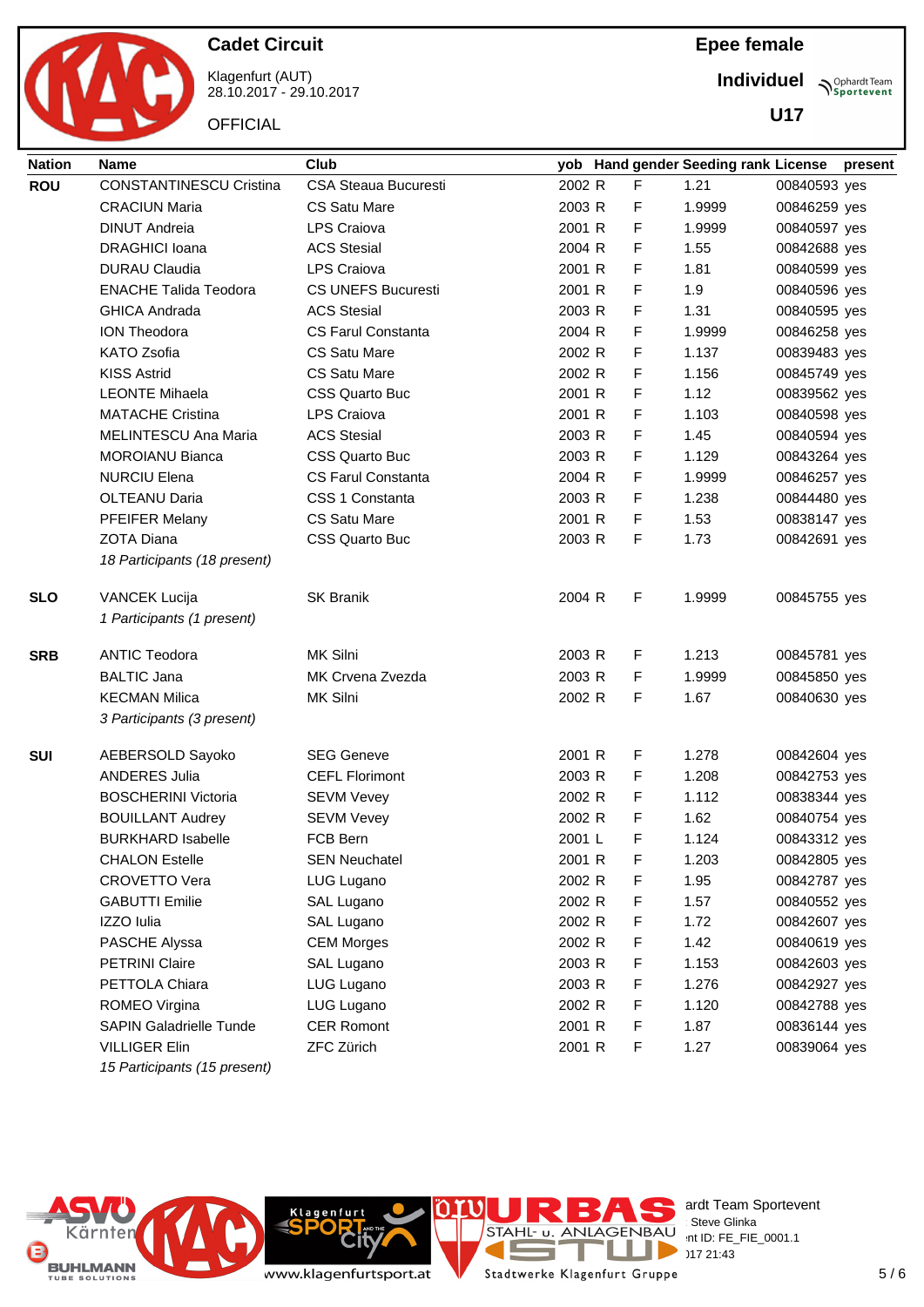

Klagenfurt (AUT) 28.10.2017 - 29.10.2017

**OFFICIAL** 

**Individuel Sportevent** 

**U17**

| <b>Nation</b> | <b>Name</b>                  | Club                                 |        |   | yob Hand gender Seeding rank License |              | present |
|---------------|------------------------------|--------------------------------------|--------|---|--------------------------------------|--------------|---------|
| <b>SVK</b>    | <b>BURSOVA Regina</b>        | Akademia sermu                       | 2001 R | F | 1.131                                | 00836398 yes |         |
|               | <b>CIPAROVA Natasa</b>       | <b>BSK Bratislava</b>                | 2002 R | F | 1.9999                               | 00844525 yes |         |
|               | <b>SUSTAKOVA Laura Alice</b> | <b>BSK Bratislava</b>                | 2002 R | F | 1.9999                               | 00846233 yes |         |
|               | ZAKOVA Hana Tamara           | <b>BSK Bratislava</b>                | 2002 R | F | 1.9999                               | 00842599 yes |         |
|               | 4 Participants (4 present)   |                                      |        |   |                                      |              |         |
| <b>TUR</b>    | <b>AYDIN Emine Ipek</b>      | Kocaeli Buyuksehir Belediye Kagit SK | 2003 L | F | 1.80                                 | 00842654 yes |         |
|               | 1 Participants (1 present)   |                                      |        |   |                                      |              |         |
| <b>UKR</b>    | <b>BIELOUS Diana</b>         | Dnipropetrovsk                       | 2001 R | F | 1.214                                | 00841929 yes |         |
|               | <b>CHAVIGNY Sophie</b>       | <b>KIEW</b>                          | 2003 R | F | 1.102                                | 00845814 yes |         |
|               | CHERNYSHOVA Anna             | <b>KIEW</b>                          | 2002 R | F | 1.106                                | 00838651 yes |         |
|               | <b>CHORNIY Kateryna</b>      | <b>KIEW</b>                          | 2001 R | F | 1.34                                 | 00838165 yes |         |
|               | <b>HLUBOKA Anastasiia</b>    | <b>KIEW</b>                          | 2002 R | F | 1.138                                | 00842738 yes |         |
|               | HULIAIHRODSKA Yana           | Lviv                                 | 2003 R | F | 1.211                                | 00845779 yes |         |
|               | <b>MAZUR Yeva</b>            | Khmelnitskiy                         | 2003 R | F | 1.43                                 | 00845532 yes |         |
|               | <b>MUKOID Julia</b>          | <b>KIEW</b>                          | 2003 R | F | 1.158                                | 00845810 yes |         |
|               | PRYLYPKO Olena               | <b>KIEW</b>                          | 2001 R | F | 1.220                                | 00842105 yes |         |
|               | SADOVA Dariia                | Khmelnitskiy                         | 2002 L | F | 1.22                                 | 00840732 yes |         |
|               | SLAVYNSKA Albina             | <b>KIEW</b>                          | 2002 L | F | 1.9999                               | 00842740 yes |         |
|               | ZELENTSOVA Anastasiia        | Kharkiv                              | 2001 L | F | 1.15                                 | 00838167 yes |         |
|               | 12 Participants (12 present) |                                      |        |   |                                      |              |         |
| <b>USA</b>    | <b>BEDDINGFIELD Claire</b>   |                                      | 2001 L | F | 1.64                                 | 00840516 yes |         |
|               | <b>BINDAS Blowden</b>        |                                      | 2001 L | F | 1.9999                               | 00845271 yes |         |
|               | <b>BULAVKO Sofya</b>         |                                      | 2002 R | F | 1.140                                | 00842761 yes |         |
|               | <b>CANDREVA Greta</b>        |                                      | 2002 R | F | 1.8                                  | 00836493 yes |         |
|               | <b>DOLGONOS Melanie</b>      |                                      | 2001   | F | 1.9999                               | 00841823 yes |         |
|               | <b>GAO Emily</b>             |                                      | 2001 R | F | 1.66                                 | 00842762 yes |         |
|               | <b>GILL Kaitlyn</b>          |                                      | 2001 R | F | 1.159                                | 00843675 yes |         |
|               | <b>GREGORY Elizabeth</b>     |                                      | 2001 R | F | 1.9999                               | 00845676 yes |         |
|               | <b>HEDVAT Alexis</b>         |                                      | 2002 L | F | 1.178                                | 00842649 yes |         |
|               | <b>LANZMAN Anna</b>          |                                      | 2001 R | F | 1.258                                | 00844155 yes |         |
|               | <b>LIN Jessica</b>           |                                      | 2003 L | F | 1.250                                | 00844493 yes |         |
|               | <b>LURYE Sarah</b>           |                                      | 2002 R | F | 1.103                                | 00844521 yes |         |
|               | <b>MARTUS Cosima</b>         |                                      | 2001 L | F | 1.9999                               | 00845252 yes |         |
|               | PIRKOWSKI Amanda             |                                      | 2002 R | F | 1.93                                 | 00841618 yes |         |
|               | <b>RAUSCH Ariana</b>         |                                      | 2002 L | F | 1.79                                 | 00842801 yes |         |
|               | SHEFFIELD Lake               |                                      | 2001 R | F | 1.25                                 | 00843703 yes |         |
|               | TANIBAJEVA Rachel            |                                      | 2001 R | F | 1.9999                               | 00842325 yes |         |
|               | <b>VERMEULE Emily</b>        |                                      | 2001 R | F | 1.26                                 | 00840130 yes |         |
|               | YAMANAKA Mina                |                                      | 2002 L | F | 1.83                                 | 00842897 yes |         |
|               | <b>YEU Irene</b>             |                                      | 2002 R | F | 1.9999                               | 00845595 yes |         |
|               | 20 Participants (20 present) |                                      |        |   |                                      |              |         |

24 Nations, 210 Participants (210 present)



ardt Team Sportevent Document ID: FE\_FIE\_0001.1  $21:43$ 

 $\Box$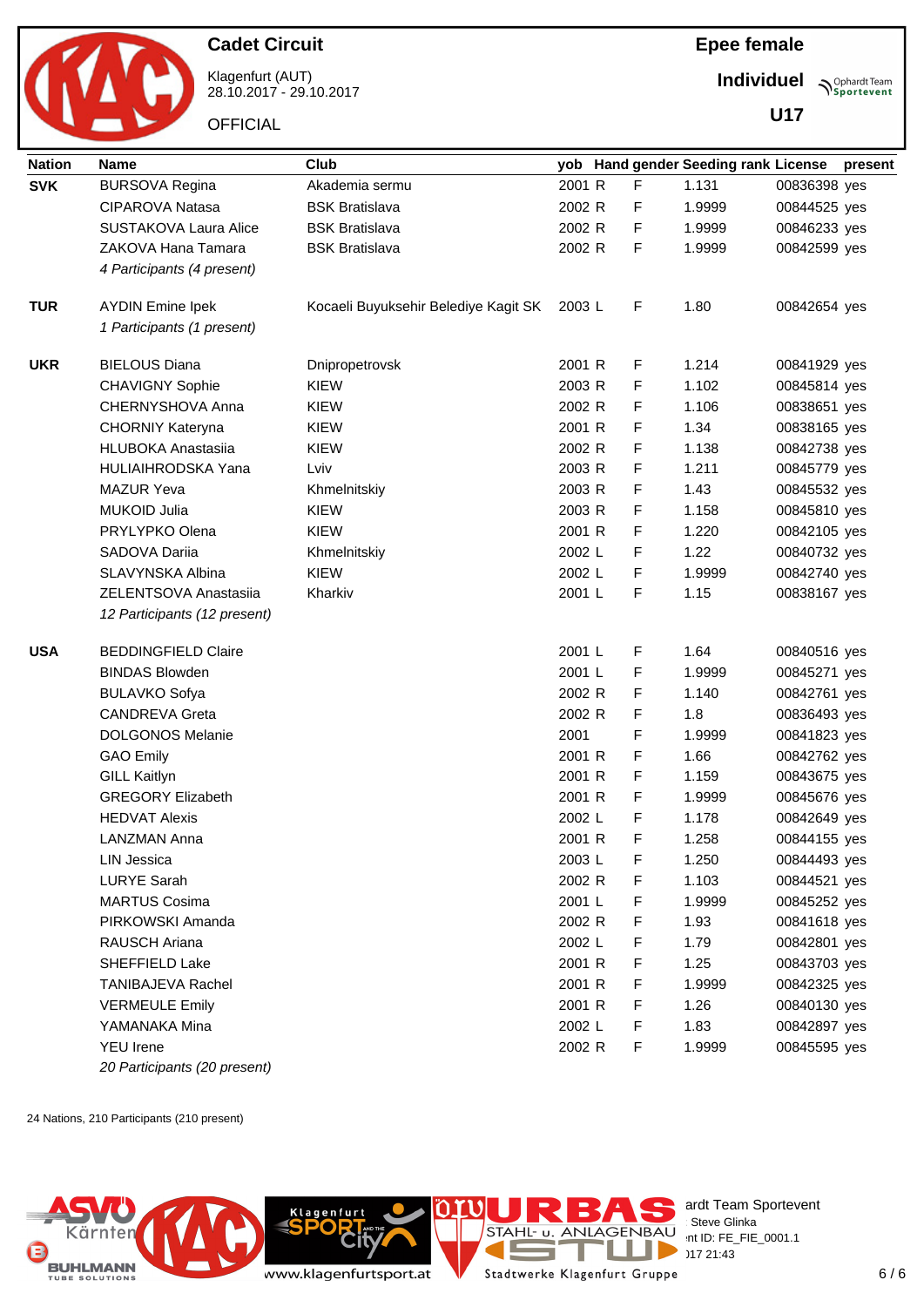

Klagenfurt (AUT) 28.10.2017 - 29.10.2017

**OFFICIAL** 

#### **Epee female**

**Individuel Sportevent** 

**U17**

## **Initial seeding**

| <b>Place Seeding</b> |         | Club<br>points Nation Name |            |                                |                             |   | gender present |  |  |  |
|----------------------|---------|----------------------------|------------|--------------------------------|-----------------------------|---|----------------|--|--|--|
| 1.                   | 1 0 0 2 | 239.0                      | <b>HUN</b> | <b>MUHARI Eszter</b>           | <b>MTK</b>                  | F | yes            |  |  |  |
| 2.                   | 1 0 0 4 | 199.0                      | <b>FIN</b> | <b>JAAKKOLA Outi</b>           | EM                          | F | yes            |  |  |  |
| 3.                   | 1 0 0 5 | 186.0                      | <b>HUN</b> | DEKANY Kinga                   | <b>AVA</b>                  | F | yes            |  |  |  |
| 4.                   | 1 0 0 8 | 144.0                      | <b>USA</b> | <b>CANDREVA Greta</b>          |                             | F | yes            |  |  |  |
| 5.                   | 1 0 0 9 | 142.0                      | ROU        | <b>ENACHE Talida Teodora</b>   | <b>CS UNEFS Bucuresti</b>   | F | yes            |  |  |  |
| 6.                   | 1 0 1 0 | 136.0                      | <b>EST</b> | TARGAMAA Carmen-Lii            | En Garde Haapsalu           | F | yes            |  |  |  |
| 7.                   | 1 0 1 2 | 124.0                      | ROU        | <b>LEONTE Mihaela</b>          | <b>CSS Quarto Buc</b>       | F | yes            |  |  |  |
| 8.                   | 1015    | 106.0                      | <b>UKR</b> | ZELENTSOVA Anastasiia          | Kharkiv                     | F | yes            |  |  |  |
| 9.                   | 1 0 1 6 | 102.0                      | <b>HUN</b> | <b>BUKI Lili</b>               | OMS-Tata                    | F | yes            |  |  |  |
| 10.                  | 1 0 1 9 | 66.0                       | <b>HUN</b> | <b>KALMAN Gyongyver</b>        | DHSE-PMD                    | F | yes            |  |  |  |
| 11.                  | 1 0 2 1 | 62.0                       | <b>ROU</b> | <b>CONSTANTINESCU Cristina</b> | <b>CSA Steaua Bucuresti</b> | F | yes            |  |  |  |
| 12.                  | 1 0 2 2 | 61.0                       | <b>UKR</b> | SADOVA Dariia                  | Khmelnitskiy                | F | yes            |  |  |  |
| 13.                  | 1 0 2 3 | 60.0                       | <b>HUN</b> | KOLCZONAY Borbala              | <b>FLESS</b>                | F | yes            |  |  |  |
| 14.                  | 1 0 2 4 | 58.0                       | <b>GBR</b> | <b>LOUIS Avery</b>             |                             | F | yes            |  |  |  |
| 15.                  | 1 0 2 5 | 54.0                       | <b>USA</b> | SHEFFIELD Lake                 |                             | F | yes            |  |  |  |
| 16.                  | 1 0 2 6 | 54.0                       | <b>USA</b> | <b>VERMEULE Emily</b>          |                             | F | yes            |  |  |  |
| 17.                  | 1 0 2 7 | 51.0                       | SUI        | <b>VILLIGER Elin</b>           | <b>ZFC Zürich</b>           | F | yes            |  |  |  |
| 18.                  | 1 0 3 0 | 49.0                       | <b>BEL</b> | <b>WASIAK Axelle</b>           | <b>Flanders Fencing</b>     | F | yes            |  |  |  |
| 19.                  | 1 0 3 1 | 48.0                       | <b>ROU</b> | <b>GHICA Andrada</b>           | <b>ACS Stesial</b>          | F | yes            |  |  |  |
| 20.                  | 1 0 3 4 | 46.0                       | <b>UKR</b> | CHORNIY Kateryna               | <b>KIEW</b>                 | F | yes            |  |  |  |
| 21.                  | 1 0 3 5 | 45.0                       | <b>HUN</b> | <b>GABOR Agnes</b>             | Vasas                       | F | yes            |  |  |  |
| 22.                  | 1 0 38  | 42.0                       | <b>HUN</b> | <b>TURCSAK Bianka</b>          | <b>BVSC</b>                 | F | yes            |  |  |  |
| 23.                  | 1 0 4 1 | 41.0                       | <b>BEL</b> | <b>BEKEN Solane</b>            |                             | F | yes            |  |  |  |
| 24.                  | 1 0 4 2 | 39.0                       | SUI        | PASCHE Alyssa                  | <b>CEM Morges</b>           | F | yes            |  |  |  |
| 25.                  | 1 0 4 3 | 38.0                       | <b>UKR</b> | <b>MAZUR Yeva</b>              | Khmelnitskiy                | F | yes            |  |  |  |
| 26.                  | 1 0 4 4 | 37.0                       | <b>AUT</b> | <b>GRABHER Antonia</b>         | VA FTS Dornbirn             | F | yes            |  |  |  |
| 27.                  | 1 0 4 5 | 36.0                       | <b>ROU</b> | MELINTESCU Ana Maria           | <b>ACS Stesial</b>          | F | yes            |  |  |  |
| 28.                  | 1 0 4 8 | 33.0                       | <b>HUN</b> | PEREMICZKI Zsofia              | <b>MTK</b>                  | F | yes            |  |  |  |
| 29.                  | 1 0 4 9 | 33.0                       | <b>BEL</b> | VANDINGENEN Aube               | Catena                      | F | yes            |  |  |  |
| 30.                  | 1 0 5 3 | 30.0                       | <b>ROU</b> | PFEIFER Melany                 | <b>CS Satu Mare</b>         | F | yes            |  |  |  |
| 31.                  | 1 0 5 5 | 27.0                       | <b>ROU</b> | <b>DRAGHICI Ioana</b>          | <b>ACS Stesial</b>          | F | yes            |  |  |  |
| 32.                  | 1 0 5 7 | 25.0                       | SUI        | <b>GABUTTI Emilie</b>          | SAL Lugano                  | F | yes            |  |  |  |
| 33.                  | 1 0 5 9 | 24.0                       | <b>HUN</b> | <b>SZARVAS Rita</b>            | <b>FLESS</b>                | F | yes            |  |  |  |
| 34.                  | 1 0 6 2 | 23.0                       | SUI        | <b>BOUILLANT Audrey</b>        | <b>SEVM Vevey</b>           | F | yes            |  |  |  |
| 35.                  | 1 0 6 3 | 22.0                       | <b>BLR</b> | PANTSIALEYEVA Yeva             |                             | F | yes            |  |  |  |
| 36.                  | 1 0 6 4 | 21.0                       | <b>USA</b> | <b>BEDDINGFIELD Claire</b>     |                             | F | yes            |  |  |  |
| 37.                  | 1 0 6 6 | 21.0                       | <b>USA</b> | <b>GAO Emily</b>               |                             | F | yes            |  |  |  |
| 38.                  | 1 0 6 7 | 21.0                       | <b>SRB</b> | <b>KECMAN Milica</b>           | MK Silni                    | F | yes            |  |  |  |
| 39.                  | 1 0 7 0 | 20.0                       | <b>GER</b> | <b>TEUBER Carolin</b>          | WÜ Heidenheimer SB          | F | yes            |  |  |  |
| 40.                  | 1 0 7 1 | 20.0                       | <b>GER</b> | <b>LOH Pauline</b>             | WÜ Heidenheimer SB          | F | yes            |  |  |  |
| 41.                  | 1 0 7 2 | 20.0                       | SUI        | IZZO Iulia                     | SAL Lugano                  | F | yes            |  |  |  |
| 42.                  | 1 0 7 3 | 19.0                       | <b>ROU</b> | <b>ZOTA Diana</b>              | CSS Quarto Buc              | F | yes            |  |  |  |
| 43.                  | 1 0 7 5 | 18.0                       | <b>HUN</b> | <b>WETZKER Laura</b>           | <b>VASAS</b>                | F | yes            |  |  |  |
| 44.                  | 1 0 7 6 | 18.0                       | <b>HUN</b> | DEBRECZENI Noemi               | <b>FLESS</b>                | F | yes            |  |  |  |
| 45.                  | 1 0 7 8 | 18.0                       | <b>HUN</b> | LIPTHAY Hanna                  | VASAS                       | F | yes            |  |  |  |
| 46.                  | 1 0 7 9 | 18.0                       | <b>USA</b> | RAUSCH Ariana                  |                             | F | yes            |  |  |  |



www.klagenfurtsport.at

**Cit** 

**Klagenfurt** 

T Stadtwerke Klagenfurt Gruppe

a.

**CONTRACT** 

Е

ardt Team Sportevent<br>∶Steve Glinka

**License:** Steve Glinka  $P^{\text{LO}}$  int ID: FE\_FIE\_0001.1

 $18.721:43$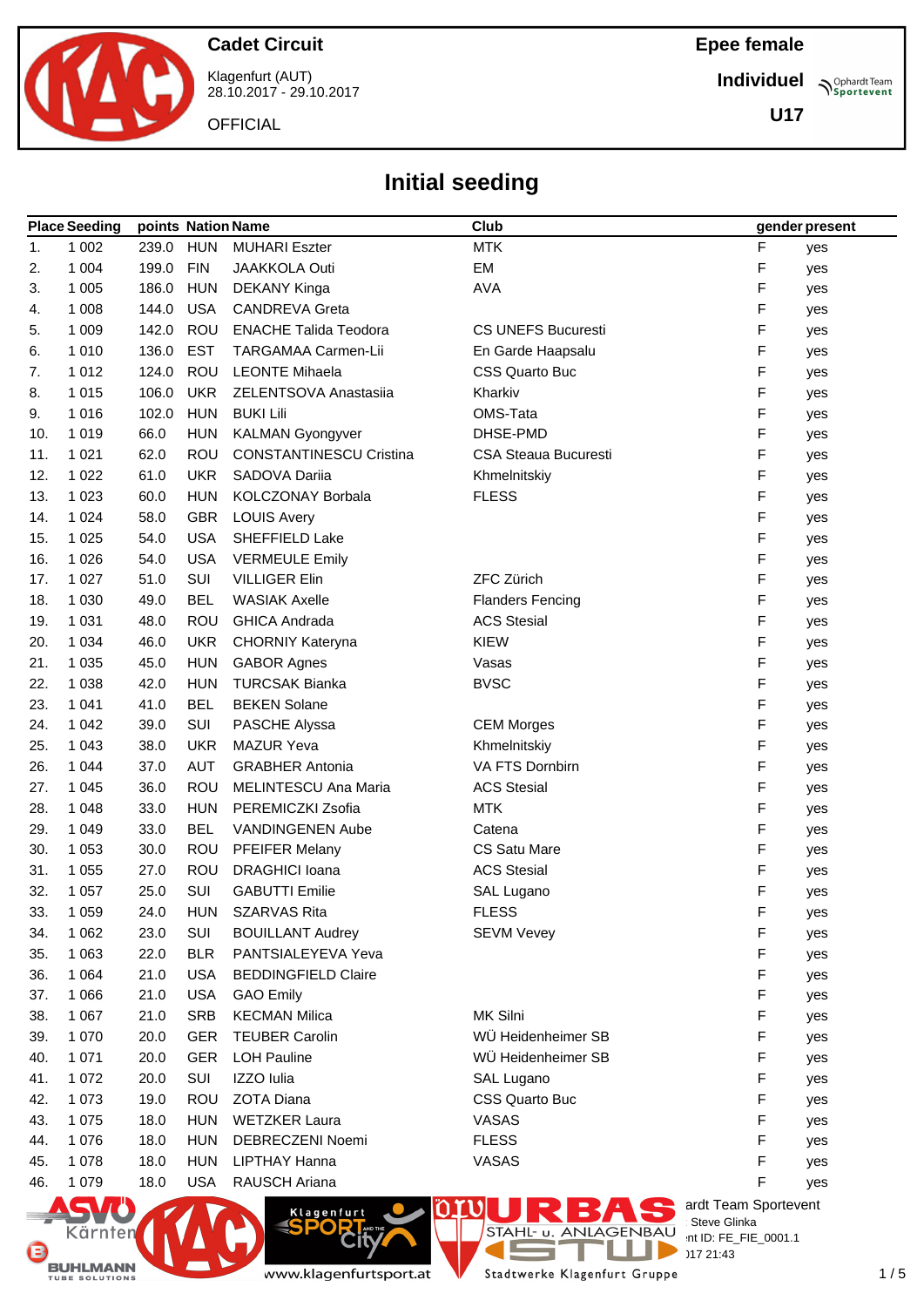

Klagenfurt (AUT) 28.10.2017 - 29.10.2017

**OFFICIAL** 

#### **Epee female**

**Individuel**

**U17**

**Sportevent** 

| <b>Place Seeding</b> |         | points Nation Name |            |                            | Club                                 |   | gender present |  |
|----------------------|---------|--------------------|------------|----------------------------|--------------------------------------|---|----------------|--|
| 47.                  | 1 0 8 0 | 18.0               | <b>TUR</b> | <b>AYDIN Emine Ipek</b>    | Kocaeli Buyuksehir Belediye Kagit SK | F | yes            |  |
| 48.                  | 1 0 8 1 | 18.0               | ROU        | <b>DURAU Claudia</b>       | <b>LPS Craiova</b>                   | F | yes            |  |
| 49.                  | 1 0 8 2 | 18.0               | <b>HUN</b> | <b>MATHE Csenge Olivia</b> | VASAS                                | F | yes            |  |
| 50.                  | 1 0 8 3 | 18.0               | <b>USA</b> | YAMANAKA Mina              |                                      | F | yes            |  |
| 51.                  | 1 0 8 4 | 18.0               | CAN        | GUO Zi Shan                |                                      | F | yes            |  |
| 52.                  | 1 0 8 5 | 18.0               | CRO        | <b>GNJIDIC Lucija</b>      | <b>CAFC Mladost</b>                  | F | yes            |  |
| 53.                  | 1 0 8 7 | 17.0               | SUI        | SAPIN Galadrielle Tunde    | <b>CER Romont</b>                    | F | yes            |  |
| 54.                  | 1 0 8 8 | 17.0               | <b>CZE</b> | <b>BIELESZOVA Veronika</b> | SC Praha                             | F | yes            |  |
| 55.                  | 1 0 8 9 | 15.0               | <b>JPN</b> | <b>CHIBA KEI</b>           |                                      | F | yes            |  |
| 56.                  | 1 0 9 1 | 15.0               | GBR        | <b>HENDERSON-ROE Maia</b>  | Keszler Fencing Club                 | F | yes            |  |
| 57.                  | 1 0 9 3 | 15.0               | <b>USA</b> | PIRKOWSKI Amanda           |                                      | F | yes            |  |
| 58.                  | 1 0 9 4 | 14.0               | <b>CZE</b> | <b>VINCENCOVA Ester</b>    | <b>SC Praha</b>                      | F | yes            |  |
| 59.                  | 1 0 9 5 | 14.0               | SUI        | <b>CROVETTO Vera</b>       | LUG Lugano                           | F | yes            |  |
| 60.                  | 1 1 0 1 | 12.0               | <b>HUN</b> | <b>TOTHMATYAS Zsofia</b>   | VASAS                                | F | yes            |  |
| 61.                  | 1 1 0 2 | 12.0               | <b>UKR</b> | <b>CHAVIGNY Sophie</b>     | <b>KIEW</b>                          | F | yes            |  |
| 62.                  | 1 1 0 3 | 12.0               | <b>USA</b> | <b>LURYE Sarah</b>         |                                      | F | yes            |  |
| 63.                  | 1 1 0 3 | 12.0               | <b>ROU</b> | <b>MATACHE Cristina</b>    | <b>LPS Craiova</b>                   | F | yes            |  |
| 64.                  | 1 1 0 5 | 12.0               | <b>HUN</b> | <b>KOVACS Vivien</b>       | <b>FLESS</b>                         | F | yes            |  |
| 65.                  | 1 1 0 6 | 12.0               | <b>UKR</b> | CHERNYSHOVA Anna           | <b>KIEW</b>                          | F | yes            |  |
| 66.                  | 1 1 0 9 | 12.0               | <b>POL</b> | WROBLEWSKA Agata           | WKS Kolejarz Wroclaw                 | F | yes            |  |
| 67.                  | 1 1 1 0 | 12.0               | <b>POL</b> | GWOZDZ Julia               | Bytomskie Towarzystwo Szermiercze    | F | yes            |  |
| 68.                  | 1 1 1 2 | 11.0               | SUI        | <b>BOSCHERINI Victoria</b> | <b>SEVM Vevey</b>                    | F | yes            |  |
| 69.                  | 1 1 1 3 | 11.0               | <b>FIN</b> | SAAVALAINEN Hannah         | EM                                   | F | yes            |  |
| 70.                  | 1 1 1 5 | 11.0               | <b>EST</b> | <b>PALK Madli</b>          | En Garde Haapsalu                    | F | yes            |  |
| 71.                  | 1 1 1 6 | 11.0               | <b>AUT</b> | <b>GRABHER Konstanze</b>   | VA FTS Dornbirn                      | F | yes            |  |
| 72.                  | 1 1 1 8 | 11.0               | <b>GRE</b> | <b>KARAMPINI Eirini</b>    | <b>IRIDA</b>                         | F | yes            |  |
| 73.                  | 1 1 1 9 | 11.0               | <b>ISR</b> | <b>FEYGIN Nikol</b>        | Maccabi Maalot                       | F | yes            |  |
| 74.                  | 1 1 2 0 | 11.0               | SUI        | ROMEO Virgina              | LUG Lugano                           | F | yes            |  |
| 75.                  | 1 1 2 3 | 10.0               | <b>EST</b> | <b>LAGE Getter</b>         | <b>Tallinna Mook</b>                 | F | yes            |  |
| 76.                  | 1 1 2 4 | 10.0               | SUI        | <b>BURKHARD Isabelle</b>   | FCB Bern                             | F | yes            |  |
| 77.                  | 1 1 2 6 | 10.0               | AUT        | ZERLAUTH Anna Lea          | VA FTS Dornbirn                      | F | yes            |  |
| 78.                  | 1 1 2 9 | 9.0                | <b>ROU</b> | <b>MOROIANU Bianca</b>     | <b>CSS Quarto Buc</b>                | F | yes            |  |
| 79.                  | 1 1 3 0 | 9.0                | <b>POL</b> | ZGRYZNIAK Kinga            | <b>RMKS Rybnik</b>                   | F | yes            |  |
| 80.                  | 1 1 3 1 | 9.0                | <b>SVK</b> | <b>BURSOVA Regina</b>      | Akademia sermu                       | F | yes            |  |
| 81.                  | 1 1 3 4 | 9.0                | <b>BUL</b> | <b>HRISTOVA Silvena</b>    | Cherno more 69                       | F | yes            |  |
| 82.                  | 1 1 3 6 | 9.0                | <b>POL</b> | <b>MARUCHA Weronika</b>    | <b>SKS FLESZ Swidnica</b>            | F | yes            |  |
| 83.                  | 1 1 3 7 | 9.0                | <b>ROU</b> | <b>KATO Zsofia</b>         | <b>CS Satu Mare</b>                  | F | yes            |  |
| 84.                  | 1 1 3 8 | 9.0                | <b>UKR</b> | <b>HLUBOKA Anastasiia</b>  | <b>KIEW</b>                          | F | yes            |  |
| 85.                  | 1 1 3 9 | 9.0                | <b>GBR</b> | FOXWELL-MOSS Taylor        | Plymouth FC                          | F | yes            |  |
| 86.                  | 1 1 4 0 | 9.0                | <b>USA</b> | <b>BULAVKO Sofya</b>       |                                      | F | yes            |  |
| 87.                  | 1 1 4 1 | 9.0                | <b>POL</b> | <b>KLASIK Alicja</b>       | <b>RMKS Rybnik</b>                   | F | yes            |  |
| 88.                  | 1 1 4 2 | 9.0                | <b>POL</b> | <b>KWIECIEN Julia</b>      | Muszkieter Gliwice                   | F | yes            |  |
| 89.                  | 1 1 5 0 | 8.0                | <b>GER</b> | <b>ZENS Anna</b>           | SA Fechterring Hochwald              | F | yes            |  |
| 90.                  | 1 1 5 3 | 8.0                | SUI        | <b>PETRINI Claire</b>      | SAL Lugano                           | F | yes            |  |
| 91.                  | 1 1 5 5 | 6.0                | <b>BUL</b> | LULEVA Ekaterina           | Levski                               | F | yes            |  |
| 92.                  | 1 1 5 6 | 6.0                | <b>ROU</b> | <b>KISS Astrid</b>         | <b>CS Satu Mare</b>                  | F | yes            |  |
| 93.                  | 1 1 5 7 | 6.0                | <b>HUN</b> | LASZLO Luca                | <b>FLESS</b>                         | F | yes            |  |
| 94.                  | 1 1 5 8 | 6.0                | <b>UKR</b> | <b>MUKOID Julia</b>        | <b>KIEW</b>                          | F | yes            |  |
| 95.                  | 1 1 5 9 | 6.0                | <b>USA</b> | <b>GILL Kaitlyn</b>        |                                      | F | yes            |  |
|                      |         |                    |            | Klagenfurt<br>SDORT        | ardt Team Sportevent<br>Steve Glinka |   |                |  |

BUHLMANN

Kärnten

www.klagenfurtsport.at

**Rit** 

T Stadtwerke Klagenfurt Gruppe

a.

**COL** 

**License:** Steve Glinka  $P^{\text{LO}}$  int ID: FE\_FIE\_0001.1

 $\sum$  317 21:43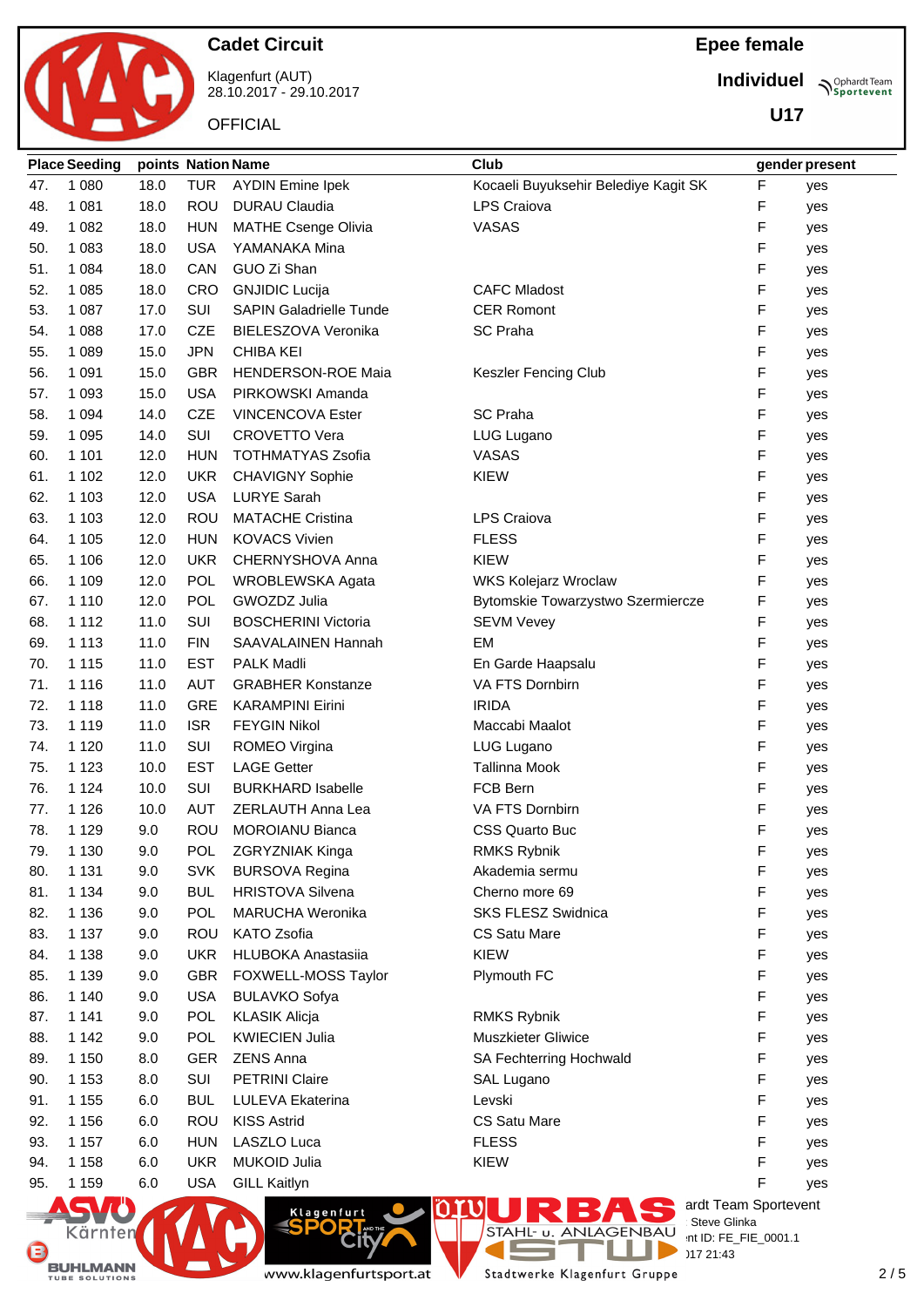Klagenfurt (AUT) 28.10.2017 - 29.10.2017

**OFFICIAL** 

### **Epee female**

**Individuel**

**U17**

**Sportevent** 

| <b>Place Seeding</b> |                         | points Nation Name |                          |                              | Club                                                    | gender present |     |  |  |  |
|----------------------|-------------------------|--------------------|--------------------------|------------------------------|---------------------------------------------------------|----------------|-----|--|--|--|
| 96.                  | 1 1 6 0                 | 6.0                | <b>JPN</b>               | SAITO Hana                   |                                                         | F              | yes |  |  |  |
| 97.                  | 1 1 6 2                 | 6.0                | <b>HUN</b>               | PRUZSINA Panna               | <b>TSC</b>                                              | F              | yes |  |  |  |
| 98.                  | 1 1 6 4                 | 6.0                | <b>HUN</b>               | <b>TANTMANN Evelin</b>       | OMS-Tata                                                | F              | yes |  |  |  |
| 99.                  | 1 1 6 6                 | 6.0                | <b>HUN</b>               | KAS Gyongyver                | Erd                                                     | F              | yes |  |  |  |
|                      | 100. 1 171              | 6.0                | <b>HUN</b>               | <b>DEMENY Kata</b>           | OMS-Tata                                                | F              | yes |  |  |  |
|                      | 101. 1 173              | 6.0                | CRO                      | <b>GALIC Ana</b>             | MK Split                                                | F              | yes |  |  |  |
| 102.                 | 1 1 7 8                 | 6.0                | <b>USA</b>               | <b>HEDVAT Alexis</b>         |                                                         | F              | yes |  |  |  |
|                      | 103. 1 179              | 6.0                | <b>POL</b>               | <b>WIKTOR Weronika</b>       | <b>PTG Sokol Mielec</b>                                 | F              | yes |  |  |  |
|                      | 104. 1 182              | 6.0                | <b>CZE</b>               | PROKSIKOVA Patricie          | SC Praha                                                | F              | yes |  |  |  |
|                      | 105. 1 183              | 6.0                | <b>BLR</b>               | MYSHKAVETS Darya             |                                                         | F              | yes |  |  |  |
|                      | 106. 1 191              | 5.0                | <b>BEL</b>               | <b>ROMMES Noelia</b>         | CE Charlemagne                                          | F              | yes |  |  |  |
|                      | 107. 1 192              | 5.0                | <b>JPN</b>               | SATO Kotomi                  |                                                         | F              | yes |  |  |  |
|                      | 108. 1 203              | 5.0                | SUI                      | <b>CHALON Estelle</b>        | <b>SEN Neuchatel</b>                                    | F              | yes |  |  |  |
|                      | 109. 1 208              | 5.0                | SUI                      | <b>ANDERES Julia</b>         | <b>CEFL Florimont</b>                                   | F              | yes |  |  |  |
|                      | 110. 1 211              | 3.0                | <b>UKR</b>               | <b>HULIAIHRODSKA Yana</b>    | Lviv                                                    | F              | yes |  |  |  |
|                      | 111. 1213               | 3.0                | <b>SRB</b>               | <b>ANTIC Teodora</b>         | MK Silni                                                | F              | yes |  |  |  |
|                      | 112. 1 214              | 3.0                | <b>UKR</b>               | <b>BIELOUS Diana</b>         | Dnipropetrovsk                                          | F              | yes |  |  |  |
|                      | 113. 1216               | 3.0                | <b>GBR</b>               | OIEN Jacqueline              | Haverstock FC                                           | F              | yes |  |  |  |
|                      | 114. 1219               | 3.0                | <b>EST</b>               | PRELA Anna                   | <b>SBSK Draakon</b>                                     | F              | yes |  |  |  |
|                      | 115. 1 220              | 3.0                | <b>UKR</b>               | PRYLYPKO Olena               | <b>KIEW</b>                                             | F              | yes |  |  |  |
|                      | 116. 1 226              | 3.0                | <b>GBR</b>               | <b>LEVER Rachael</b>         | <b>TROYES CHAM</b>                                      | F              | yes |  |  |  |
|                      | 117. 1 227              | 3.0                | <b>POL</b>               | JANELLI Zofia                | KS Szpada Wroclaw                                       | F              | yes |  |  |  |
|                      | 118. 1 230              | 3.0                | <b>ISR</b>               | YAKOBSON Michelle            | Maccabi Maalot                                          | F              | yes |  |  |  |
|                      | 119. 1 233              | 3.0                | <b>GBR</b>               | <b>STEWART Alex</b>          |                                                         | F              | yes |  |  |  |
|                      | 120. 1 237              | 3.0                | <b>CRO</b>               | <b>DELIC Lara</b>            | <b>MK Split</b>                                         | F              | yes |  |  |  |
|                      | 121. 1 238              | 3.0                | <b>ROU</b>               | OLTEANU Daria                | CSS 1 Constanta                                         | F              | yes |  |  |  |
|                      | 122. 1 247              | 3.0                | <b>JPN</b>               | MARUYAMA Sakura              |                                                         | F              | yes |  |  |  |
|                      | 123. 1 250              | 3.0                | <b>USA</b>               | <b>LIN Jessica</b>           |                                                         | F              |     |  |  |  |
|                      | 124. 1255               | 3.0                | <b>CZE</b>               | CERVENKOVA Katerina          | <b>SC Praha</b>                                         | F              | yes |  |  |  |
|                      | 125. 1 258              | 3.0                | <b>USA</b>               | <b>LANZMAN Anna</b>          |                                                         | F              | yes |  |  |  |
|                      | 126. 1 259              |                    | <b>ISR</b>               | <b>DROR Yasmin Bertin</b>    | Hapoel Kfar-Saba                                        | F              | yes |  |  |  |
|                      | 127. 1270               | 3.0                | <b>BEL</b>               | <b>WASIAK Aude</b>           | <b>Flanders Fencing</b>                                 | F              | yes |  |  |  |
|                      |                         | 3.0                |                          | <b>GEIST Franziska</b>       | WÜ Heidenheimer SB                                      |                | yes |  |  |  |
|                      | 128. 1272<br>129. 1 276 | 3.0<br>3.0         | GER<br>SUI               | PETTOLA Chiara               |                                                         | F<br>F         | yes |  |  |  |
|                      |                         |                    | SUI                      | AEBERSOLD Sayoko             | LUG Lugano                                              |                | yes |  |  |  |
| 130.                 | 1 2 7 8<br>131. 1286    | 3.0                |                          | <b>SCHWENDINGER Fabienne</b> | <b>SEG Geneve</b><br>VA FTS Dornbirn                    | F              | yes |  |  |  |
| Т                    | 9 0 0 0                 | 3.0<br>0.0         | <b>AUT</b><br><b>GER</b> | <b>ROPKE Greta</b>           |                                                         | F<br>F         | yes |  |  |  |
|                      |                         |                    |                          | SLAVYNSKA Albina             | SH FG Segeberg                                          | F              | yes |  |  |  |
| Т                    | 9 0 0 0                 | 0.0                | <b>UKR</b>               |                              | <b>KIEW</b>                                             |                | yes |  |  |  |
| Т                    | 9 0 0 0                 | 0.0                | <b>GRE</b>               | <b>TSIRONI Anna</b>          | <b>VARI</b>                                             | F              | yes |  |  |  |
| Т                    | 9 0 0 0                 | 0.0                | <b>USA</b>               | <b>BINDAS Blowden</b>        |                                                         | F              | yes |  |  |  |
| Т                    | 9 0 0 0                 | 0.0                | <b>POL</b>               | STASZULONEK Karolina         | <b>Piast Gliwice</b>                                    | F              | yes |  |  |  |
| Τ                    | 9 0 0 0                 | 0.0                | <b>GBR</b>               | <b>BLACK Abagael</b>         | Plymouth FC                                             | F              | yes |  |  |  |
| Т                    | 9 0 0 0                 | 0.0                | <b>AUT</b>               | <b>DEISL Stefanie</b>        |                                                         | F              | yes |  |  |  |
| Т                    | 9 0 0 0                 | 0.0                | POL                      | SULEJ Zuzanna                | WARSZAWIANKA                                            | F              | yes |  |  |  |
| Т                    | 9 0 0 0                 | 0.0                | <b>USA</b>               | <b>MARTUS Cosima</b>         |                                                         | F              | yes |  |  |  |
| Т                    | 9 0 0 0                 | 0.0                | <b>AUT</b>               | <b>ELLIOTT-HUMER Mia</b>     | OÖ OÖ Landesfechtklub                                   | F              | yes |  |  |  |
| Т                    | 9 0 0 0                 | 0.0                | <b>AUT</b>               | <b>SCHLAGER Anna</b>         | <b>KAC Klagenfurt</b>                                   | F              | yes |  |  |  |
| т                    | 9 0 0 0                 | 0.0                | GRE                      | RODOPOULOU Nefeli            | <b>IRIDA</b>                                            | F              | yes |  |  |  |
| Т                    | 9 0 0 0                 | 0.0                | <b>ISR</b>               | <b>BOGDANOV Adele</b>        | Maccabi Maalot                                          | F              | yes |  |  |  |
|                      |                         |                    | <b>TANA</b>              | Klagenfurt                   | ardt Team Sportevent<br>R<br><b>BY:</b><br>Stove Clinka |                |     |  |  |  |

www.klagenfurtsport.at

**Zity** 

70 Kärnten

BUHLMANN

T Stadtwerke Klagenfurt Gruppe

**COL** 

a.

**License:** Steve Glinka  $P^{\text{LO}}$  int ID: FE\_FIE\_0001.1

 $\blacksquare$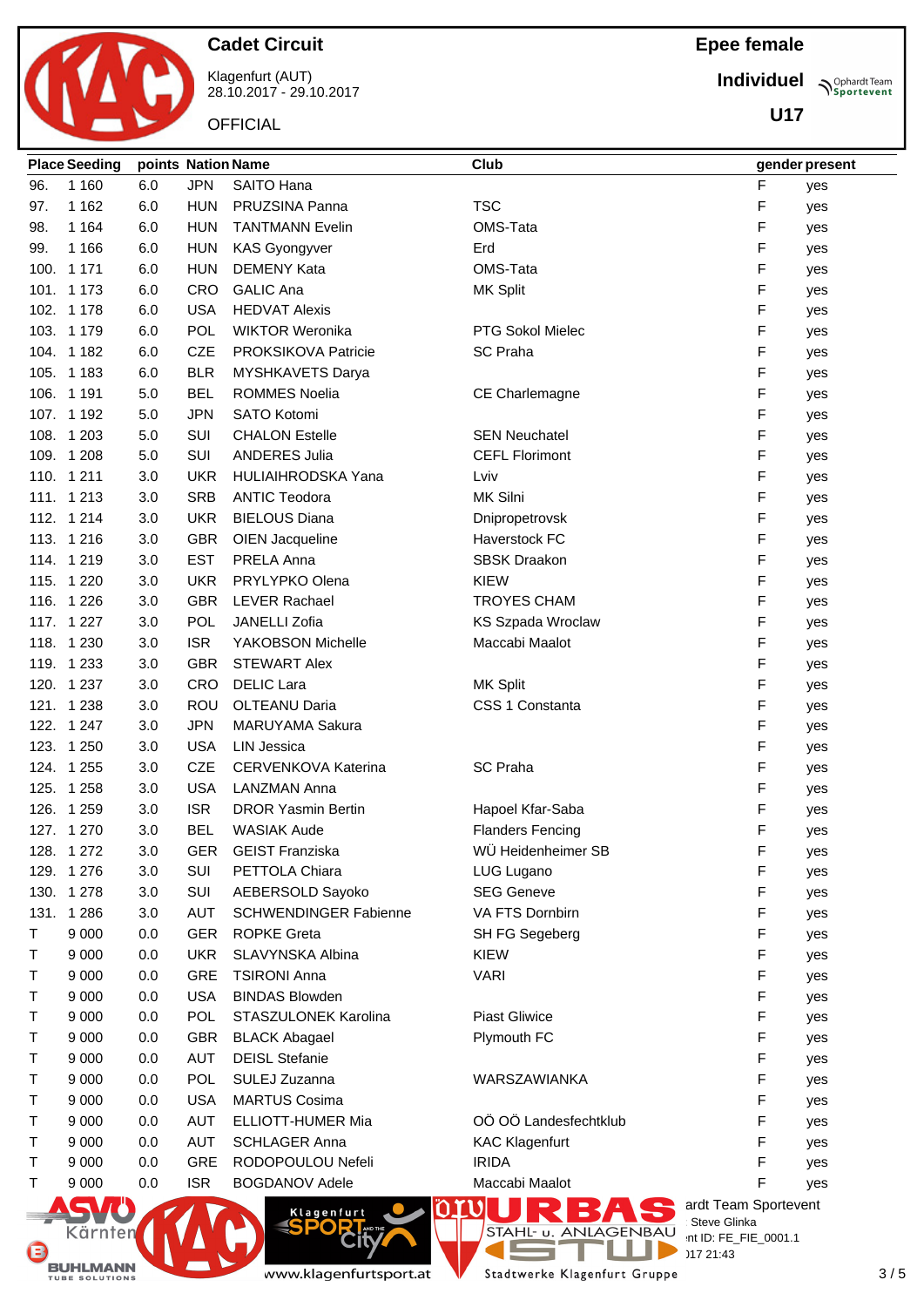

Klagenfurt (AUT) 28.10.2017 - 29.10.2017

**OFFICIAL** 

#### **Epee female**

**Individuel**

**U17**

**Sportevent** 

| <b>Place Seeding</b> |         |     | points Nation Name |                              | Club                              |                      | gender present |
|----------------------|---------|-----|--------------------|------------------------------|-----------------------------------|----------------------|----------------|
| т                    | 9 0 0 0 | 0.0 | ROU                | <b>DINUT Andreia</b>         | <b>LPS Craiova</b>                | F                    | yes            |
| т                    | 9 0 0 0 | 0.0 | <b>ISR</b>         | <b>ALAMUR Mia</b>            | Club Modiin                       | F                    | yes            |
| т                    | 9 0 0 0 | 0.0 | <b>GBR</b>         | <b>RESTON Eva</b>            | Aldershot FC                      | F                    | yes            |
| т                    | 9 0 0 0 | 0.0 | <b>FIN</b>         | SOHLBERG Oona                | EM                                | F                    | yes            |
| т                    | 9 0 0 0 | 0.0 | <b>CZE</b>         | AIGERMANOVA Gabriela         | TJ Lokomotiva Teplic              | F                    | yes            |
| T                    | 9 0 0 0 | 0.0 | <b>CZE</b>         | <b>CMEJRKOVA Klara</b>       | Sokol Dejvice                     | F                    | yes            |
| Τ                    | 9 0 0 0 | 0.0 | <b>GER</b>         | ALVES DE LIMA Carolina       | Heidenheimer SB                   | F                    | yes            |
| т                    | 9 0 0 0 | 0.0 | <b>SVK</b>         | ZAKOVA Hana Tamara           | <b>BSK Bratislava</b>             | F                    | yes            |
| Т                    | 9 0 0 0 | 0.0 | <b>GBR</b>         | <b>DUDLEY Amelia</b>         | Royal Tunbridge Well              | F                    | yes            |
| т                    | 9 0 0 0 | 0.0 | <b>SVK</b>         | <b>SUSTAKOVA Laura Alice</b> | <b>BSK Bratislava</b>             | F                    | yes            |
| T                    | 9 0 0 0 | 0.0 | <b>GBR</b>         | <b>ROBSON Emilia</b>         | Newcastle FC                      | F                    | yes            |
| т                    | 9 0 0 0 | 0.0 | <b>USA</b>         | <b>TANIBAJEVA Rachel</b>     |                                   | F                    | yes            |
| Τ                    | 9 0 0 0 | 0.0 | <b>ISR</b>         | <b>TAL Roni</b>              | Club Modiin                       | F                    | yes            |
| т                    | 9 0 0 0 | 0.0 | <b>GBR</b>         | <b>SIMMONDS Constance</b>    |                                   | F                    | yes            |
| T                    | 9 0 0 0 | 0.0 | <b>JPN</b>         | NAGAI Anna                   |                                   | F                    | yes            |
| т                    | 9 0 0 0 | 0.0 | POL                | FRYSTACKA Petrycja           | RMKS Rybnik                       | F                    | yes            |
| Τ                    | 9 0 0 0 | 0.0 | <b>SVK</b>         | CIPAROVA Natasa              | <b>BSK Bratislava</b>             | F                    | yes            |
| т                    | 9 0 0 0 | 0.0 | <b>JPN</b>         | <b>TAKAHASHI Erika</b>       |                                   | F                    | yes            |
| т                    | 9 0 0 0 | 0.0 | <b>CRO</b>         | VUCKOVIC SOKOVIC Viktorija   | Inter                             | F                    | yes            |
| Т                    | 9 0 0 0 | 0.0 | <b>GRE</b>         | <b>CHRISTOU Theodora</b>     | <b>IRIDA</b>                      | F                    | yes            |
| Τ                    | 9 0 0 0 | 0.0 | <b>GER</b>         | <b>HAMEL Mascha</b>          | SH FG Segeberg                    | F                    | yes            |
| Τ                    | 9 0 0 0 | 0.0 | <b>BLR</b>         | <b>VEBER Lizaveta</b>        | SDUSHOR PROFSOUZY                 | F                    | yes            |
| T                    | 9 0 0 0 | 0.0 | <b>JPN</b>         | <b>HASUI Hina</b>            |                                   | F                    | yes            |
| T                    | 9 0 0 0 | 0.0 | <b>BLR</b>         | ZARETSKAYA Lizaveta          |                                   | F                    | yes            |
| т                    | 9 0 0 0 | 0.0 | <b>ROU</b>         | <b>NURCIU Elena</b>          | <b>CS Farul Constanta</b>         | F                    | yes            |
| Τ                    | 9 0 0 0 | 0.0 | <b>GER</b>         | <b>ALBRECHT Giulia</b>       | WÜ Heidenheimer SB                | F                    | yes            |
| т                    | 9 0 0 0 | 0.0 | CRO                | LUSIC Helena                 |                                   | F                    | yes            |
| T                    | 9 0 0 0 | 0.0 | <b>BLR</b>         | DZEKEVICH Katsiaryna         |                                   | F                    | yes            |
| т                    | 9 0 0 0 | 0.0 | <b>BLR</b>         | ALEKSEYEVA Ekaterina         | SDUSHOR PROFSOUZY                 | F                    | yes            |
| т                    | 9 0 0 0 | 0.0 | <b>ROU</b>         | <b>ION Theodora</b>          | <b>CS Farul Constanta</b>         | F                    | yes            |
| т                    | 9 0 0 0 | 0.0 | <b>CRO</b>         | JOLIC Jelena                 | <b>CAFC Mladost</b>               | F                    | yes            |
| т                    | 9 0 0 0 | 0.0 | POL                | <b>SABALSKA Ewelina</b>      | MKS Kusy Szczecin                 | F                    | yes            |
| т                    | 9 0 0 0 | 0.0 | <b>USA</b>         | <b>DOLGONOS Melanie</b>      |                                   | F                    | yes            |
| т                    | 9 0 0 0 | 0.0 | <b>SRB</b>         | <b>BALTIC Jana</b>           | MK Crvena Zvezda                  | F                    | yes            |
| т                    | 9 0 0 0 | 0.0 | <b>GBR</b>         | PAPADOPOULOS Keira           | Dunblane                          | F                    | yes            |
| т                    | 9 0 0 0 | 0.0 | <b>POL</b>         | <b>TOMASZEWSKA Natalia</b>   | <b>MKS Kusy Szczecin</b>          | F                    | yes            |
| T                    | 9 0 0 0 | 0.0 | <b>BLR</b>         | <b>KUZMICH Aliaksandra</b>   |                                   | F                    | yes            |
| т                    | 9 0 0 0 | 0.0 | <b>AUT</b>         | <b>SCHALL Noelle</b>         | KÄ KAC Klagenfurt                 | F                    | yes            |
| Τ                    | 9 0 0 0 | 0.0 | <b>POL</b>         | PEKALA Beata                 | <b>RMKS Rybnik</b>                | F                    | yes            |
| т                    | 9 0 0 0 | 0.0 | <b>CZE</b>         | VOLAKOVA Hana                | Dukla Olomouc                     | F                    | yes            |
| T                    | 9 0 0 0 | 0.0 | <b>POL</b>         | <b>WLOCZKA Oliwia</b>        | Bytomskie Towarzystwo Szermiercze | F                    | yes            |
| т                    | 9 0 0 0 | 0.0 | POL                | ZIETEK Patrycja              |                                   | F                    | yes            |
| Τ                    | 9 0 0 0 | 0.0 | POL                | JAROSZEK Aleksandra          | Palac Mlodziezy Katowice          | F                    | yes            |
| т                    | 9 0 0 0 | 0.0 | <b>BUL</b>         | POPOVA Yana                  | Levski                            | F                    | yes            |
| т                    | 9 0 0 0 | 0.0 | <b>GBR</b>         | <b>TAYLOR Eleanor</b>        | <b>Bedford FC</b>                 | F                    | yes            |
| т                    | 9 0 0 0 | 0.0 | <b>GRE</b>         | PAPANASTASIOU Athina Sofia   | ODYSSEAS HALANDRIOU               | F                    | yes            |
| т                    | 9 0 0 0 | 0.0 | <b>GBR</b>         | <b>SUMMERS Isabella</b>      |                                   | F                    | yes            |
| Τ                    | 9 0 0 0 | 0.0 | <b>USA</b>         | <b>GREGORY Elizabeth</b>     |                                   | F                    | yes            |
| т                    | 9 0 0 0 | 0.0 | <b>AUT</b>         | <b>AGATH Thordis</b>         |                                   | F                    | yes            |
|                      |         |     |                    |                              |                                   | ardt Team Sportevent |                |
|                      |         |     | <b>TANA</b>        | Klagenfurt                   | Steve Glinka                      |                      |                |

www.klagenfurtsport.at

**City** 

Kärnten

BUHLMANN

T Stadtwerke Klagenfurt Gruppe

**CONTRACT** 

a.

**License:** Steve Glinka  $P^{\text{LO}}$  int ID: FE\_FIE\_0001.1

 $\sum$  317 21:43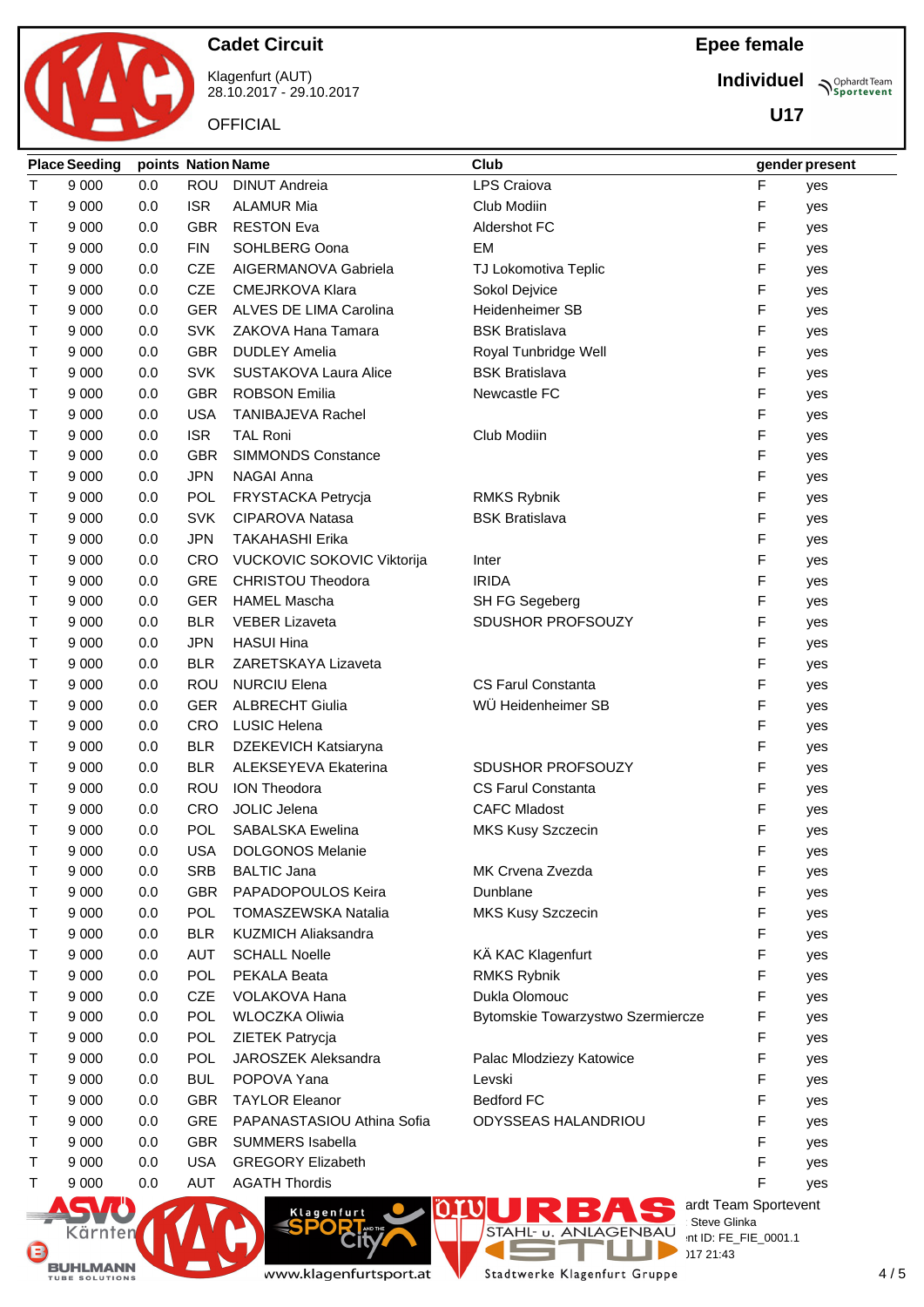Klagenfurt (AUT) 28.10.2017 - 29.10.2017

**OFFICIAL** 

#### **Epee female**

**Individuel**

**U17**

**Sportevent** 

|   | <b>Place Seeding</b> | points Nation Name |            |                         | <b>Club</b>                |   | gender present |
|---|----------------------|--------------------|------------|-------------------------|----------------------------|---|----------------|
| т | 9 0 0 0              | 0.0                | <b>SLO</b> | <b>VANCEK Lucija</b>    | <b>SK Branik</b>           | F | yes            |
| т | 9 0 0 0              | 0.0                | <b>USA</b> | <b>YEU</b> Irene        |                            | F | yes            |
| т | 9 0 0 0              | 0.0                | <b>AUT</b> | <b>KNECHTL Lucia</b>    |                            | F | yes            |
| т | 9 0 0 0              | 0.0                | <b>BLR</b> | MIKHALEVICH Anhelina    |                            | F | yes            |
| Τ | 9 0 0 0              | 0.0                | <b>CZE</b> | PESULOVA Magdalena      | Lokomotiva Pilsen          | F | yes            |
| Τ | 9 0 0 0              | 0.0                | <b>POL</b> | ZACHOROWSKA Aleksandra  | Muszkieter Gliwice         | F | yes            |
| т | 9 0 0 0              | 0.0                | ROU        | <b>CRACIUN Maria</b>    | <b>CS Satu Mare</b>        | F | yes            |
| Τ | 9 0 0 0              | 0.0                | <b>CRO</b> | MAJDANDZIC Maja         | <b>CAFC Mladost</b>        | F | yes            |
| т | 9 0 0 0              | 0.0                | <b>JPN</b> | AKASHI Manami           |                            | F | yes            |
| т | 9 0 0 0              | 0.0                | <b>JPN</b> | <b>INAYAMA Yuri</b>     |                            | F | yes            |
| Τ | 9 0 0 0              | 0.0                | <b>CZE</b> | <b>HORNOVA Barbora</b>  | TJ Lokomotiva Karlov       | F | yes            |
| Τ | 9 0 0 0              | 0.0                | <b>POL</b> | PARYSEK Zofia           | <b>SKS FLESZ Swidnica</b>  | F | yes            |
| Τ | 9 0 0 0              | 0.0                | <b>BUL</b> | ERMENKOVA Joanna        | Sofia                      | F | yes            |
| Τ | 9 0 0 0              | 0.0                | <b>ISR</b> | <b>GALPER Eva</b>       | Maccabi Jerusalem          | F | yes            |
| т | 9 0 0 0              | 0.0                | <b>CRO</b> | <b>VUKOJEVIC Andrea</b> | MK Split                   | F | yes            |
| Τ | 9 0 0 0              | 0.0                | <b>POL</b> | <b>RAKOCZY Natalia</b>  | Palac Mlodziezy Kato       | F | yes            |
| т | 9 0 0 0              | 0.0                | <b>GBR</b> | <b>PARMAR Ellie</b>     | <b>Redhill and Reigate</b> | F | yes            |
|   |                      |                    |            |                         |                            |   |                |

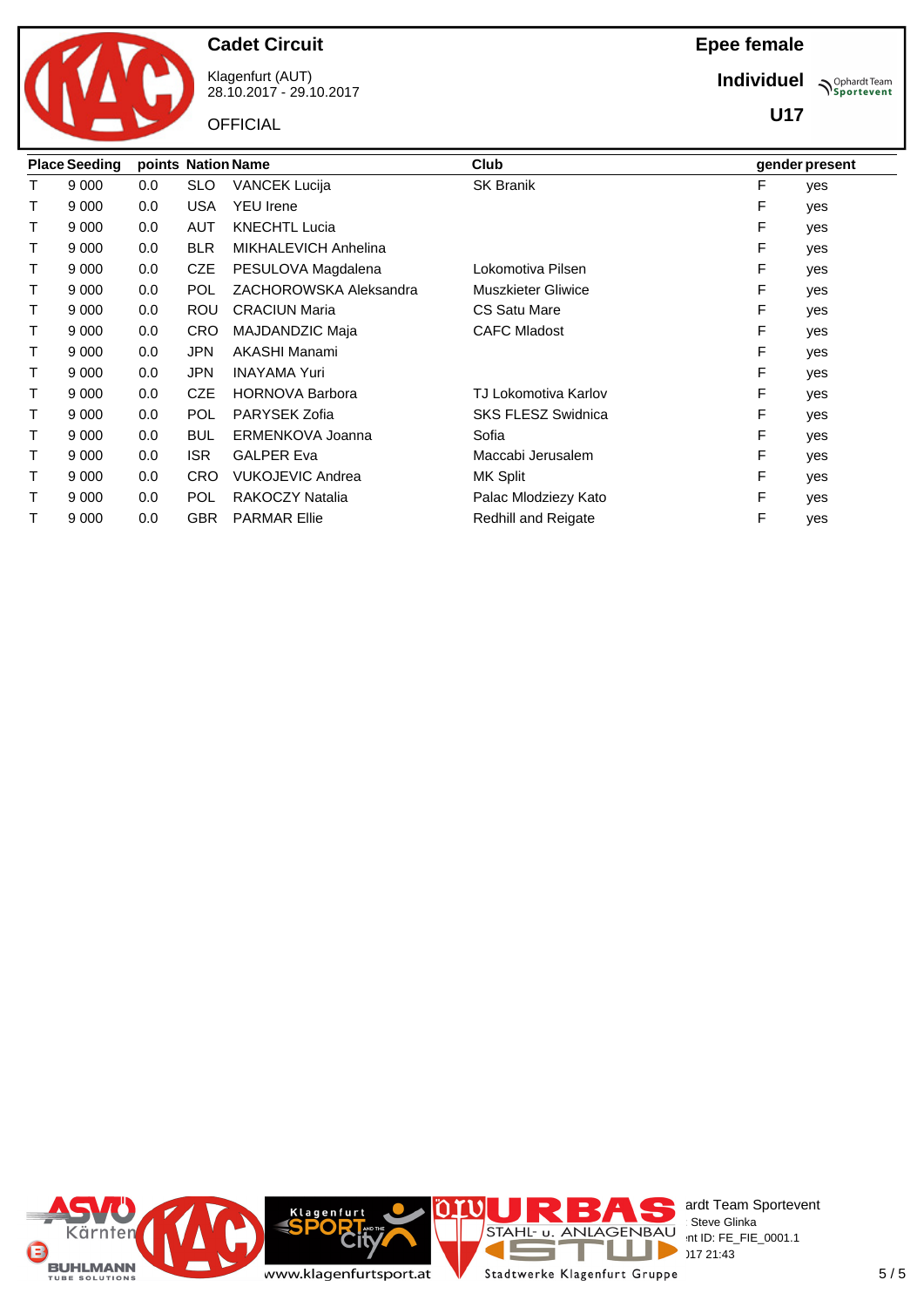

Klagenfurt (AUT) 28.10.2017 - 29.10.2017

**OFFICIAL** 

**Epee female**

**Individuel Supplemant** Team

**U17**

## **Technical directory and other commissions**

Emilian Aumitreci Andrash Bersodi Mag. Hans-Jürgen Burghardt

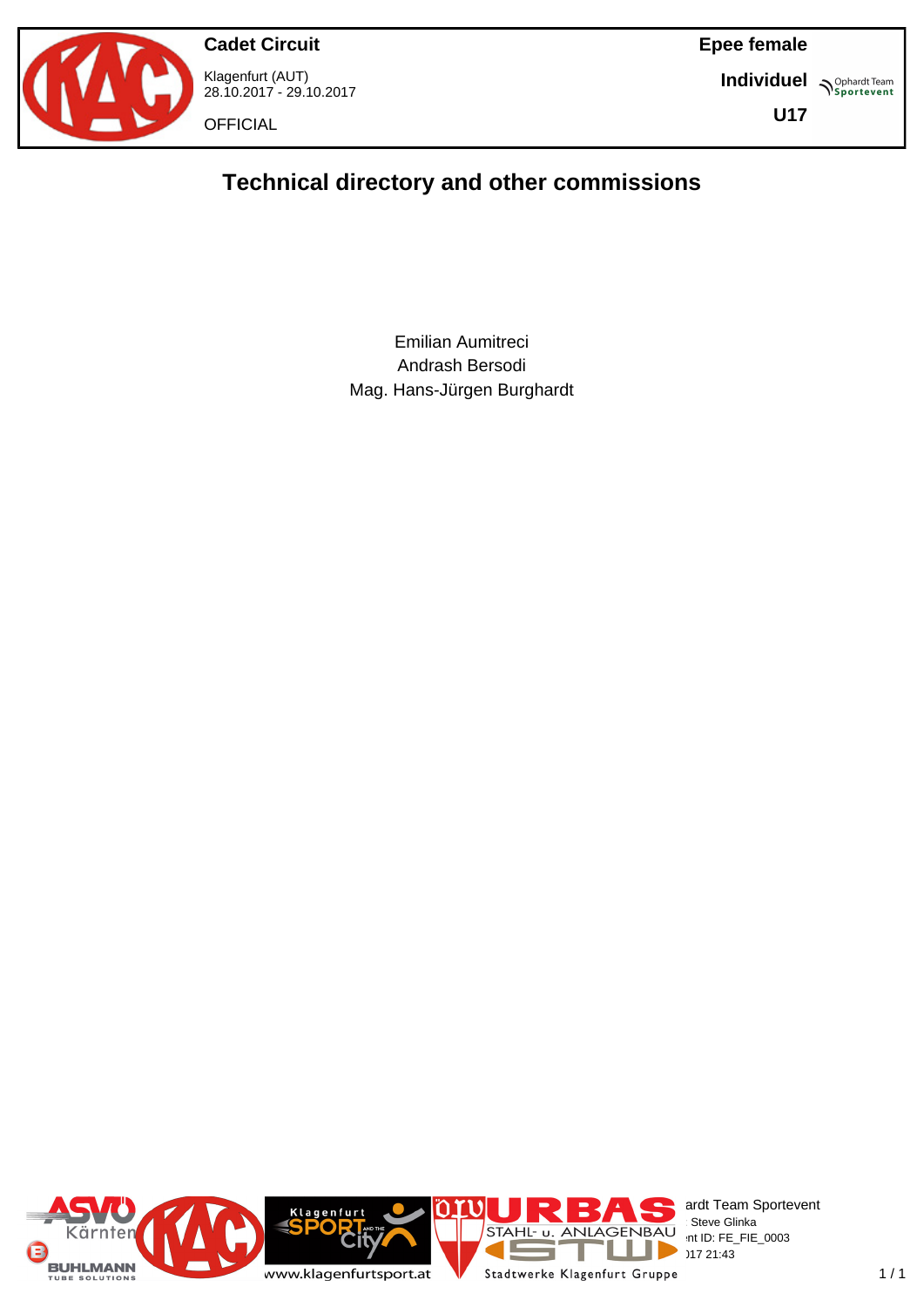

Klagenfurt (AUT) 28.10.2017 - 29.10.2017

**OFFICIAL** 

**Epee female**

**Individuel Supplement** Team

**U17**

# **Format**

#### **Participants** 210 Participants

**1 First Round** 28.10. 11:00

210 Participants 30 Pools 7 Pool size

164 Qualified By index (all equals are qualified) 21.9% Eliminated Parameter Fencing (FIE) rules move to Nation

This round is taken into account for seeding of direct elimination.

Hits: 5 Time: 3 min

#### **2 Direct Elimination** 28.10. 13:45

**Table of 256**

164 Qualifiers

Table of 256 Final of 4

Hits: 15 Time: 3 x 3 min

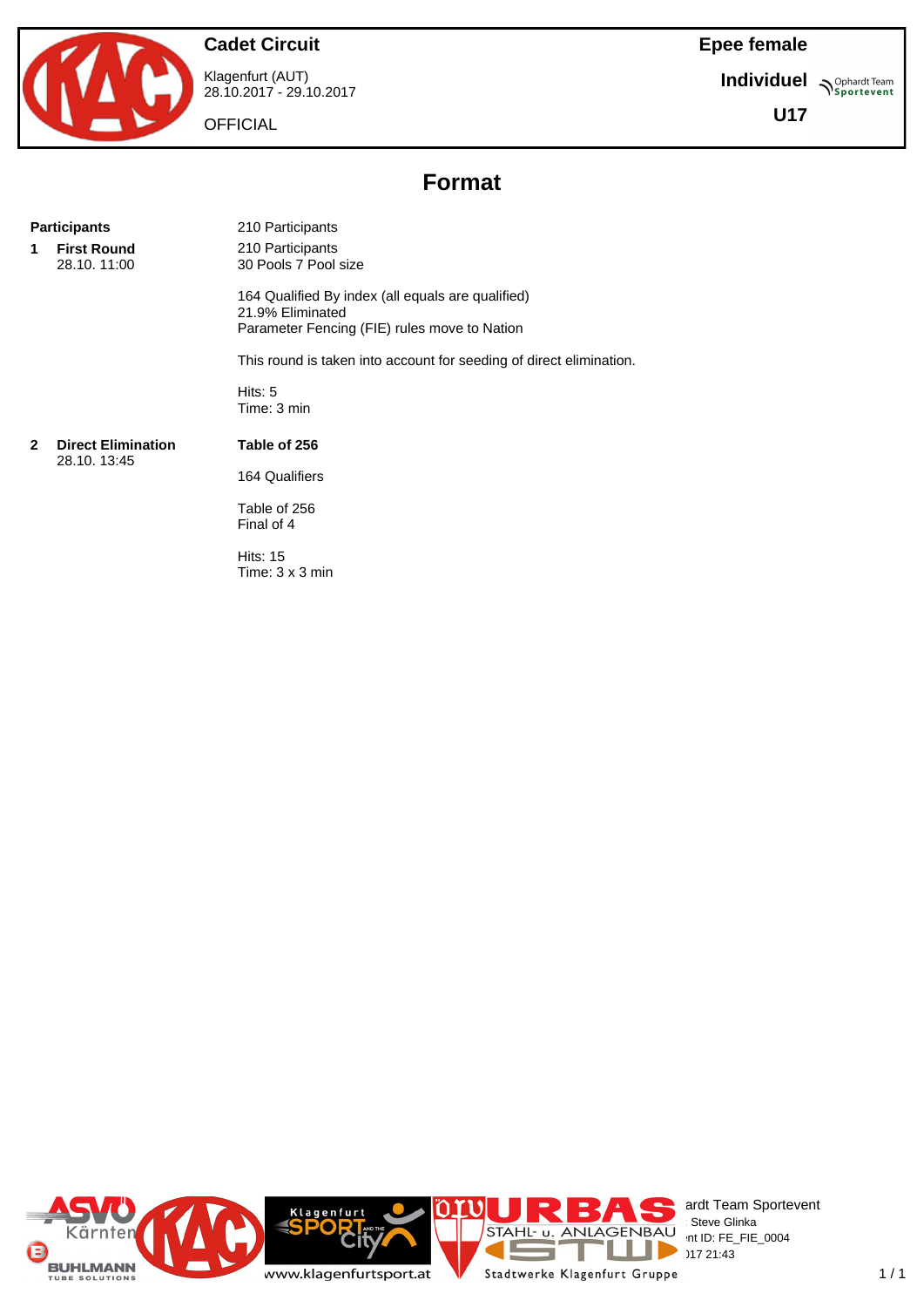

Klagenfurt (AUT) 28.10.2017 - 29.10.2017

**OFFICIAL** 

**Epee female**

**Individuel Supplemant** Team

**U17**

## **First Round**

#### **Pool 1 11:00 | Piste 1**

LACH Werner, AUT ST UWK Graz

| Name                       | <b>Nation</b>         | No. 1         |       |            |                   |         |      |   |                 | 3 4 5 6 7 V TD TR 11            | 12    | <b>Place</b>                |
|----------------------------|-----------------------|---------------|-------|------------|-------------------|---------|------|---|-----------------|---------------------------------|-------|-----------------------------|
| <b>TOMASZEWSKA Natalia</b> | POL MKS Kusy Szczecin |               |       |            |                   |         |      |   |                 | V5 D4 D1 D4 D3 V5 2 22 26 0.333 |       | $-4$ 5.                     |
| <b>OLTEANU Daria</b>       | ROU CSS 1 Constanta   | 2             | D2 I  |            |                   |         |      |   |                 | D4 D1 D0 V5 D2 1 14 28 0.167    | $-14$ | $\overline{7}$              |
| LURYE Sarah                | <b>USA</b>            | 3             | V5 V5 |            |                   |         |      |   |                 | D4 V5 V4 V5 5 28 22 0.833       | 6     | $\overline{2}$              |
| <b>MUHARI Eszter</b>       | <b>HUN MTK</b>        | 4             |       | V5 V5 V5 1 |                   |         |      |   | V5 V5 V5 6 30 7 | 1.000                           | 23    | $\overline{1}$              |
| <b>CHAVIGNY Sophie</b>     | UKR KIEW              | 5 V5 V5 D2 D0 |       |            |                   | D2 V5 3 |      |   |                 | 19 23 0.500                     | -4    | $\overline{\phantom{a}}$ 3. |
| <b>KUZMICH Aliaksandra</b> | <b>BLR</b>            | 6             |       |            | V5 D3 D3 D0 V5    |         | D3 2 |   |                 | 19 24 0.333                     | -5    | 6.                          |
| <b>DELIC Lara</b>          | CRO MK Split          | 7             |       |            | D4 V5 D4 D1 D4 V5 |         |      | 2 |                 | 23 25 0.333                     | -2    | $\overline{4}$              |

#### **Pool 2 11:00 | Piste 2**

GRYT Maciej, POL RMKS Rybnik , PIRVAN Marin dorian, ROU CSU Craiova

| <b>Name</b>                           | <b>Nation</b>             | <b>No.</b> 1 |    |          | 4                                                                                         | 5 | 6 |         | V. |   | TD TR | -11                             | 12 <sup>2</sup> | <b>Place</b>     |
|---------------------------------------|---------------------------|--------------|----|----------|-------------------------------------------------------------------------------------------|---|---|---------|----|---|-------|---------------------------------|-----------------|------------------|
| <b>TOTHMATYAS Zsofia</b>              | <b>HUN VASAS</b>          |              |    |          |                                                                                           |   |   |         |    |   |       | D3 V5 V5 D3 D1 V5 3 22 22 0.500 |                 | - 4.             |
| <b>JAAKKOLA Outi</b><br>FIN EM        |                           | 2            | V4 |          |                                                                                           |   |   |         |    |   |       | V5 V5 D3 V5 V5 5 27 16 0.833    |                 | $\overline{1}$ . |
| STEWART Alex<br><b>GBR</b>            |                           | 3            |    | D2 D3    |                                                                                           |   |   |         |    |   |       | D3 V5 D3 V5 2 21 21 0.333       |                 | - 6.             |
| <b>MARUYAMA Sakura</b><br><b>JPN</b>  |                           | 4            |    | D4 D4 V5 |                                                                                           |   |   |         |    |   |       | V5 V5 V5 4 28 21 0.667          |                 | $\overline{2}$ . |
| <b>DOLGONOS Melanie</b><br><b>USA</b> |                           | 5.           |    |          | V5 V5 D2 D4                                                                               |   |   | DO V5 3 |    |   |       | 21 23 0.500                     | -2              | 5.               |
| <b>CROVETTO Vera</b>                  | SUI LUG Lugano            | 6            |    |          | V5 D1 V4 D4 V5                                                                            |   |   | D4 3    |    |   |       | 23 19 0.500                     | 4               | - 3.             |
| <b>SCHALL Noelle</b>                  | <b>AUT KAC Klagenfurt</b> |              |    |          | D <sub>2</sub> D <sub>0</sub> D <sub>0</sub> D <sub>0</sub> D <sub>2</sub> V <sub>5</sub> |   |   |         |    | 9 |       | 29 0.167                        | $-20$           | 7.               |

#### **Pool 3 11:00 | Piste 3**

JEZA Jure, SLO

| <b>Name</b>                | <b>Nation</b>             | No. 1 |       |                   | 4 5 | - 6 |                  |   | V TD TR | - 11                            | 12            | <b>Place</b>     |
|----------------------------|---------------------------|-------|-------|-------------------|-----|-----|------------------|---|---------|---------------------------------|---------------|------------------|
| PIRKOWSKI Amanda           | USA                       |       |       |                   |     |     |                  |   |         | V5 V5 V5 D1 V5 V5 5 26 14 0.833 | 12            | $\mathbf{1}$ .   |
| <b>MATACHE Cristina</b>    | ROU LPS Craiova           |       | D2 .  |                   |     |     |                  |   |         | D4 V5 D1 V5 V5 3 22 21 0.500    |               | -4.              |
| <b>CERVENKOVA Katerina</b> | CZE SC Praha              |       | D4 V5 |                   |     |     |                  |   |         | D3 D3 V5 V5 3 25 27 0.500       | -2            | 5.               |
| PAPADOPOULOS Keira         | <b>GBR Dunblane</b>       | 4     |       | D3 D1 V5          |     |     |                  |   |         | V5 V5 D4 3 23 21 0.500          | $\mathcal{P}$ | 3.               |
| DEKANY Kinga               | <b>HUN AVA</b>            | 5.    |       | V2 V5 V5 D2       |     |     |                  |   |         | V5 V5 5 24 14 0.833             | 10            | $\overline{2}$ . |
| YAKOBSON Michelle          | <b>ISR Maccabi Maalot</b> | 6     |       | D1 D3 D4 D1 D3    |     |     | D <sub>2</sub> 0 |   |         | 14 30 0.000                     | -16           | 7.               |
| PEKALA Beata               | POL RMKS Rybnik           |       |       | D2 D2 D4 V5 D1 V5 |     |     |                  | 2 | 19      | 26 0.333                        | -7            | 6.               |

#### **Pool 4 11:00 | Piste 4**

TZAUD Eric, SUI BFG Bern , ROSENBAUM Florian, GER OFC Bonn

| <b>Name</b>               | <b>Nation</b>          | No. 1         |       |                   |  |  |                 |    | 4 5 6 7 V TD TR | - 11                            | $12 \,$ | <b>Place</b>     |
|---------------------------|------------------------|---------------|-------|-------------------|--|--|-----------------|----|-----------------|---------------------------------|---------|------------------|
| <b>LEVER Rachael</b>      | <b>GBR TROYES CHAM</b> |               |       |                   |  |  |                 |    |                 | D2 D3 V5 D2 V5 D3 2 20 24 0.333 |         | $-4$ 5.          |
| <b>VINCENCOVA Ester</b>   | CZE SC Praha           | 2             | $V_5$ |                   |  |  |                 |    |                 | V5 V5 D2 V5 D2 4 24 18 0.667    | 6       | $\overline{2}$ . |
| POPOVA Yana               | <b>BUL Levski</b>      |               |       | $V5$ DO           |  |  |                 |    |                 | D4 D0 V5 D3 2 17 27 0.333       | $-10$   | 6.               |
| <b>DROR Yasmin Bertin</b> | ISR Hapoel Kfar-Saba   | 4             |       | D2 D2 V5          |  |  |                 |    |                 | D1 V5 V5 3 20 26 0.500          | -6      | $-4.$            |
| <b>CANDREVA Greta</b>     | USA                    | 5 V4 V5 V5 V5 |       |                   |  |  |                 |    |                 | V5 V5 6 29 10 1.000             | 19      | $\overline{1}$ . |
| <b>KOVACS Vivien</b>      | <b>HUN FLESS</b>       | 6             |       | D4 D4 D4 D4 D4    |  |  | V5 <sub>1</sub> |    |                 | 25 26 0.167                     | -1      | $\overline{7}$ . |
| <b>SABALSKA Ewelina</b>   | POL MKS Kusy Szczecin  |               |       | V4 V5 V5 D3 D1 D1 |  |  |                 | Ι3 |                 | 19 23 0.500                     | -4      | 3.               |



www.klagenfurtsport.at

**Klagenfu** 

ı Stadtwerke Klagenfurt Gruppe

J.

STAHL U. ANLAGENBAU

ardt Team Sportevent

 $\begin{array}{|c|c|c|}\n\hline\n\text{JERBAU} & \text{int ID: FE\_FIE_0007}\n\hline\n\text{J17 21:43}\n\hline\n\end{array}$  $21:43$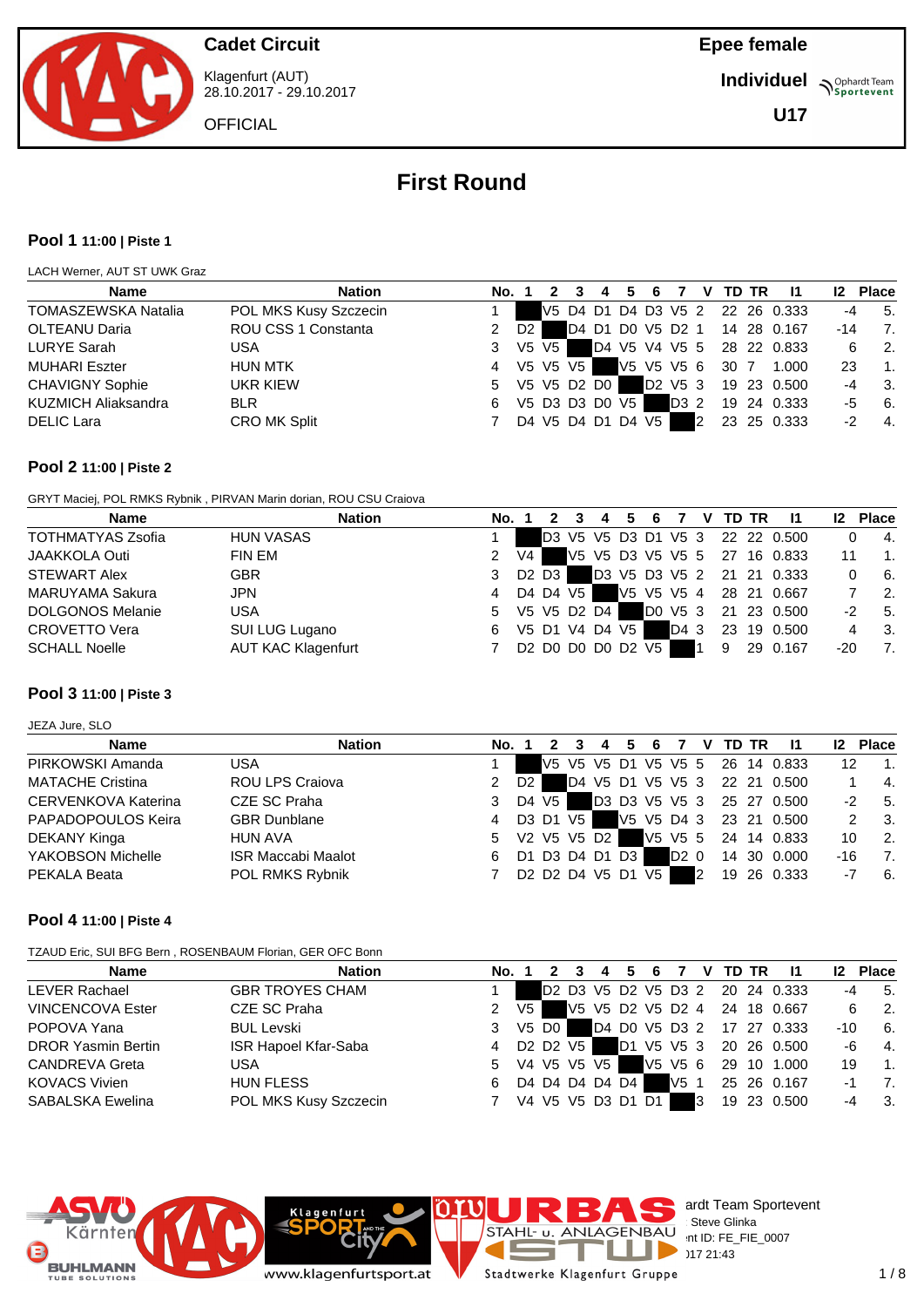

Klagenfurt (AUT) 28.10.2017 - 29.10.2017

**OFFICIAL** 

**Individuel Supplemant** Team

**U17**

#### **Pool 5 11:00 | Piste 5**

BEKEFI Daniel, HUN

| Name                         | <b>Nation</b>                   | No. 1 |                |         | 3                 |                   | 45 | 6 <sup>6</sup> |      | $\mathbf{V}$ |    | <b>TD TR</b> | -11                             | 12 <sup>2</sup> | <b>Place</b>     |
|------------------------------|---------------------------------|-------|----------------|---------|-------------------|-------------------|----|----------------|------|--------------|----|--------------|---------------------------------|-----------------|------------------|
| <b>JANELLI Zofia</b>         | POL KS Szpada Wroclaw           |       |                |         |                   |                   |    |                |      |              |    |              | D2 D3 D1 V5 V5 D1 2 17 23 0.333 | -6              | - 6.             |
| <b>ENACHE Talida Teodora</b> | <b>ROU CS UNEFS Bucuresti</b>   |       | V <sub>5</sub> |         |                   |                   |    |                |      |              |    |              | V5 D4 V5 D3 V4 4 26 18 0.667    | 8               | - 3.             |
| <b>HENDERSON-ROE Maja</b>    | <b>GBR Keszler Fencing Club</b> | 3     |                | $V5$ D2 |                   |                   |    |                |      |              |    |              | D4 V5 V5 D3 3 24 23 0.500       |                 | 4.               |
| VOLAKOVA Hana                | <b>CZE Dukla Olomouc</b>        | 4     |                |         | V5 V5 V5 <i>∎</i> |                   |    | V5 D4 D4 4     |      |              |    |              | 28 19 0.667                     |                 | $\overline{2}$ . |
| <b>BALTIC Jana</b>           | <b>SRB MK Crvena Zvezda</b>     | 5.    |                |         |                   | DO D1 D2 D0       |    | D1 D3 0 7      |      |              |    |              | 30 0.000                        | -23             | 7.               |
| <b>LIN Jessica</b>           | <b>USA</b>                      | 6     |                |         |                   | D4 V5 D3 V5 V5    |    |                | D1 3 |              |    |              | 23 23 0.500                     |                 | - 5.             |
| CHERNYSHOVA Anna             | UKR KIEW                        |       |                |         |                   | V4 D3 V5 V5 V5 V5 |    |                |      | 5            | 27 |              | 16 0.833                        |                 | $\overline{1}$ . |

#### **Pool 6 11:00 | Piste 6**

MONEV Simeon, BUL Levski , FREZZA Pietro, ITA LYON SE

| <b>Name</b>                | <b>Nation</b>                 | No. 1   |                |          |                                                             | 4 5 | $\sqrt{6}$        |       | V TD TR | $\mathbf{I}$                    | $12 \,$ | <b>Place</b>                |
|----------------------------|-------------------------------|---------|----------------|----------|-------------------------------------------------------------|-----|-------------------|-------|---------|---------------------------------|---------|-----------------------------|
| LANZMAN Anna               | <b>USA</b>                    |         |                |          |                                                             |     |                   |       |         | D3 D4 V5 V5 V5 V5 4 27 23 0.667 |         | $-4.$                       |
| <b>TAYLOR Eleanor</b>      | <b>GBR Bedford FC</b>         | 2       | V <sub>5</sub> |          |                                                             |     |                   |       |         | D3 V5 V5 V5 V5 5 28 19 0.833    |         | $\overline{1}$ .            |
| <b>TARGAMAA Carmen-Lii</b> | EST En Garde Haapsalu         | 3 V5 V5 |                |          |                                                             |     |                   |       |         | D3 V5 V5 V5 5 28 20 0.833       |         | $\overline{\phantom{a}}$ 2. |
| WROBLEWSKA Agata           | POL WKS Kolejarz Wroclaw      | 4       |                | D3 D4 V5 |                                                             |     | V5 V5 V5 4        |       |         | 27 19 0.667                     | 8       | - 3.                        |
| PRYLYPKO Olena             | UKR KIEW                      | 5       |                |          | D <sub>2</sub> D <sub>0</sub> D <sub>4</sub> D <sub>4</sub> |     | D3 V5 1           |       |         | 18 29 0.167                     | -11     | 6.                          |
| <b>ION Theodora</b>        | <b>ROU CS Farul Constanta</b> | 6       |                |          | D4 D3 D3 D0 V5                                              |     |                   | ID2_1 |         | 17 28 0.167                     | $-11$   | 7.                          |
| CHIBA KEI                  | <b>JPN</b>                    |         |                |          |                                                             |     | D4 D4 D1 D2 D4 V5 |       |         | 20 27 0.167                     | -7      | -5.                         |

#### **Pool 7 11:00 | Piste 7**

PRYIEMKA Valery, BLR , BELANICH Susan, USA

| <b>Name</b>           | <b>Nation</b>                                      | No. 1 |                |       |          | 4                 | 5 | 6                               |      | V | TD TR | -11                             | 12 <sup>2</sup> | <b>Place</b>   |
|-----------------------|----------------------------------------------------|-------|----------------|-------|----------|-------------------|---|---------------------------------|------|---|-------|---------------------------------|-----------------|----------------|
| GWOZDZ Julia          | POL Bytomskie Towarzystwo<br>Szermiercze           |       |                |       |          |                   |   |                                 |      |   |       | V5 D3 D4 V5 D2 D4 2 23 23 0.333 |                 | -4.<br>0       |
| <b>JOLIC Jelena</b>   | <b>CRO CAFC Mladost</b>                            | 2     | D <sub>2</sub> |       |          |                   |   |                                 |      |   |       | D2 D3 V5 D0 D3 1 15 29 0.167    | $-14$           | 7.             |
| BIELESZOVA Veronika   | CZE SC Praha                                       | 3     |                | V5 V5 |          |                   |   |                                 |      |   |       | V5 V5 D3 V5 5 28 19 0.833       | 9               | - 2.           |
| <b>WASIAK Aude</b>    | <b>BEL Flanders Fencing</b>                        | 4     |                |       | V5 V5 D4 |                   |   |                                 |      |   |       | D4 D4 D2 2 24 27 0.333          | -3              | 5.             |
|                       | PAPANASTASIOU Athina Sofia GRE ODYSSEAS HALANDRIOU | 5     |                |       |          | D1 D4 D2 V5       |   | D <sub>2</sub> D <sub>3</sub> 1 |      |   |       | 17 29 0.167                     | $-12$           | -6.            |
| <b>LEONTE Mihaela</b> | ROU CSS Quarto Buc                                 | 6     |                |       |          | V5 V5 V5 V5 V5    |   |                                 | V5 6 |   |       | 30 12 1.000                     | 18              | $\mathbf{1}$ . |
| PRELA Anna            | <b>EST SBSK Draakon</b>                            |       |                |       |          | V5 V5 D3 V5 V5 D1 |   |                                 |      | 4 |       | 24 22 0.667                     |                 | - 3.           |

#### **Pool 8 11:00 | Piste 8**

TAMAS Henriette, HUN Torekves , KRAHER Martin, AUT

| <b>Name</b>                    | <b>Nation</b>                            | No. 1 |    | $\overline{2}$ | - 3               | $\overline{4}$ | 5             | 6 |                 |               | 7 V TD TR | - 11                            | 12 <sup>2</sup> |    | <b>Place</b>                |
|--------------------------------|------------------------------------------|-------|----|----------------|-------------------|----------------|---------------|---|-----------------|---------------|-----------|---------------------------------|-----------------|----|-----------------------------|
| ALEKSEYEVA Ekaterina           | <b>BLR SDUSHOR PROFSOUZY</b>             |       |    |                |                   |                |               |   |                 |               |           | V5 D2 V5 D3 D2 D4 2 21 24 0.333 |                 | -3 | 6.                          |
| SAAVALAINEN Hannah             | FIN EM                                   | 2     | D3 |                |                   |                |               |   |                 |               |           | D3 D2 V5 V5 V5 3 23 21 0.500    |                 |    | $\overline{4}$              |
| OIEN Jacqueline                | <b>GBR Haverstock FC</b>                 | 3     |    | V5 V5          |                   |                | D3 D4 V5 V5 4 |   |                 |               |           | 27 22 0.667                     |                 | 5  | $\overline{1}$              |
| ZELENTSOVA Anastasija          | <b>UKR Kharkiv</b>                       | 4     |    |                | D1 V3 V5 1        |                | V5 D3 V5 4    |   |                 |               |           | 22 20 0.667                     |                 |    | $\overline{\phantom{0}}$ 2. |
| <b>GEIST Franziska</b>         | <b>GER Heidenheimer SB</b>               |       |    |                | 5 V5 D4 V5 D3     |                |               |   | V5 D4 3         |               |           | 26 26 0.500                     |                 |    | 5.                          |
| <b>SAPIN Galadrielle Tunde</b> | <b>SUI CER Romont</b>                    | 6     |    |                | V5 D2 D4 V5 D4    |                |               |   | V5 <sub>3</sub> |               |           | 25 22 0.500                     |                 | 3  | 3 <sub>1</sub>              |
| <b>WLOCZKA Oliwia</b>          | POL Bytomskie Towarzystwo<br>Szermiercze |       |    |                | V5 D2 D3 D2 V5 D2 |                |               |   |                 | $\mathbf{12}$ |           | 19 28 0.333                     |                 | -9 | $\overline{7}$              |



www.klagenfurtsport.at

Klagenfurt

П Stadtwerke Klagenfurt Gruppe

a.

ardt Team Sportevent<br>: Steve Glinka

**License:** Steve Glinka  $P^{\sim}$  nt ID: FE\_FIE\_0007

 $21:43$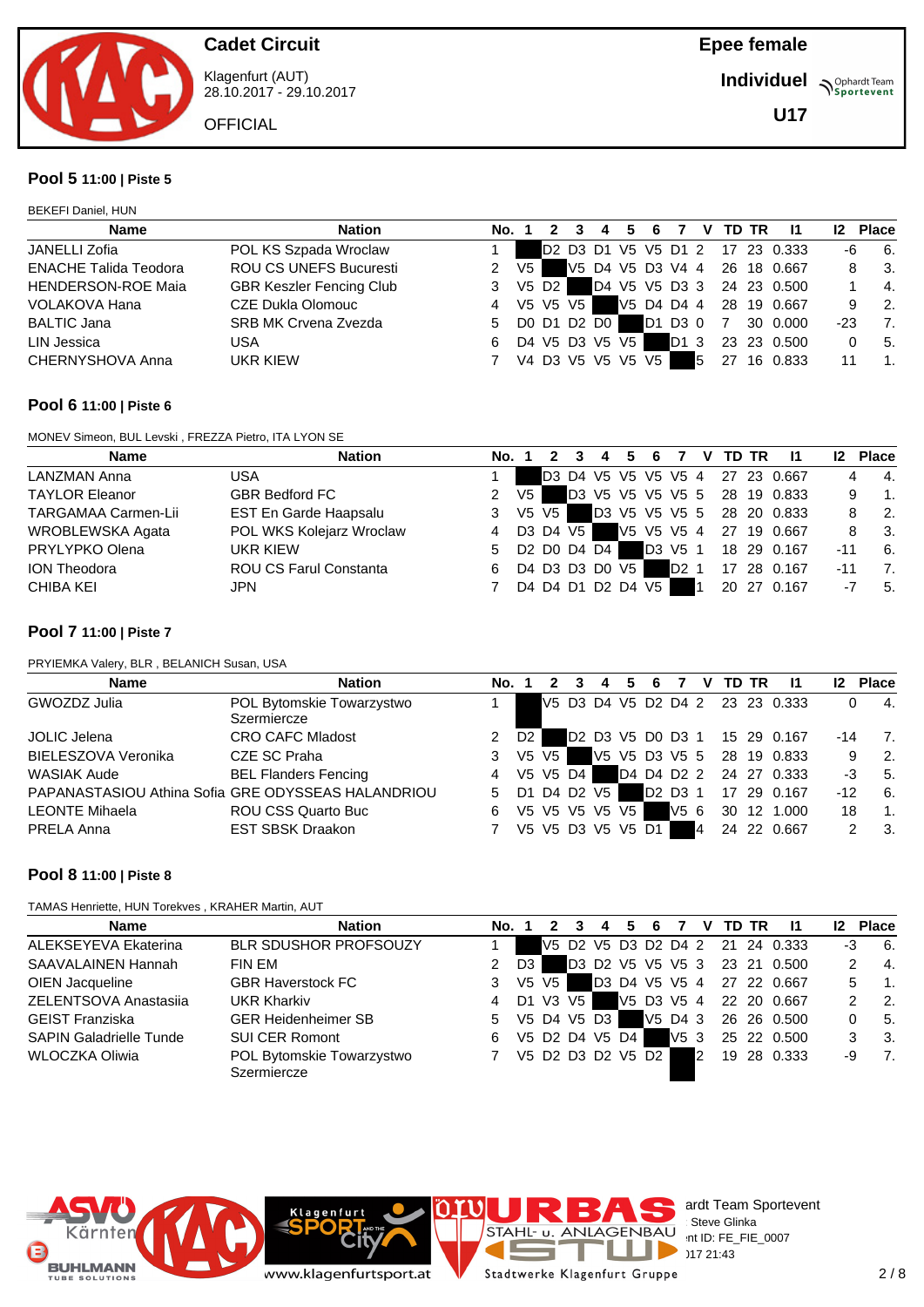

Klagenfurt (AUT) 28.10.2017 - 29.10.2017

**OFFICIAL** 

**Individuel Supplemant** Team

**U17**

#### **Pool 9 11:00 | Piste 9**

MCDERMOTT Chiara, GBR Crawley Sword Club , GOOSSENS Bruno, USA

| <b>Nation</b>             |    |       |                | 4     | 5        | -6          |                |                   |           |                                     | -11 | 12 <sup>2</sup>                                                                                                                                          | <b>Place</b>                |
|---------------------------|----|-------|----------------|-------|----------|-------------|----------------|-------------------|-----------|-------------------------------------|-----|----------------------------------------------------------------------------------------------------------------------------------------------------------|-----------------------------|
| <b>CRO CAFC Mladost</b>   |    |       |                |       |          |             |                |                   |           |                                     |     | 3                                                                                                                                                        | - 3.                        |
| <b>HUN OMS-Tata</b>       | 2  |       |                |       |          |             |                |                   |           |                                     |     | 15                                                                                                                                                       | $\overline{1}$ .            |
| <b>POL</b>                | 3  |       |                |       |          |             |                |                   |           |                                     |     | 10                                                                                                                                                       | $\overline{\phantom{a}}$ 2. |
| <b>AUT FTS Dornbirn</b>   | 4  |       |                |       |          |             |                |                   |           |                                     |     | -24                                                                                                                                                      | -7.                         |
| <b>SUI SEVM Vevey</b>     | 5. |       |                |       |          |             |                |                   |           |                                     |     |                                                                                                                                                          | -4.                         |
| <b>BLR</b>                | 6  |       |                |       |          |             |                |                   |           |                                     |     |                                                                                                                                                          | -5.                         |
| <b>UKR Dnipropetrovsk</b> |    |       |                |       |          |             |                |                   |           |                                     |     | -6                                                                                                                                                       | - 6.                        |
|                           |    | No. 1 | V <sub>5</sub> | D4 D4 | DO D1 D0 | V5 D4 D4 V5 | V5 D2 D0 V5 V5 | D1 D1 D4 V5 D2 V5 | D3 3<br>2 | V.<br>V5 V5 V5 V5 4<br>D3 D1 D1 0 6 |     | TD TR<br>D3 V5 V5 D3 D2 V5 3 23 20 0.500<br>V5 V5 V5 V5 V5 6 30 15 1.000<br>28 18 0.667<br>30 0.000<br>D1 V5 3 24 23 0.500<br>20 19 0.500<br>18 24 0.333 |                             |

#### **Pool 10 11:00 | Piste 10**

SPEH Klemen, SLO , PETRUS Dmytro, UKR

| <b>Name</b>             | <b>Nation</b>                | No. 1 |      |          |                   | 4 5 | 6 | $\overline{7}$ |   | V TD TR | -11                             | 12 <sup>2</sup> | <b>Place</b>     |
|-------------------------|------------------------------|-------|------|----------|-------------------|-----|---|----------------|---|---------|---------------------------------|-----------------|------------------|
| LUSIC Helena            | <b>CRO</b>                   |       |      |          |                   |     |   |                |   |         | V5 V5 D2 V4 D0 D3 3 19 26 0.500 | -7              | $\overline{4}$ . |
| PETTOLA Chiara          | SUI LUG Lugano               | 2     | D4 I |          |                   |     |   |                |   |         | D4 D2 D2 D2 D1 0 15 28 0.000    | $-13$           | 7.               |
| <b>ANTIC Teodora</b>    | <b>SRB MK Silni</b>          | 3     |      | D4 V5 I  |                   |     |   |                |   |         | D2 D3 D2 D1 1 17 29 0.167       | -12             | - 6.             |
| <b>KALMAN Gyongyver</b> | HUN DHSE-PMD                 | 4     |      | V5 V5 V5 |                   |     |   |                |   |         | V5 V5 V5 6 30 16 1.000          | 14              | $\overline{1}$ . |
| JAROSZEK Aleksandra     | POL Palac Mlodziezy Katowice | 5     |      |          | D3 V4 V5 D4       |     |   |                |   |         | D4 D3 2 23 24 0.333             | -1              | -5.              |
| PALK Madli              | EST En Garde Haapsalu        | 6     |      |          | V5 V4 V5 D3 V5    |     |   | V5 5           |   |         | 27 17 0.833                     | 10              | -2.              |
| GUO Zi Shan             | <b>CAN</b>                   |       |      |          | V5 V5 V5 D3 V5 D4 |     |   |                | 4 | 27      | 18 0.667                        |                 | - 3.             |

#### **Pool 11 11:00 | Piste 11**

HUNCAROVA Katarina, SVK KS Snina , JANTAS Andrzej, POL

| <b>Name</b>                    | <b>Nation</b>              | No. 1 |      |                |  | 4 5 6             |         |   | 7 V TD TR | -11                             |      | <b>Place</b>     |
|--------------------------------|----------------------------|-------|------|----------------|--|-------------------|---------|---|-----------|---------------------------------|------|------------------|
| <b>HULIAIHRODSKA Yana</b>      | UKR Lviv                   |       |      |                |  |                   |         |   |           | D4 D2 D3 D1 D1 D0 0 11 30 0.000 | -19  | 7.               |
| <b>ALBRECHT Giulia</b>         | <b>GER Heidenheimer SB</b> | 2     | V5 I |                |  |                   |         |   |           | V5 D4 V4 D3 D3 3 24 26 0.500    | $-2$ | 5.               |
| AEBERSOLD Sayoko               | <b>SUI SEG Geneve</b>      | 3     |      | $V5$ D4        |  |                   |         |   |           | D4 V5 D3 V5 3 26 21 0.500       | 5.   | $-4.$            |
| <b>CONSTANTINESCU Cristina</b> | ROU CSA Steaua Bucuresti   | 4     |      | V5 V5 V5 I     |  |                   |         |   |           | V5 V5 V5 6 30 21 1.000          | 9    | $\overline{1}$ . |
| SUMMERS Isabella               | <b>GBR</b>                 | 5     |      | V5 D3 D2 D4    |  |                   | D0 D4 1 |   |           | 18 25 0.167                     | -7   | - 6.             |
| YAMANAKA Mina                  | USA                        | 6     |      | V5 V5 V5 D3 V5 |  |                   | D4 4    |   | 27        | 17 0.667                        | 10   | $\overline{2}$ . |
| <b>GRABHER Konstanze</b>       | AUT FTS Dornbirn           |       |      |                |  | V5 V5 D2 D3 V5 V5 |         | 4 | 25 21     | 0.667                           | 4    | 3.               |

#### **Pool 12 11:00 | Piste 12**

TURANOVA Kristina, SVK Akademia sermu , KADLEC Martin, CZE SC Praha

| <b>Name</b>                | <b>Nation</b>                 | No. 1         |                | $\overline{2}$ |                   |  |      |                | 3 4 5 6 7 V TD TR | - 11                            | 12 <sup>2</sup> | <b>Place</b>                |
|----------------------------|-------------------------------|---------------|----------------|----------------|-------------------|--|------|----------------|-------------------|---------------------------------|-----------------|-----------------------------|
| <b>GREGORY Elizabeth</b>   | <b>USA</b>                    |               |                |                |                   |  |      |                |                   | V5 D1 D2 D4 V5 V5 3 22 24 0.500 | $-2$            | 5.                          |
| <b>KARAMPINI Eirini</b>    | <b>GRE IRIDA</b>              |               | D <sub>2</sub> |                |                   |  |      |                |                   | V5 D4 V5 D3 V4 3 23 23 0.500    | 0               | $\overline{\phantom{a}}$ 3. |
| SADOVA Darija              | <b>UKR Khmelnitskiy</b>       | 3             |                | V5 D3 I        |                   |  |      |                |                   | V5 V5 D1 V5 4 24 17 0.667       |                 | $\overline{\phantom{a}}$ 2. |
| <b>NURCIU Elena</b>        | <b>ROU CS Farul Constanta</b> | 4 V5 V5 D2    |                |                |                   |  |      |                |                   | V5 D2 D4 3 23 24 0.500          | $-1$            | $\overline{4}$              |
| <b>ANDERES Julia</b>       | SUI CEFL Florimont            | 5 V5 D2 D1 D3 |                |                |                   |  |      |                |                   | DO D2 1 13 29 0.167             | -16             | $\overline{7}$ .            |
| <b>MATHE Csenge Olivia</b> | <b>HUN VASAS</b>              | 6             |                |                | D4 V5 V5 V5 V5    |  | V5 5 |                |                   | 29 14 0.833                     | 15              | $\overline{1}$              |
| <b>ROPKE Greta</b>         | <b>GER FG Segeberg</b>        |               |                |                | D3 D3 D3 V5 V5 D3 |  |      | $\overline{2}$ |                   | 22 25 0.333                     | -3              | 6.                          |





Klagenfurt



ı ÷.

ardt Team Sportevent<br>: Steve Glinka

**License:** Steve Glinka  $P^{\sim}$  nt ID: FE\_FIE\_0007

 $21:43$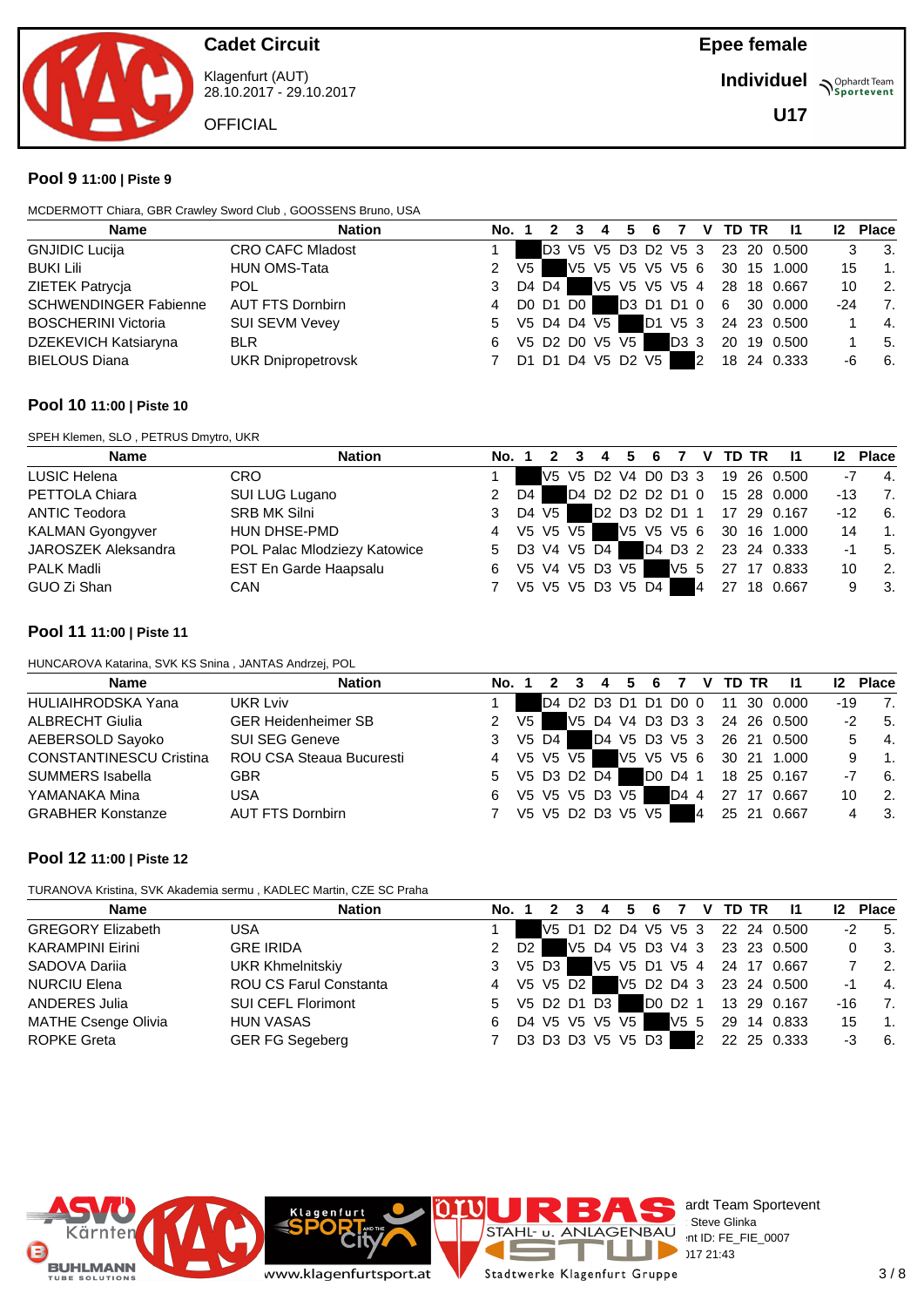

Klagenfurt (AUT) 28.10.2017 - 29.10.2017

**OFFICIAL** 

**Individuel Supplemant** Team

**U17**

#### **Pool 13 11:00 | Piste 13**

VUKOVIC Filip, CRO Inter , TOBIAS Simona, SLO SD Gladio

| <b>Name</b>              | <b>Nation</b>             | No. 1 |      |       |          |             | 4 5               | $-6$ |      | $\mathsf{v}$ | TD TR | -11                             | 12 <sup>2</sup> | <b>Place</b>     |
|--------------------------|---------------------------|-------|------|-------|----------|-------------|-------------------|------|------|--------------|-------|---------------------------------|-----------------|------------------|
| <b>CHALON Estelle</b>    | <b>SUI SEN Neuchatel</b>  |       |      |       |          |             |                   |      |      |              |       | D3 D3 V5 D4 D3 D4 1 22 28 0.167 | -6              | 6.               |
| SLAVYNSKA Albina         | UKR KIEW                  | 2     | V5 I |       |          |             |                   |      |      |              |       | D3 D2 D3 V5 D4 2 22 26 0.333    | $-4$            | 5.               |
| <b>KOLCZONAY Borbala</b> | <b>HUN FLESS</b>          | 3     |      | V5 V5 |          |             |                   |      |      |              |       | D4 V5 V5 V5 5 29 19 0.833       | 10              | $\overline{1}$ . |
| <b>FEYGIN Nikol</b>      | <b>ISR Maccabi Maalot</b> | 4     |      |       | D3 V5 V5 |             |                   |      |      |              |       | V5 V5 D4 4 27 19 0.667          |                 | $\overline{2}$ . |
| DURAU Claudia            | ROU LPS Craiova           | 5     |      |       |          | V5 V5 D4 D3 |                   |      |      |              |       | V5 V5 4 27 25 0.667             |                 | - 3.             |
| <b>AGATH Thordis</b>     | <b>AUT</b>                | 6.    |      |       |          |             | V5 D3 D1 D0 D4    |      | D4 1 |              |       | 17 28 0.167                     | -11             | 7.               |
| <b>HASUI Hina</b>        | <b>JPN</b>                |       |      |       |          |             | V5 V5 D3 V5 D4 V5 |      |      | 4            |       | 27 26 0.667                     |                 | 4.               |
|                          |                           |       |      |       |          |             |                   |      |      |              |       |                                 |                 |                  |

#### **Pool 14 11:00 | Piste 14**

WOJCIKOWSKA Izabela, POL , ION Mihaela, ROU

| <b>Name</b>          | <b>Nation</b>        | No. 1         |      | $\mathbf{z}$ |            |                   | 4 5 | $-6$ | $\overline{7}$ |   | V TD TR | $\mathbf{I}$                    | 12   | <b>Place</b>     |
|----------------------|----------------------|---------------|------|--------------|------------|-------------------|-----|------|----------------|---|---------|---------------------------------|------|------------------|
| <b>VANCEK Lucija</b> | <b>SLO SK Branik</b> |               |      |              |            |                   |     |      |                |   |         | D3 D2 D3 D2 V5 D2 1 17 29 0.167 | -12  | -7.              |
| ROMEO Virgina        | SUI LUG Lugano       |               | V5 I |              |            |                   |     |      |                |   |         | D2 V5 D4 D3 V5 3 24 24 0.500    |      | - 4.             |
| <b>LOUIS Avery</b>   | <b>GBR</b>           | 3 V5 V5       |      |              |            |                   |     |      |                |   |         | V5 D4 V5 V5 5 29 17 0.833       | 12   | $\overline{1}$ . |
| <b>TSIRONI Anna</b>  | <b>GRE VARI</b>      | 4             |      |              | V5 D3 D3 I |                   |     |      |                |   |         | V5 D3 V5 3 24 23 0.500          |      | - 3.             |
| RAUSCH Ariana        | <b>USA</b>           | 5 V5 V5 V5 D3 |      |              |            |                   |     |      |                |   |         | V5 V4 5 27 22 0.833             |      | $\overline{2}$ . |
| <b>SATO Kotomi</b>   | <b>JPN</b>           | 6             |      |              |            | D4 V4 D1 V5 D4    |     |      | D4 2           |   |         | 22 26 0.333                     | -4   | - 6.             |
| ZARETSKAYA Lizaveta  | <b>BLR</b>           |               |      |              |            | V5 D4 D4 D2 D3 V5 |     |      |                | 2 |         | 23 25 0.333                     | $-2$ | - 5.             |

#### **Pool 15 11:00 | Piste 15**

SIMEUNOVIC Rastislav, SVK Slavia STU Bratislava , GRAHAM Rosalind, GBR

| <b>Name</b>             | <b>Nation</b>                                      | No. 1         |         |            | 4                 | 5 | 6 |            | v |    | <b>TD TR</b> | $\mathbf{I}$                    | 12 <sup>2</sup> | <b>Place</b>     |
|-------------------------|----------------------------------------------------|---------------|---------|------------|-------------------|---|---|------------|---|----|--------------|---------------------------------|-----------------|------------------|
| STASZULONEK Karolina    | <b>POL Piast Gliwice</b>                           |               |         |            |                   |   |   |            |   |    |              | V5 V5 V5 V5 D1 V5 5 26 17 0.833 | 9               | - 2.             |
| <b>LAGE Getter</b>      | <b>EST Tallinna Mook</b>                           | $\mathcal{P}$ | D4      |            |                   |   |   |            |   |    |              | V5 D3 V5 V5 V5 4 27 19 0.667    | 8               | - 3.             |
| <b>KNECHTL Lucia</b>    | <b>AUT</b>                                         | 3             | D3 D2 I |            |                   |   |   |            |   |    |              | D2 D3 V5 V5 2 20 26 0.333       | -6              | 5.               |
| <b>SHEFFIELD Lake</b>   | <b>USA</b>                                         | 4             |         | D1 V5 V5 I |                   |   |   | V5 V5 V5 5 |   |    |              | 26 16 0.833                     | 10              | $\overline{1}$ . |
| <b>ROMMES Noelia</b>    | <b>BEL CE Charlemagne</b>                          | 5             |         |            | D1 D2 V5 D4       |   |   | V5 V5 3    |   |    |              | 22 25 0.500                     | -3              | 4.               |
| <b>AYDIN Emine Ipek</b> | TUR Kocaeli Buyuksehir Belediye Kagit<br><b>SK</b> | -6            |         |            | V5 D2 D3 D2 D4    |   |   | D4 1       |   |    |              | 20 26 0.167                     | -6              | 6.               |
| <b>VEBER Lizaveta</b>   | <b>BLR SDUSHOR PROFSOUZY</b>                       |               |         |            | D3 D3 D3 D0 D3 V5 |   |   |            |   | 17 |              | 29 0.167                        | $-12$           | 7.               |

#### **Pool 16 11:00 | Piste 16**

SAMARDZIC Petar, SRB , MIELNICZEK Ignacy, POL KKS Krakow

| <b>Name</b>              | <b>Nation</b>                | No. 1 |     |            | -3 | 4                 | 5 6 | $\mathbf{7}$ |   | V TD TR | - 11                            | 12 <sup>12</sup> | <b>Place</b>                |
|--------------------------|------------------------------|-------|-----|------------|----|-------------------|-----|--------------|---|---------|---------------------------------|------------------|-----------------------------|
| MYSHKAVETS Darya         | <b>BLR</b>                   |       |     |            |    |                   |     |              |   |         | D4 D2 V5 V5 V5 V4 4 25 22 0.667 |                  | - 3.<br>3                   |
| LIPTHAY Hanna            | <b>HUN VASAS</b>             | 2     | V5. |            |    |                   |     |              |   |         | V5 V5 D1 V5 V5 5 26 19 0.833    |                  | - 2.                        |
| <b>BURKHARD Isabelle</b> | SUI FCB Bern                 | 3     |     | V5 D1 I    |    |                   |     |              |   |         | D3 D3 D4 D3 1 19 27 0.167       | -8               | 6.                          |
| HAMEL Mascha             | <b>GER FG Segeberg</b>       | 4     |     | D4 D4 V5 I |    |                   |     |              |   |         | D3 V5 D3 2 24 25 0.333          | $-1$             | 5.                          |
| <b>VERMEULE Emily</b>    | <b>USA</b>                   | 5     |     |            |    | D4 V5 V5 V5       |     |              |   |         | V5 V5 5 29 19 0.833             | 10               | $\overline{\phantom{a}}$ 1. |
| PESULOVA Magdalena       | <b>CZE Lokomotiva Pilsen</b> | 6     |     |            |    | D1 D1 V5 D2 D3    |     | D4 1         |   |         | 16 29 0.167                     | -13              | -7.                         |
| <b>BLACK Abagael</b>     | <b>GBR Plymouth FC</b>       |       |     |            |    | D3 D4 V5 V5 D4 V5 |     |              | 3 |         | 26 24 0.500                     |                  | - 4.                        |

Klagenfurt

www.klagenfurtsport.at



ardt Team Sportevent<br>: Steve Glinka **License:** Steve Glinka  $P^{\sim}$  nt ID: FE\_FIE\_0007  $21:43$ Stadtwerke Klagenfurt Gruppe

П J.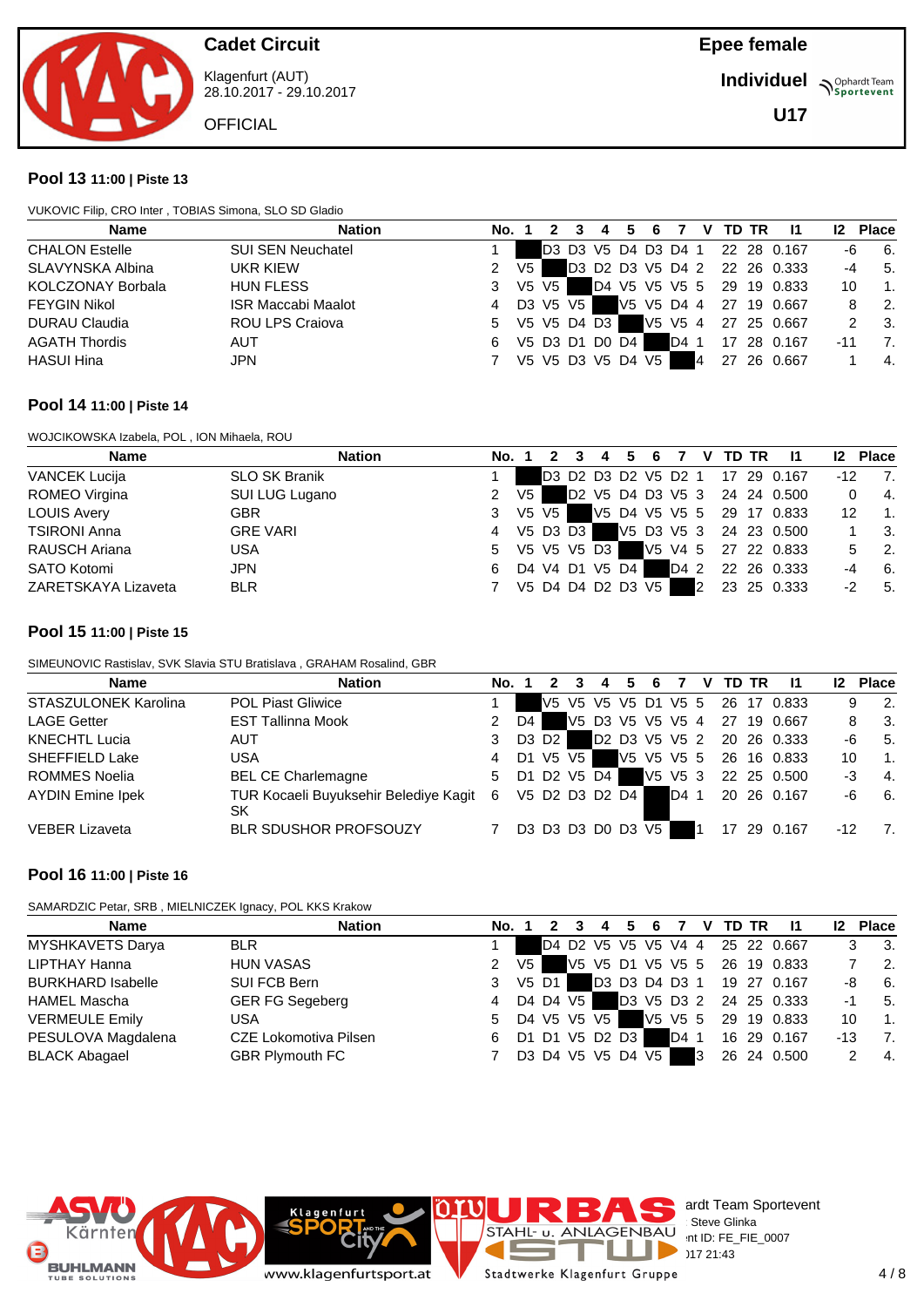

Klagenfurt (AUT) 28.10.2017 - 29.10.2017

**OFFICIAL** 

**Individuel Supplemant** Team

**U17**

#### **Pool 17 11:00 | Piste 17**

JEZA Eva, SLO , OREMUSH Heyza, UKR Uzhgorod

| Name                       | <b>Nation</b>           | No. 1         |          | $\mathbf{z}$ | 3 | 4 5               |  | 67 |   | V TD TR | $\mathbf{I}$                    | 12 <sup>2</sup> | <b>Place</b> |                  |
|----------------------------|-------------------------|---------------|----------|--------------|---|-------------------|--|----|---|---------|---------------------------------|-----------------|--------------|------------------|
| <b>BINDAS Blowden</b>      | USA                     |               |          |              |   |                   |  |    |   |         | V5 V5 V5 D4 D2 V5 4 26 21 0.667 |                 | 5.           | $\overline{2}$ . |
| <b>VILLIGER Elin</b>       | SUI ZFC Zürich          | $\mathcal{P}$ | D2 I     |              |   |                   |  |    |   |         | D4 V5 D4 V5 D3 2 23 24 0.333    | -1              |              | 5.               |
| <b>PROKSIKOVA Patricie</b> | CZE SC Praha            | 3             | D2 V5 1  |              |   |                   |  |    |   |         | V5 V5 V5 D1 4 23 22 0.667       |                 |              | - 3.             |
| <b>CHRISTOU Theodora</b>   | <b>GRE IRIDA</b>        | 4             | D3 D2 D1 |              |   |                   |  |    |   |         | D4 V5 V5 2 20 27 0.333          | -7              |              | $\overline{7}$ . |
| DEBRECZENI Noemi           | <b>HUN FLESS</b>        | 5 V5 V5 D4 V5 |          |              |   |                   |  |    |   |         | D4 V5 4 28 23 0.667             |                 | 5.           | $\overline{1}$ . |
| ZERLAUTH Anna Lea          | <b>AUT FTS Dornbirn</b> | 6             |          |              |   | V5 D2 D3 D4 V5    |  |    |   |         | D <sub>2</sub> 2 21 26 0.333    | -5              |              | 6.               |
| MIKHALEVICH Anhelina       | <b>BLR</b>              |               |          |              |   | D4 V5 V5 D3 D1 V5 |  |    | 3 |         | 23 21 0.500                     |                 |              | 4.               |

#### **Pool 18 11:00 | Piste 18**

KULT Pavel, CZE SC Praha , BLACKMORE Noah, GBR

| <b>Name</b>                          | <b>Nation</b>               | No. 1 |                |                   |  | 4 5 | $\sim$ 6 $^{-1}$ |                  |   |    | V TD TR | - 11                            |                | <b>Place</b>     |
|--------------------------------------|-----------------------------|-------|----------------|-------------------|--|-----|------------------|------------------|---|----|---------|---------------------------------|----------------|------------------|
| VUCKOVIC SOKOVIC Viktorija CRO Inter |                             |       |                |                   |  |     |                  |                  |   |    |         | D3 D1 V5 D4 D4 D3 1 20 28 0.167 | -8             | 6.               |
| ZGRYZNIAK Kinga                      | POL RMKS Rybnik             |       | V <sub>5</sub> |                   |  |     |                  |                  |   |    |         | V5 V5 V5 V5 V4 6 29 14 1.000    | 15             | $\overline{1}$ . |
| <b>WASIAK Axelle</b>                 | <b>BEL Flanders Fencing</b> | 3     |                | V5 D3 I           |  |     |                  |                  |   |    |         | V5 D2 V5 V5 4 25 21 0.667       | $\overline{4}$ | 3.               |
| <b>DEISL Stefanie</b>                | <b>AUT</b>                  | 4     |                | D3 D0 D2          |  |     |                  |                  |   |    |         | D0 D0 D0 0 5 30 0.000           | $-25$          | $\overline{7}$ . |
| <b>ZOTA Diana</b>                    | ROU CSS Quarto Buc          |       |                | 5 V5 D2 V5 V5     |  |     |                  |                  |   |    |         | D4 D4 3 25 21 0.500             | 4              | $-4.$            |
| DEMENY Kata                          | HUN OMS-Tata                | 6     |                | V5 D3 D4 V5 V5    |  |     |                  | D <sub>0</sub> 3 |   |    |         | 22 23 0.500                     | -1             | - 5.             |
| <b>YEU</b> Irene                     | USA                         |       |                | V5 D3 D4 V5 V5 V5 |  |     |                  |                  | 4 | 27 |         | 16 0.667                        | 11             | 2.               |

#### **Pool 19 11:00 | Piste 19**

DERAMAIX Merlin, BEL , GÄCHTER Christophe, SUI CEB Bienne Biel

| <b>Name</b>            | <b>Nation</b>           | No. 1 |                |                   |  | 4 5 | 6 | $\overline{7}$ |   | V TD TR | -11                             | 12 <sup>2</sup> | <b>Place</b>     |
|------------------------|-------------------------|-------|----------------|-------------------|--|-----|---|----------------|---|---------|---------------------------------|-----------------|------------------|
| <b>WIKTOR Weronika</b> | POL PTG Sokol Mielec    |       |                |                   |  |     |   |                |   |         | D3 D4 V5 V5 D1 D4 2 22 25 0.333 | -3              | 6.               |
| <b>BURSOVA Regina</b>  | SVK Akademia sermu      | 2     | V <sub>5</sub> |                   |  |     |   |                |   |         | D3 D3 V5 V5 D2 3 23 22 0.500    |                 | - 3.             |
| <b>WETZKER Laura</b>   | <b>HUN VASAS</b>        | 3     |                | V5 V5 I           |  |     |   |                |   |         | V5 D3 V5 V5 5 28 18 0.833       | 10              | $\overline{1}$ . |
| MAJDANDZIC Maja        | <b>CRO CAFC Mladost</b> | 4     |                | D4 V5 D2 I        |  |     |   |                |   |         | D0 D2 D1 1 14 28 0.167          | $-14$           | 7.               |
| <b>MARTUS Cosima</b>   | USA                     | 5     |                | D1 D2 V5 V5       |  |     |   |                |   |         | V5 D1 3 19 22 0.500             | -3              | - 4.             |
| <b>GHICA Andrada</b>   | <b>ROU ACS Stesial</b>  | 6     |                | V5 D2 D3 V5 D4    |  |     |   | D3 2           |   |         | 22 23 0.333                     | -1              | -5.              |
| <b>TAKAHASHI Erika</b> | <b>JPN</b>              |       |                | V5 V5 D1 V5 V5 V5 |  |     |   |                | 5 |         | 26 16 0.833                     | 10              | -2.              |

#### **Pool 20 11:00 | Piste 20**

BALOG Marcus, USA , TERSCINAR Peter, AUT KAC Klagenfurt

| <b>Name</b>             | <b>Nation</b>      | No. 1              |       |                   |  |      |   |  | 2 3 4 5 6 7 V TD TR 11          | 12 <sup>2</sup> | <b>Place</b>                                  |  |
|-------------------------|--------------------|--------------------|-------|-------------------|--|------|---|--|---------------------------------|-----------------|-----------------------------------------------|--|
| <b>MOROIANU Bianca</b>  | ROU CSS Quarto Buc |                    |       |                   |  |      |   |  | V4 V5 D4 V5 D0 V5 4 23 19 0.667 |                 | $\overline{\phantom{0}}$ 2.<br>$\overline{4}$ |  |
| SULEJ Zuzanna           | POL WARSZAWIANKA   | $2$ D <sub>3</sub> |       |                   |  |      |   |  | V5 D0 V5 D1 V5 3 19 19 0.500    |                 | 5.<br>$\Omega$                                |  |
| AKASHI Manami           | <b>JPN</b>         | 3                  | D2 D1 |                   |  |      |   |  | D2 V5 V5 D3 2 18 25 0.333       |                 | $-7$ 6.                                       |  |
| <b>CHORNIY Kateryna</b> | UKR KIEW           | 4 V5 V5 V5         |       |                   |  |      |   |  | V5 V5 V5 6 30 11 1.000          | 19              | $\blacksquare$ 1                              |  |
| CIPAROVA Natasa         | SVK BSK Bratislava | 5 D2 D0 D3 D2      |       |                   |  |      |   |  | D2 D0 0 9 30 0.000              | $-21$           | $\overline{7}$                                |  |
| IZZO Iulia              | SUI SAL Lugano     | 6.                 |       | V5 V5 D2 D2 V5    |  | D1 3 |   |  | 20 18 0.500                     |                 | $\overline{4}$                                |  |
| KAS Gyongyver           | <b>HUN Erd</b>     |                    |       | D2 D4 V5 D1 V5 V5 |  |      | 3 |  | 22 19 0.500                     |                 | 3 <sub>o</sub>                                |  |





Klagenfurt



J.

ardt Team Sportevent<br>: Steve Glinka

**License:** Steve Glinka  $P^{\sim}$  nt ID: FE\_FIE\_0007

 $21:43$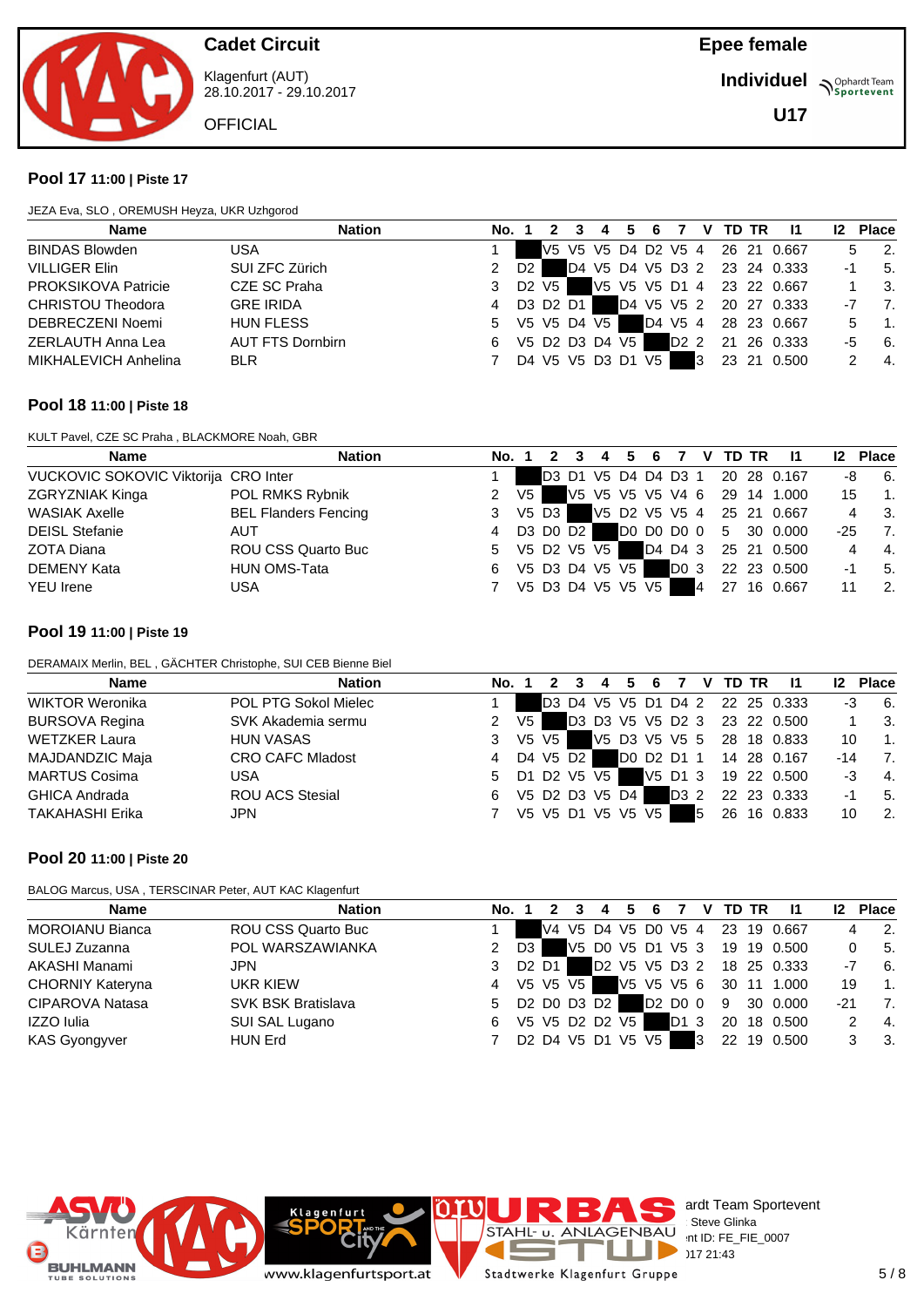

Klagenfurt (AUT) 28.10.2017 - 29.10.2017

**OFFICIAL** 

**Individuel Supplemant** Team

**U17**

#### **Pool 21 11:00 | Piste 21**

VALC Jiri, CZE BELA POD BEZDEZEM , MANOLACHE Christina, ROU FU Linz

| <b>Name</b>               | <b>Nation</b>              | No. 1 |        | $2^{\circ}$       | $\mathbf{3}$ |  |                     |                | 4 5 6 7 V TD TR | $\mathbf{I}$                 | 12 <sup>2</sup> | <b>Place</b>             |
|---------------------------|----------------------------|-------|--------|-------------------|--------------|--|---------------------|----------------|-----------------|------------------------------|-----------------|--------------------------|
| <b>ELLIOTT-HUMER Mia</b>  | AUT OÖ Landesfechtklub     |       |        |                   |              |  | D3 D3 D1 V5 D4 D2 1 |                |                 | 18 29 0.167                  | -11             | -7.                      |
| <b>HRISTOVA Silvena</b>   | BUL Cherno more 69         | 2     | - V5 I |                   |              |  |                     |                |                 | D4 D2 D4 V5 V5 3 25 24 0.500 |                 | - 3.                     |
| <b>GABOR Agnes</b>        | <b>HUN Vasas</b>           | 3     |        | V5 V5 1           |              |  |                     |                |                 | D1 D2 D3 V5 3 21 25 0.500    | $-4$            | $-4.$                    |
| <b>HEDVAT Alexis</b>      | USA                        | 4     |        | V5 V5 V5          |              |  | V5 V5 V5 6 30 9     |                |                 | 1.000                        | 21              | $\overline{1}$ .         |
| <b>LOH Pauline</b>        | <b>GER Heidenheimer SB</b> | 5     |        | D4 V5 V5 D2       |              |  |                     |                |                 | V5 D3 3 24 22 0.500          |                 | $\overline{\phantom{a}}$ |
| <b>CRACIUN Maria</b>      | <b>ROU CS Satu Mare</b>    | 6     |        | V5 D3 V5 D1 D1    |              |  | V5 3                |                |                 | 20 25 0.500                  | -5              | 5.                       |
| <b>FRYSTACKA Petrycia</b> | POL RMKS Rybnik            | 7     |        | V5 D3 D3 D2 V5 D3 |              |  |                     | $\mathbf{I}^2$ |                 | 21 25 0.333                  |                 | 6.                       |

#### **Pool 22 11:00 | Piste 22**

VILEM Michal, SVK Slavia STU Bratislava , PUIU Stefan, ROU

| <b>Name</b>              | <b>Nation</b>              | No. 1   |      |          |                   | 4 5 | $\sqrt{2}$ 6 |                  |   | V TD TR |       | $\mathbf{I}$                    | 12 <sup>2</sup> | <b>Place</b>     |
|--------------------------|----------------------------|---------|------|----------|-------------------|-----|--------------|------------------|---|---------|-------|---------------------------------|-----------------|------------------|
| <b>TEUBER Carolin</b>    | <b>GER Heidenheimer SB</b> |         |      |          |                   |     |              |                  |   |         |       | D3 V5 V5 V5 D4 V5 4 27 17 0.667 | 10              | -2.              |
| INAYAMA Yuri             | JPN                        | 2       | V5 I |          |                   |     |              |                  |   |         |       | V5 V5 D3 V2 V5 5 25 20 0.833    |                 | $\overline{1}$ . |
| <b>SCHLAGER Anna</b>     | AUT KAC Klagenfurt         | 3 D1 D3 |      |          |                   |     |              |                  |   |         |       | D3 D4 D2 D1 0 14 30 0.000       | -16             | -7.              |
| <b>GALIC Ana</b>         | <b>CRO MK Split</b>        | -4      |      | D1 D4 V5 |                   |     |              |                  |   |         |       | V5 V5 V5 4 25 25 0.667          |                 | - 3.             |
| <b>MARUCHA Weronika</b>  | POL SKS FLESZ Swidnica     | 5       |      |          | D1 V5 V5 D4       |     |              |                  |   |         |       | D2 D3 2 20 26 0.333             | -6              | 6.               |
| <b>TURCSAK Bianka</b>    | <b>HUN BVSC</b>            | 6.      |      |          | V5 D1 V5 D4 V5    |     |              | D <sub>2</sub> 3 |   |         |       | 22 20 0.500                     |                 | - 5.             |
| <b>TANIBAJEVA Rachel</b> | <b>USA</b>                 |         |      |          | D4 D4 V5 D4 V4 V5 |     |              |                  | 3 |         | 26 21 | 0.500                           |                 | - 4.             |

#### **Pool 23 11:00 | Piste 27**

KAPRAL Martin, SVK KS Snina , LINES Andrew, GBR

| <b>Name</b>                                   | <b>Nation</b>           | No. 1 |      |                   | 4 | 5 | 6 |                 | V TD TR | -11                             | $12 \,$ | <b>Place</b>     |
|-----------------------------------------------|-------------------------|-------|------|-------------------|---|---|---|-----------------|---------|---------------------------------|---------|------------------|
| ZACHOROWSKA Aleksandra POL Muszkieter Gliwice |                         |       |      |                   |   |   |   |                 |         | D3 D4 D4 D4 D2 D4 0 21 30 0.000 | -9      | -7.              |
| <b>BEKEN Solane</b>                           | <b>BEL</b>              | 2     | V5 I |                   |   |   |   |                 |         | V5 D4 D2 D1 V5 3 22 24 0.500    | $-2$    | 4.               |
| <b>GILL Kaitlyn</b>                           | USA                     | 3     |      | V5 D2             |   |   |   |                 |         | D4 D4 D3 V5 2 23 27 0.333       | -4      | 5.               |
| KATO Zsofia                                   | <b>ROU CS Satu Mare</b> | 4     |      | V5 V5 V5 1        |   |   |   |                 |         | D3 V3 V5 5 26 23 0.833          | 3       | $\overline{2}$ . |
| NAGAI Anna                                    | JPN                     | 5     |      | V5 V5 V5 V5       |   |   |   |                 |         | V5 V5 6 30 19 1.000             |         | $\overline{1}$ . |
| RODOPOULOU Nefeli                             | <b>GRE IRIDA</b>        | 6     |      | V5 V5 V5 D2 D4    |   |   |   | V5 <sub>4</sub> |         | 26 17 0.667                     |         | - 3.             |
| <b>KECMAN Milica</b>                          | <b>SRB MK Silni</b>     |       |      | V5 D4 D3 D4 D2 D3 |   |   |   |                 |         | 21 29 0.167                     | -8      | - 6.             |

#### **Pool 24 11:00 | Piste 28**

NAGY Lehel, ROU , SZCZESNIAK Piotr, POL

| <b>Name</b>               | <b>Nation</b>             | No. 1                           |  |                   |  |      |    |  | 3 4 5 6 7 V TD TR 11            | 12 <sup>2</sup> | <b>Place</b>                |                             |
|---------------------------|---------------------------|---------------------------------|--|-------------------|--|------|----|--|---------------------------------|-----------------|-----------------------------|-----------------------------|
| <b>GAO Emily</b>          | <b>USA</b>                |                                 |  |                   |  |      |    |  | D4 D2 D2 V5 D0 D4 1 17 26 0.167 | -9              |                             | $\overline{7}$              |
| <b>SIMMONDS Constance</b> | <b>GBR</b>                | 2 V <sub>5</sub>                |  |                   |  |      |    |  | D4 V5 D3 V5 V5 4 27 24 0.667    |                 | $\overline{\phantom{a}}$ 2. |                             |
| <b>HLUBOKA Anastasija</b> | UKR KIEW                  | 3 V <sub>5</sub> V <sub>5</sub> |  |                   |  |      |    |  | V5 D0 V5 V5 5 25 20 0.833       |                 | 5                           | $\blacksquare$ 1.           |
| <b>TANTMANN Evelin</b>    | <b>HUN OMS-Tata</b>       | 4 V5 D2 D3                      |  |                   |  |      |    |  | V5 D4 D2 2 21 25 0.333          |                 |                             | 6.                          |
| PASCHE Alyssa             | SUI CEM Morges            | 5 D1 V5 V5 D3                   |  |                   |  |      |    |  | D4 V5 3 23 21 0.500             |                 |                             | $\overline{4}$              |
| <b>BOGDANOV Adele</b>     | <b>ISR Maccabi Maalot</b> | 6                               |  | V5 D4 D3 V5 V5    |  | D4 3 |    |  | 26 23 0.500                     |                 |                             | $\overline{\phantom{a}}$ 3. |
| <b>HORNOVA Barbora</b>    | CZE TJ Lokomotiva Karlov  |                                 |  | V5 D4 D3 V5 D3 V5 |  |      | 13 |  | 25 25 0.500                     |                 |                             | - 5.                        |





Klagenfurt

÷.

ardt Team Sportevent<br>: Steve Glinka

**License:** Steve Glinka  $P^{\sim}$  nt ID: FE\_FIE\_0007

 $21:43$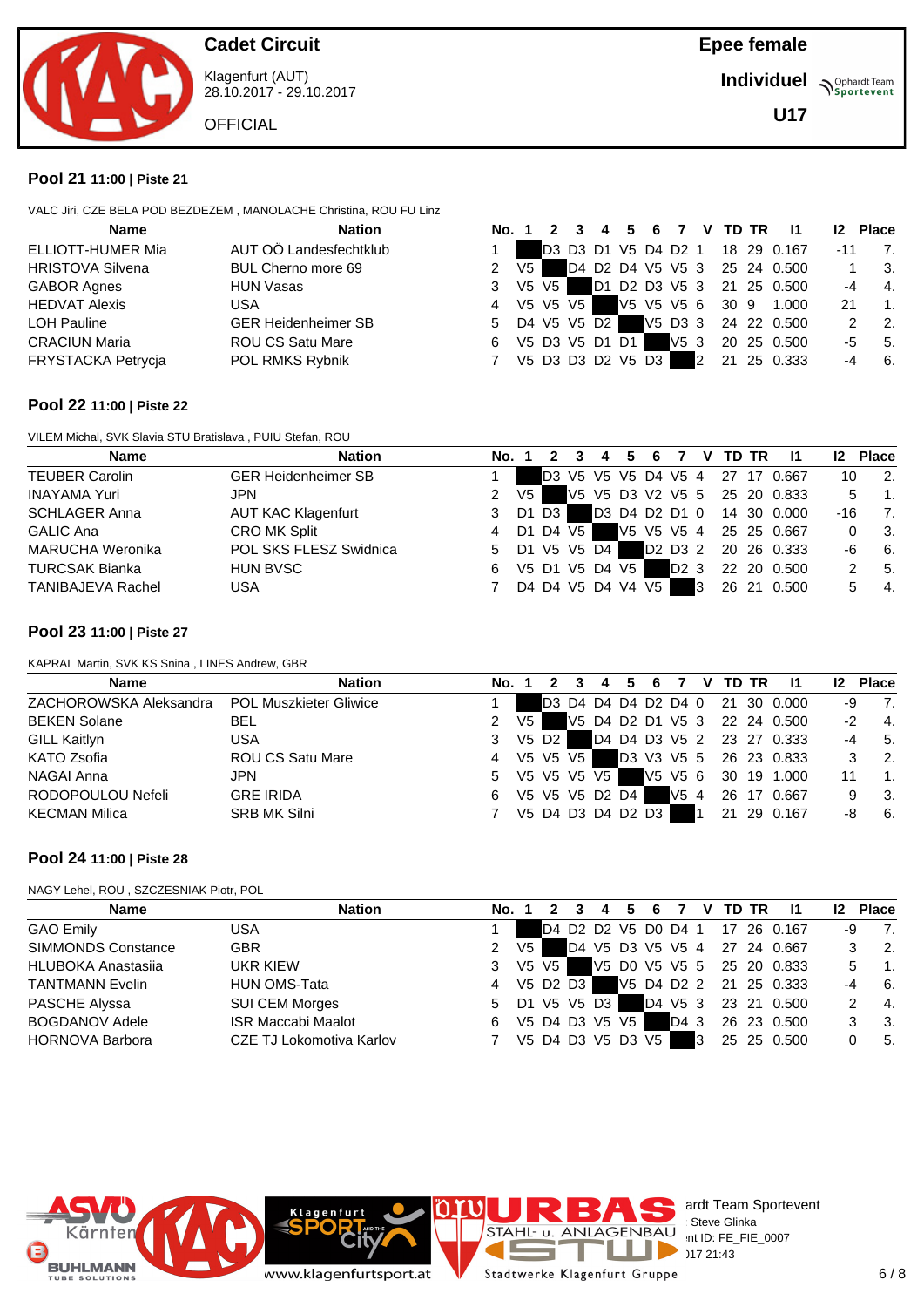

Klagenfurt (AUT) 28.10.2017 - 29.10.2017

**OFFICIAL** 

**Individuel Supplemant** Team

**U17**

#### **Pool 25 11:00 | Piste 29**

KORES Gaja, SLO SS Tabor , CELLEROVA Michala, SVK Slavia STU Bratislava

| <b>Name</b>                | <b>Nation</b>           | No. 1 |      |          | -3 |             |                | 4 5 6 7 V TD TR   |      |   |       | $\mathbf{I}$                    | 12    | <b>Place</b>                |
|----------------------------|-------------------------|-------|------|----------|----|-------------|----------------|-------------------|------|---|-------|---------------------------------|-------|-----------------------------|
| MAZUR Yeva                 | <b>UKR Khmelnitskiy</b> |       |      |          |    |             |                |                   |      |   |       | D4 V5 V4 V3 D2 V5 4 23 17 0.667 | 6.    | $\overline{\phantom{a}}$ 2. |
| FOXWELL-MOSS Taylor        | <b>GBR Plymouth FC</b>  | 2     | V5 I |          |    |             |                |                   |      |   |       | D3 D4 D3 D4 V5 2 24 28 0.333    |       | $-4$ 6.                     |
| PARYSEK Zofia              | POL SKS FLESZ Swidnica  | 3     |      | D2 V5 I  |    |             |                |                   |      |   |       | V5 D2 D1 V5 3 20 22 0.500       | $-2$  | $-4.$                       |
| DINUT Andreia              | ROU LPS Craiova         | 4     |      | D3 V5 D3 |    |             |                |                   |      |   |       | V5 D0 V5 3 21 24 0.500          | -3    | - 5.                        |
| PRUZSINA Panna             | HUN TSC                 | 5.    |      |          |    | D2 V5 V5 D4 |                |                   |      |   |       | D0 V5 3 21 22 0.500             | -1    | $\overline{\phantom{a}}$ 3. |
| <b>BEDDINGFIELD Claire</b> | <b>USA</b>              | 6.    |      |          |    |             | V5 V5 V5 V4 V5 |                   | V5 6 |   | 29 11 | 1.000                           | 18    | $\overline{1}$ .            |
| <b>TAL Roni</b>            | <b>ISR Club Modiin</b>  |       |      |          |    |             |                | D0 D4 D1 D3 D4 D4 |      | 0 |       | 16 30 0.000                     | $-14$ | 7.                          |

#### **Pool 26 11:00 | Piste 30**

MARKOVICS Gyorgy, HUN , CSISZAR Francisc, ROU

| <b>Name</b>            | <b>Nation</b>           | No. 1         |    |                   |  | 4 5 | $-6$ |      |   | V TD TR | - 11                            | 12    | <b>Place</b>              |
|------------------------|-------------------------|---------------|----|-------------------|--|-----|------|------|---|---------|---------------------------------|-------|---------------------------|
| <b>BULAVKO Sofya</b>   | USA                     |               |    |                   |  |     |      |      |   |         | D2 D2 V5 V5 V5 D4 3 23 25 0.500 | -2    | 5.                        |
| <b>ROBSON Emilia</b>   | <b>GBR Newcastle FC</b> | $\mathcal{P}$ | V5 |                   |  |     |      |      |   |         | V5 V5 V5 D2 D4 4 26 22 0.667    |       | $\overline{\mathbf{3}}$ . |
| <b>GRABHER Antonia</b> | AUT FTS Dornbirn        | 3 V5 D3       |    |                   |  |     |      |      |   |         | V5 V5 V5 V5 5 28 17 0.833       | 11    | $\overline{1}$ .          |
| ERMENKOVA Joanna       | <b>BUL Sofia</b>        | 4             |    | D3 D3 D2 I        |  |     |      |      |   |         | D3 D1 D1 0 13 30 0.000          | $-17$ | 7.                        |
| ALAMUR Mia             | <b>ISR Club Modiin</b>  | 5             |    | D4 D4 D2 V5       |  |     |      |      |   |         | D4 D4 1 23 28 0.167             | -5    | 6.                        |
| PANTSIALEYEVA Yeva     | <b>BLR</b>              | 6             |    | D3 V5 D3 V5 V5 1  |  |     |      | D1 3 |   |         | 22 22 0.500                     |       | 4.                        |
| SAITO Hana             | <b>JPN</b>              |               |    | V5 V5 D3 V5 V5 V5 |  |     |      |      | 5 |         | 28 19 0.833                     |       | - 2.                      |

#### **Pool 27 11:00 | Piste 31**

MAHMOUD Taysir, USA

| <b>Name</b>                  | <b>Nation</b>                | No. 1         |      |                |  |                   |                  |    | 4 5 6 7 V TD TR | - 11                            | 12 <sup>2</sup> | <b>Place</b>     |
|------------------------------|------------------------------|---------------|------|----------------|--|-------------------|------------------|----|-----------------|---------------------------------|-----------------|------------------|
| <b>RESTON Eva</b>            | <b>GBR Aldershot FC</b>      |               |      |                |  |                   |                  |    |                 | D3 D3 D0 V5 V5 V5 3 21 21 0.500 | 0               | 5.               |
| <b>MUKOID Julia</b>          | UKR KIEW                     | $\mathcal{P}$ | V5 I |                |  |                   |                  |    |                 | V5 V5 V5 D4 V5 5 29 20 0.833    | 9               | $\overline{1}$ . |
| <b>KLASIK Alicja</b>         | POL RMKS Rybnik              | 3             |      | $V5$ D4        |  |                   |                  |    |                 | V5 D1 V5 V5 4 25 20 0.667       | 5               | 3.               |
| <b>SZARVAS Rita</b>          | <b>HUN FLESS</b>             | 4             |      | V5 D3 D3 I     |  |                   |                  |    |                 | V5 V5 V5 4 26 19 0.667          |                 | $\overline{2}$ . |
| <b>MELINTESCU Ana Maria</b>  | ROU ACS Stesial              | 5             |      | D4 D3 V5 D4    |  |                   |                  |    |                 | V5 V5 3 26 19 0.500             |                 | 4.               |
| <b>GALPER Eva</b>            | <b>ISR Maccabi Jerusalem</b> | 6             |      | D1 V5 D4 D2 D2 |  |                   | D <sub>0</sub> 1 |    |                 | 14 29 0.167                     | $-15$           | 7.               |
| <b>SUSTAKOVA Laura Alice</b> | SVK BSK Bratislava           |               |      |                |  | D1 D2 D0 D3 D1 V5 |                  | Ι1 |                 | 12 25 0.167                     | $-13$           | -6.              |

#### **Pool 28 11:00 | Piste 32**

MAROTTA Francesco, ITA CS Mestre , GRITSAEV Konstantin, USA

| <b>Name</b>             | <b>Nation</b>                   | No. 1         |    |          |                   |  |        |             |  | 2 3 4 5 6 7 V TD TR 11          | $12-12$ | <b>Place</b>                |
|-------------------------|---------------------------------|---------------|----|----------|-------------------|--|--------|-------------|--|---------------------------------|---------|-----------------------------|
| <b>DUDLEY Amelia</b>    | <b>GBR Royal Tunbridge Well</b> |               |    |          |                   |  |        |             |  | V5 V5 D0 D4 D2 V5 3 21 23 0.500 | -2      | $-5$                        |
| <b>VUKOJEVIC Andrea</b> | CRO MK Split                    | 2             | D0 |          |                   |  |        |             |  | D1 D2 V5 V5 D4 2 17 27 0.333    | $-10$   | 6.                          |
| <b>KWIECIEN Julia</b>   | <b>POL Muszkieter Gliwice</b>   | 3             |    | D4 V5    |                   |  |        |             |  | V5 D3 D1 V5 3 23 19 0.500       |         | $\overline{4}$              |
| <b>BOUILLANT Audrey</b> | <b>SUI SEVM Vevey</b>           | 4             |    | V5 V5 D1 |                   |  |        |             |  | V5 D3 V5 4 24 18 0.667          | 6       | $\overline{\phantom{0}}$ 2. |
| <b>KISS Astrid</b>      | <b>ROU CS Satu Mare</b>         | 5 V5 D4 V5 D4 |    |          |                   |  |        |             |  | V5 V5 4 28 23 0.667             | 5.      | $\overline{\phantom{a}}$ 3. |
| PEREMICZKI Zsofia       | <b>HUN MTK</b>                  | 6.            |    |          | V5 D3 V5 V5 D4    |  | $V5$ 4 |             |  | 27 17 0.667                     | 10      | $\overline{1}$              |
| SOHLBERG Oona           | FIN EM                          |               |    |          | D4 V5 D2 D2 D2 D1 |  |        | $\mathbf 1$ |  | 16 29 0.167                     | $-13$   | $\overline{7}$              |



www.klagenfurtsport.at

Klagenfurt



ardt Team Sportevent<br>: Steve Glinka

**License:** Steve Glinka  $P^{\sim}$  nt ID: FE\_FIE\_0007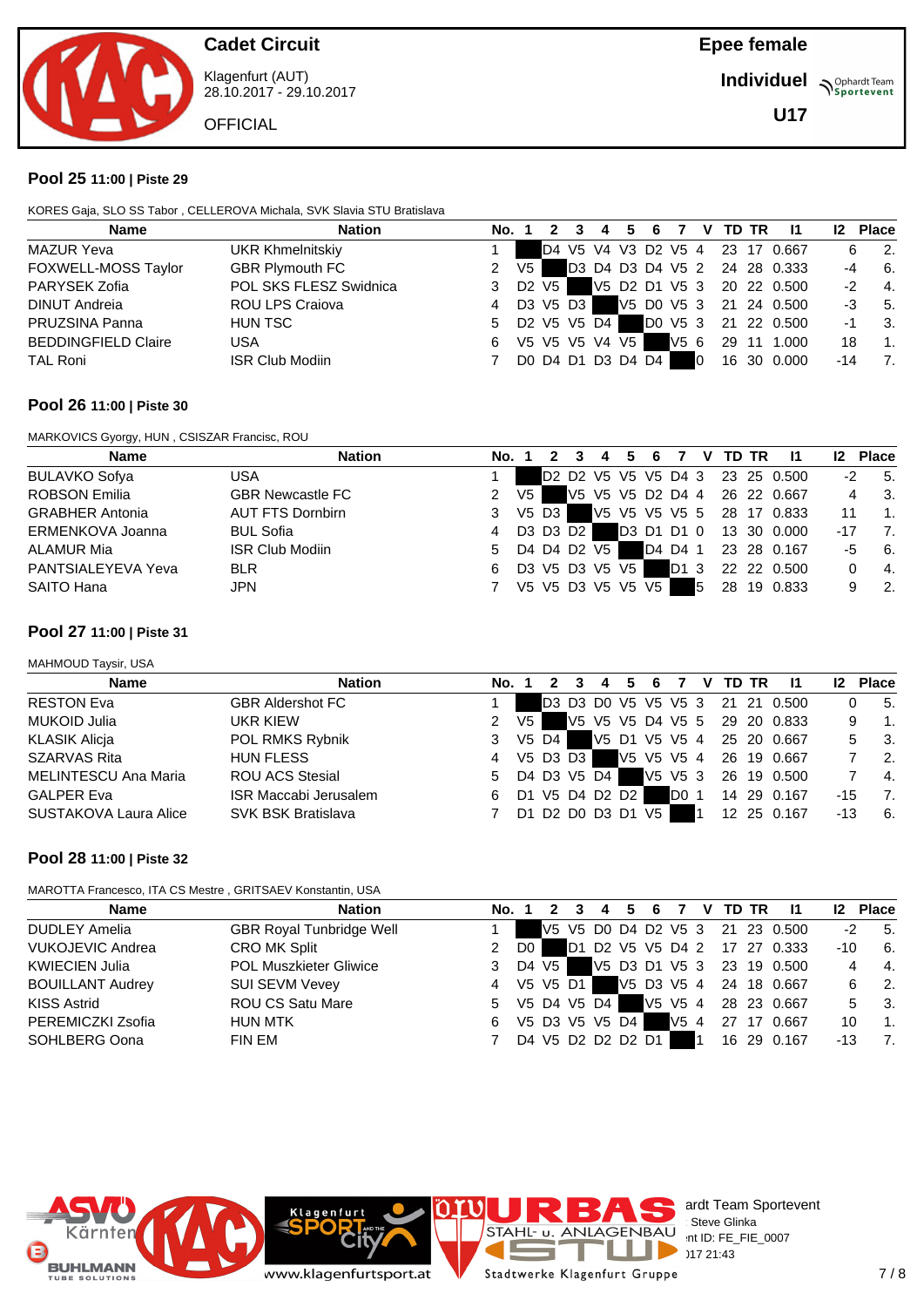

Klagenfurt (AUT) 28.10.2017 - 29.10.2017

**OFFICIAL** 

**Individuel Supplemant** Team

**U17**

#### **Pool 29 11:00 | Piste 33**

TYMOSHENKO Ruslan, UKR , HONTI-KISS Dominika, HUN BVSC

| <b>Name</b>             | <b>Nation</b>                   | No. 1            | $\overline{\mathbf{2}}$ |  |  |                |  | 3 4 5 6 7 V TD TR 11            | 12 <sup>2</sup> | <b>Place</b>                |
|-------------------------|---------------------------------|------------------|-------------------------|--|--|----------------|--|---------------------------------|-----------------|-----------------------------|
| ZENS Anna               | <b>GER Fechterring Hochwald</b> |                  |                         |  |  |                |  | D2 D3 V5 V5 V5 D4 3 24 21 0.500 | 3               | $\overline{4}$              |
| <b>VANDINGENEN Aube</b> | <b>BEL Catena</b>               | 2 V <sub>5</sub> |                         |  |  |                |  | D4 V5 D3 V5 V5 4 27 17 0.667    | 10              | $\overline{\phantom{a}}$ 2. |
| RAKOCZY Natalia         | POL Palac Mlodziezy Kato        | 3 V5 V5          |                         |  |  |                |  | V5 V5 V5 V5 6 30 20 1.000       | 10              | $\overline{\phantom{a}}$ 1. |
| ZAKOVA Hana Tamara      | SVK BSK Bratislava              | 4 D1 D1 D3       |                         |  |  |                |  | D0 D2 D3 0 10 30 0.000          | $-20$           | $\overline{7}$ .            |
| <b>DRAGHICI Ioana</b>   | <b>ROU ACS Stesial</b>          | 5                | D2 V5 D3 V5             |  |  |                |  | D3 D4 2 22 23 0.333             | $-1$            | 5.                          |
| <b>PETRINI Claire</b>   | SUI SAL Lugano                  | 6                | D3 D2 D3 V5 V5          |  |  |                |  | D4 2 22 25 0.333                | -3              | 6.                          |
| AIGERMANOVA Gabriela    | CZE TJ Lokomotiva Teplic        | $\mathbf{7}$     | V5 D2 D4 V5 V5 V5       |  |  | $\blacksquare$ |  | 26 25 0.667                     |                 | - 3.                        |

#### **Pool 30 11:00 | Piste GR**

KLJUCAR Anton, SLO , MANDOKI Sandor, USA

| <b>Name</b>            | <b>Nation</b>                  | No. 1 |      | $\overline{\mathbf{2}}$ |  |  |      |   | 3 4 5 6 7 V TD TR | $\blacksquare$                  | 12 <sup>2</sup> | <b>Place</b>                |
|------------------------|--------------------------------|-------|------|-------------------------|--|--|------|---|-------------------|---------------------------------|-----------------|-----------------------------|
| <b>CMEJRKOVA Klara</b> | <b>CZE Sokol Dejvice</b>       |       |      |                         |  |  |      |   |                   | D3 D2 V5 D1 D3 D3 1 17 29 0.167 | $-12$           | $\overline{7}$ .            |
| <b>PARMAR Ellie</b>    | <b>GBR Redhill and Reigate</b> | 2     | V5 I |                         |  |  |      |   |                   | D4 V5 V5 V5 D2 4 26 21 0.667    | 5               | $\overline{\phantom{a}}$ 2. |
| ALVES DE LIMA Carolina | <b>GER Heidenheimer SB</b>     | 3     |      | V5 V5                   |  |  |      |   |                   | D1 D3 V5 D4 3 23 25 0.500       | $-2$            | 5.                          |
| LASZLO Luca            | <b>HUN FLESS</b>               | 4     |      | D4 D4 V5                |  |  |      |   |                   | V5 V5 D2 3 25 18 0.500          |                 | - 3.                        |
| LULEVA Ekaterina       | <b>BUL Levski</b>              |       |      | 5 V5 D2 V5 D1           |  |  |      |   |                   | D0 D1 2 14 24 0.333             | -10             | 6.                          |
| PFEIFER Melany         | <b>ROU CS Satu Mare</b>        | 6     |      | V5 D2 D4 D1 V5          |  |  | V5 3 |   |                   | 22 22 0.500                     |                 | - 4.                        |
| <b>GABUTTI Emilie</b>  | SUI SAL Lugano                 |       |      | V5 V5 V5 V5 V5 D4       |  |  |      | 5 |                   | 29 17 0.833                     | 12              | $\overline{1}$ .            |

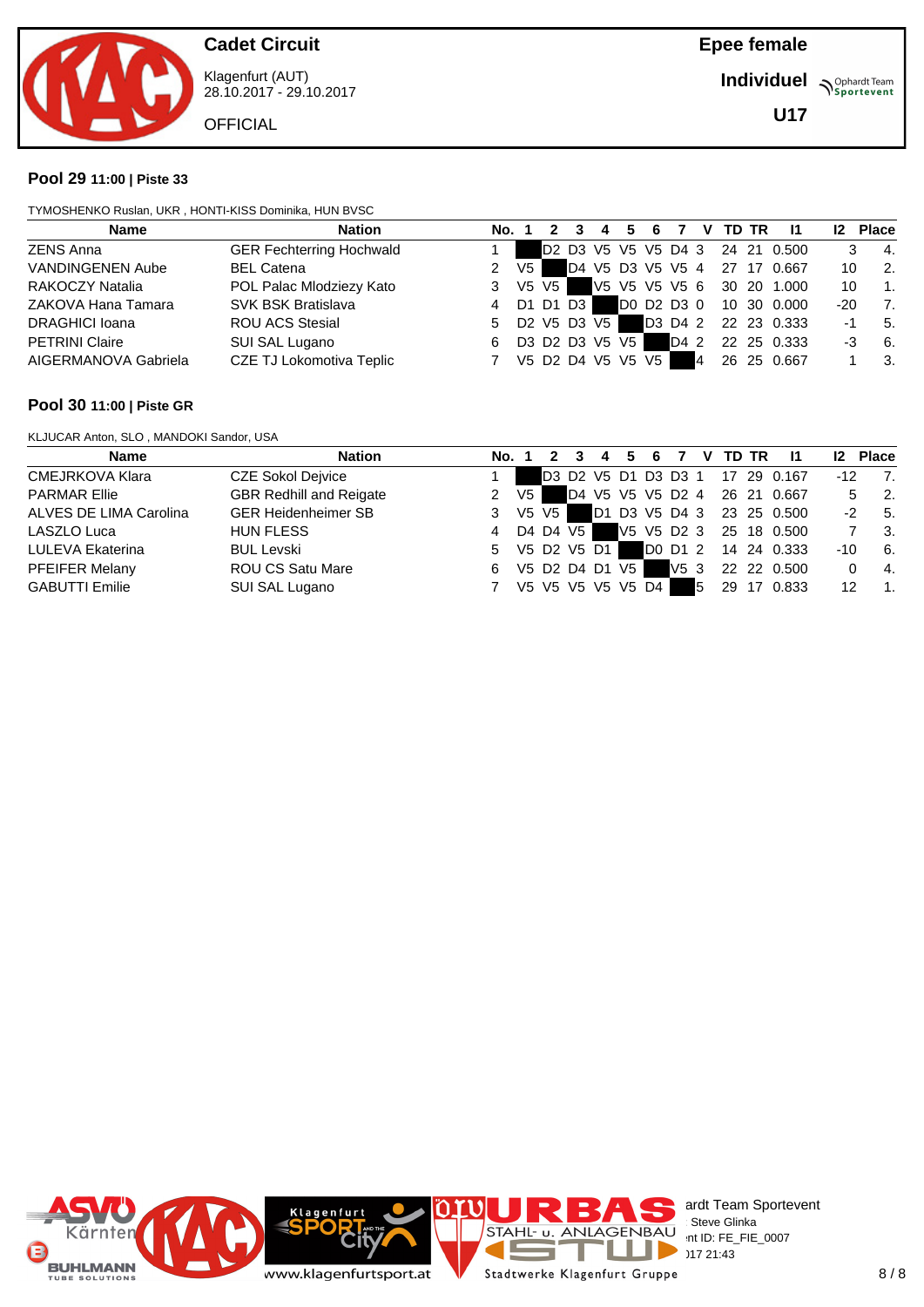

Klagenfurt (AUT) 28.10.2017 - 29.10.2017

**OFFICIAL** 

**Epee female**

**Individuel Supplemant** Team

**U17**

## **First Round**

| <b>Place</b> | <b>Nation Name</b> |                                | Club                        |          |      | V M TD TR Index 1 | Index $2$ B  | Q         |
|--------------|--------------------|--------------------------------|-----------------------------|----------|------|-------------------|--------------|-----------|
| 1            | <b>HUN</b>         | <b>MUHARI Eszter</b>           | <b>MTK</b>                  | 6 6 30 7 |      | 1.000             | 23           | Q         |
| 2            | <b>USA</b>         | <b>HEDVAT Alexis</b>           |                             | 66       | 30 9 | 1.000             | 21           | Q         |
| 3            | <b>UKR</b>         | <b>CHORNIY Kateryna</b>        | <b>KIEW</b>                 | 66       |      | 30 11 1.000       | 19           | Q         |
| 4            | <b>USA</b>         | <b>CANDREVA Greta</b>          |                             | 66       |      | 29 10 1.000       | 19           | Q         |
| 5            | <b>ROU</b>         | <b>LEONTE Mihaela</b>          | <b>CSS Quarto Buc</b>       | 66       |      | 30 12 1.000       | 18           | Q         |
| 6            | <b>USA</b>         | <b>BEDDINGFIELD Claire</b>     |                             | 66       |      | 29 11 1.000       | 18           | Q         |
| 7            | <b>HUN</b>         | <b>BUKI Lili</b>               | OMS-Tata                    | 66       |      | 30 15 1.000       | 15           | Q         |
| 8            | POL                | ZGRYZNIAK Kinga                | <b>RMKS Rybnik</b>          | 66       |      | 29 14 1.000       | 15           | Q         |
| 9            | <b>HUN</b>         | <b>KALMAN Gyongyver</b>        | DHSE-PMD                    | 66       |      | 30 16 1.000       | 14           | Q         |
| 10           | <b>JPN</b>         | NAGAI Anna                     |                             | 66       |      | 30 19 1.000       | 11           | Q         |
| 11           | POL                | RAKOCZY Natalia                | Palac Mlodziezy Kato        | 66       |      | 30 20 1.000       | 10           | Q         |
| 12           | <b>ROU</b>         | <b>CONSTANTINESCU Cristina</b> | <b>CSA Steaua Bucuresti</b> | 66       |      | 30 21 1.000       | 9            | Q         |
| 13           | <b>HUN</b>         | <b>MATHE Csenge Olivia</b>     | VASAS                       | 56       |      | 29 14 0.833       | 15           | Q         |
| 14           | <b>GBR</b>         | <b>LOUIS Avery</b>             |                             | 56       |      | 29 17 0.833       | 12           | Q         |
| 14           | SUI                | <b>GABUTTI Emilie</b>          | SAL Lugano                  | 56       |      | 29 17 0.833       | 12           | Q         |
| 16           | <b>USA</b>         | PIRKOWSKI Amanda               |                             | 56       |      | 26 14 0.833       | 12           | Q         |
| 17           | <b>AUT</b>         | <b>GRABHER Antonia</b>         | <b>FTS Dornbirn</b>         | 56       |      | 28 17 0.833       | 11           | Q         |
| 18           | <b>FIN</b>         | <b>JAAKKOLA Outi</b>           | EM                          |          |      | 5 6 27 16 0.833   | 11           | Q         |
| 18           | <b>UKR</b>         | CHERNYSHOVA Anna               | <b>KIEW</b>                 |          |      | 5 6 27 16 0.833   | 11           | Q         |
| 20           | <b>HUN</b>         | <b>KOLCZONAY Borbala</b>       | <b>FLESS</b>                |          |      | 5 6 29 19 0.833   | 10           | Q         |
| 20           | <b>USA</b>         | <b>VERMEULE Emily</b>          |                             | 56       |      | 29 19 0.833       | 10           | Q         |
| 22           | <b>HUN</b>         | <b>WETZKER Laura</b>           | <b>VASAS</b>                | 56       |      | 28 18 0.833       | 10           | Q         |
| 23           | <b>EST</b>         | <b>PALK Madli</b>              | En Garde Haapsalu           | 6<br>5   |      | 27 17 0.833       | 10           | Q         |
| 24           | <b>USA</b>         | SHEFFIELD Lake                 |                             | 56       |      | 26 16 0.833       | 10           | Q         |
| 24           | <b>JPN</b>         | <b>TAKAHASHI Erika</b>         |                             | 5<br>6   |      | 26 16 0.833       | 10           | Q         |
| 26           | <b>HUN</b>         | DEKANY Kinga                   | AVA                         | 56       |      | 24 14 0.833       | 10           | Q         |
| 27           | <b>UKR</b>         | <b>MUKOID Julia</b>            | <b>KIEW</b>                 | 56       |      | 29 20 0.833       | 9            | Q         |
| 28           | <b>GBR</b>         | <b>TAYLOR Eleanor</b>          | <b>Bedford FC</b>           | 56       |      | 28 19 0.833       | 9            | Q         |
| 28           | <b>CZE</b>         | BIELESZOVA Veronika            | <b>SC Praha</b>             | 56       |      | 28 19 0.833       | 9            | Q         |
| 28           | <b>JPN</b>         | SAITO Hana                     |                             | 5.<br>6  |      | 28 19 0.833       | 9            | Q         |
| 31           | POL                | STASZULONEK Karolina           | <b>Piast Gliwice</b>        | 5<br>6   |      | 26 17 0.833       | 9            | Q         |
| 32           | <b>EST</b>         | TARGAMAA Carmen-Lii            | En Garde Haapsalu           |          |      | 5 6 28 20 0.833   | 8            | Q         |
| 33           | <b>HUN</b>         | <b>LIPTHAY Hanna</b>           | VASAS                       |          |      | 5 6 26 19 0.833   | 7            | ${\sf Q}$ |
| 34           | <b>USA</b>         | <b>LURYE Sarah</b>             |                             |          |      | 5 6 28 22 0.833   | 6            | Q         |
| 35           | <b>USA</b>         | <b>RAUSCH Ariana</b>           |                             |          |      | 5 6 27 22 0.833   | 5            | Q         |
| 36           | <b>JPN</b>         | <b>INAYAMA Yuri</b>            |                             |          |      | 5 6 25 20 0.833   | 5            | Q         |
| 36           | <b>UKR</b>         | <b>HLUBOKA Anastasiia</b>      | <b>KIEW</b>                 |          |      | 5 6 25 20 0.833   | 5            | Q         |
| 38           | <b>ROU</b>         | KATO Zsofia                    | CS Satu Mare                |          |      | 5 6 26 23 0.833   | $\mathbf{3}$ | Q         |
| 39           | <b>USA</b>         | <b>YEU Irene</b>               |                             |          |      | 4 6 27 16 0.667   | 11           | Q         |
| 40           | <b>POL</b>         | ZIETEK Patrycja                |                             |          |      | 4 6 28 18 0.667   | 10           | Q         |
| 41           | <b>USA</b>         | YAMANAKA Mina                  |                             |          |      | 4 6 27 17 0.667   | 10           | Q         |
| 41           | GER                | <b>TEUBER Carolin</b>          | Heidenheimer SB             |          |      | 4 6 27 17 0.667   | 10           | Q         |
| 41           | <b>HUN</b>         | PEREMICZKI Zsofia              | <b>MTK</b>                  |          |      | 4 6 27 17 0.667   | 10           | Q         |
| 41           | <b>BEL</b>         | <b>VANDINGENEN Aube</b>        | Catena                      |          |      | 4 6 27 17 0.667   | 10           | Q         |
| 45           | <b>CZE</b>         | VOLAKOVA Hana                  | Dukla Olomouc               |          |      | 4 6 28 19 0.667   | 9            | Q         |



www.klagenfurtsport.at

**Site** 

**Klagenfurt** 

 $21:43$ T Stadtwerke Klagenfurt Gruppe

Е

**The Contract of Street** 

a.

es ardt Team Sportevent

**License:** Steve Glinka  $P^{\sim}$  nt ID: FE\_FIE\_0008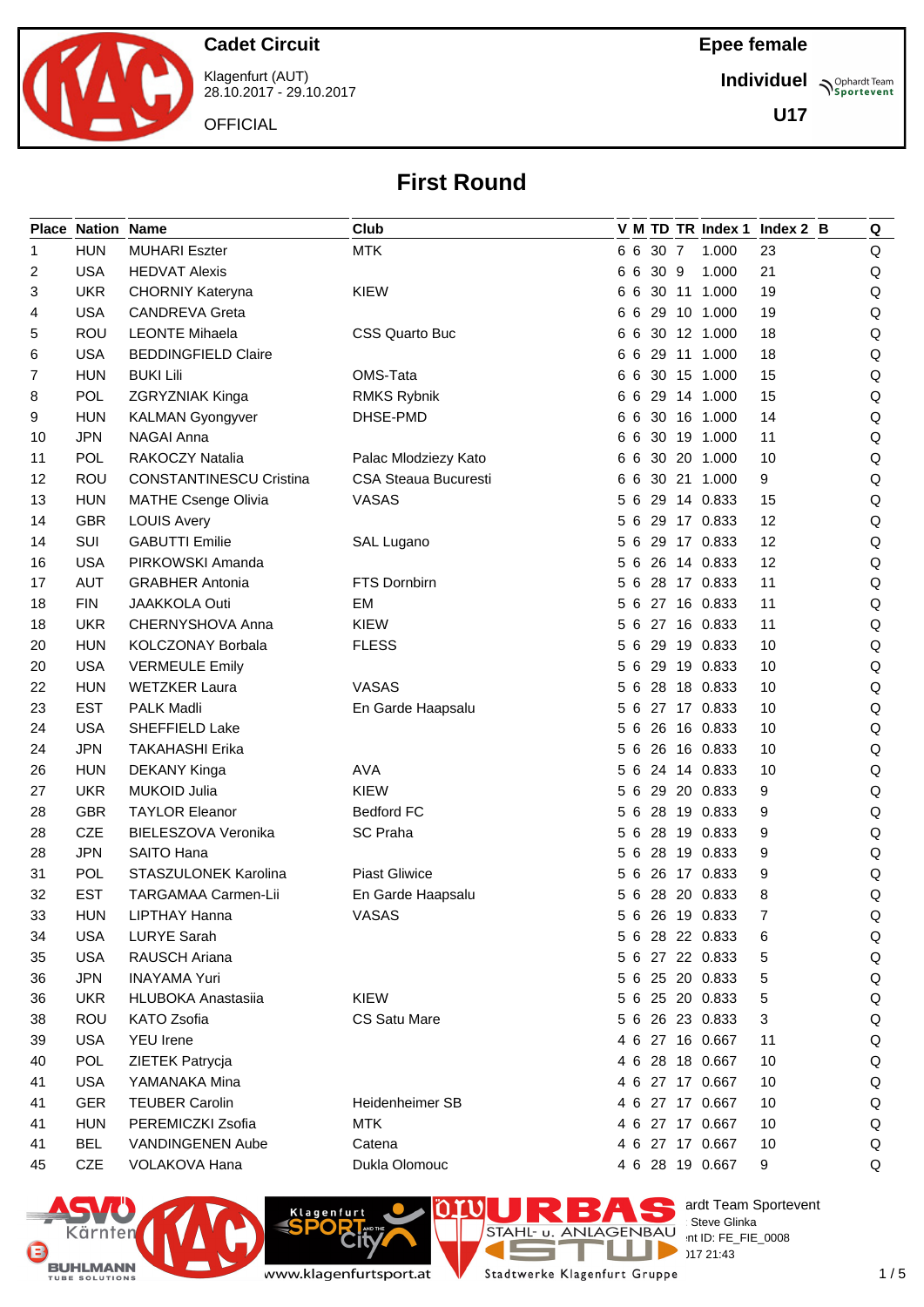

Klagenfurt (AUT) 28.10.2017 - 29.10.2017

**OFFICIAL** 

**Individuel Supplemant** Team

**U17**

|    | <b>Place Nation Name</b> |                                | Club                      |   |     |       |                 | V M TD TR Index 1 Index 2 B | Q       |
|----|--------------------------|--------------------------------|---------------------------|---|-----|-------|-----------------|-----------------------------|---------|
| 46 | CAN                      | GUO Zi Shan                    |                           |   |     |       | 4 6 27 18 0.667 | 9                           | Q       |
| 47 | <b>GRE</b>               | RODOPOULOU Nefeli              | <b>IRIDA</b>              |   | 46  |       | 26 17 0.667     | 9                           | Q       |
| 48 | <b>POL</b>               | WROBLEWSKA Agata               | WKS Kolejarz Wroclaw      | 4 | -6  |       | 27 19 0.667     | 8                           | Q       |
| 48 | <b>ISR</b>               | <b>FEYGIN Nikol</b>            | Maccabi Maalot            | 4 | 6   | 27 19 | 0.667           | 8                           | $\sf Q$ |
| 48 | <b>EST</b>               | <b>LAGE Getter</b>             | <b>Tallinna Mook</b>      | 4 | -6  |       | 27 19 0.667     | 8                           | $\sf Q$ |
| 51 | ROU                      | <b>ENACHE Talida Teodora</b>   | <b>CS UNEFS Bucuresti</b> |   | 46  |       | 26 18 0.667     | 8                           | Q       |
| 52 | <b>JPN</b>               | MARUYAMA Sakura                |                           |   |     |       | 4 6 28 21 0.667 | 7                           | Q       |
| 53 | <b>HUN</b>               | <b>SZARVAS Rita</b>            | <b>FLESS</b>              |   | 46  |       | 26 19 0.667     | 7                           | $\sf Q$ |
| 54 | <b>UKR</b>               | SADOVA Dariia                  | Khmelnitskiy              |   | 4 6 |       | 24 17 0.667     | 7                           | $\sf Q$ |
| 55 | <b>CZE</b>               | <b>VINCENCOVA Ester</b>        | <b>SC Praha</b>           |   | 46  |       | 24 18 0.667     | 6                           | Q       |
| 55 | SUI                      | <b>BOUILLANT Audrey</b>        | <b>SEVM Vevey</b>         | 4 | 6   |       | 24 18 0.667     | 6                           | Q       |
| 57 | <b>UKR</b>               | <b>MAZUR Yeva</b>              | Khmelnitskiy              | 4 | 6   |       | 23 17 0.667     | 6                           | Q       |
| 58 | <b>HUN</b>               | DEBRECZENI Noemi               | <b>FLESS</b>              | 4 | 6   |       | 28 23 0.667     | 5                           | $\sf Q$ |
| 58 | ROU                      | <b>KISS Astrid</b>             | <b>CS Satu Mare</b>       | 4 | 6   |       | 28 23 0.667     | 5                           | Q       |
| 60 | <b>GBR</b>               | OIEN Jacqueline                | Haverstock FC             |   | 46  |       | 27 22 0.667     | 5                           | Q       |
| 61 | <b>USA</b>               | <b>BINDAS Blowden</b>          |                           |   | 46  |       | 26 21 0.667     | 5                           | Q       |
| 61 | <b>GBR</b>               | <b>PARMAR Ellie</b>            | Redhill and Reigate       |   | 46  |       | 26 21 0.667     | 5                           | $\sf Q$ |
| 63 | <b>POL</b>               | <b>KLASIK Alicja</b>           | <b>RMKS Rybnik</b>        |   | 4 6 |       | 25 20 0.667     | 5                           | $\sf Q$ |
| 64 | <b>USA</b>               | <b>LANZMAN Anna</b>            |                           |   |     |       | 4 6 27 23 0.667 | 4                           | $\sf Q$ |
| 65 | <b>GBR</b>               | <b>ROBSON Emilia</b>           | Newcastle FC              |   | 46  |       | 26 22 0.667     | 4                           | Q       |
| 66 | <b>AUT</b>               | <b>GRABHER Konstanze</b>       | FTS Dornbirn              | 4 | 6   | 25 21 | 0.667           | 4                           | Q       |
| 66 | <b>BEL</b>               | <b>WASIAK Axelle</b>           | <b>Flanders Fencing</b>   |   | 46  | 25 21 | 0.667           | 4                           | Q       |
| 68 | ROU                      | <b>MOROIANU Bianca</b>         | <b>CSS Quarto Buc</b>     |   | 46  |       | 23 19 0.667     | 4                           | Q       |
| 69 | <b>GBR</b>               | <b>SIMMONDS Constance</b>      |                           |   |     |       | 4 6 27 24 0.667 | 3                           | Q       |
| 70 | <b>BLR</b>               | MYSHKAVETS Darya               |                           | 4 | 6   |       | 25 22 0.667     | 3                           | Q       |
| 71 | ROU                      | <b>DURAU Claudia</b>           | <b>LPS Craiova</b>        | 4 | 6   |       | 27 25 0.667     | 2                           | $\sf Q$ |
| 72 | <b>EST</b>               | PRELA Anna                     | <b>SBSK Draakon</b>       | 4 | 6   |       | 24 22 0.667     | 2                           | Q       |
| 73 | <b>UKR</b>               | ZELENTSOVA Anastasiia          | Kharkiv                   |   | 46  |       | 22 20 0.667     | 2                           | Q       |
| 74 | <b>JPN</b>               | <b>HASUI Hina</b>              |                           | 4 | 6   |       | 27 26 0.667     | 1                           | Q       |
| 75 | <b>CZE</b>               | AIGERMANOVA Gabriela           | TJ Lokomotiva Teplic      | 4 | 6   |       | 26 25 0.667     | 1                           | $\sf Q$ |
| 76 | <b>CZE</b>               | PROKSIKOVA Patricie            | <b>SC Praha</b>           | 4 | 6   |       | 23 22 0.667     | 1                           | Q       |
| 77 | CRO                      | <b>GALIC Ana</b>               | <b>MK Split</b>           |   |     |       | 4 6 25 25 0.667 | 0                           | Q       |
| 78 | <b>ROU</b>               | MELINTESCU Ana Maria           | <b>ACS Stesial</b>        |   |     |       | 3 6 26 19 0.500 | 7                           | Q       |
| 79 | <b>HUN</b>               | LASZLO Luca                    | <b>FLESS</b>              |   |     |       | 3 6 25 18 0.500 | 7                           | Q       |
| 80 | SUI                      | AEBERSOLD Sayoko               | <b>SEG Geneve</b>         |   |     |       | 3 6 26 21 0.500 | 5                           | Q       |
| 80 | <b>USA</b>               | <b>TANIBAJEVA Rachel</b>       |                           |   |     |       | 3 6 26 21 0.500 | 5                           | Q       |
| 82 | ROU                      | <b>ZOTA Diana</b>              | <b>CSS Quarto Buc</b>     |   |     |       | 3 6 25 21 0.500 | 4                           | Q       |
| 83 | SUI                      | <b>CROVETTO Vera</b>           | LUG Lugano                |   |     |       | 3 6 23 19 0.500 | 4                           | Q       |
| 83 | <b>POL</b>               | <b>KWIECIEN Julia</b>          | Muszkieter Gliwice        |   |     |       | 3 6 23 19 0.500 | 4                           | Q       |
| 85 | <b>ISR</b>               | <b>BOGDANOV Adele</b>          | Maccabi Maalot            |   |     |       | 3 6 26 23 0.500 | 3                           | Q       |
| 86 | SUI                      | <b>SAPIN Galadrielle Tunde</b> | <b>CER Romont</b>         |   |     |       | 3 6 25 22 0.500 | 3                           | Q       |
| 87 | <b>GER</b>               | <b>ZENS Anna</b>               | Fechterring Hochwald      |   |     |       | 3 6 24 21 0.500 | 3                           | Q       |
| 88 | <b>CRO</b>               | <b>GNJIDIC Lucija</b>          | <b>CAFC Mladost</b>       |   |     |       | 3 6 23 20 0.500 | 3                           | Q       |
| 89 | <b>HUN</b>               | <b>KAS Gyongyver</b>           | Erd                       |   |     |       | 3 6 22 19 0.500 | 3                           | Q       |
| 90 | <b>GBR</b>               | <b>BLACK Abagael</b>           | Plymouth FC               |   |     |       | 3 6 26 24 0.500 | 2                           | Q       |
| 91 | <b>GER</b>               | <b>LOH Pauline</b>             | Heidenheimer SB           |   |     |       | 3 6 24 22 0.500 | $\overline{\mathbf{c}}$     | Q       |
| 92 | <b>GBR</b>               | PAPADOPOULOS Keira             | Dunblane                  |   |     |       | 3 6 23 21 0.500 | $\overline{\mathbf{c}}$     | Q       |
| 92 | <b>FIN</b>               | SAAVALAINEN Hannah             | EM                        |   |     |       | 3 6 23 21 0.500 | 2                           | Q       |





**Klagenfurt** 

T Stadtwerke Klagenfurt Gruppe

**TELEVISION** 

a.

Е

erdt Team Sportevent

**License:** Steve Glinka  $P^{\sim}$  nt ID: FE\_FIE\_0008

 $18.721:43$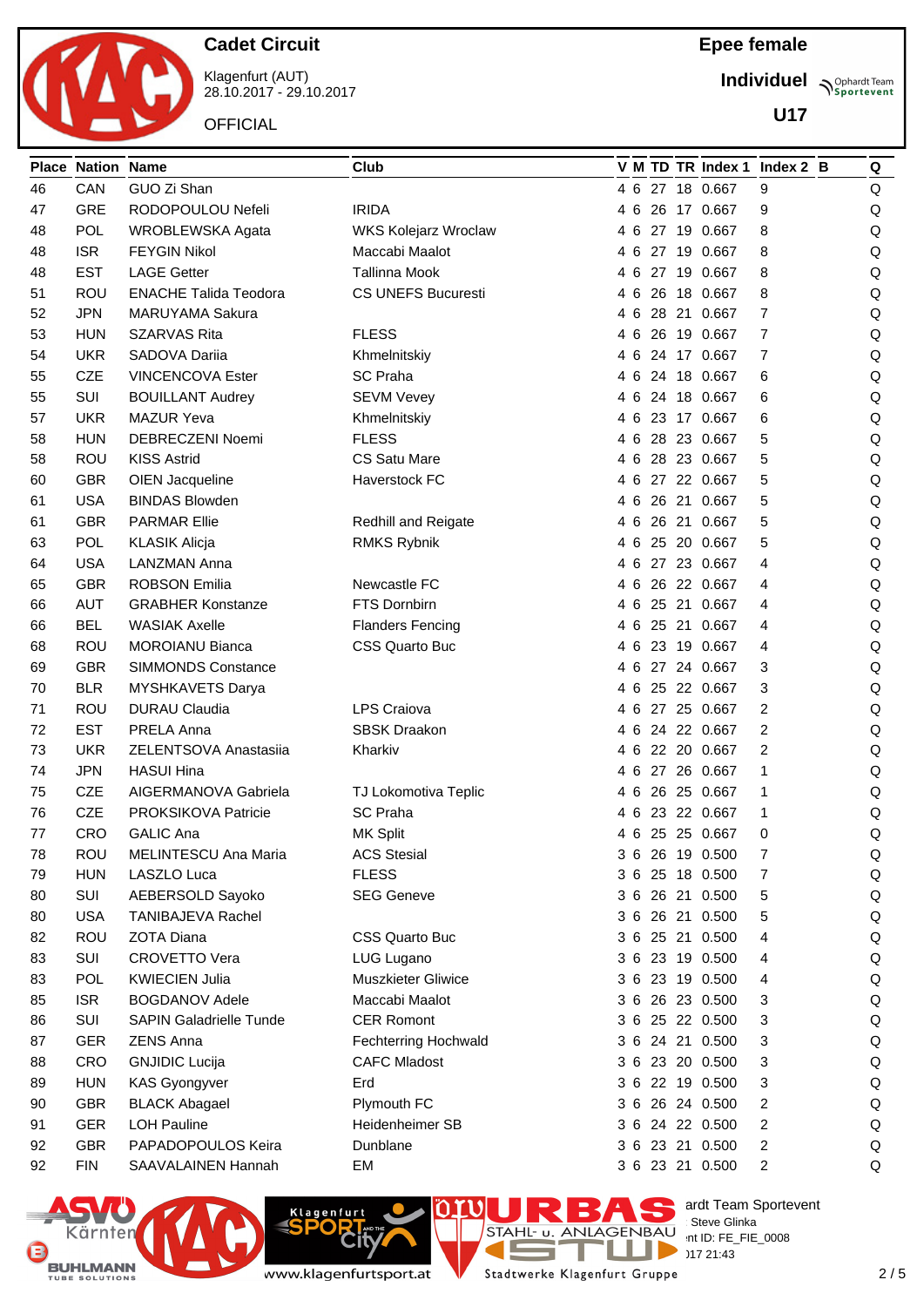

Klagenfurt (AUT) 28.10.2017 - 29.10.2017

**OFFICIAL** 

#### **Epee female**

**Individuel Supplemant** Team

**U17**

|     | <b>Place Nation Name</b> |                            | Club                              |    |  |                 | V M TD TR Index 1 Index 2 B | Q |
|-----|--------------------------|----------------------------|-----------------------------------|----|--|-----------------|-----------------------------|---|
| 92  | <b>BLR</b>               | MIKHALEVICH Anhelina       |                                   |    |  | 3 6 23 21 0.500 | $\overline{\mathbf{c}}$     | Q |
| 92  | SUI                      | PASCHE Alyssa              | <b>CEM Morges</b>                 |    |  | 3 6 23 21 0.500 | 2                           | Q |
| 96  | <b>HUN</b>               | <b>TURCSAK Bianka</b>      | <b>BVSC</b>                       |    |  | 3 6 22 20 0.500 | 2                           | Q |
| 97  | SUI                      | IZZO lulia                 | SAL Lugano                        | 36 |  | 20 18 0.500     | 2                           | Q |
| 98  | <b>BUL</b>               | <b>HRISTOVA Silvena</b>    | Cherno more 69                    |    |  | 3 6 25 24 0.500 | 1                           | Q |
| 99  | <b>GBR</b>               | HENDERSON-ROE Maia         | Keszler Fencing Club              |    |  | 3 6 24 23 0.500 | 1                           | Q |
| 99  | SUI                      | <b>BOSCHERINI Victoria</b> | <b>SEVM Vevey</b>                 |    |  | 3 6 24 23 0.500 | 1                           | Q |
| 99  | <b>GRE</b>               | <b>TSIRONI Anna</b>        | <b>VARI</b>                       | 36 |  | 24 23 0.500     | 1                           | Q |
| 102 | <b>SVK</b>               | <b>BURSOVA Regina</b>      | Akademia sermu                    | 36 |  | 23 22 0.500     | 1                           | Q |
| 103 | <b>ROU</b>               | <b>MATACHE Cristina</b>    | LPS Craiova                       | 36 |  | 22 21 0.500     | 1                           | Q |
| 104 | <b>BLR</b>               | DZEKEVICH Katsiaryna       |                                   | 36 |  | 20 19 0.500     | 1                           | Q |
| 105 | <b>GER</b>               | <b>GEIST Franziska</b>     | Heidenheimer SB                   | 36 |  | 26 26 0.500     | 0                           | Q |
| 106 | <b>CZE</b>               | <b>HORNOVA Barbora</b>     | TJ Lokomotiva Karlov              | 36 |  | 25 25 0.500     | 0                           | Q |
| 107 | SUI                      | ROMEO Virgina              | LUG Lugano                        |    |  | 3 6 24 24 0.500 | 0                           | Q |
| 108 | <b>USA</b>               | <b>LIN Jessica</b>         |                                   |    |  | 3 6 23 23 0.500 | 0                           | Q |
| 108 | <b>GRE</b>               | <b>KARAMPINI Eirini</b>    | <b>IRIDA</b>                      |    |  | 3 6 23 23 0.500 | 0                           | Q |
| 110 | <b>HUN</b>               | <b>TOTHMATYAS Zsofia</b>   | <b>VASAS</b>                      |    |  | 3 6 22 22 0.500 | 0                           | Q |
| 110 | <b>BLR</b>               | PANTSIALEYEVA Yeva         |                                   |    |  | 3 6 22 22 0.500 | 0                           | Q |
| 110 | <b>ROU</b>               | PFEIFER Melany             | <b>CS Satu Mare</b>               |    |  | 3 6 22 22 0.500 | 0                           | Q |
| 113 | <b>GBR</b>               | <b>RESTON Eva</b>          | Aldershot FC                      |    |  | 3 6 21 21 0.500 | 0                           | Q |
| 114 | POL                      | SULEJ Zuzanna              | WARSZAWIANKA                      | 36 |  | 19 19 0.500     | 0                           | Q |
| 115 | <b>ROU</b>               | <b>NURCIU Elena</b>        | <b>CS Farul Constanta</b>         |    |  | 3 6 23 24 0.500 | -1                          | Q |
| 116 | <b>HUN</b>               | <b>DEMENY Kata</b>         | OMS-Tata                          |    |  | 3 6 22 23 0.500 | $-1$                        | Q |
| 117 | <b>HUN</b>               | PRUZSINA Panna             | <b>TSC</b>                        |    |  | 3 6 21 22 0.500 | -1                          | Q |
| 118 | <b>CZE</b>               | CERVENKOVA Katerina        | <b>SC Praha</b>                   |    |  | 3 6 25 27 0.500 | $-2$                        | Q |
| 119 | <b>GER</b>               | <b>ALBRECHT Giulia</b>     | Heidenheimer SB                   | 36 |  | 24 26 0.500     | $-2$                        | Q |
| 120 | <b>USA</b>               | <b>BULAVKO Sofya</b>       |                                   | 36 |  | 23 25 0.500     | $-2$                        | Q |
| 120 | <b>GER</b>               | ALVES DE LIMA Carolina     | Heidenheimer SB                   | 36 |  | 23 25 0.500     | $-2$                        | Q |
| 122 | <b>USA</b>               | <b>GREGORY Elizabeth</b>   |                                   | 36 |  | 22 24 0.500     | $-2$                        | Q |
| 122 | <b>BEL</b>               | <b>BEKEN Solane</b>        |                                   |    |  | 3 6 22 24 0.500 | $-2$                        | Q |
| 124 | <b>USA</b>               | <b>DOLGONOS Melanie</b>    |                                   |    |  | 3 6 21 23 0.500 | $-2$                        | Q |
| 124 | <b>GBR</b>               | <b>DUDLEY Amelia</b>       | Royal Tunbridge Well              |    |  | 3 6 21 23 0.500 | $-2$                        | Q |
| 126 | POL                      | PARYSEK Zofia              | <b>SKS FLESZ Swidnica</b>         |    |  | 3 6 20 22 0.500 | $-2$                        | Q |
| 127 | <b>BEL</b>               | <b>ROMMES Noelia</b>       | CE Charlemagne                    |    |  | 3 6 22 25 0.500 | $-3$                        | Q |
| 128 | ROU                      | <b>DINUT Andreia</b>       | LPS Craiova                       |    |  | 3 6 21 24 0.500 | $-3$                        | Q |
| 129 | <b>USA</b>               | <b>MARTUS Cosima</b>       |                                   |    |  | 3 6 19 22 0.500 | $-3$                        | Q |
| 130 | <b>HUN</b>               | <b>GABOR Agnes</b>         | Vasas                             |    |  | 3 6 21 25 0.500 | -4                          | Q |
| 131 | <b>UKR</b>               | <b>CHAVIGNY Sophie</b>     | <b>KIEW</b>                       |    |  | 3 6 19 23 0.500 | -4                          | Q |
| 131 | POL                      | SABALSKA Ewelina           | MKS Kusy Szczecin                 |    |  | 3 6 19 23 0.500 | $-4$                        | Q |
| 133 | <b>ROU</b>               | <b>CRACIUN Maria</b>       | <b>CS Satu Mare</b>               |    |  | 3 6 20 25 0.500 | -5                          | Q |
| 134 | <b>ISR</b>               | <b>DROR Yasmin Bertin</b>  | Hapoel Kfar-Saba                  |    |  | 3 6 20 26 0.500 | -6                          | Q |
| 135 | <b>CRO</b>               | LUSIC Helena               |                                   |    |  | 3 6 19 26 0.500 | $-7$                        | Q |
| 136 | <b>POL</b>               | GWOZDZ Julia               | Bytomskie Towarzystwo Szermiercze |    |  | 2 6 23 23 0.333 | 0                           | Q |
| 137 | GBR                      | <b>STEWART Alex</b>        |                                   |    |  | 2 6 21 21 0.333 | 0                           | Q |
| 138 | <b>GER</b>               | <b>HAMEL Mascha</b>        | FG Segeberg                       |    |  | 2 6 24 25 0.333 | -1                          | Q |
| 139 | <b>POL</b>               | JAROSZEK Aleksandra        | Palac Mlodziezy Katowice          |    |  | 2 6 23 24 0.333 | -1                          | Q |
| 139 | SUI                      | <b>VILLIGER Elin</b>       | ZFC Zürich                        |    |  | 2 6 23 24 0.333 | $-1$                        | Q |
| 141 | <b>ROU</b>               | <b>GHICA Andrada</b>       | <b>ACS Stesial</b>                |    |  | 2 6 22 23 0.333 | $-1$                        | Q |





erdt Team Sportevent **License:** Steve Glinka  $P^{\sim}$  nt ID: FE\_FIE\_0008  $18.721:43$ 

www.klagenfurtsport.at

T Stadtwerke Klagenfurt Gruppe

**TELEVISION** 

a.

Е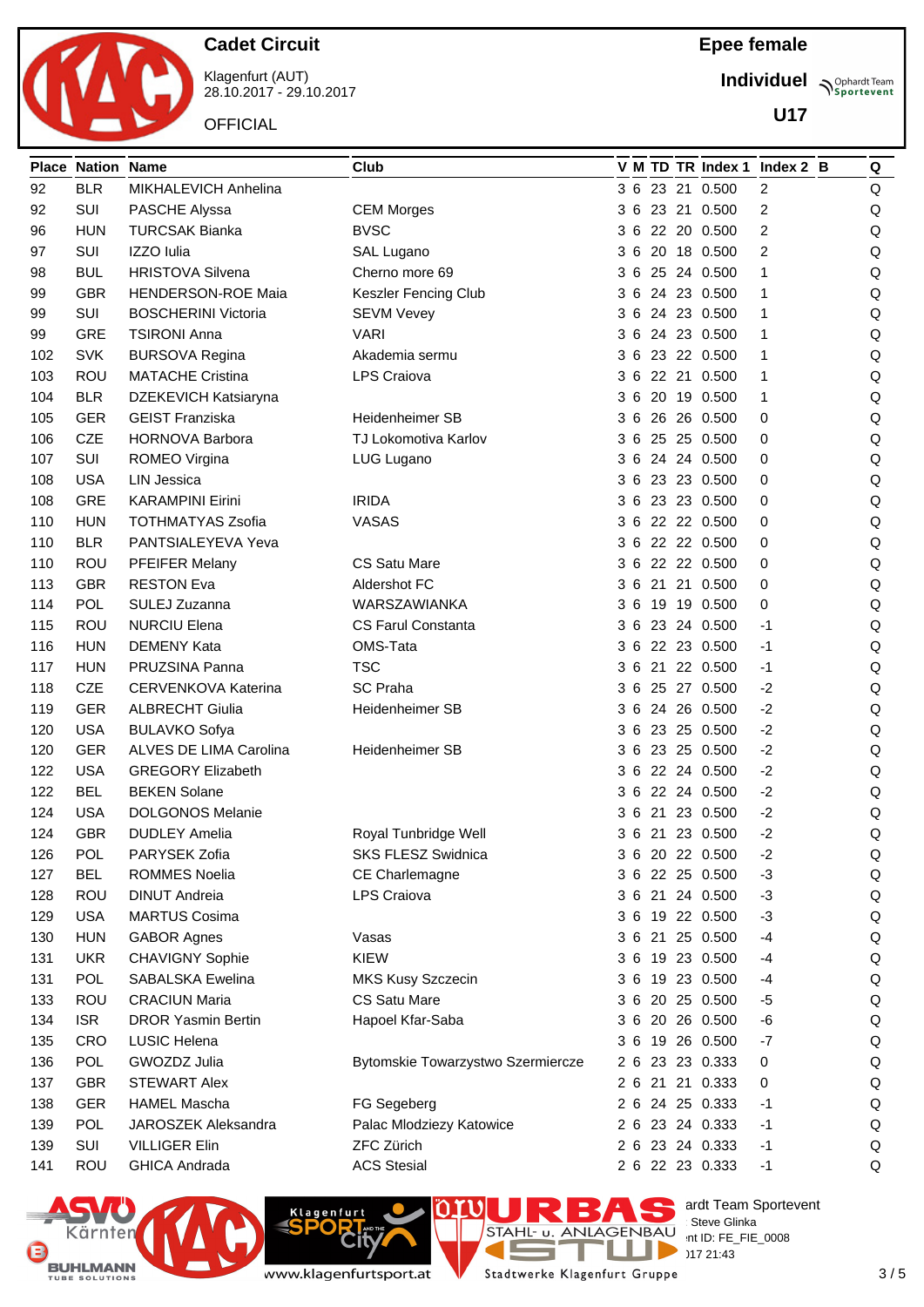

Klagenfurt (AUT) 28.10.2017 - 29.10.2017

**OFFICIAL** 

**Individuel Supplemant** Team

**U17**

|     | <b>Place Nation Name</b> |                            | Club                                 | V M TD TR Index 1 Index 2 B  | Q           |
|-----|--------------------------|----------------------------|--------------------------------------|------------------------------|-------------|
| 141 | <b>ROU</b>               | <b>DRAGHICI Ioana</b>      | <b>ACS Stesial</b>                   | 2 6 22 23 0.333<br>$-1$      | Q           |
| 143 | <b>CRO</b>               | <b>DELIC Lara</b>          | <b>MK Split</b>                      | 23 25 0.333<br>$-2$<br>26    | Q           |
| 143 | <b>BLR</b>               | ZARETSKAYA Lizaveta        |                                      | 2 6 23 25 0.333<br>$-2$      | Q           |
| 145 | <b>BEL</b>               | <b>WASIAK Aude</b>         | <b>Flanders Fencing</b>              | 2 6 24 27 0.333<br>$-3$      | Q           |
| 146 | <b>GER</b>               | <b>ROPKE Greta</b>         | FG Segeberg                          | 2 6 22 25 0.333<br>$-3$      | Q           |
| 146 | <b>POL</b>               | <b>WIKTOR Weronika</b>     | <b>PTG Sokol Mielec</b>              | 2 6 22 25 0.333<br>$-3$      | Q           |
| 146 | SUI                      | <b>PETRINI Claire</b>      | SAL Lugano                           | 2 6 22 25 0.333<br>$-3$      | Q           |
| 149 | <b>BLR</b>               | ALEKSEYEVA Ekaterina       | SDUSHOR PROFSOUZY                    | 2 6 21 24 0.333<br>$-3$      | Q           |
| 150 | <b>GBR</b>               | FOXWELL-MOSS Taylor        | <b>Plymouth FC</b>                   | 2 6 24 28 0.333<br>-4        | Q           |
| 151 | <b>USA</b>               | <b>GILL Kaitlyn</b>        |                                      | 23 27 0.333<br>26<br>-4      | Q           |
| 152 | POL                      | <b>TOMASZEWSKA Natalia</b> | MKS Kusy Szczecin                    | 2 6 22 26 0.333<br>-4        | Q           |
| 152 | <b>UKR</b>               | SLAVYNSKA Albina           | KIEW                                 | 2 6 22 26 0.333<br>-4        | Q           |
| 152 | <b>JPN</b>               | SATO Kotomi                |                                      | 2 6 22 26 0.333<br>-4        | Q           |
| 155 | POL                      | FRYSTACKA Petrycja         | <b>RMKS Rybnik</b>                   | 2 6 21 25 0.333<br>-4        | Q           |
| 155 | <b>HUN</b>               | <b>TANTMANN Evelin</b>     | OMS-Tata                             | 2 6 21 25 0.333<br>-4        | Q           |
| 157 | <b>GBR</b>               | <b>LEVER Rachael</b>       | <b>TROYES CHAM</b>                   | 20 24 0.333<br>26<br>-4      | Q           |
| 158 | <b>AUT</b>               | ZERLAUTH Anna Lea          | FTS Dornbirn                         | 2 6 21 26 0.333<br>-5        | Q           |
| 159 | <b>BLR</b>               | <b>KUZMICH Aliaksandra</b> |                                      | 2 6 19 24 0.333<br>-5        | Q           |
| 160 | <b>AUT</b>               | <b>KNECHTL Lucia</b>       |                                      | 2 6 20 26 0.333<br>-6        | Q           |
| 160 | <b>POL</b>               | MARUCHA Weronika           | SKS FLESZ Swidnica                   | 2 6 20 26 0.333<br>-6        | Q           |
| 162 | <b>UKR</b>               | <b>BIELOUS Diana</b>       | Dnipropetrovsk                       | 2 6 18 24 0.333<br>-6        | Q           |
| 163 | POL                      | JANELLI Zofia              | KS Szpada Wroclaw                    | 2 6 17 23 0.333<br>-6        | Q           |
| 164 | <b>GRE</b>               | <b>CHRISTOU Theodora</b>   | <b>IRIDA</b>                         | 2 6 20 27 0.333<br>$-7$      | Q           |
| 165 | POL                      | PEKALA Beata               | RMKS Rybnik                          | 2 6 19 26 0.333<br>$-7$      | E           |
| 166 | <b>JPN</b>               | AKASHI Manami              |                                      | 2 6 18 25 0.333<br>$-7$      | Е           |
| 167 | POL                      | <b>WLOCZKA Oliwia</b>      | Bytomskie Towarzystwo Szermiercze    | -9<br>26<br>19 28 0.333      | Е           |
| 168 | <b>BUL</b>               | POPOVA Yana                | Levski                               | 2 6 17 27 0.333<br>$-10$     | E           |
| 168 | <b>CRO</b>               | <b>VUKOJEVIC Andrea</b>    | MK Split                             | 17 27 0.333<br>$-10$<br>26   | E           |
| 170 | <b>BUL</b>               | LULEVA Ekaterina           | Levski                               | 2 6 14 24 0.333<br>$-10$     | E           |
| 171 | <b>HUN</b>               | <b>KOVACS Vivien</b>       | <b>FLESS</b>                         | 1 6 25 26 0.167<br>$-1$      | Е           |
| 172 | <b>ISR</b>               | <b>ALAMUR Mia</b>          | Club Modiin                          | 23 28 0.167<br>6<br>-5<br>1. | E           |
| 173 | <b>SUI</b>               | <b>CHALON Estelle</b>      | <b>SEN Neuchatel</b>                 | 1 6 22 28 0.167<br>-6        | E           |
| 174 | <b>TUR</b>               | <b>AYDIN Emine Ipek</b>    | Kocaeli Buyuksehir Belediye Kagit SK | 1 6 20 26 0.167<br>-6        | Е           |
| 175 | <b>JPN</b>               | <b>CHIBA KEI</b>           |                                      | 1 6 20 27 0.167<br>$-7$      | E           |
| 176 | <b>GBR</b>               | SUMMERS Isabella           |                                      | 1 6 18 25 0.167<br>$-7$      | E           |
| 177 | <b>SRB</b>               | <b>KECMAN Milica</b>       | MK Silni                             | 1 6 21 29 0.167<br>-8        | E           |
| 178 | CRO                      | VUCKOVIC SOKOVIC Viktorija | Inter                                | 1 6 20 28 0.167<br>-8        | E           |
| 179 | SUI                      | <b>BURKHARD Isabelle</b>   | FCB Bern                             | 1 6 19 27 0.167<br>-8        | E           |
| 180 | <b>USA</b>               | <b>GAO Emily</b>           |                                      | 1 6 17 26 0.167<br>-9        | E           |
| 181 | <b>UKR</b>               | PRYLYPKO Olena             | <b>KIEW</b>                          | 1 6 18 29 0.167<br>$-11$     | E           |
| 181 | <b>AUT</b>               | ELLIOTT-HUMER Mia          | OÖ Landesfechtklub                   | 1 6 18 29 0.167<br>$-11$     | $\mathsf E$ |
| 183 | <b>ROU</b>               | <b>ION Theodora</b>        | <b>CS Farul Constanta</b>            | 1 6 17 28 0.167<br>$-11$     | E           |
| 183 | <b>AUT</b>               | <b>AGATH Thordis</b>       |                                      | 1 6 17 28 0.167<br>$-11$     | E           |
| 185 | GRE                      | PAPANASTASIOU Athina Sofia | ODYSSEAS HALANDRIOU                  | 1 6 17 29 0.167<br>$-12$     | $\mathsf E$ |
| 185 | <b>SRB</b>               | <b>ANTIC Teodora</b>       | MK Silni                             | 1 6 17 29 0.167<br>$-12$     | E           |
| 185 | <b>SLO</b>               | <b>VANCEK Lucija</b>       | <b>SK Branik</b>                     | 1 6 17 29 0.167<br>$-12$     | E           |
| 185 | <b>BLR</b>               | <b>VEBER Lizaveta</b>      | SDUSHOR PROFSOUZY                    | 1 6 17 29 0.167<br>$-12$     | E           |
| 185 | <b>CZE</b>               | CMEJRKOVA Klara            | Sokol Dejvice                        | 1 6 17 29 0.167<br>$-12$     | E           |





erdt Team Sportevent **License:** Steve Glinka  $P^{\sim}$  nt ID: FE\_FIE\_0008  $21:43$ 

T Stadtwerke Klagenfurt Gruppe

**TELEVISION** 

E.

Е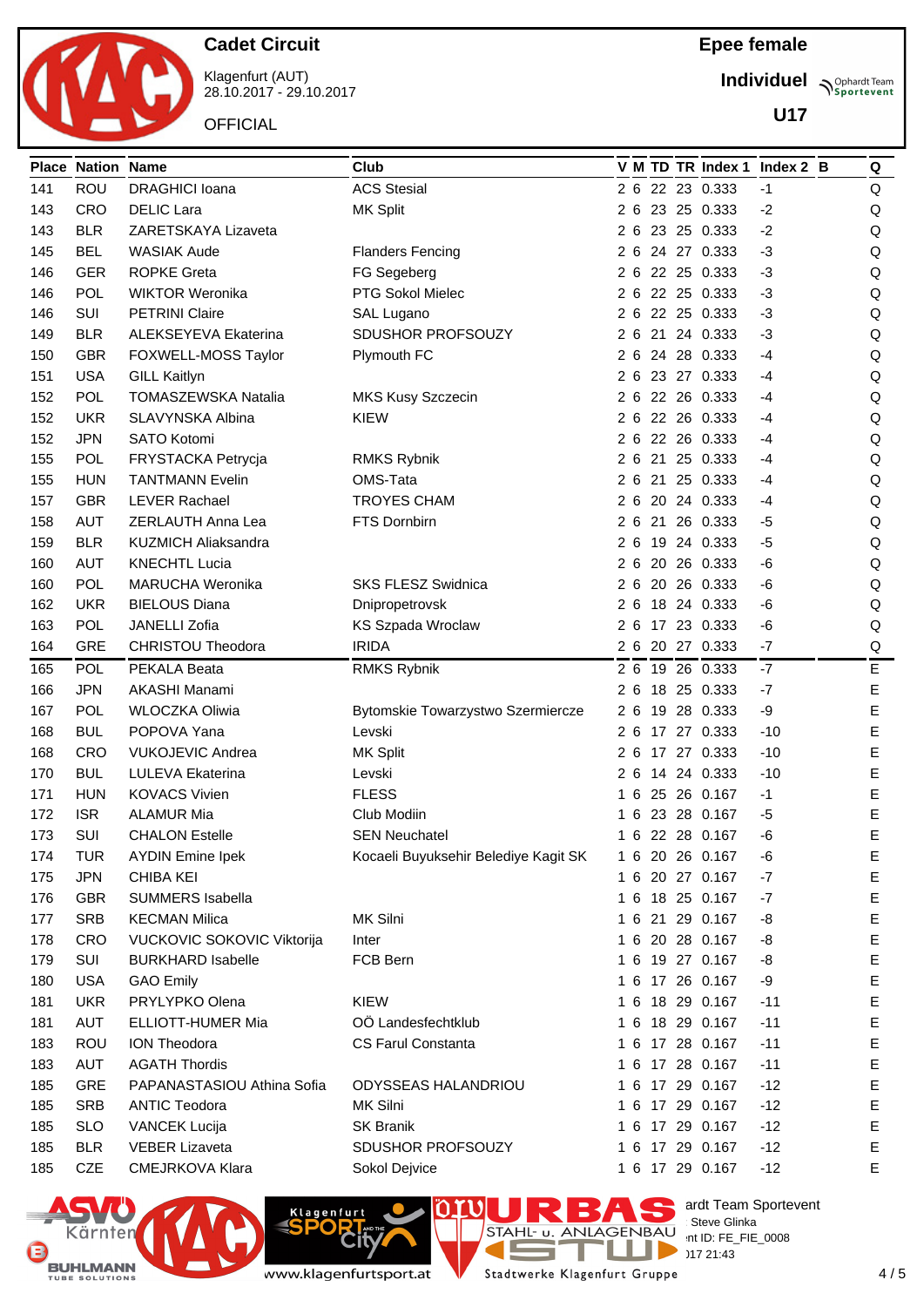

Klagenfurt (AUT) 28.10.2017 - 29.10.2017

**OFFICIAL** 

**Individuel Supplemant** Team

**U17**

|     | <b>Place Nation Name</b> |                              | Club                  |          |    |                 |    | V M TD TR Index 1 | Index $2$ B | Q           |
|-----|--------------------------|------------------------------|-----------------------|----------|----|-----------------|----|-------------------|-------------|-------------|
| 190 | <b>CZE</b>               | PESULOVA Magdalena           | Lokomotiva Pilsen     | 1.       | 6  |                 |    | 16 29 0.167       | $-13$       | $\mathsf E$ |
| 190 | <b>FIN</b>               | SOHLBERG Oona                | EM                    | 1        | -6 | 16              | 29 | 0.167             | $-13$       | Е           |
| 192 | <b>SVK</b>               | <b>SUSTAKOVA Laura Alice</b> | <b>BSK Bratislava</b> | 1        | 6  | 12 <sup>2</sup> |    | 25 0.167          | $-13$       | Е           |
| 193 | <b>CRO</b>               | <b>JOLIC Jelena</b>          | <b>CAFC Mladost</b>   | 1        | 6  |                 |    | 15 29 0.167       | $-14$       | E           |
| 194 | ROU                      | OLTEANU Daria                | CSS 1 Constanta       | 1        | 6  |                 |    | 14 28 0.167       | $-14$       | Е           |
| 194 | <b>CRO</b>               | MAJDANDZIC Maja              | <b>CAFC Mladost</b>   | 1        | 6  | 14              |    | 28 0.167          | $-14$       | Е           |
| 196 | <b>ISR</b>               | <b>GALPER Eva</b>            | Maccabi Jerusalem     | 1        | 6  | 14              | 29 | 0.167             | $-15$       | Е           |
| 197 | SUI                      | <b>ANDERES Julia</b>         | <b>CEFL Florimont</b> | 1        | 6  | 13              |    | 29 0.167          | $-16$       | Е           |
| 198 | <b>AUT</b>               | <b>SCHALL Noelle</b>         | <b>KAC Klagenfurt</b> | 1        | 6  | 9               | 29 | 0.167             | $-20$       | Е           |
| 199 | <b>POL</b>               | ZACHOROWSKA Aleksandra       | Muszkieter Gliwice    | 0        | 6  | 21              | 30 | 0.000             | -9          | E           |
| 200 | SUI                      | PETTOLA Chiara               | LUG Lugano            | 06       |    | 15              | 28 | 0.000             | $-13$       | Е           |
| 201 | <b>ISR</b>               | <b>TAL Roni</b>              | Club Modiin           | 06       |    | 16              | 30 | 0.000             | $-14$       | Е           |
| 202 | <b>ISR</b>               | YAKOBSON Michelle            | Maccabi Maalot        | 06       |    | 14              | 30 | 0.000             | $-16$       | Е           |
| 202 | <b>AUT</b>               | <b>SCHLAGER Anna</b>         | <b>KAC Klagenfurt</b> | 0        | 6  | 14              | 30 | 0.000             | $-16$       | Е           |
| 204 | <b>BUL</b>               | ERMENKOVA Joanna             | Sofia                 | 06       |    | 13              | 30 | 0.000             | $-17$       | E           |
| 205 | <b>UKR</b>               | HULIAIHRODSKA Yana           | Lviv                  | $\Omega$ | -6 | 11              | 30 | 0.000             | $-19$       | Е           |
| 206 | <b>SVK</b>               | ZAKOVA Hana Tamara           | <b>BSK Bratislava</b> | 0        | 6  | 10              | 30 | 0.000             | $-20$       | Е           |
| 207 | <b>SVK</b>               | CIPAROVA Natasa              | <b>BSK Bratislava</b> | 0        | 6  | 9               | 30 | 0.000             | $-21$       | Е           |
| 208 | <b>SRB</b>               | <b>BALTIC Jana</b>           | MK Crvena Zvezda      | 0        | 6  | 7               | 30 | 0.000             | $-23$       | Е           |
| 209 | <b>AUT</b>               | <b>SCHWENDINGER Fabienne</b> | FTS Dornbirn          | 0        | 6  | 6               | 30 | 0.000             | $-24$       | Е           |
| 210 | AUT                      | <b>DEISL Stefanie</b>        |                       | 0        | 6  | 5               |    | 30 0.000          | $-25$       | E           |

Legend: V = Victory, M = Match, TD = Hits given, TR = Hits received, Index 1 = V / M, Index 2 = TD - TR, Q = Qualified, E = Eliminated, B = Barrage

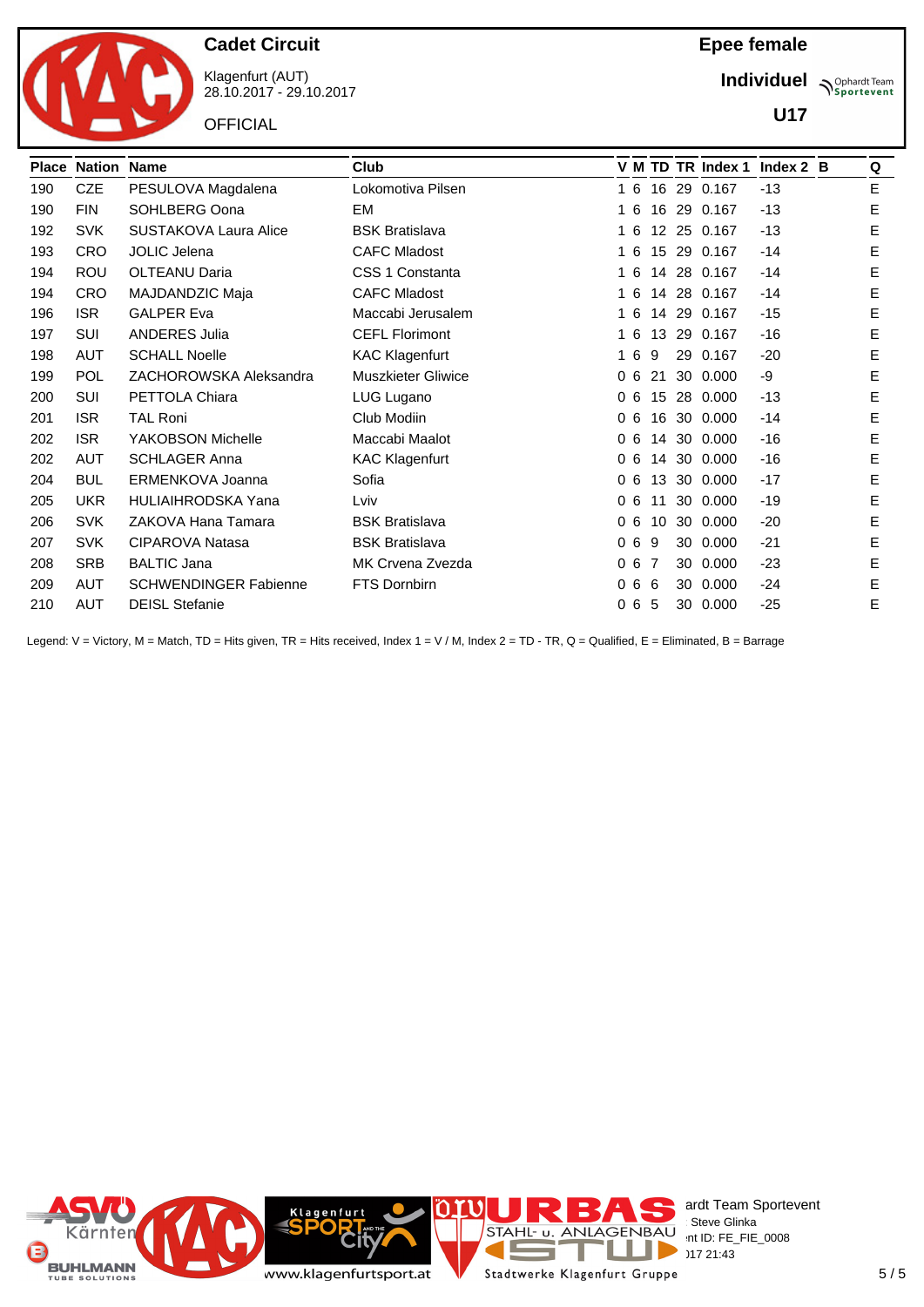

Klagenfurt (AUT) 28.10.2017 - 29.10.2017

**OFFICIAL** 

#### **Epee female**

**Individuel Supplemant** Team

**U17**

|  |  |  | <b>Seeding list Direct Elimination</b> |
|--|--|--|----------------------------------------|
|--|--|--|----------------------------------------|

| <b>MTK</b><br>30 7<br><b>HUN</b><br><b>MUHARI Eszter</b><br>6<br>1.000<br>23<br>1<br>6<br>21<br><b>USA</b><br><b>HEDVAT Alexis</b><br>9<br>2<br>6<br>6<br>30<br>1.000<br><b>UKR</b><br>19<br>3<br><b>CHORNIY Kateryna</b><br>KIEW<br>6<br>6<br>30<br>11<br>1.000<br><b>USA</b><br><b>CANDREVA Greta</b><br>6<br>6<br>10 1.000<br>19<br>29<br>4<br><b>ROU</b><br><b>LEONTE Mihaela</b><br>6<br>12 1.000<br>18<br>5<br><b>CSS Quarto Buc</b><br>6<br>30<br><b>USA</b><br><b>BEDDINGFIELD Claire</b><br>18<br>6<br>6<br>11 1.000<br>6<br>29<br><b>HUN</b><br><b>BUKI Lili</b><br>OMS-Tata<br>6<br>15 1.000<br>15<br>7<br>6<br>30<br><b>POL</b><br>ZGRYZNIAK Kinga<br><b>RMKS Rybnik</b><br>14 1.000<br>15<br>8<br>6<br>6<br>29<br><b>HUN</b><br>16 1.000<br>14<br>9<br><b>KALMAN Gyongyver</b><br>DHSE-PMD<br>6<br>6<br>30<br><b>JPN</b><br>NAGAI Anna<br>6<br>6<br>30<br>19<br>1.000<br>11<br>10<br>POL<br><b>RAKOCZY Natalia</b><br>Palac Mlodziezy Kato<br>6<br>6<br>20<br>1.000<br>10<br>11<br>30<br>12<br><b>ROU</b><br><b>CONSTANTINESCU Cristina</b><br><b>CSA Steaua Bucuresti</b><br>21<br>1.000<br>9<br>6<br>6<br>30 |                 |
|-----------------------------------------------------------------------------------------------------------------------------------------------------------------------------------------------------------------------------------------------------------------------------------------------------------------------------------------------------------------------------------------------------------------------------------------------------------------------------------------------------------------------------------------------------------------------------------------------------------------------------------------------------------------------------------------------------------------------------------------------------------------------------------------------------------------------------------------------------------------------------------------------------------------------------------------------------------------------------------------------------------------------------------------------------------------------------------------------------------------------------|-----------------|
|                                                                                                                                                                                                                                                                                                                                                                                                                                                                                                                                                                                                                                                                                                                                                                                                                                                                                                                                                                                                                                                                                                                             |                 |
|                                                                                                                                                                                                                                                                                                                                                                                                                                                                                                                                                                                                                                                                                                                                                                                                                                                                                                                                                                                                                                                                                                                             |                 |
|                                                                                                                                                                                                                                                                                                                                                                                                                                                                                                                                                                                                                                                                                                                                                                                                                                                                                                                                                                                                                                                                                                                             |                 |
|                                                                                                                                                                                                                                                                                                                                                                                                                                                                                                                                                                                                                                                                                                                                                                                                                                                                                                                                                                                                                                                                                                                             |                 |
|                                                                                                                                                                                                                                                                                                                                                                                                                                                                                                                                                                                                                                                                                                                                                                                                                                                                                                                                                                                                                                                                                                                             |                 |
|                                                                                                                                                                                                                                                                                                                                                                                                                                                                                                                                                                                                                                                                                                                                                                                                                                                                                                                                                                                                                                                                                                                             |                 |
|                                                                                                                                                                                                                                                                                                                                                                                                                                                                                                                                                                                                                                                                                                                                                                                                                                                                                                                                                                                                                                                                                                                             |                 |
|                                                                                                                                                                                                                                                                                                                                                                                                                                                                                                                                                                                                                                                                                                                                                                                                                                                                                                                                                                                                                                                                                                                             |                 |
|                                                                                                                                                                                                                                                                                                                                                                                                                                                                                                                                                                                                                                                                                                                                                                                                                                                                                                                                                                                                                                                                                                                             |                 |
|                                                                                                                                                                                                                                                                                                                                                                                                                                                                                                                                                                                                                                                                                                                                                                                                                                                                                                                                                                                                                                                                                                                             |                 |
|                                                                                                                                                                                                                                                                                                                                                                                                                                                                                                                                                                                                                                                                                                                                                                                                                                                                                                                                                                                                                                                                                                                             |                 |
|                                                                                                                                                                                                                                                                                                                                                                                                                                                                                                                                                                                                                                                                                                                                                                                                                                                                                                                                                                                                                                                                                                                             |                 |
| 13<br><b>HUN</b><br><b>MATHE Csenge Olivia</b><br>VASAS<br>6<br>14 0.833<br>15<br>5<br>29                                                                                                                                                                                                                                                                                                                                                                                                                                                                                                                                                                                                                                                                                                                                                                                                                                                                                                                                                                                                                                   |                 |
| SUI<br><b>GABUTTI Emilie</b><br>17 0.833<br>12<br>14<br>SAL Lugano<br>5<br>6<br>29                                                                                                                                                                                                                                                                                                                                                                                                                                                                                                                                                                                                                                                                                                                                                                                                                                                                                                                                                                                                                                          |                 |
| 12<br>15<br><b>GBR</b><br><b>LOUIS Avery</b><br>5<br>6<br>17 0.833<br>29                                                                                                                                                                                                                                                                                                                                                                                                                                                                                                                                                                                                                                                                                                                                                                                                                                                                                                                                                                                                                                                    | T14             |
| <b>USA</b><br>PIRKOWSKI Amanda<br>5<br>14 0.833<br>12<br>16<br>6<br>26                                                                                                                                                                                                                                                                                                                                                                                                                                                                                                                                                                                                                                                                                                                                                                                                                                                                                                                                                                                                                                                      |                 |
| 17 0.833<br>11<br>17<br><b>AUT</b><br><b>GRABHER Antonia</b><br>VA FTS Dornbirn<br>5<br>6<br>28                                                                                                                                                                                                                                                                                                                                                                                                                                                                                                                                                                                                                                                                                                                                                                                                                                                                                                                                                                                                                             |                 |
| 18<br><b>FIN</b><br><b>JAAKKOLA Outi</b><br>EM<br>5<br>16 0.833<br>11<br>6<br>27                                                                                                                                                                                                                                                                                                                                                                                                                                                                                                                                                                                                                                                                                                                                                                                                                                                                                                                                                                                                                                            |                 |
| 5<br>19<br><b>UKR</b><br>CHERNYSHOVA Anna<br>KIEW<br>6<br>16 0.833<br>11<br>27                                                                                                                                                                                                                                                                                                                                                                                                                                                                                                                                                                                                                                                                                                                                                                                                                                                                                                                                                                                                                                              | T18             |
| 20<br><b>HUN</b><br>KOLCZONAY Borbala<br>5<br>19 0.833<br>10<br><b>FLESS</b><br>6<br>29                                                                                                                                                                                                                                                                                                                                                                                                                                                                                                                                                                                                                                                                                                                                                                                                                                                                                                                                                                                                                                     |                 |
| <b>USA</b><br><b>VERMEULE Emily</b><br>5<br>19 0.833<br>10<br>21<br>6<br>29                                                                                                                                                                                                                                                                                                                                                                                                                                                                                                                                                                                                                                                                                                                                                                                                                                                                                                                                                                                                                                                 | T <sub>20</sub> |
| 22<br><b>HUN</b><br><b>WETZKER Laura</b><br>VASAS<br>5<br>18 0.833<br>10<br>6<br>28                                                                                                                                                                                                                                                                                                                                                                                                                                                                                                                                                                                                                                                                                                                                                                                                                                                                                                                                                                                                                                         |                 |
| 23<br><b>EST</b><br><b>PALK Madli</b><br>5<br>6<br>17 0.833<br>10<br>En Garde Haapsalu<br>27                                                                                                                                                                                                                                                                                                                                                                                                                                                                                                                                                                                                                                                                                                                                                                                                                                                                                                                                                                                                                                |                 |
| 24<br><b>JPN</b><br><b>TAKAHASHI Erika</b><br>5<br>16 0.833<br>10<br>6<br>26                                                                                                                                                                                                                                                                                                                                                                                                                                                                                                                                                                                                                                                                                                                                                                                                                                                                                                                                                                                                                                                |                 |
| <b>USA</b><br>SHEFFIELD Lake<br>5<br>16 0.833<br>10<br>25<br>6<br>26                                                                                                                                                                                                                                                                                                                                                                                                                                                                                                                                                                                                                                                                                                                                                                                                                                                                                                                                                                                                                                                        | T <sub>24</sub> |
| <b>HUN</b><br>DEKANY Kinga<br><b>AVA</b><br>14 0.833<br>10<br>26<br>5<br>6<br>24                                                                                                                                                                                                                                                                                                                                                                                                                                                                                                                                                                                                                                                                                                                                                                                                                                                                                                                                                                                                                                            |                 |
| 27<br><b>UKR</b><br><b>MUKOID Julia</b><br><b>KIEW</b><br>5<br>20 0.833<br>9<br>6<br>29                                                                                                                                                                                                                                                                                                                                                                                                                                                                                                                                                                                                                                                                                                                                                                                                                                                                                                                                                                                                                                     |                 |
| <b>CZE</b><br>BIELESZOVA Veronika<br><b>SC Praha</b><br>5<br>6<br>19 0.833<br>28<br>28<br>9                                                                                                                                                                                                                                                                                                                                                                                                                                                                                                                                                                                                                                                                                                                                                                                                                                                                                                                                                                                                                                 |                 |
| <b>JPN</b><br>SAITO Hana<br>5<br>19 0.833<br>29<br>6<br>28<br>9                                                                                                                                                                                                                                                                                                                                                                                                                                                                                                                                                                                                                                                                                                                                                                                                                                                                                                                                                                                                                                                             | T <sub>28</sub> |
| <b>GBR</b><br><b>TAYLOR Eleanor</b><br><b>Bedford FC</b><br>5<br>19 0.833<br>30<br>6<br>9<br>28                                                                                                                                                                                                                                                                                                                                                                                                                                                                                                                                                                                                                                                                                                                                                                                                                                                                                                                                                                                                                             | T <sub>28</sub> |
| POL<br><b>Piast Gliwice</b><br>STASZULONEK Karolina<br>31<br>5<br>6<br>17 0.833<br>9<br>26                                                                                                                                                                                                                                                                                                                                                                                                                                                                                                                                                                                                                                                                                                                                                                                                                                                                                                                                                                                                                                  |                 |
| 32<br><b>EST</b><br>TARGAMAA Carmen-Lii<br>5<br>6<br>28 20 0.833<br>8<br>En Garde Haapsalu                                                                                                                                                                                                                                                                                                                                                                                                                                                                                                                                                                                                                                                                                                                                                                                                                                                                                                                                                                                                                                  |                 |
| 33<br><b>HUN</b><br>VASAS<br>5<br>26 19 0.833<br>7<br>LIPTHAY Hanna<br>6                                                                                                                                                                                                                                                                                                                                                                                                                                                                                                                                                                                                                                                                                                                                                                                                                                                                                                                                                                                                                                                    |                 |
| <b>USA</b><br><b>LURYE Sarah</b><br>28 22 0.833<br>5<br>34<br>6<br>6                                                                                                                                                                                                                                                                                                                                                                                                                                                                                                                                                                                                                                                                                                                                                                                                                                                                                                                                                                                                                                                        |                 |
| <b>USA</b><br><b>RAUSCH Ariana</b><br>5<br>27 22 0.833<br>35<br>5<br>6                                                                                                                                                                                                                                                                                                                                                                                                                                                                                                                                                                                                                                                                                                                                                                                                                                                                                                                                                                                                                                                      |                 |
| <b>UKR</b><br><b>HLUBOKA Anastasiia</b><br>KIEW<br>20 0.833<br>5<br>36<br>5<br>25<br>6                                                                                                                                                                                                                                                                                                                                                                                                                                                                                                                                                                                                                                                                                                                                                                                                                                                                                                                                                                                                                                      |                 |
| <b>INAYAMA Yuri</b><br>25 20 0.833<br>37<br><b>JPN</b><br>5<br>5<br>6                                                                                                                                                                                                                                                                                                                                                                                                                                                                                                                                                                                                                                                                                                                                                                                                                                                                                                                                                                                                                                                       | T36             |
| 3<br><b>ROU</b><br><b>KATO Zsofia</b><br><b>CS Satu Mare</b><br>26 23 0.833<br>38<br>5<br>6                                                                                                                                                                                                                                                                                                                                                                                                                                                                                                                                                                                                                                                                                                                                                                                                                                                                                                                                                                                                                                 |                 |
| <b>YEU Irene</b><br>16 0.667<br>39<br><b>USA</b><br>11<br>4<br>6<br>27                                                                                                                                                                                                                                                                                                                                                                                                                                                                                                                                                                                                                                                                                                                                                                                                                                                                                                                                                                                                                                                      |                 |
| <b>POL</b><br>ZIETEK Patrycja<br>18 0.667<br>10<br>40<br>4<br>6<br>28                                                                                                                                                                                                                                                                                                                                                                                                                                                                                                                                                                                                                                                                                                                                                                                                                                                                                                                                                                                                                                                       |                 |
| <b>BEL</b><br>17 0.667<br>41<br><b>VANDINGENEN Aube</b><br>Catena<br>6<br>10<br>4<br>27                                                                                                                                                                                                                                                                                                                                                                                                                                                                                                                                                                                                                                                                                                                                                                                                                                                                                                                                                                                                                                     |                 |
| WÜ Heidenheimer SB<br>17 0.667<br>42<br>GER<br><b>TEUBER Carolin</b><br>6<br>10<br>4<br>27                                                                                                                                                                                                                                                                                                                                                                                                                                                                                                                                                                                                                                                                                                                                                                                                                                                                                                                                                                                                                                  | T41             |
| <b>USA</b><br>YAMANAKA Mina<br>17 0.667<br>43<br>10<br>4<br>6<br>27                                                                                                                                                                                                                                                                                                                                                                                                                                                                                                                                                                                                                                                                                                                                                                                                                                                                                                                                                                                                                                                         | T41             |
| <b>MTK</b><br><b>HUN</b><br>PEREMICZKI Zsofia<br>17 0.667<br>10<br>44<br>4<br>6<br>27                                                                                                                                                                                                                                                                                                                                                                                                                                                                                                                                                                                                                                                                                                                                                                                                                                                                                                                                                                                                                                       | T41             |
| <b>CZE</b><br>VOLAKOVA Hana<br>Dukla Olomouc<br>28 19 0.667<br>45<br>6<br>9<br>4                                                                                                                                                                                                                                                                                                                                                                                                                                                                                                                                                                                                                                                                                                                                                                                                                                                                                                                                                                                                                                            |                 |



www.klagenfurtsport.at

**Rit** 

**Klagenfurt** 

T Stadtwerke Klagenfurt Gruppe

 $\overline{\phantom{a}}$ 

F

J.

 $\mathcal{L} \rightarrow \mathcal{L}$ 

es ardt Team Sportevent

**License:** Steve Glinka  $P^{\text{LO}}$  int ID: FE\_FIE\_0009.1

 $17.21:43$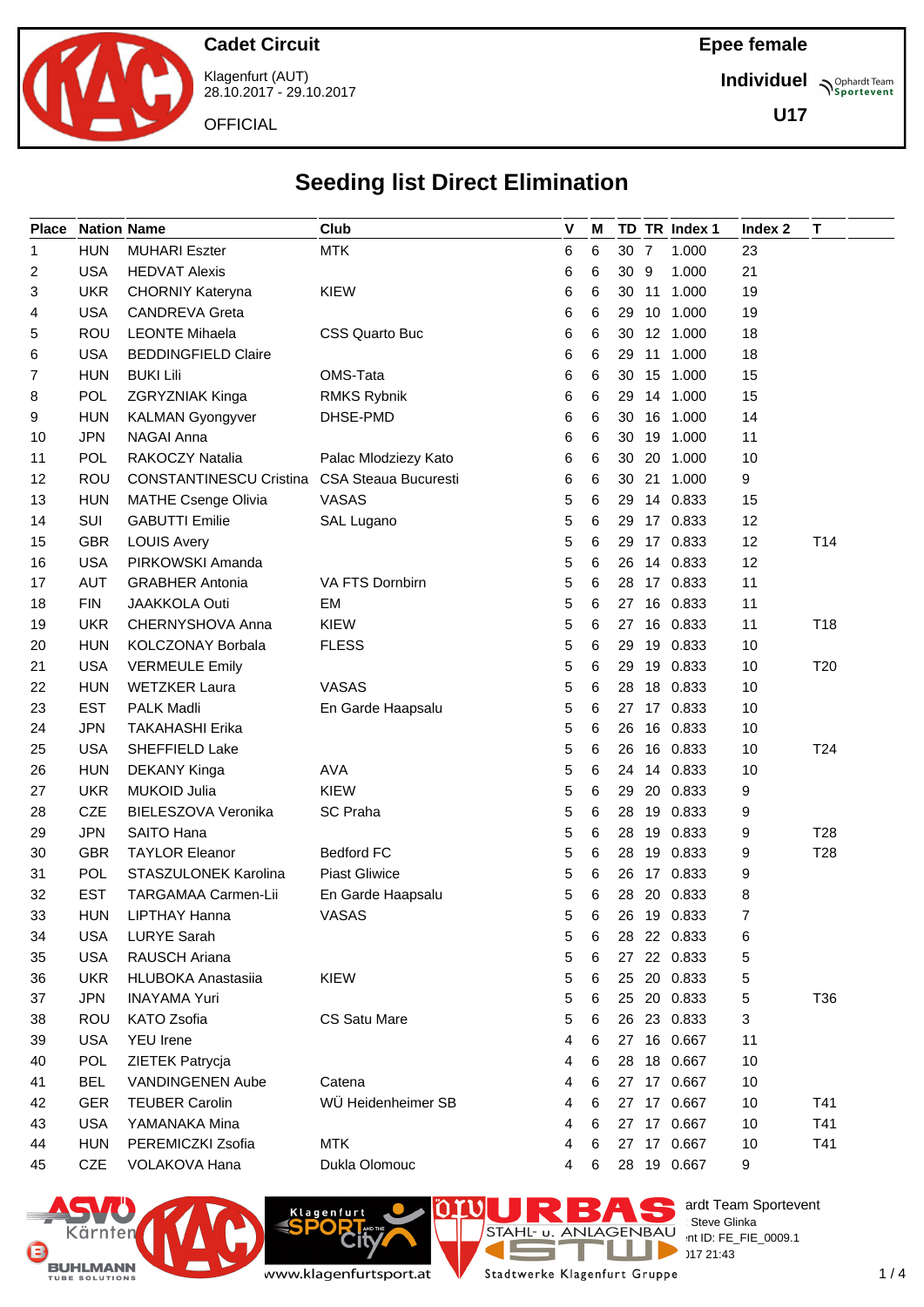Klagenfurt (AUT) 28.10.2017 - 29.10.2017

**OFFICIAL** 

**Individuel Supplemant** Team

**U17**

| <b>Place</b> | <b>Nation Name</b>       |                                            | Club                      | $\mathbf v$ | Μ      |          |    | TD TR Index 1        | Index 2        | $\mathsf T$     |
|--------------|--------------------------|--------------------------------------------|---------------------------|-------------|--------|----------|----|----------------------|----------------|-----------------|
| 46           | CAN                      | GUO Zi Shan                                |                           | 4           | 6      | 27       |    | 18 0.667             | 9              |                 |
| 47           | <b>GRE</b>               | RODOPOULOU Nefeli                          | <b>IRIDA</b>              | 4           | 6      | 26       |    | 17 0.667             | 9              |                 |
| 48           | <b>ISR</b>               | <b>FEYGIN Nikol</b>                        | Maccabi Maalot            | 4           | 6      | 27       | 19 | 0.667                | 8              |                 |
| 49           | <b>EST</b>               | <b>LAGE Getter</b>                         | <b>Tallinna Mook</b>      | 4           | 6      | 27       | 19 | 0.667                | 8              | T48             |
| 50           | <b>POL</b>               | WROBLEWSKA Agata                           | WKS Kolejarz Wroclaw      | 4           | 6      | 27       | 19 | 0.667                | 8              | T48             |
| 51           | <b>ROU</b>               | <b>ENACHE Talida Teodora</b>               | <b>CS UNEFS Bucuresti</b> | 4           | 6      | 26       |    | 18 0.667             | 8              |                 |
| 52           | <b>JPN</b>               | <b>MARUYAMA Sakura</b>                     |                           | 4           | 6      | 28       | 21 | 0.667                | 7              |                 |
| 53           | <b>HUN</b>               | <b>SZARVAS Rita</b>                        | <b>FLESS</b>              | 4           | 6      | 26       | 19 | 0.667                | $\overline{7}$ |                 |
| 54           | <b>UKR</b>               | SADOVA Dariia                              | Khmelnitskiy              | 4           | 6      | 24       |    | 17 0.667             | 7              |                 |
| 55           | SUI                      | <b>BOUILLANT Audrey</b>                    | <b>SEVM Vevey</b>         | 4           | 6      | 24       |    | 18 0.667             | 6              |                 |
| 56           | <b>CZE</b>               | <b>VINCENCOVA Ester</b>                    | <b>SC Praha</b>           | 4           | 6      | 24       |    | 18 0.667             | 6              | T <sub>55</sub> |
| 57           | <b>UKR</b>               | <b>MAZUR Yeva</b>                          | Khmelnitskiy              | 4           | 6      | 23       |    | 17 0.667             | 6              |                 |
| 58           | <b>ROU</b>               | <b>KISS Astrid</b>                         | <b>CS Satu Mare</b>       | 4           | 6      | 28       |    | 23 0.667             | 5              |                 |
| 59           | <b>HUN</b>               | DEBRECZENI Noemi                           | <b>FLESS</b>              | 4           | 6      | 28       |    | 23 0.667             | 5              | <b>T58</b>      |
| 60           | <b>GBR</b>               | OIEN Jacqueline                            | Haverstock FC             | 4           | 6      | 27       |    | 22 0.667             | 5              |                 |
| 61           | <b>GBR</b>               | <b>PARMAR Ellie</b>                        | Redhill and Reigate       | 4           | 6      | 26       | 21 | 0.667                | 5              |                 |
| 62           | <b>USA</b>               | <b>BINDAS Blowden</b>                      |                           | 4           | 6      | 26       | 21 | 0.667                | 5              | T61             |
| 63           | <b>POL</b>               | <b>KLASIK Alicja</b>                       | <b>RMKS Rybnik</b>        | 4           | 6      | 25       | 20 | 0.667                | 5              |                 |
| 64           | <b>USA</b>               | <b>LANZMAN Anna</b>                        |                           | 4           | 6      | 27       |    | 23 0.667             | 4              |                 |
| 65           | <b>GBR</b>               | <b>ROBSON Emilia</b>                       | Newcastle FC              | 4           | 6      | 26       |    | 22 0.667             | 4              |                 |
| 66           | <b>BEL</b>               | <b>WASIAK Axelle</b>                       | <b>Flanders Fencing</b>   | 4           | 6      | 25       | 21 | 0.667                | 4              |                 |
| 67           | <b>AUT</b>               | <b>GRABHER Konstanze</b>                   | VA FTS Dornbirn           | 4           | 6      | 25       | 21 | 0.667                | 4              | T66             |
| 68           | <b>ROU</b>               | <b>MOROIANU Bianca</b>                     | <b>CSS Quarto Buc</b>     | 4           | 6      | 23       |    | 19 0.667             | 4              |                 |
| 69           | <b>GBR</b>               | <b>SIMMONDS Constance</b>                  |                           | 4           | 6      | 27       |    | 24 0.667             | 3              |                 |
| 70           | <b>BLR</b>               | MYSHKAVETS Darya                           |                           | 4           | 6      | 25       |    | 22 0.667             | 3              |                 |
| 71           | <b>ROU</b>               | <b>DURAU Claudia</b>                       | <b>LPS Craiova</b>        | 4           | 6      | 27       |    | 25 0.667             | 2              |                 |
| 72           | <b>EST</b>               | PRELA Anna                                 | <b>SBSK Draakon</b>       | 4           | 6      | 24       |    | 22 0.667             | 2              |                 |
| 73           | <b>UKR</b>               | ZELENTSOVA Anastasiia                      | Kharkiv                   | 4           | 6      |          |    | 22 20 0.667          | 2              |                 |
| 74           | <b>JPN</b>               | <b>HASUI Hina</b>                          |                           | 4           | 6      | 27       | 26 | 0.667                | 1              |                 |
| 75           | <b>CZE</b>               | AIGERMANOVA Gabriela                       | TJ Lokomotiva Teplic      | 4           | 6      | 26       |    | 25 0.667             | 1              |                 |
| 76           | <b>CZE</b>               | PROKSIKOVA Patricie                        | <b>SC Praha</b>           | 4           | 6      | 23       |    | 22 0.667             | 1              |                 |
| 77           | CRO                      | <b>GALIC Ana</b>                           | <b>MK Split</b>           | 4           | 6      |          |    | 25 25 0.667          | 0              |                 |
| 78           | <b>ROU</b>               | MELINTESCU Ana Maria                       | <b>ACS Stesial</b>        | 3           | 6      | 26       |    | 19 0.500             | 7              |                 |
| 79           | <b>HUN</b>               | LASZLO Luca                                | <b>FLESS</b>              | 3           | 6      | 25       |    | 18 0.500             | 7              |                 |
| 80           | <b>USA</b>               | <b>TANIBAJEVA Rachel</b>                   |                           | 3           | 6      | 26       |    | 21 0.500             | 5              |                 |
| 81           | SUI                      | AEBERSOLD Sayoko                           | <b>SEG Geneve</b>         | 3           | 6      | 26       |    | 21 0.500             | 5              | T80             |
| 82           | <b>ROU</b>               | ZOTA Diana                                 | <b>CSS Quarto Buc</b>     | 3           | 6      |          |    | 25 21 0.500          | 4              |                 |
| 83           | SUI                      | <b>CROVETTO Vera</b>                       | LUG Lugano                | 3           | 6      | 23       |    | 19 0.500             | 4              |                 |
| 84           | <b>POL</b>               | <b>KWIECIEN Julia</b>                      | Muszkieter Gliwice        | 3           | 6      | 23       |    | 19 0.500             | 4              | T83             |
| 85           | <b>ISR</b>               | <b>BOGDANOV Adele</b>                      | Maccabi Maalot            | 3           | 6      | 26       |    | 23 0.500             | 3              |                 |
| 86           | SUI                      | <b>SAPIN Galadrielle Tunde</b>             | <b>CER Romont</b>         | 3           | 6      |          |    | 25 22 0.500          | 3              |                 |
| 87           | <b>GER</b>               | <b>ZENS Anna</b>                           | SA Fechterring Hochwald   | 3           | 6      | 24       |    | 21 0.500             | 3              |                 |
| 88           | <b>CRO</b>               | <b>GNJIDIC Lucija</b>                      | <b>CAFC Mladost</b>       | 3           | 6      |          |    | 23 20 0.500          | 3              |                 |
| 89           | <b>HUN</b><br><b>GBR</b> | KAS Gyongyver                              | Erd<br>Plymouth FC        | 3           | 6      | 22       |    | 19 0.500<br>24 0.500 | 3              |                 |
| 90           | <b>GER</b>               | <b>BLACK Abagael</b><br><b>LOH Pauline</b> | WÜ Heidenheimer SB        | 3           | 6      | 26       |    | 22 0.500             | 2              |                 |
| 91<br>92     | <b>FIN</b>               | SAAVALAINEN Hannah                         | EM                        | 3           | 6<br>6 | 24<br>23 |    | 21 0.500             | 2              |                 |
| 93           | GBR                      | PAPADOPOULOS Keira                         | Dunblane                  | 3<br>3      | 6      |          |    | 23 21 0.500          | 2<br>2         | T92             |
|              |                          |                                            |                           |             |        |          |    |                      |                |                 |



www.klagenfurtsport.at

**City** 

**Klagenfurt** 

T Stadtwerke Klagenfurt Gruppe

Е

F

a.

 $\mathcal{L}_{\text{max}}$ 

es ardt Team Sportevent

**License:** Steve Glinka  $P^{\text{LO}}$  int ID: FE\_FIE\_0009.1

 $21:43$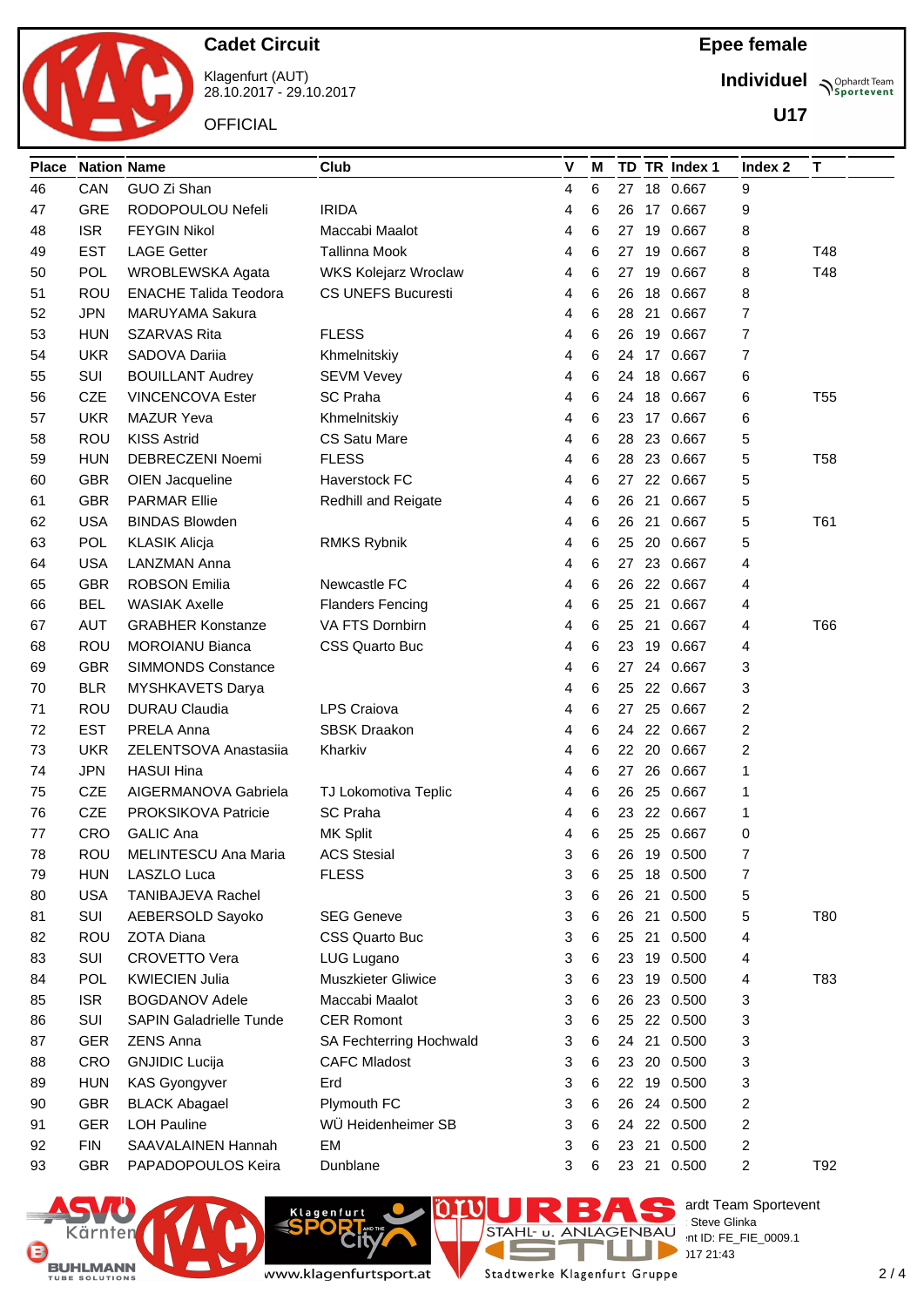

Klagenfurt (AUT) 28.10.2017 - 29.10.2017

**OFFICIAL** 

**Individuel Supplemant** Team

**U17**

| <b>Place</b> | <b>Nation Name</b> |                            | Club                              | $\mathsf{V}$   | M |    |       | TD TR Index 1 | Index 2        | T    |
|--------------|--------------------|----------------------------|-----------------------------------|----------------|---|----|-------|---------------|----------------|------|
| 94           | SUI                | PASCHE Alyssa              | <b>CEM Morges</b>                 | 3              | 6 | 23 | 21    | 0.500         | $\overline{2}$ | T92  |
| 95           | <b>BLR</b>         | MIKHALEVICH Anhelina       |                                   | 3              | 6 |    | 23 21 | 0.500         | 2              | T92  |
| 96           | <b>HUN</b>         | <b>TURCSAK Bianka</b>      | <b>BVSC</b>                       | 3              | 6 | 22 | 20    | 0.500         | 2              |      |
| 97           | <b>SUI</b>         | IZZO lulia                 | SAL Lugano                        | 3              | 6 | 20 |       | 18 0.500      | 2              |      |
| 98           | <b>BUL</b>         | <b>HRISTOVA Silvena</b>    | Cherno more 69                    | 3              | 6 | 25 |       | 24 0.500      | 1              |      |
| 99           | <b>GBR</b>         | <b>HENDERSON-ROE Maia</b>  | Keszler Fencing Club              | 3              | 6 | 24 |       | 23 0.500      | 1              |      |
| 100          | <b>SUI</b>         | <b>BOSCHERINI Victoria</b> | <b>SEVM Vevey</b>                 | 3              | 6 | 24 |       | 23 0.500      | 1              | T99  |
| 101          | <b>GRE</b>         | <b>TSIRONI Anna</b>        | <b>VARI</b>                       | 3              | 6 | 24 |       | 23 0.500      | 1              | T99  |
| 102          | <b>SVK</b>         | <b>BURSOVA Regina</b>      | Akademia sermu                    | 3              | 6 | 23 |       | 22 0.500      | 1              |      |
| 103          | <b>ROU</b>         | <b>MATACHE Cristina</b>    | <b>LPS Craiova</b>                | 3              | 6 |    |       | 22 21 0.500   | 1              |      |
| 104          | <b>BLR</b>         | DZEKEVICH Katsiaryna       |                                   | 3              | 6 | 20 |       | 19 0.500      | 1              |      |
| 105          | <b>GER</b>         | <b>GEIST Franziska</b>     | WÜ Heidenheimer SB                | 3              | 6 | 26 | 26    | 0.500         | 0              |      |
| 106          | <b>CZE</b>         | <b>HORNOVA Barbora</b>     | TJ Lokomotiva Karlov              | 3              | 6 | 25 |       | 25 0.500      | 0              |      |
| 107          | SUI                | ROMEO Virgina              | LUG Lugano                        | 3              | 6 | 24 |       | 24 0.500      | 0              |      |
| 108          | <b>GRE</b>         | <b>KARAMPINI Eirini</b>    | <b>IRIDA</b>                      | 3              | 6 | 23 |       | 23 0.500      | 0              |      |
| 109          | <b>USA</b>         | <b>LIN Jessica</b>         |                                   | 3              | 6 | 23 |       | 23 0.500      | 0              | T108 |
| 110          | <b>BLR</b>         | PANTSIALEYEVA Yeva         |                                   | 3              | 6 | 22 |       | 22 0.500      | 0              |      |
| 111          | <b>ROU</b>         | PFEIFER Melany             | <b>CS Satu Mare</b>               | 3              | 6 | 22 |       | 22 0.500      | 0              | T110 |
| 112          | <b>HUN</b>         | <b>TOTHMATYAS Zsofia</b>   | VASAS                             | 3              | 6 |    |       | 22 22 0.500   | 0              | T110 |
| 113          | <b>GBR</b>         | <b>RESTON Eva</b>          | Aldershot FC                      | 3              | 6 | 21 | 21    | 0.500         | 0              |      |
| 114          | POL                | SULEJ Zuzanna              | WARSZAWIANKA                      | 3              | 6 | 19 | 19    | 0.500         | 0              |      |
| 115          | <b>ROU</b>         | <b>NURCIU Elena</b>        | <b>CS Farul Constanta</b>         | 3              | 6 | 23 |       | 24 0.500      | -1             |      |
| 116          | <b>HUN</b>         | <b>DEMENY Kata</b>         | OMS-Tata                          | 3              | 6 |    |       | 22 23 0.500   | -1             |      |
| 117          | <b>HUN</b>         | PRUZSINA Panna             | <b>TSC</b>                        | 3              | 6 | 21 |       | 22 0.500      | -1             |      |
| 118          | CZE                | CERVENKOVA Katerina        | <b>SC Praha</b>                   | 3              | 6 | 25 |       | 27 0.500      | $-2$           |      |
| 119          | <b>GER</b>         | <b>ALBRECHT Giulia</b>     | WÜ Heidenheimer SB                | 3              | 6 | 24 | 26    | 0.500         | $-2$           |      |
| 120          | <b>GER</b>         | ALVES DE LIMA Carolina     | Heidenheimer SB                   | 3              | 6 | 23 |       | 25 0.500      | $-2$           |      |
| 121          | <b>USA</b>         | <b>BULAVKO Sofya</b>       |                                   | 3              | 6 | 23 |       | 25 0.500      | $-2$           | T120 |
| 122          | <b>BEL</b>         | <b>BEKEN Solane</b>        |                                   | 3              | 6 | 22 |       | 24 0.500      | $-2$           |      |
| 123          | <b>USA</b>         | <b>GREGORY Elizabeth</b>   |                                   | 3              | 6 |    |       | 22 24 0.500   | $-2$           | T122 |
| 124          | <b>USA</b>         | <b>DOLGONOS Melanie</b>    |                                   | 3              | 6 | 21 |       | 23 0.500      | $-2$           |      |
| 125          | <b>GBR</b>         | <b>DUDLEY Amelia</b>       | Royal Tunbridge Well              | 3              | 6 |    |       | 21 23 0.500   | $-2$           | T124 |
| 126          | <b>POL</b>         | PARYSEK Zofia              | SKS FLESZ Swidnica                | 3              | 6 | 20 |       | 22 0.500      | -2             |      |
| 127          | <b>BEL</b>         | <b>ROMMES Noelia</b>       | CE Charlemagne                    | 3              | 6 | 22 |       | 25 0.500      | $-3$           |      |
| 128          | <b>ROU</b>         | <b>DINUT Andreia</b>       | LPS Craiova                       | 3              | 6 | 21 |       | 24 0.500      | -3             |      |
| 129          | <b>USA</b>         | <b>MARTUS Cosima</b>       |                                   | 3              | 6 |    |       | 19 22 0.500   | $-3$           |      |
| 130          | <b>HUN</b>         | <b>GABOR Agnes</b>         | Vasas                             | 3              | 6 | 21 |       | 25 0.500      | -4             |      |
| 131          | POL                | SABALSKA Ewelina           | MKS Kusy Szczecin                 | 3              | 6 | 19 |       | 23 0.500      | -4             |      |
| 132          | <b>UKR</b>         | <b>CHAVIGNY Sophie</b>     | KIEW                              | 3              | 6 | 19 |       | 23 0.500      | $-4$           | T131 |
| 133          | <b>ROU</b>         | <b>CRACIUN Maria</b>       | CS Satu Mare                      | 3              | 6 |    |       | 20 25 0.500   | -5             |      |
| 134          | <b>ISR</b>         | DROR Yasmin Bertin         | Hapoel Kfar-Saba                  | 3              | 6 |    |       | 20 26 0.500   | -6             |      |
| 135          | CRO                | LUSIC Helena               |                                   | 3              | 6 | 19 |       | 26 0.500      | -7             |      |
| 136          | POL                | GWOZDZ Julia               | Bytomskie Towarzystwo Szermiercze | $\overline{c}$ | 6 | 23 |       | 23 0.333      | 0              |      |
| 137          | GBR                | <b>STEWART Alex</b>        |                                   | 2              | 6 | 21 |       | 21 0.333      | 0              |      |
| 138          | GER                | <b>HAMEL Mascha</b>        | SH FG Segeberg                    | 2              | 6 |    |       | 24 25 0.333   | -1             |      |
| 139          | POL                | JAROSZEK Aleksandra        | Palac Mlodziezy Katowice          | 2              | 6 | 23 |       | 24 0.333      | -1             |      |
| 140          | SUI                | <b>VILLIGER Elin</b>       | ZFC Zürich                        | 2              | 6 | 23 |       | 24 0.333      | $-1$           | T139 |
| 141          | ROU                | <b>GHICA Andrada</b>       | <b>ACS Stesial</b>                | 2              | 6 |    |       | 22 23 0.333   | $-1$           |      |



www.klagenfurtsport.at

**Cit** 

**Klagenfurt** 

T Stadtwerke Klagenfurt Gruppe

**TELEVISION** 

a.

Е

erdt Team Sportevent

**License:** Steve Glinka  $P^{\text{LO}}$  int ID: FE\_FIE\_0009.1

 $18.721:43$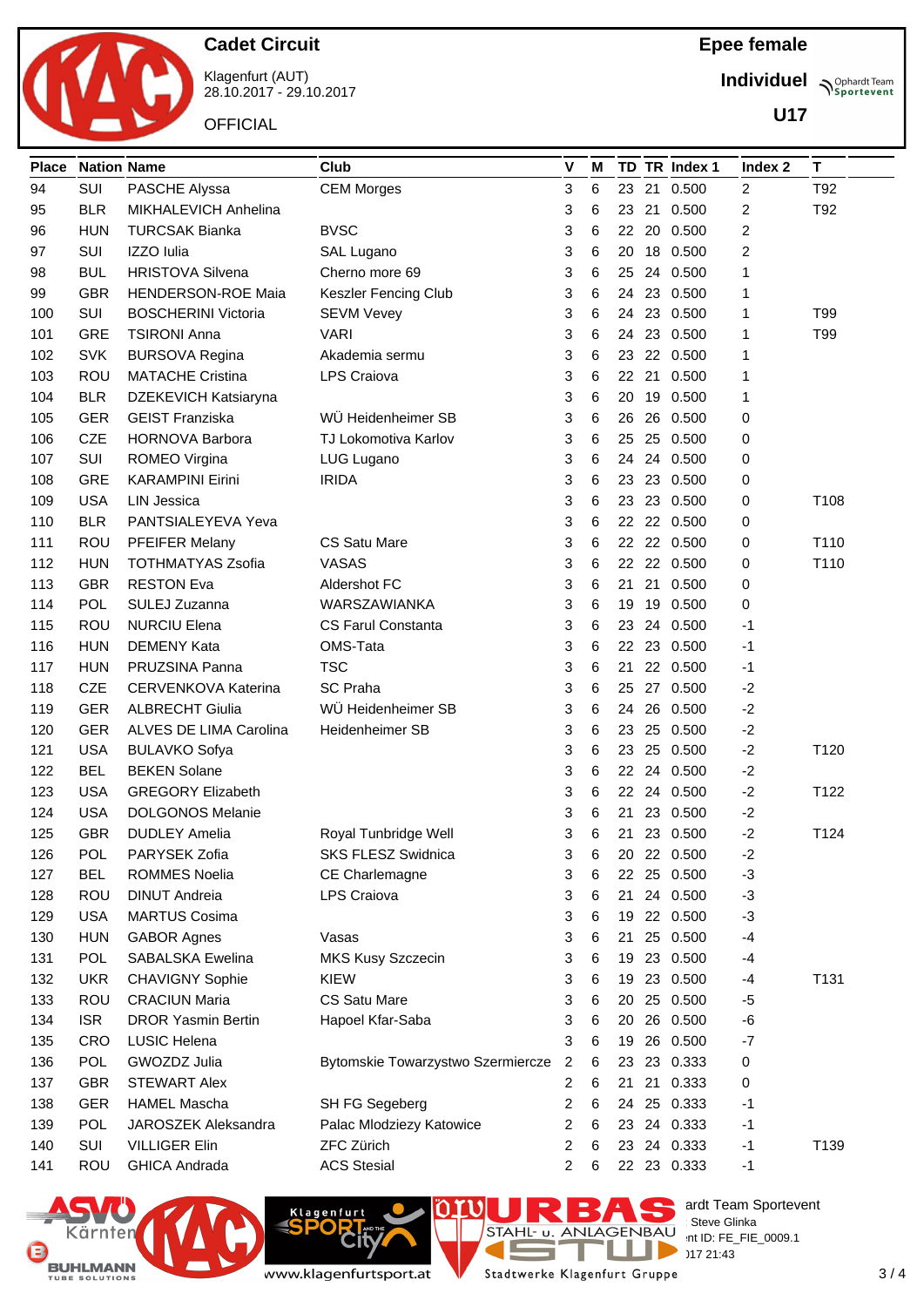

Klagenfurt (AUT) 28.10.2017 - 29.10.2017

**OFFICIAL** 

**Individuel Supplemant** Team

**U17**

| <b>Place</b> | <b>Nation Name</b> |                            | Club                      | v              | м |    |    | TD TR Index 1 | Index 2 | T                |
|--------------|--------------------|----------------------------|---------------------------|----------------|---|----|----|---------------|---------|------------------|
| 142          | <b>ROU</b>         | <b>DRAGHICI Ioana</b>      | <b>ACS Stesial</b>        | 2              | 6 | 22 |    | 23 0.333      | $-1$    | T141             |
| 143          | <b>CRO</b>         | <b>DELIC</b> Lara          | MK Split                  | 2              | 6 | 23 | 25 | 0.333         | $-2$    |                  |
| 144          | <b>BLR</b>         | ZARETSKAYA Lizaveta        |                           | $\overline{2}$ | 6 | 23 | 25 | 0.333         | $-2$    | T <sub>143</sub> |
| 145          | <b>BEL</b>         | <b>WASIAK Aude</b>         | <b>Flanders Fencing</b>   | $\overline{2}$ | 6 | 24 | 27 | 0.333         | $-3$    |                  |
| 146          | <b>GER</b>         | <b>ROPKE Greta</b>         | SH FG Segeberg            | 2              | 6 | 22 | 25 | 0.333         | $-3$    |                  |
| 147          | POL                | <b>WIKTOR Weronika</b>     | <b>PTG Sokol Mielec</b>   | $\overline{2}$ | 6 | 22 | 25 | 0.333         | -3      | T146             |
| 148          | <b>SUI</b>         | <b>PETRINI Claire</b>      | SAL Lugano                | 2              | 6 | 22 | 25 | 0.333         | -3      | T146             |
| 149          | <b>BLR</b>         | ALEKSEYEVA Ekaterina       | <b>SDUSHOR PROFSOUZY</b>  | 2              | 6 | 21 |    | 24 0.333      | -3      |                  |
| 150          | <b>GBR</b>         | FOXWELL-MOSS Taylor        | Plymouth FC               | 2              | 6 | 24 | 28 | 0.333         | -4      |                  |
| 151          | <b>USA</b>         | <b>GILL Kaitlyn</b>        |                           | 2              | 6 | 23 | 27 | 0.333         | -4      |                  |
| 152          | <b>UKR</b>         | <b>SLAVYNSKA Albina</b>    | <b>KIEW</b>               | 2              | 6 | 22 | 26 | 0.333         | -4      |                  |
| 153          | <b>POL</b>         | <b>TOMASZEWSKA Natalia</b> | <b>MKS Kusy Szczecin</b>  | 2              | 6 | 22 | 26 | 0.333         | -4      | T <sub>152</sub> |
| 154          | <b>JPN</b>         | <b>SATO Kotomi</b>         |                           | 2              | 6 | 22 | 26 | 0.333         | -4      | T <sub>152</sub> |
| 155          | <b>POL</b>         | <b>FRYSTACKA Petrycja</b>  | <b>RMKS Rybnik</b>        | 2              | 6 | 21 | 25 | 0.333         | -4      |                  |
| 156          | <b>HUN</b>         | <b>TANTMANN Evelin</b>     | OMS-Tata                  | 2              | 6 | 21 | 25 | 0.333         | -4      | T <sub>155</sub> |
| 157          | <b>GBR</b>         | <b>LEVER Rachael</b>       | <b>TROYES CHAM</b>        | 2              | 6 | 20 |    | 24 0.333      | -4      |                  |
| 158          | <b>AUT</b>         | <b>ZERLAUTH Anna Lea</b>   | VA FTS Dornbirn           | $\overline{2}$ | 6 | 21 | 26 | 0.333         | -5      |                  |
| 159          | <b>BLR</b>         | <b>KUZMICH Aliaksandra</b> |                           | $\overline{2}$ | 6 | 19 | 24 | 0.333         | $-5$    |                  |
| 160          | <b>AUT</b>         | <b>KNECHTL Lucia</b>       |                           | 2              | 6 | 20 | 26 | 0.333         | -6      |                  |
| 161          | <b>POL</b>         | <b>MARUCHA Weronika</b>    | <b>SKS FLESZ Swidnica</b> | 2              | 6 | 20 | 26 | 0.333         | -6      | T160             |
| 162          | <b>UKR</b>         | <b>BIELOUS Diana</b>       | Dnipropetrovsk            | 2              | 6 | 18 | 24 | 0.333         | -6      |                  |
| 163          | <b>POL</b>         | <b>JANELLI Zofia</b>       | KS Szpada Wroclaw         | 2              | 6 | 17 | 23 | 0.333         | -6      |                  |
| 164          | <b>GRE</b>         | <b>CHRISTOU Theodora</b>   | <b>IRIDA</b>              | 2              | 6 | 20 | 27 | 0.333         | $-7$    |                  |
|              |                    |                            |                           |                |   |    |    |               |         |                  |

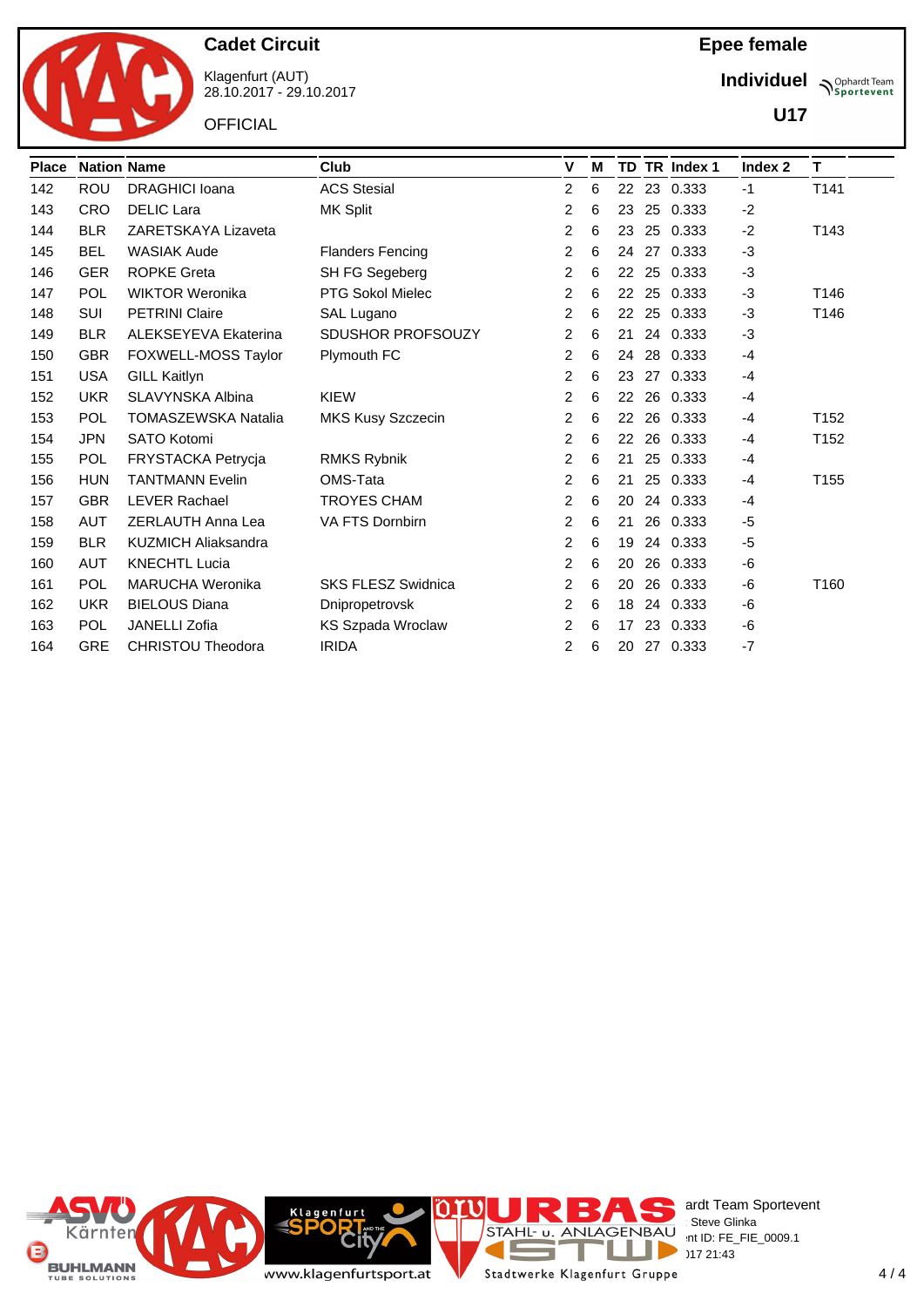#### **Cadet Circuit** Klagenfurt (AUT) 28.10.2017 - 29.10.2017 **OFFICIAL Epee female Individuel**  $\sum_{\text{Sportevent}}$ **U17 x | Table of 256 y | Table of 128 z | Table of 64 A | Table of 32**  $\vert$ 1 **MUHARI Eszter** MTK **Example 19** HUN 256 \*\*\* bye \*\*\* Piste 1 Sat 13:45 129 MARTUS Cosima USA V 13 128 DINUT Andreia DINOT Andreia<br>LPS Craiova **ROU** D 11 R: WOJCIKOWSKA Izabela (POL) 65 ROBSON Emilia ROBSON Emilia<br>Newcastle FC GBR 192 \*\*\* bye \*\*\* 193 \*\*\* bye \*\*\* 64 LANZMAN Anna USA 33 **LIPTHAY Hanna** Lii Tiivii hama<br>VASAS HUN 224 \*\*\* bye \*\*\* Piste 2 Sat 13:45 161 MARUCHA Weronika NARUCHA WEIDHIKA<br>SKS FLESZ Swidnica POL D 8 96 TURCSAK Bianka PONCOAN Diama **HUN** V 15 R: KORES Gaja (SLO) Piste 3 Sat 13:45 97 IZZO Iulia SAL Lugano SUI <sup>V</sup> <sup>15</sup> 160 KNECHTL Lucia AUT D 8 R: MAROTTA Francesco (ITA) 225 \*\*\* bye \*\*\* 32 TARGAMAA Carmen-Lii Piste 1 Sat 14:45 MUHARI Eszter MOTARCE LOCAL CONTROL CONTROL CONTROL CONTROL CONTROL CONTROL CONTROL CONTROL CONTROL CONTROL CONTROL CONTROL CONTROL CONTROL CONTROL CONTROL CONTROL CONTROL CONTROL CONTROL CONTROL CONTROL CONTROL CONTROL CONTROL CONTROL MARTUS Cosima (129) USA D 5 R: NAGY Lehel (ROU) Piste 2 Sat 14:45 ROBSON Emilia Newcastle FC<br>Newcastle FC LANZMAN Anna USA V 15 R: OREMUSH Heyza (UKR) Piste GR Sat 14:45 LIPTHAY Hanna Lii Tirkii Tilanna kuni kuni HUN D 14<br>VASAS TURCSAK Bianka<br>BVSC BVSC HUN V 15 R: KORES Gaja (SLO) Piste RE Sat 14:45 IZZO Iulia IZZO IUIIA<br>SAL Lugano SAL Presidente SUI D 9 TARGAMAA Carmen-Lii TARGAMAA Califien-Lii EST V 15 R: JEZA Jure (SLO) Piste 1 Sat 16:05 MUHARI Eszter MUNICIPAL ESERCITOR CONTROLLER HUN V 15 LANZMAN Anna USA D 13 R: ION Mihaela (ROU) Piste 2 Sat 16:05 TURCSAK Bianka (96) BVSC **BRACE DESCRIPTION** D 13 TARGAMAA Carmen-Lii TANGAMAA Camilen-Lii EST V 15 R: SPEH Klemen (SLO) Piste 1 Sat 16:55 **MUHARI Eszter**<br>MTK MUNICIPAL ESERCITOR CONTROLLER HUN V 15 TARGAMAA Carmen-Lii TARGAMAA Carmen-Lii<br>En Garde Haapsalu EST D 4 R: KULT Pavel (CZE)



TARGAMAA Califien-Lii<br>En Garde Haapsalu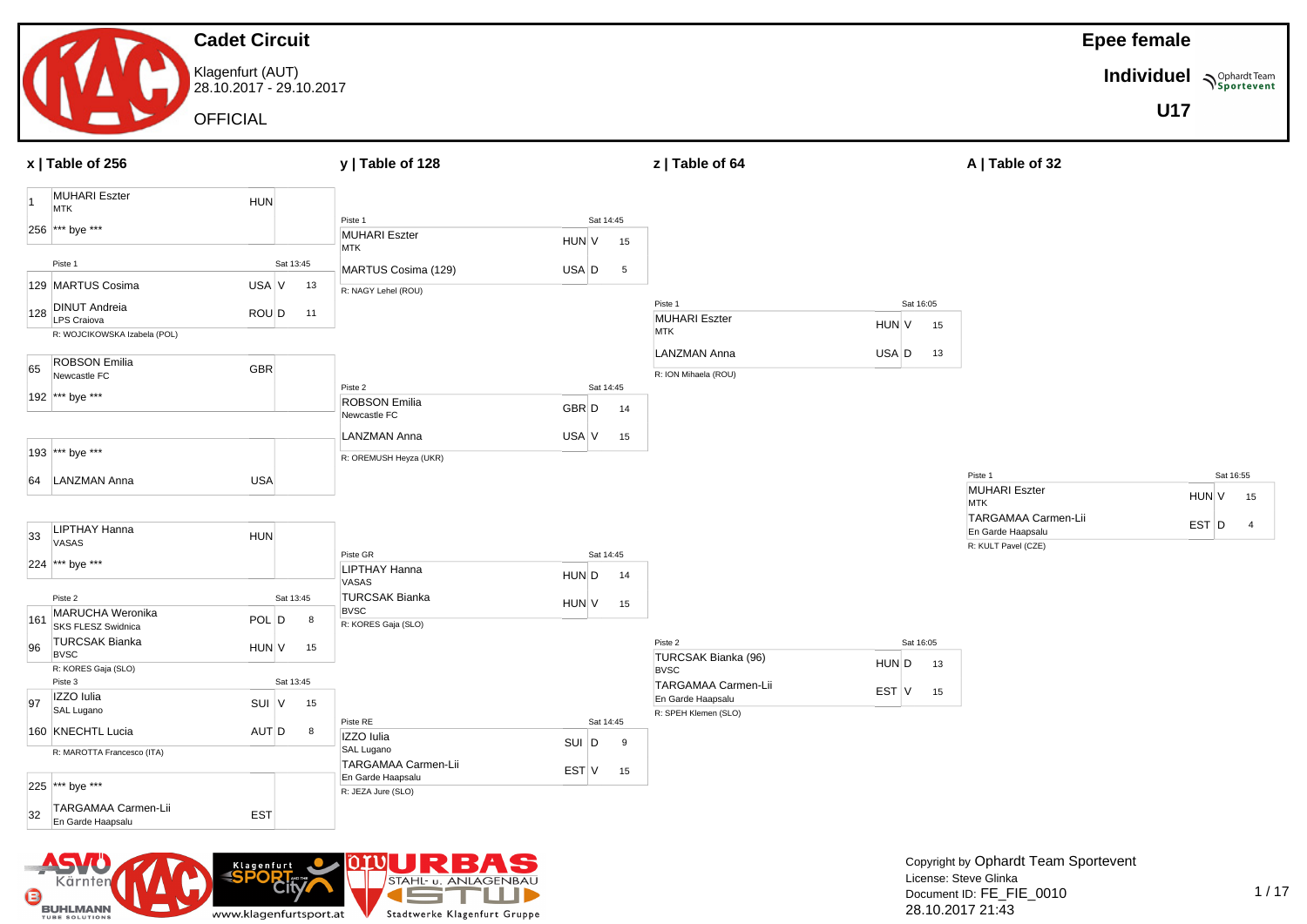#### **Cadet Circuit** Klagenfurt (AUT) 28.10.2017 - 29.10.2017 **OFFICIAL Epee female Individuel**  $\sum_{\text{Sportevent}}$ **U17 x | Table of 256 y | Table of 128 z | Table of 64 A | Table of 32** 17 GRABHER Antonia GRABHER Antonia<br>VA FTS Dombirn 240 \*\*\* bye \*\*\* Piste 4 Sat 13:45 145 WASIAK Aude WASIAK Aude<br>Flanders Fencing de March 1999 BEL D 9 112 TOTHMATYAS Zsofia VASAS **HUN** V 15 R: BELANICH Susan (USA) 81 AEBERSOLD Sayoko AEBERSOLD Sayoko<br>SEG Geneve 176 \*\*\* bye \*\*\* 209 \*\*\* bye \*\*\* 48 FEYGIN Nikol | FE Y GIN NIKOI<br>| Maccabi Maalot 49 LAGE Getter Tallinna Mook EST 208 \*\*\* bye \*\*\* 177 \*\*\* bye \*\*\* 80 TANIBAJEVA Rachel USA Piste 5 Sat 13:45  $\vert_{113}$  RESTON Eva RESTON EVA CONTROL CONTROL CONTROL CONTROL CONTROL 15 144 ZARETSKAYA Lizaveta BLR D 12 R: GÄCHTER Christophe (SUI) 241 \*\*\* bye \*\*\* 16 PIRKOWSKI Amanda USA Piste 1 Sat 15:05 GRABHER Antonia URABHER ANTONIA<br>VA FTS Dombirn AUT D 8 TOTHMATYAS Zsofia VASAS HUN V 15 R: CSISZAR Francisc (ROU) Piste 2 Sat 15:05 AEBERSOLD Sayoko AEDERSULD Sayoko<br>SEG Geneve SUI D 10 FEYGIN Nikol **Example 19 TEX Y 15**<br>Maccabi Maalot R: CELLEROVA Michala (SVK) Piste GR Sat 15:05 LAGE Getter Tallinna Mook EST <sup>D</sup> <sup>14</sup> TANIBAJEVA Rachel USA V 15 R: TAMAS Henriette (HUN) Piste RE Sat 15:05 RESTON Eva RESTON EVA<br>Aldershot FC GBR D 3 PIRKOWSKI Amanda<br>
USA V 15 R: JEZA Jure (SLO) Piste GR Sat 16:05 TOTHMATYAS Zsofia (112) VASAS VASAS FEYGIN Nikol Maccabi Maalot ISR <sup>V</sup> <sup>15</sup> R: NAGY Lehel (ROU) Piste RE Sat 16:05 TANIBAJEVA Rachel (80) USA D 6 PIRKOWSKI Amanda USA V 15 R: VUKOVIC Filip (CRO) Piste 2 Sat 16:55 FEYGIN Nikol (48) Maccabi Maalot ISR <sup>D</sup> <sup>14</sup> PIRKOWSKI Amanda USA V 15 R: HUNCAROVA Katarina (SVK)

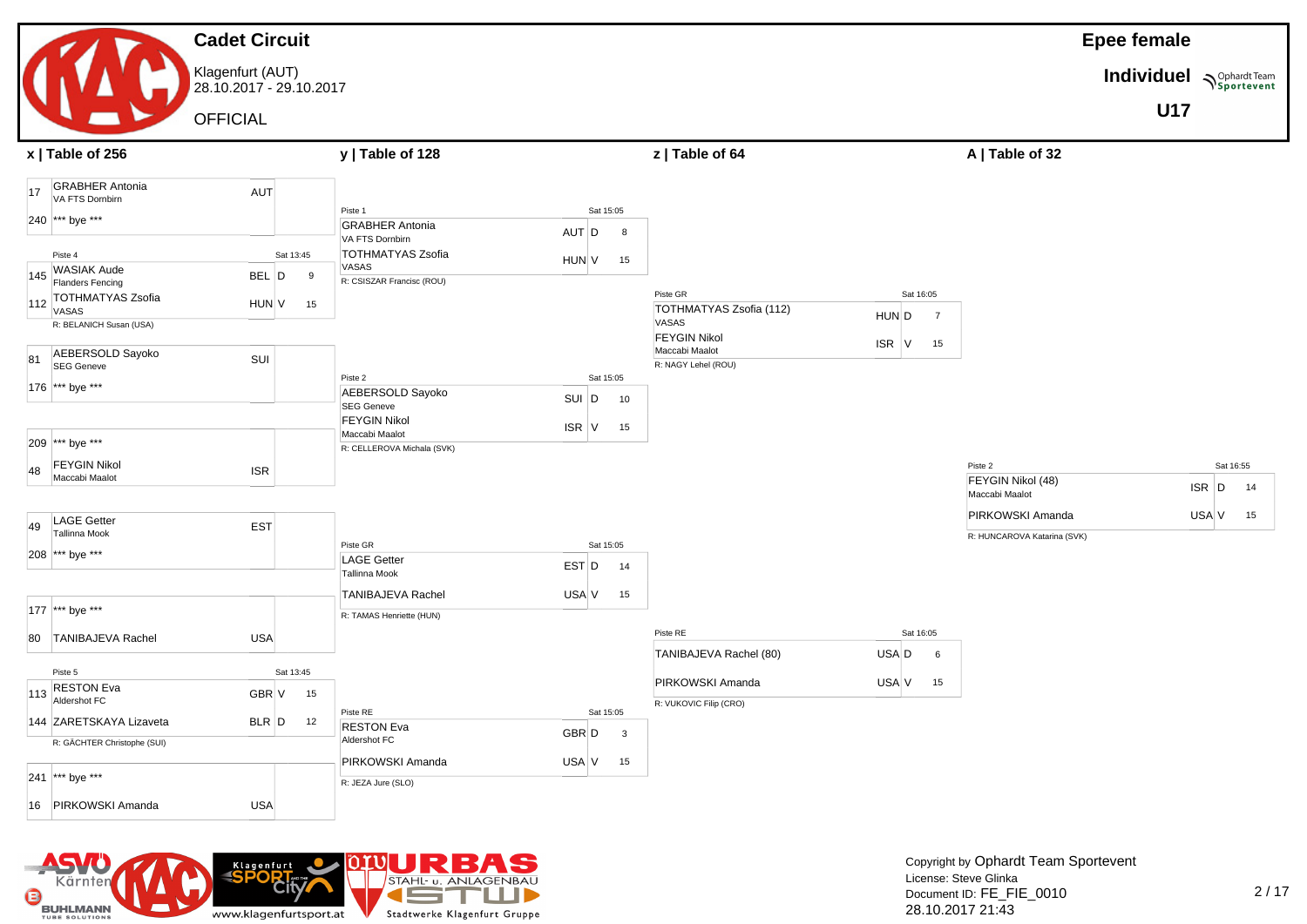#### **Cadet Circuit** Klagenfurt (AUT) 28.10.2017 - 29.10.2017 **OFFICIAL Epee female Individuel**  $\sum_{\text{Sportevent}}$ **U17 x | Table of 256 y | Table of 128 z | Table of 64 A | Table of 32** 9 KALMAN Gyongyver KALMAN Gyöngyver<br>DHSE-PMD HUN 248 \*\*\* bye \*\*\* Piste 6 Sat 13:45 137 STEWART Alex GBR V 15 120 ALVES DE LIMA Carolina ALVES DE LIMA Carolina<br>Heidenheimer SB<br>GER D 13 R: TERSCINAR Peter (AUT)  $Z_3$  ZELENTSOVA Anastasiia LEELITTOO WWW.astasiid<br>Kharkiv UKR 184 \*\*\* bye \*\*\* 201 \*\*\* bye \*\*\* 56 VINCENCOVA Ester VINCENCOVA ESTERNATIONAL CZE<br>SC Praha Piste 1 Sat 15:25 KALMAN Gyongyver KALIWAN Gyöngyver<br>DHSE-PMD HUN V 15 STEWART Alex (137) GBR D 7 R: CSISZAR Francisc (ROU) Piste 2 Sat 15:25 ZELENTSOVA Anastasiia LELENTOU*W* Miladiadika **UKR** V 15 VINCENCOVA Ester SC Praha CZE D 8 R: NAGY Lehel (ROU) Piste 1 Sat 16:25 KALMAN Gyongyver RALMAN Gyöngyver<br>DHSE-PMD 10 ZELENTSOVA Anastasiia (73) Kharkiv UKR <sup>V</sup> <sup>15</sup> R: SZCZESNIAK Piotr (POL) Piste GR<br>
Sat 16:55 ZELENTSOVA Anastasiia (73) Kharkiv UKR <sup>V</sup> <sup>15</sup>

| 41  | VANDINGENEN Aube                             | <b>BEL</b> |           |    |                                                                         |                 |           |    |                                                    |            |           | <b>TAKAHASHI Erika</b>     | $JPN$ D 9 |
|-----|----------------------------------------------|------------|-----------|----|-------------------------------------------------------------------------|-----------------|-----------|----|----------------------------------------------------|------------|-----------|----------------------------|-----------|
|     | Catena                                       |            |           |    | Piste GR                                                                |                 | Sat 15:25 |    |                                                    |            |           | R: MIELNICZEK Ignacy (POL) |           |
|     | 216 *** bye ***                              |            |           |    | VANDINGENEN Aube<br>Catena                                              | <b>BEL</b><br>v |           | 15 |                                                    |            |           |                            |           |
|     | 169 *** bye ***                              |            |           |    | <b>GNJIDIC Lucija</b><br><b>CAFC Mladost</b><br>R: BLACKMORE Noah (GBR) | CRO D           |           | 6  |                                                    |            |           |                            |           |
| 88  | <b>GNJIDIC Lucija</b><br><b>CAFC Mladost</b> | <b>CRO</b> |           |    |                                                                         |                 |           |    | Piste 2<br>VANDINGENEN Aube                        |            | Sat 16:25 |                            |           |
|     | Piste 7                                      |            | Sat 13:45 |    |                                                                         |                 |           |    | Catena                                             | <b>BEL</b> | D<br>10   |                            |           |
| 105 | <b>GEIST Franziska</b><br>WÜ Heidenheimer SB | GER D      |           | 10 |                                                                         |                 |           |    | <b>TAKAHASHI Erika</b><br>R: TERSCINAR Peter (AUT) | JPN V      | 15        |                            |           |
|     | 152 SLAVYNSKA Albina<br>KIEW                 | UKR V      |           | 15 | Piste RE<br>SLAVYNSKA Albina (152)                                      |                 | Sat 15:25 |    |                                                    |            |           |                            |           |
|     | R: VILEM Michal (SVK)                        |            |           |    | KIEW                                                                    | UKR D           |           | 12 |                                                    |            |           |                            |           |
|     | 233 *** bye ***                              |            |           |    | <b>TAKAHASHI Erika</b><br>R: KORES Gaja (SLO)                           | JPN V           |           | 15 |                                                    |            |           |                            |           |
|     | 24 TAKAHASHI Erika                           | JPN        |           |    |                                                                         |                 |           |    |                                                    |            |           |                            |           |

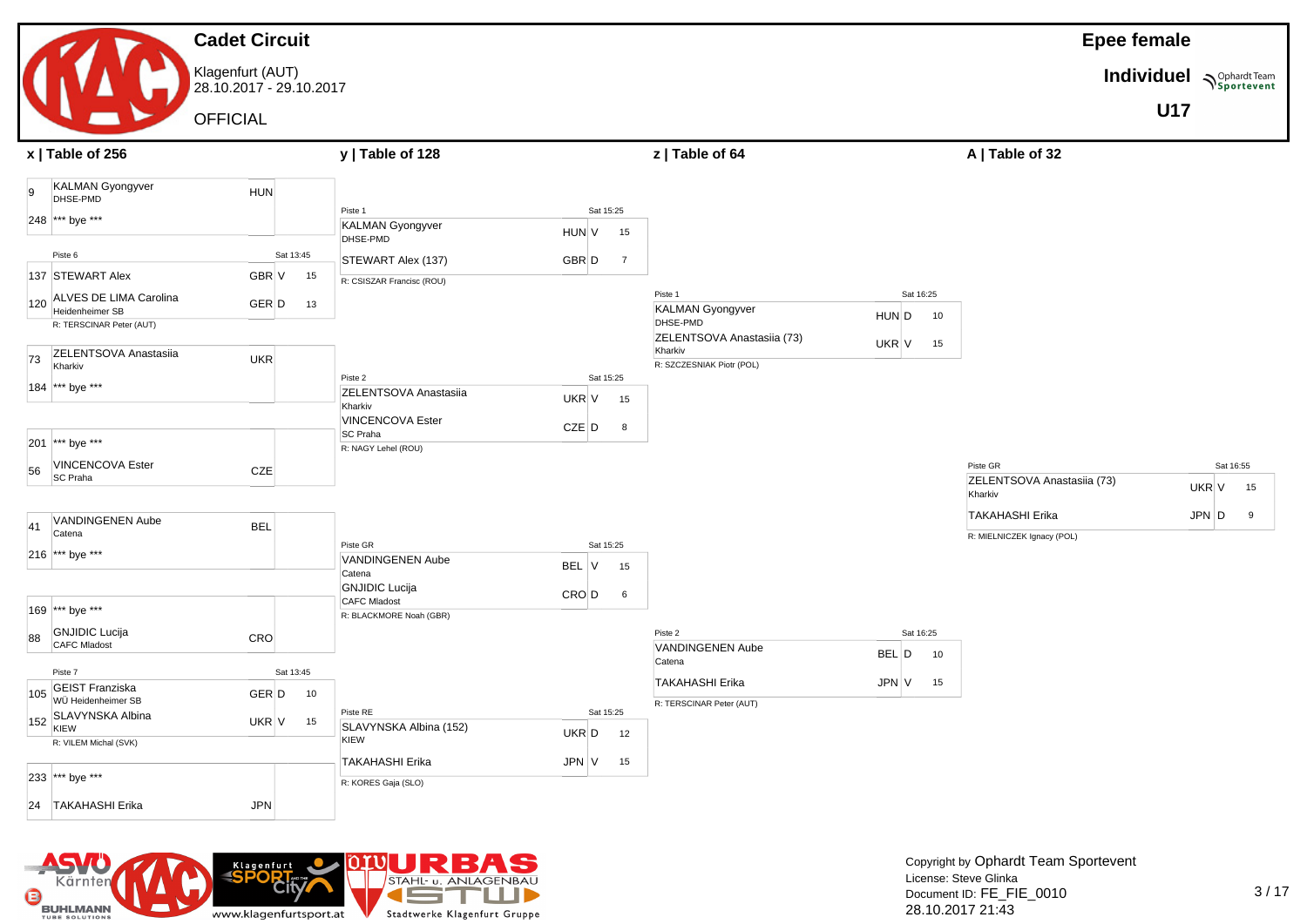### **Cadet Circuit** Klagenfurt (AUT) 28.10.2017 - 29.10.2017 **OFFICIAL**

#### **Epee female**

**Individuel**  $\sum_{\text{Sportevent}}$ 

**U17**



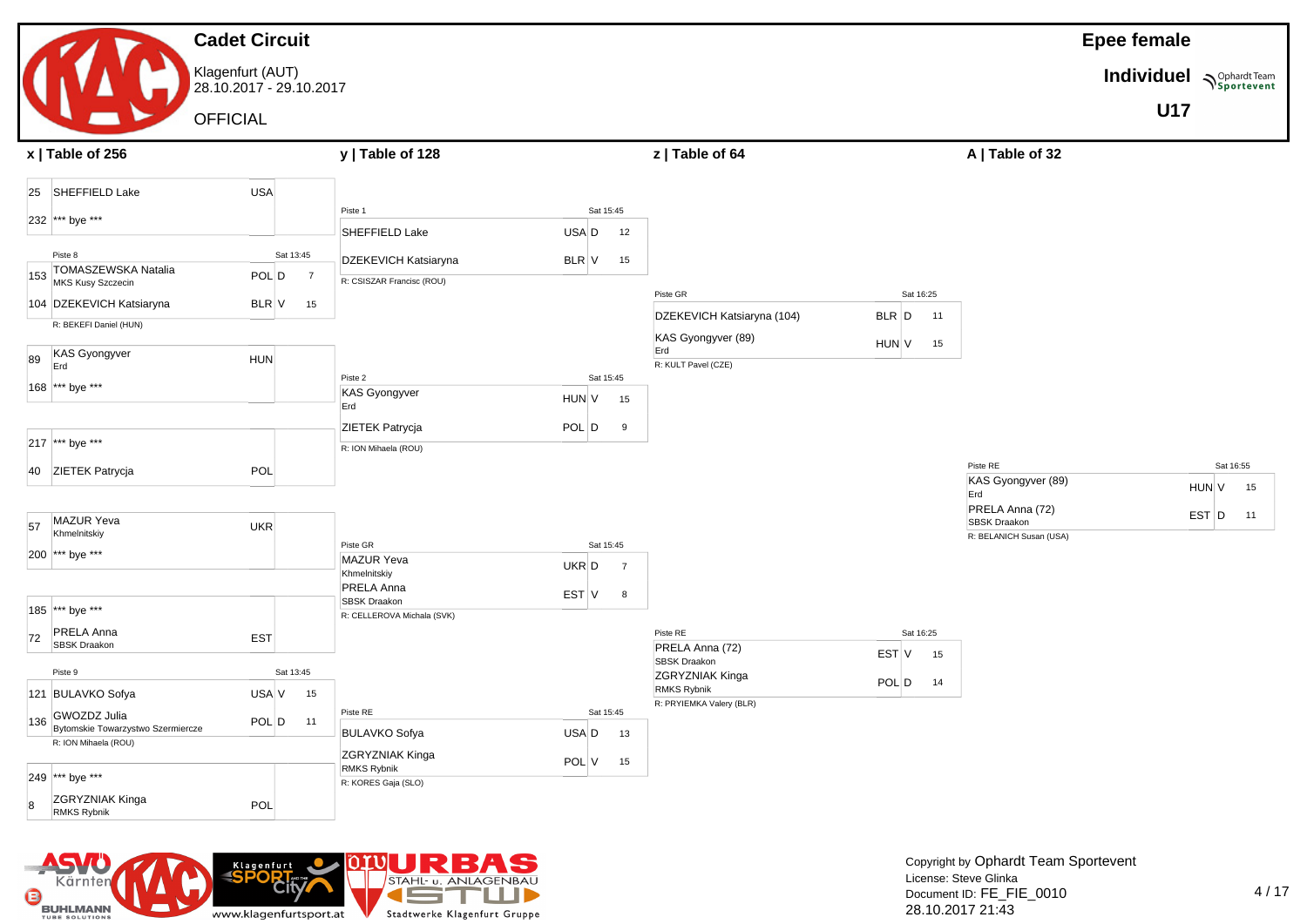#### **Cadet Circuit** Klagenfurt (AUT) 28.10.2017 - 29.10.2017 **OFFICIAL Epee female Individuel**  $\sum_{\text{Sportevent}}$ **U17 x | Table of 256 y | Table of 128 z | Table of 64 A | Table of 32** 5 LEONTE Mihaela LEONTE Minaela<br>CSS Quarto Buc ROU 252 \*\*\* bye \*\*\* Piste 10 Sat 13:45 133 CRACIUN Maria CRACIUN Maria<br>CS Satu Mare ROU V 15 124 DOLGONOS Melanie USA D 14 R: LACH Werner (AUT) 69 SIMMONDS Constance GBR 188 \*\*\* bye \*\*\* 197 \*\*\* bye \*\*\* 60 OIEN Jacqueline ULEN Jacqueline<br>Haverstock FC 37 INAYAMA Yuri JPN 220 \*\*\* bye \*\*\* 165 \*\*\* bye \*\*\* 92 SAAVALAINEN Hannah FIN Piste 11 Sat 13:45  $101$  TSIRONI Anna VARI VARI GRENT GRENT 15 156 TANTMANN Evelin TANTIMAN'N EVEIIN<br>OMS-Tata HUN D 11 R: MAHMOUD Taysir (USA) 229 \*\*\* bye \*\*\* 28 BIELESZOVA Veronika SIELESZOVA Veronika<br>SC Praha Piste 3 Sat 14:45 LEONTE Mihaela CONTENTINABIA<br>CSS Quarto Buc ROU V 15 CRACIUN Maria (133) CRACTUN Maria (133)<br>
CS Satu Mare **ROU** D 8 R: TERSCINAR Peter (AUT) Piste 4 Sat 14:45 SIMMONDS Constance GBR D 6 OIEN Jacqueline SULTN Jacqueline<br>Haverstock FC GBR V 15 R: MIELNICZEK Ignacy (POL) Piste 5 Sat 14:45 INAYAMA Yuri **International Studies of the UPN** D 13 SAAVALAINEN Hannah EM PIN V 15 R: MAROTTA Francesco (ITA) Piste 6 Sat 14:45 TSIRONI Anna VARI VARI GRED 7 BIELESZOVA Veronika SC Praha CZE V 15 R: MONEV Simeon (BUL) Piste 3 Sat 16:05 LEONTE Mihaela CONTENTINABIA<br>CSS Quarto Buc ROU V 15 OIEN Jacqueline ULEN Jacqueline<br>Haverstock FC GBR D 12 R: JEZA Jure (SLO) Piste 4 Sat 16:05 SAAVALAINEN Hannah (92)  $E$ M EM  $\overline{D}$  5 BIELESZOVA Veronika SC Praha CZE V 15 R: KORES Gaja (SLO) Piste 3 Sat 16:55 LEONTE Mihaela LEONTE Minaeia<br>CSS Quarto Buc ROU V 15 BIELESZOVA Veronika SC Praha<br>SC Praha CZE D 7 R: CELLEROVA Michala (SVK)

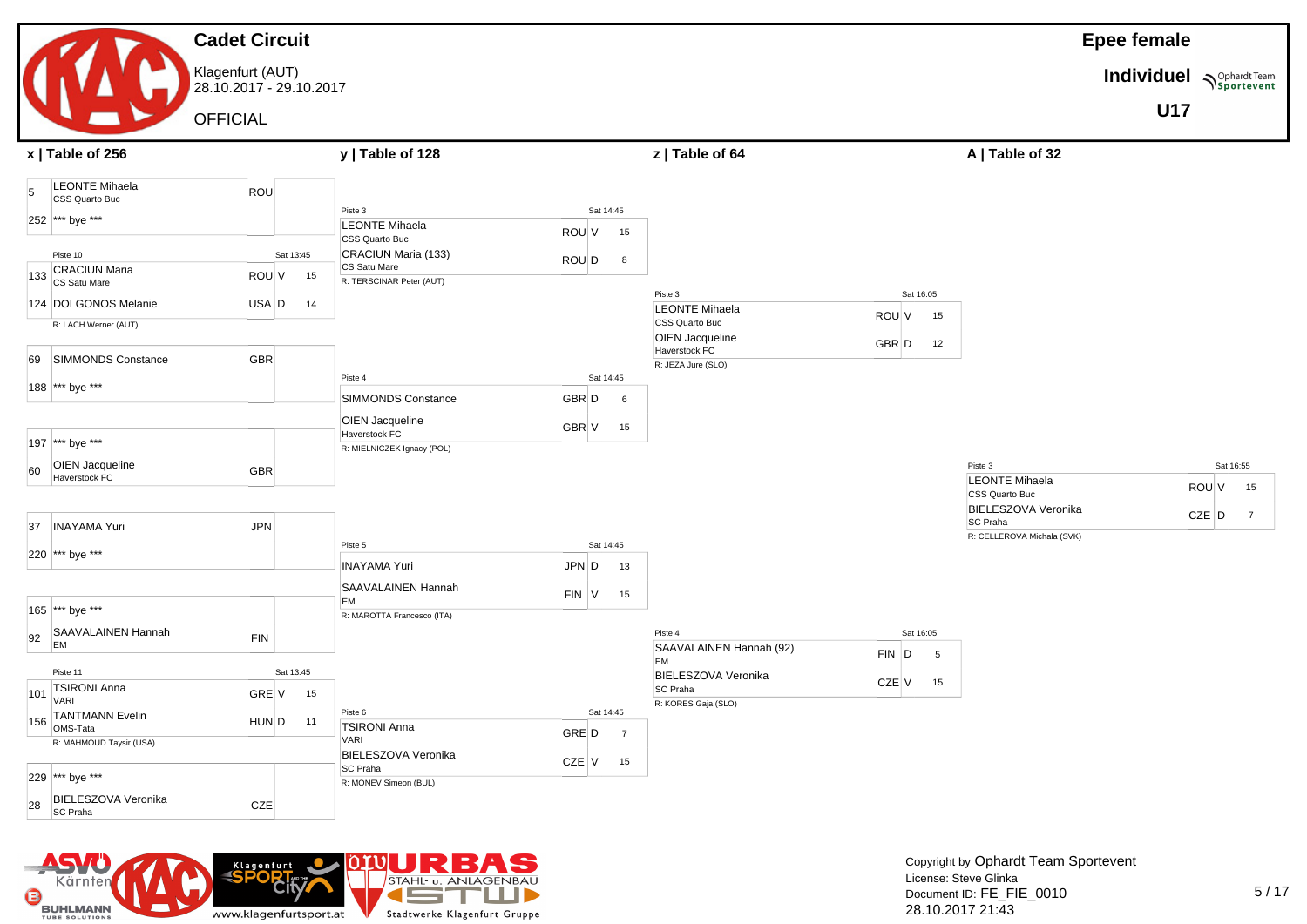## **Cadet Circuit** Klagenfurt (AUT) 28.10.2017 - 29.10.2017

#### **Epee female**

**Individuel**  $\sum_{\text{Sportevent}}$ 

**U17**

**OFFICIAL** 



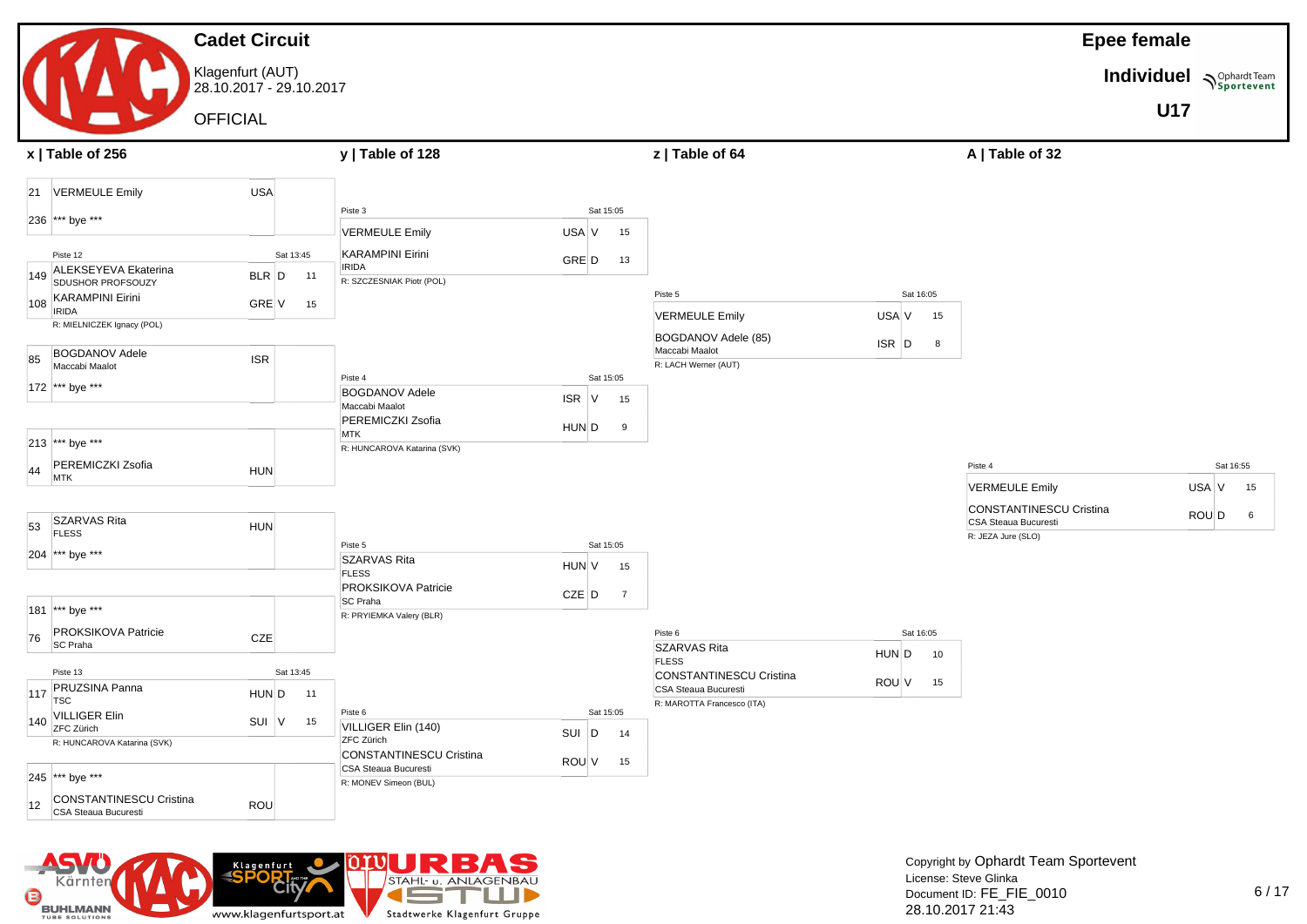#### **Cadet Circuit** Klagenfurt (AUT) 28.10.2017 - 29.10.2017 **OFFICIAL Epee female Individuel**  $\sum_{\text{Sportevent}}$ **U17 x | Table of 256 y | Table of 128 z | Table of 64 A | Table of 32** 13 MATHE Csenge Olivia WITH SOONS SIMA<br>VASAS HUN 244 \*\*\* bye \*\*\* Piste 14 Sat 13:45 141 GHICA Andrada GHICA Andrada<br>ACS Stesial **ROU** V 15 116 DEMENY Kata OMS-Tata HUN <sup>D</sup> <sup>7</sup> R: SPEH Klemen (SLO)  $77$  GALIC Ana CRO<br>MK Split CRO 180 \*\*\* bye \*\*\* 205 \*\*\* bye \*\*\* 52 MARUYAMA Sakura **JPN**  $\vert_{45}$  VOLAKOVA Hana VOLAKOVA Hana<br>Dukla Olomouc 212 \*\*\* bye \*\*\* 173 \*\*\* bye \*\*\* 84 KWIECIEN Julia KWIECIEN Julia<br>Muszkieter Gliwice Piste 3 Sat 15:25 MATHE Csenge Olivia<br>VASAS WWW.LEXERGER.COM GHICA Andrada (141) GHICA Andrada (141)<br>ACS Stesial ROU V 15 R: GÄCHTER Christophe (SUI) Piste 4 Sat 15:25 **GALIC Ana**<br>MK Split SALIC And **CRO** D 13 MARUYAMA Sakura JPN V 15 R: HUNCAROVA Katarina (SVK) Piste 5 Sat 15:25 VOLAKOVA Hana VOLAKOVA Hana<br>Dukla Olomouc CZE D 12 KWIECIEN Julia KWIEUEN JUIIa<br>Muszkieter Gliwice POL V 15 R: PRYIEMKA Valery (BLR) Piste 3 Sat 16:25 GHICA Andrada (141) GHICA Andrada (141)<br>ACS Stesial ROU D 7 MARUYAMA Sakura JPN V 15 R: BELANICH Susan (USA) Piste 4 Sat 16:25 KWIECIEN Julia (84) KWIECIEN JUIIA (84)<br>Muszkieter Gliwice Piste 5 Sat 16:55 MARUYAMA Sakura (52) **JPN D** 10 KOLCZONAY Borbala RUSE CONTROLLER HUN V 15 R: PETRUS Dmytro (UKR)

KOLCZONAY Borbala

R: VILEM Michal (SVK)

RUSES HUN V 15



Piste 6 Sat 15:25 LIN Jessica **USA D** 8

ROEDED MY DOIDOM NOT HUN V 15

KOLCZONAY Borbala

R: TERSCINAR Peter (AUT)

Piste 15 Sat 13:45 109 LIN Jessica USA V 15

PETRINI Claire<br>SAL Lugano Calco de SUI D 10

20 KOLCZONAY Borbala<br>FLESS

148 PETRINI Claire

237 \*\*\* bye \*\*\*

R: NAGY Lehel (ROU)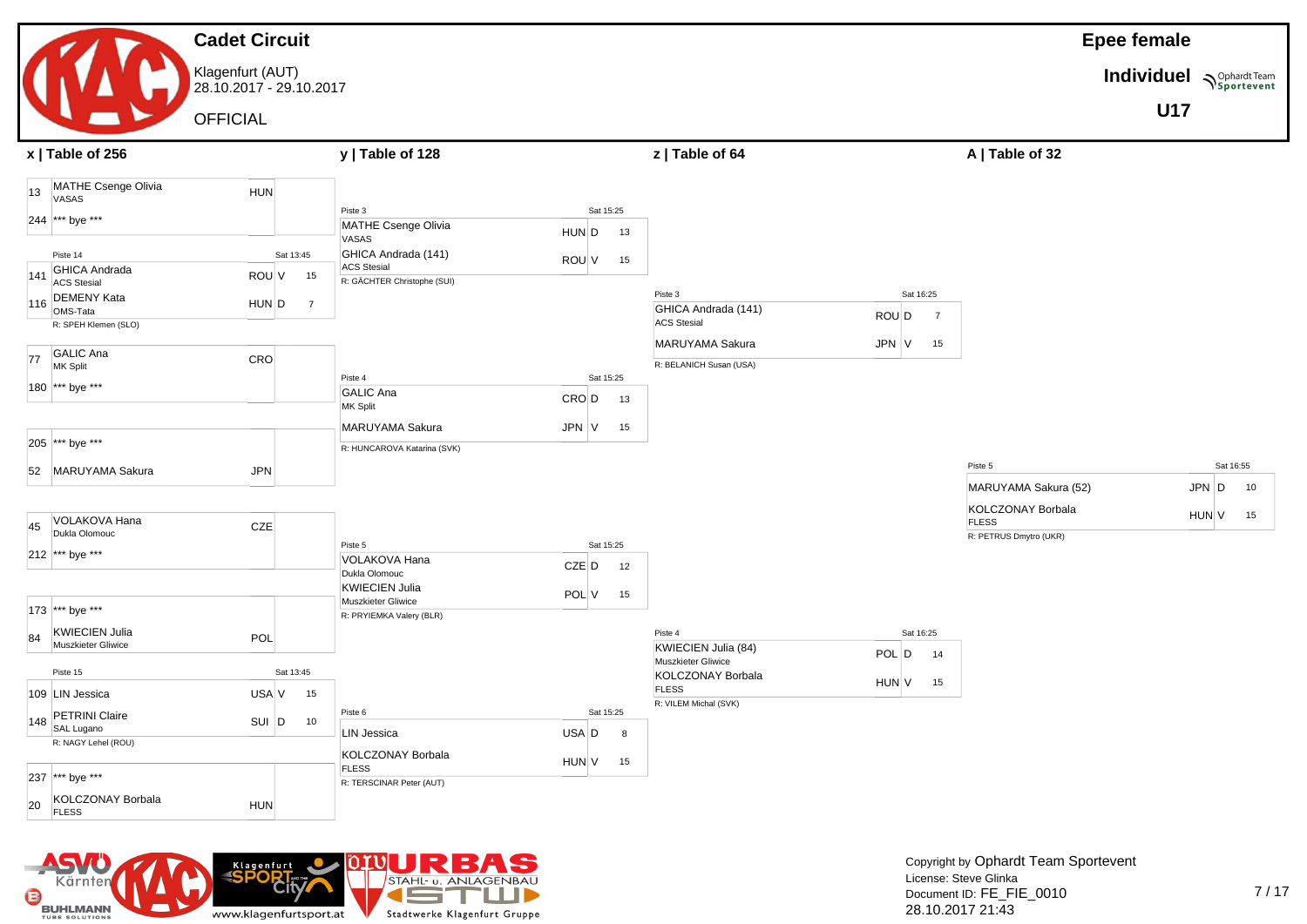#### **Cadet Circuit** Klagenfurt (AUT) 28.10.2017 - 29.10.2017 **OFFICIAL Epee female Individuel**  $\sum_{\text{Sportevent}}$ **U17 x | Table of 256 y | Table of 128 z | Table of 64 A | Table of 32** 29 SAITO Hana JPN 228 \*\*\* bye \*\*\* Piste 16 Sat 13:45 157 LEVER Rachael LEVER RACHAEL<br>TROYES CHAM GBR V 15 100 BOSCHERINI Victoria BOSCHERINI VICtoria<br>SEVM Vevev R: HONTI-KISS Dominika (HUN) Piste 17 Sat 13:45 93 PAPADOPOULOS Keira Dunblane GBR V 15 164 CHRISTOU Theodora SE D 14 R: KULT Pavel (CZE) 221 \*\*\* bye \*\*\* 36 HLUBOKA Anastasiia KIEW UKR 61 PARMAR Ellie PARMAR Ellie<br>Redhill and Reigate GBR 196 \*\*\* bye \*\*\* 189 \*\*\* bye \*\*\* 68 MOROIANU Bianca MOROIANU BIAnca<br>CSS Quarto Buc Piste 18 Sat 13:45  $125$  DUDLEY Amelia PUDLEY Amelia<br>Royal Tunbridge Well GBR D 6 132 CHAVIGNY Sophie CHANGEN COPING CONTROL UKR V 7 R: TURANOVA Kristina (SVK) 253 \*\*\* bye \*\*\* 4 CANDREVA Greta USA Piste 3 Sat 15:45 SAITO Hana JPN V 15 LEVER Rachael (157) LEVER Racriael (157)<br>TROYES CHAM R: GÄCHTER Christophe (SUI) Piste 4 Sat 15:45 PAPADOPOULOS Keira Dunblane GBR D 12 HLUBOKA Anastasiia KIEW UKR V 15 R: SZCZESNIAK Piotr (POL) Piste 5 Sat 15:45 PARMAR Ellie PARMAR EIIIE<br>Redhill and Reigate GBR D 5 MOROIANU Bianca MURUIANU BIANCA<br>CSS Quarto Buc ROU V 8 R: MONEV Simeon (BUL) Piste 6 Sat 15:45 CHAVIGNY Sophie (132) UKR D 9<br>KIEW UKR D 9 CANDREVA Greta USA V 15 R: MAROTTA Francesco (ITA) Piste 5 Sat 16:25 SAITO Hana JPN V 15 HLUBOKA Anastasiia KIEW UKR D 10 R: GÄCHTER Christophe (SUI) Piste 6 Sat 16:25 MOROIANU Bianca (68) MOROIANO BIANCA (68)<br>CSS Quarto Buc CANDREVA Greta USA V 15 R: HONTI-KISS Dominika (HUN) Piste 6 Sat 16:55  $SAITO Hana$   $1PN$   $D$  4 CANDREVA Greta USA V 15 R: MAROTTA Francesco (ITA)

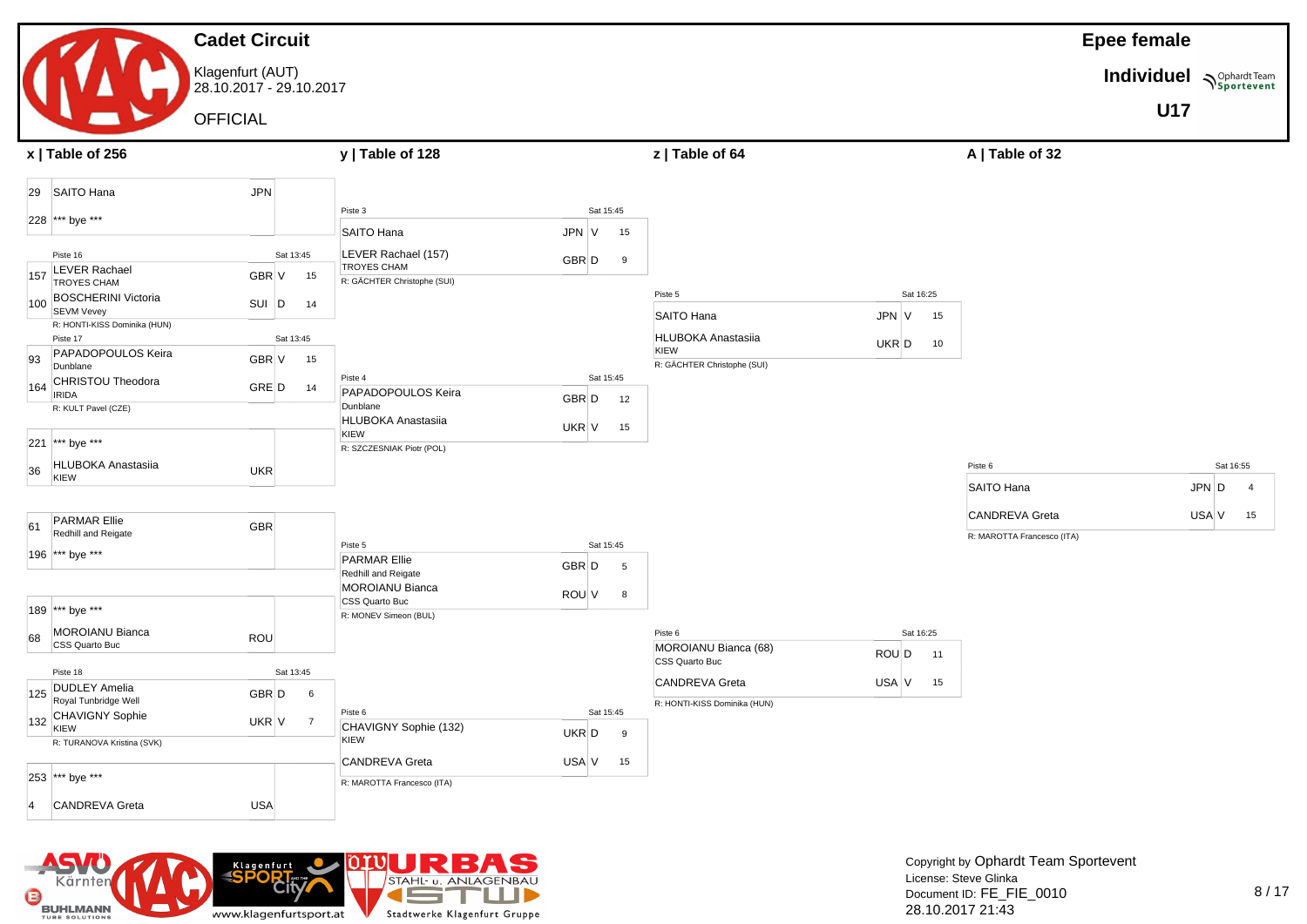#### **Cadet Circuit** Klagenfurt (AUT) 28.10.2017 - 29.10.2017 **OFFICIAL Epee female Individuel**  $\sum_{\text{Sportevent}}$ **U17 x | Table of 256 y | Table of 128 z | Table of 64 A | Table of 32** 3 CHORNIY Kateryna SHORAH Ratoryna<br>KIEW UKR 254 \*\*\* bye \*\*\* Piste GR<br>
Sat 13:45 131 SABALSKA Ewelina SABALSKA EWellna<br>MKS Kusy Szczecin POL V 15 126 PARYSEK Zofia PARYSEK ZONA<br>SKS FLESZ Swidnica POL D 6 R: MONEV Simeon (BUL) 67 GRABHER Konstanze GRABHER KONSTANZE<br>VA FTS Dornbirn 190 \*\*\* bye \*\*\* 195 \*\*\* bye \*\*\* 62 BINDAS Blowden USA 35 RAUSCH Ariana USA 222 \*\*\* bye \*\*\* Piste RE Sat 13:45 163 JANELLI Zofia JANELLI ZOIIA<br>KS Szpada Wroclaw POL V 15 94 PASCHE Alyssa PASCHE Alyssa<br>CEM Morges SUI D 11 R: TAMAS Henriette (HUN) Piste 1 Sat 14:05 99 HENDERSON-ROE Maia HENDERSON-ROE Maia<br>Keszler Fencing Club de CBR GBR D 3 158 ZERLAUTH Anna Lea | ZERLAUTH ANNA Lea<br>| VA FTS Dornbirn | CARL | CARL | AUT | V | 15 R: CSISZAR Francisc (ROU) 227 \*\*\* bye \*\*\* 30 TAYLOR Eleanor TAYLOR Eleanor<br>Bedford FC GBR Piste 7 Sat 14:45 CHORNIY Kateryna UKR V 15 SABALSKA Ewelina (131) SABALSKA EWellfia (131)<br>MKS Kusy Szczecin POL D 4 R: LINES Andrew (GBR) Piste 8 Sat 14:45 GRABHER Konstanze SKABLIK KONSTANDER AUT D 3<br>VA FTS Dombirn BINDAS Blowden USA V 15 R: GRAHAM Rosalind (GBR) Piste 9 Sat 14:45 RAUSCH Ariana USA V 15 JANELLI Zofia (163) JANELLI ZOIIA (163)<br>KS Szpada Wroclaw POL D 13 R: SPEH Klemen (SLO) Piste 10 Sat 14:45 ZERLAUTH Anna Lea (158)  $\angle$ ERLAUTH Anna Lea (158)<br>VA FTS Dornbirn TAYLOR Eleanor TAYLOR EIGANOR<br>Bedford FC. 69 GBR D 14 R: VUKOVIC Filip (CRO) Piste 7 Sat 16:05 CHORNIY Kateryna KIEW UKR V 7 BINDAS Blowden USA D 6 R: BLACKMORE Noah (GBR) Piste 8 Sat 16:05 RAUSCH Ariana USA V 15 ZERLAUTH Anna Lea (158) XERLAUTH AUTIA Lea (190)<br>VA FTS Dombirn AUT D R: TURANOVA Kristina (SVK) Piste 7 Sat 16:55 CHORNIY Kateryna<br>KIEW UKR V 15 RAUSCH Ariana (35) **USA D** 13 R: BEKEFI Daniel (HUN)

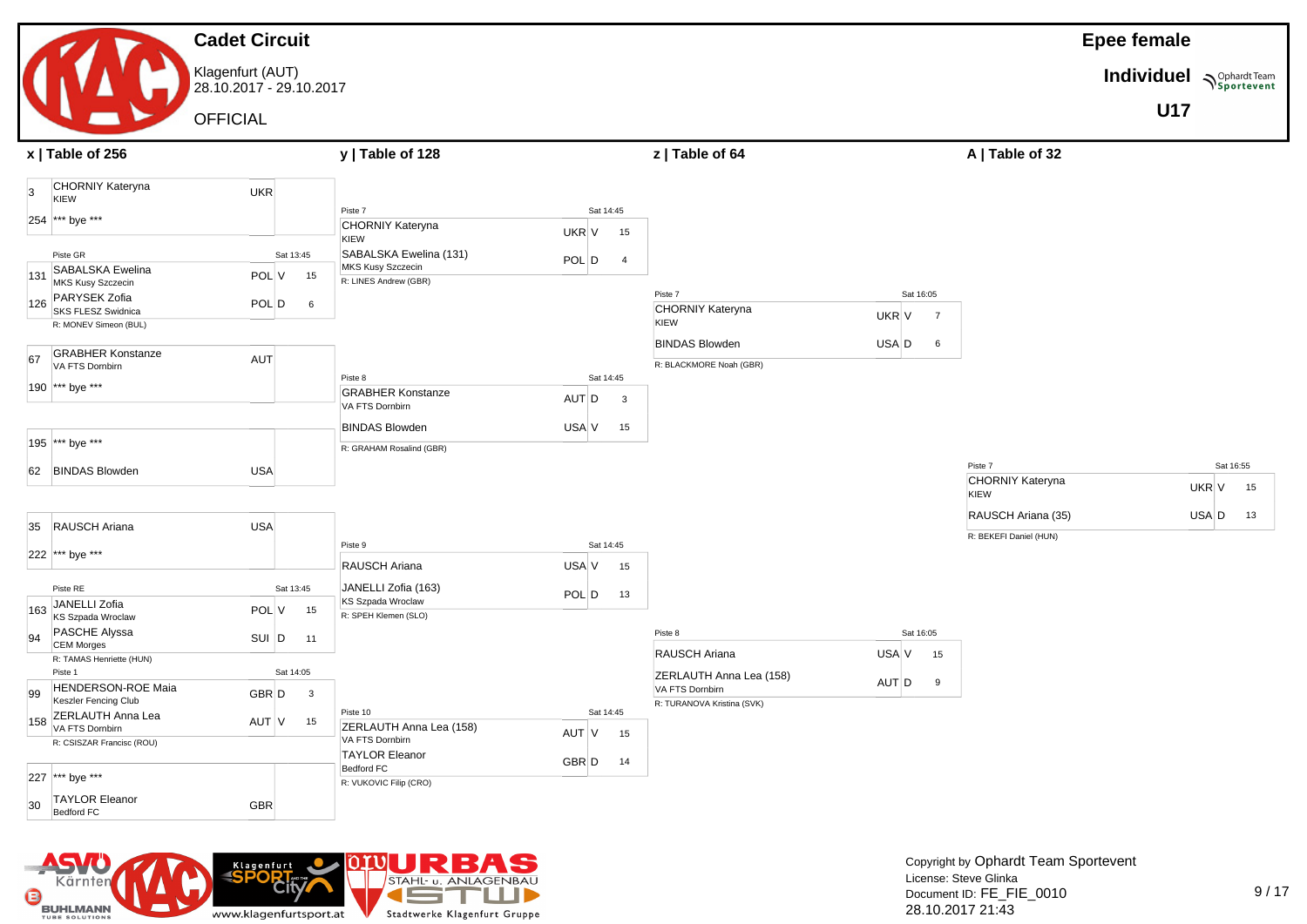## **Cadet Circuit** Klagenfurt (AUT)

28.10.2017 - 29.10.2017

**OFFICIAL** 

**Epee female**

**Individuel Supplardt Team** 

**U17**

| x   Table of 256                                 |            | y   Table of 128                           |                         | z   Table of 64                                    |             | A   Table of 32                            |                 |
|--------------------------------------------------|------------|--------------------------------------------|-------------------------|----------------------------------------------------|-------------|--------------------------------------------|-----------------|
| CHERNYSHOVA Anna<br>19<br>KIEW                   | <b>UKR</b> | Piste 7                                    | Sat 15:05               |                                                    |             |                                            |                 |
| 238 *** bye ***                                  |            | CHERNYSHOVA Anna                           |                         |                                                    |             |                                            |                 |
|                                                  |            | <b>KIEW</b>                                | UKR V<br>15             |                                                    |             |                                            |                 |
| Piste 2                                          | Sat 14:05  | WIKTOR Weronika (147)<br>PTG Sokol Mielec  | POL D<br>14             |                                                    |             |                                            |                 |
| 147 WIKTOR Weronika                              | POL V      | 15<br>R: BELANICH Susan (USA)              |                         |                                                    |             |                                            |                 |
| 110 PANTSIALEYEVA Yeva                           | BLR D      | 8                                          |                         | Piste 9<br>CHERNYSHOVA Anna                        | Sat 16:05   |                                            |                 |
| R: GRITSAEV Konstantin (USA)                     |            |                                            |                         | KIEW                                               | UKR V<br>15 |                                            |                 |
| <b>CROVETTO Vera</b>                             |            |                                            |                         | GUO Zi Shan                                        | CAN D<br>14 |                                            |                 |
| 83<br>LUG Lugano                                 | SUI        |                                            |                         | R: CELLEROVA Michala (SVK)                         |             |                                            |                 |
| 174 *** bye ***                                  |            | Piste 8<br><b>CROVETTO Vera</b>            | Sat 15:05               |                                                    |             |                                            |                 |
|                                                  |            | LUG Lugano                                 | $SUI$ $D$<br>12         |                                                    |             |                                            |                 |
|                                                  |            | GUO Zi Shan                                | CAN V<br>15             |                                                    |             |                                            |                 |
| 211 *** bye ***                                  |            | R: MAHMOUD Taysir (USA)                    |                         |                                                    |             |                                            |                 |
| 46 GUO Zi Shan                                   | CAN        |                                            |                         |                                                    |             | Piste 8                                    | Sat 16:55       |
|                                                  |            |                                            |                         |                                                    |             | CHERNYSHOVA Anna<br>KIEW                   | UKR V<br>15     |
| <b>ENACHE Talida Teodora</b>                     |            |                                            |                         |                                                    |             | <b>GABUTTI Emilie</b>                      | $SUI$ $D$<br>12 |
| 51<br>CS UNEFS Bucuresti                         | ROU        |                                            |                         |                                                    |             | SAL Lugano<br>R: HONTI-KISS Dominika (HUN) |                 |
| 206 *** bye ***                                  |            | Piste 9<br><b>ENACHE Talida Teodora</b>    | Sat 15:05               |                                                    |             |                                            |                 |
|                                                  |            | CS UNEFS Bucuresti                         | ROU V<br>15             |                                                    |             |                                            |                 |
|                                                  |            | MELINTESCU Ana Maria<br><b>ACS Stesial</b> | ROU D<br>$\overline{7}$ |                                                    |             |                                            |                 |
| 179 *** bye ***                                  |            | R: HONTI-KISS Dominika (HUN)               |                         |                                                    |             |                                            |                 |
| MELINTESCU Ana Maria<br>78<br><b>ACS Stesial</b> | ROU        |                                            |                         | Piste 10                                           | Sat 16:05   |                                            |                 |
|                                                  |            |                                            |                         | <b>ENACHE Talida Teodora</b><br>CS UNEFS Bucuresti | ROU D<br>14 |                                            |                 |
| Piste 3                                          | Sat 14:05  |                                            |                         | <b>GABUTTI Emilie</b>                              | SUI V<br>15 |                                            |                 |
| <b>NURCIU Elena</b><br>115<br>CS Farul Constanta | ROU D      | 12                                         |                         | SAL Lugano<br>R: WOJCIKOWSKA Izabela (POL)         |             |                                            |                 |
| 142 DRAGHICI Ioana                               | ROU V      | Piste 10<br>13<br>DRAGHICI Ioana (142)     | Sat 15:05               |                                                    |             |                                            |                 |
| <b>ACS Stesial</b><br>R: JEZA Jure (SLO)         |            | <b>ACS Stesial</b>                         | ROU D<br>11             |                                                    |             |                                            |                 |
|                                                  |            | <b>GABUTTI Emilie</b>                      | SUI V<br>15             |                                                    |             |                                            |                 |
| 243 *** bye ***                                  |            | SAL Lugano<br>R: BEKEFI Daniel (HUN)       |                         |                                                    |             |                                            |                 |
| <b>GABUTTI Emilie</b><br>14<br>SAL Lugano        | SUI        |                                            |                         |                                                    |             |                                            |                 |

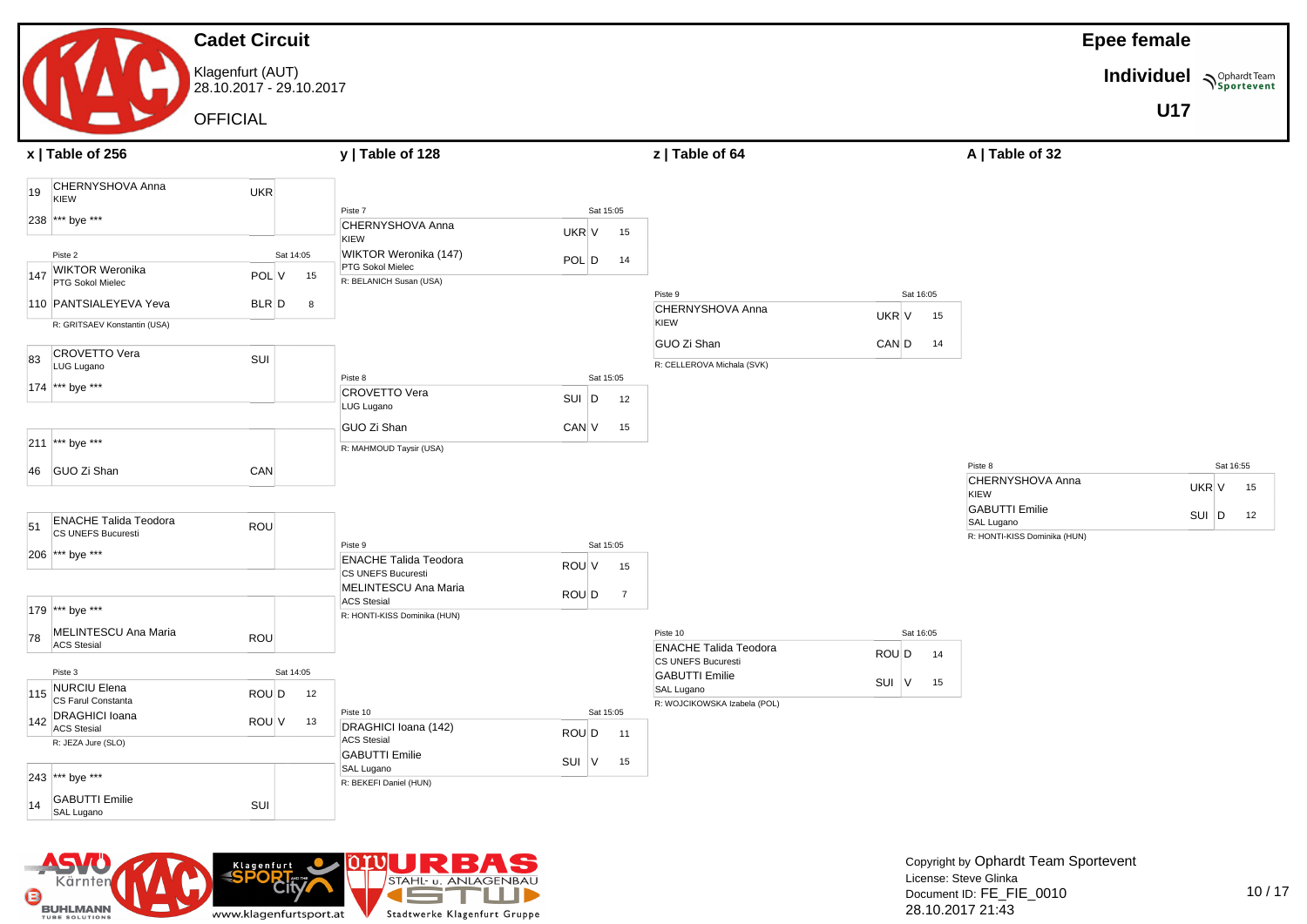|                                                     | <b>Cadet Circuit</b>                        |           |                                              |                                          |                                          |                              |                                    | <b>Epee female</b> |             |  |
|-----------------------------------------------------|---------------------------------------------|-----------|----------------------------------------------|------------------------------------------|------------------------------------------|------------------------------|------------------------------------|--------------------|-------------|--|
|                                                     | Klagenfurt (AUT)<br>28.10.2017 - 29.10.2017 |           |                                              |                                          |                                          |                              |                                    | <b>Individuel</b>  | Sportevent  |  |
|                                                     |                                             |           |                                              |                                          |                                          |                              |                                    | <b>U17</b>         |             |  |
|                                                     | <b>OFFICIAL</b>                             |           |                                              |                                          |                                          |                              |                                    |                    |             |  |
| x   Table of 256                                    |                                             |           | y   Table of 128                             |                                          | z   Table of 64                          |                              | A   Table of 32                    |                    |             |  |
| RAKOCZY Natalia<br> 11<br>Palac Mlodziezy Kato      | POL                                         |           |                                              |                                          |                                          |                              |                                    |                    |             |  |
| 246 *** bye ***                                     |                                             |           | Piste 7<br>RAKOCZY Natalia                   | Sat 15:25<br>POL D<br>11                 |                                          |                              |                                    |                    |             |  |
| Piste 4                                             |                                             | Sat 14:05 | Palac Mlodziezy Kato<br>CERVENKOVA Katerina  | CZE V<br>15                              |                                          |                              |                                    |                    |             |  |
| 139 JAROSZEK Aleksandra<br>Palac Mlodziezy Katowice | POL D                                       | 8         | <b>SC Praha</b><br>R: GRAHAM Rosalind (GBR)  |                                          |                                          |                              |                                    |                    |             |  |
| CERVENKOVA Katerina<br>118<br><b>SC Praha</b>       | CZE V                                       | 15        |                                              |                                          | Piste 7<br>CERVENKOVA Katerina (118)     | Sat 16:25<br>$CZE$ $D$<br>10 |                                    |                    |             |  |
| R: TYMOSHENKO Ruslan (UKR)                          |                                             |           |                                              |                                          | SC Praha<br>SADOVA Dariia                | UKR V<br>15                  |                                    |                    |             |  |
| AIGERMANOVA Gabriela<br>75<br>TJ Lokomotiva Teplic  | CZE                                         |           |                                              |                                          | Khmelnitskiy<br>R: GRAHAM Rosalind (GBR) |                              |                                    |                    |             |  |
| 182 *** bye ***                                     |                                             |           | Piste 8<br>AIGERMANOVA Gabriela              | Sat 15:25<br>$CZE$ $D$<br>$\overline{7}$ |                                          |                              |                                    |                    |             |  |
|                                                     |                                             |           | TJ Lokomotiva Teplic<br>SADOVA Dariia        |                                          |                                          |                              |                                    |                    |             |  |
| 203 *** bye ***                                     |                                             |           | Khmelnitskiy<br>R: VUKOVIC Filip (CRO)       | UKR V<br>15                              |                                          |                              |                                    |                    |             |  |
| SADOVA Dariia<br>54                                 | <b>UKR</b>                                  |           |                                              |                                          |                                          |                              | Piste 9                            |                    | Sat 16:55   |  |
| Khmelnitskiy                                        |                                             |           |                                              |                                          |                                          |                              | SADOVA Dariia (54)<br>Khmelnitskiy |                    | UKR D<br>13 |  |
| YAMANAKA Mina<br>43                                 | <b>USA</b>                                  |           |                                              |                                          |                                          |                              | YAMANAKA Mina (43)                 |                    | USA V<br>15 |  |
| 214 *** bye ***                                     |                                             |           | Piste 9                                      | Sat 15:25                                |                                          |                              | R: KORES Gaja (SLO)                |                    |             |  |
|                                                     |                                             |           | YAMANAKA Mina                                | USA V<br>15                              |                                          |                              |                                    |                    |             |  |
|                                                     |                                             |           | <b>SAPIN Galadrielle Tunde</b><br>CER Romont | SUI D<br>11                              |                                          |                              |                                    |                    |             |  |
| 171 *** bye ***<br>SAPIN Galadrielle Tunde          |                                             |           | R: SPEH Klemen (SLO)                         |                                          | Piste 8                                  | Sat 16:25                    |                                    |                    |             |  |
| 86<br>CER Romont                                    | SUI                                         |           |                                              |                                          | YAMANAKA Mina                            | USA V<br>15                  |                                    |                    |             |  |
| Piste 5                                             |                                             | Sat 14:05 |                                              |                                          | <b>WETZKER Laura</b>                     | HUN D<br>14                  |                                    |                    |             |  |
| 107 ROMEO Virgina<br>LUG Lugano                     | SUI D                                       | 11        |                                              |                                          | VASAS<br>R: HUNCAROVA Katarina (SVK)     |                              |                                    |                    |             |  |
| FOXWELL-MOSS Taylor<br>150<br>Plymouth FC           | GBR V                                       | 15        | Piste 10<br>FOXWELL-MOSS Taylor (150)        | Sat 15:25<br>GBR D<br>8                  |                                          |                              |                                    |                    |             |  |
| R: KRAHER Martin (AUT)                              |                                             |           | Plymouth FC<br><b>WETZKER Laura</b>          | 15                                       |                                          |                              |                                    |                    |             |  |
| 235 *** bye ***                                     |                                             |           | VASAS<br>R: BELANICH Susan (USA)             | HUN V                                    |                                          |                              |                                    |                    |             |  |
| <b>WETZKER Laura</b><br>22<br>VASAS                 | <b>HUN</b>                                  |           |                                              |                                          |                                          |                              |                                    |                    |             |  |

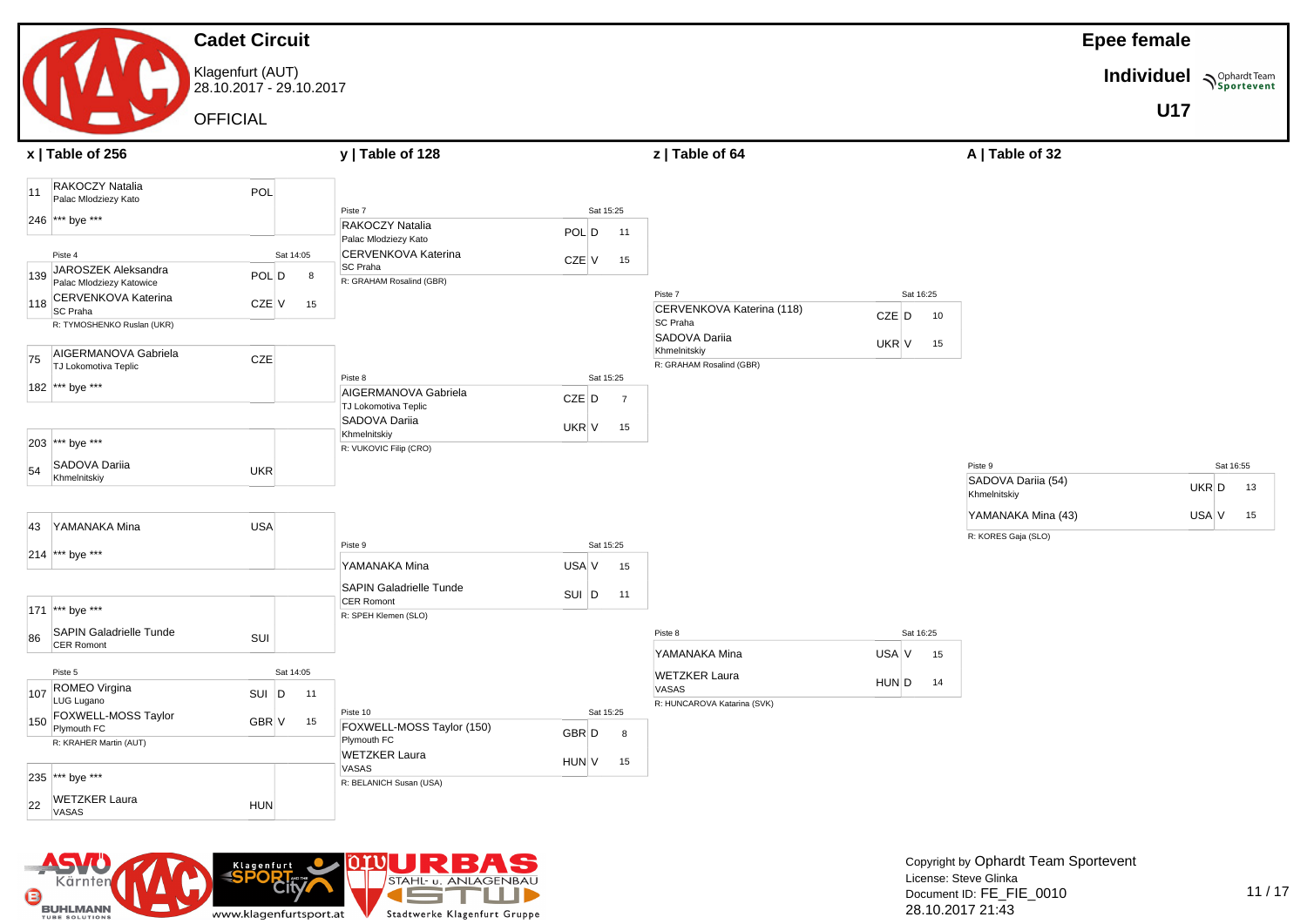#### **Cadet Circuit** Klagenfurt (AUT) 28.10.2017 - 29.10.2017 **OFFICIAL Epee female Individuel**  $\sum_{\text{Sportevent}}$ **U17 x | Table of 256 y | Table of 128 z | Table of 64 A | Table of 32** 27 MUKOID Julia KIEW UKR 230 \*\*\* bye \*\*\* Piste 6 Sat 14:05 155 FRYSTACKA Petrycja RMKS Rybnik POL <sup>V</sup> <sup>15</sup> 102 BURSOVA Regina BURSOVA Regiria and a SVK D 14 R: PRYIEMKA Valery (BLR)  $91$  LOH Pauline LOH Pauline<br>WÜ Heidenheimer SB GER 166 \*\*\* bye \*\*\* 219 \*\*\* bye \*\*\* 38 KATO Zsofia KATO ZSOTIA<br>CS Satu Mare ROU 59 DEBRECZENI Noemi FLESS HUN 198 \*\*\* bye \*\*\* 187 \*\*\* bye \*\*\* 70 MYSHKAVETS Darya BLR Piste 7 Sat 14:05 123 GREGORY Elizabeth USA V 15 134 DROR Yasmin Bertin |DROR Yasmin Bertin<br>|Hapoel Kfar-Saba R: CELLEROVA Michala (SVK) 251 \*\*\* bye \*\*\* 6 BEDDINGFIELD Claire USA Piste 7 Sat 15:45 MUKOID Julia KIEW UKR V 15 FRYSTACKA Petrycja (155) PRYSTAUNA Petrycja (155)<br>RMKS Rybnik POL D 10 R: LINES Andrew (GBR) Piste 8 Sat 15:45 LOH Pauline LUFT Paulifie<br>WÜ Heidenheimer SB GER V 15 KATO Zsofia ROU D 10<br>CS Satu Mare R: VUKOVIC Filip (CRO) Piste 9 Sat 15:45 DEBRECZENI Noemi **FLESS** HUN V 15 MYSHKAVETS Darva BLR D 12 R: SPEH Klemen (SLO) Piste 10 Sat 15:45 GREGORY Elizabeth USA D 5 BEDDINGFIELD Claire **USA V** 15 R: GRAHAM Rosalind (GBR) Piste 9 Sat 16:25 **MUKOID Julia**<br>KIEW KIEW UKR V 15 LOH Pauline (91) LOH Pauline (91)<br>WÜ Heidenheimer SB GER D 14 R: TAMAS Henriette (HUN) Piste 10 Sat 16:25 DEBRECZENI Noemi<br>ELESS **FLESS** HUND 11 BEDDINGFIELD Claire USA V 15 R: LINES Andrew (GBR) Piste 10 Sat 16:55 **MUKOID Julia**<br>KIEW KIEW UKR D 10 BEDDINGFIELD Claire **USA V** 15 R: MONEV Simeon (BUL)

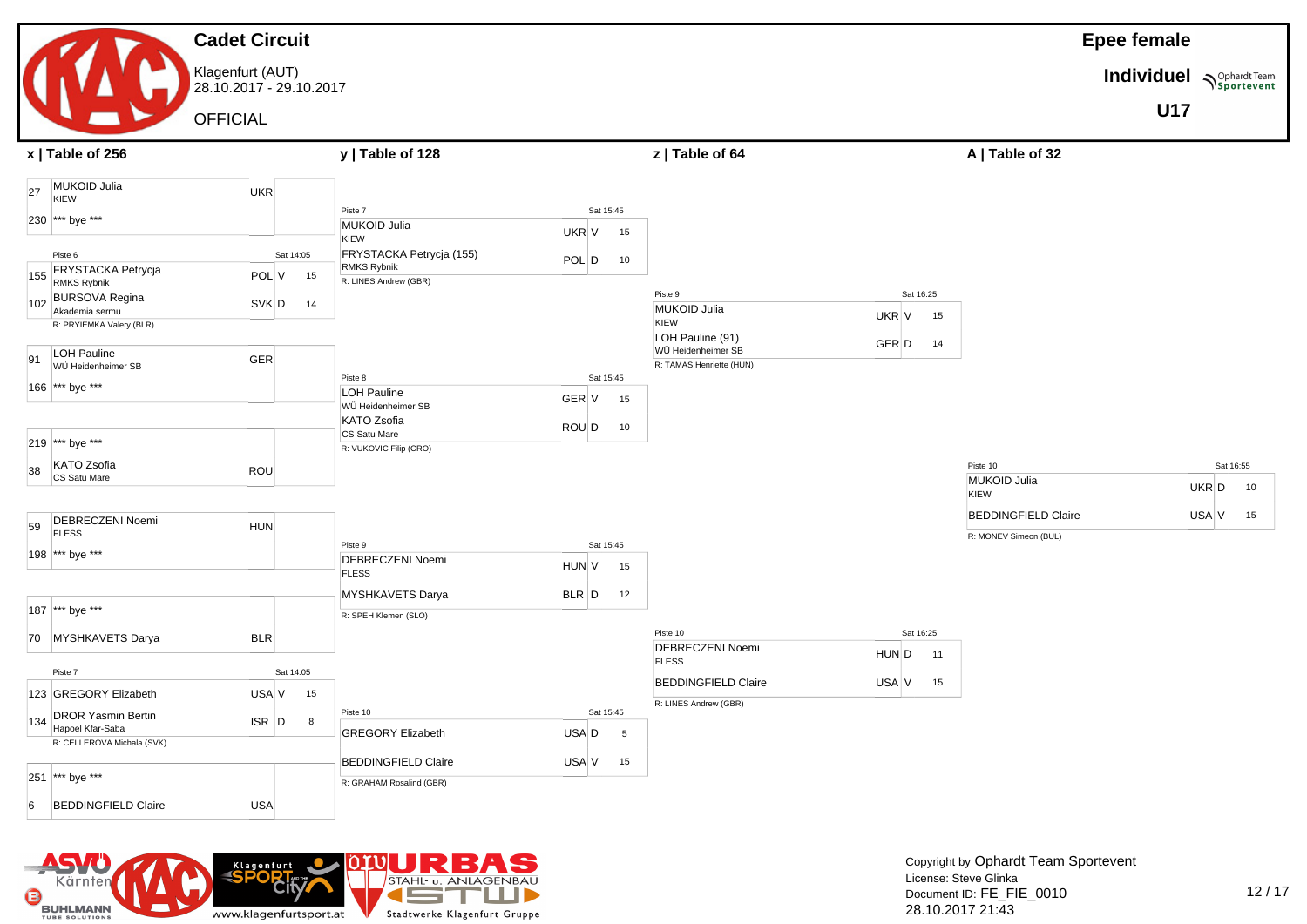# **Cadet Circuit** Klagenfurt (AUT) 28.10.2017 - 29.10.2017 OFFICIAL **x | Table of 256 y | Table of 128 z | Table of 64 A | Table of 32**

| <b>BUKI Lili</b><br>17<br>OMS-Tata         | <b>HUN</b>                       |                                           |                          |                                           |                          |                                   |            |
|--------------------------------------------|----------------------------------|-------------------------------------------|--------------------------|-------------------------------------------|--------------------------|-----------------------------------|------------|
| 250 *** bye ***                            |                                  | Piste 11<br><b>BUKI Lili</b>              | Sat 14:45<br>HUN D<br>10 |                                           |                          |                                   |            |
| Piste 8                                    | Sat 14:05                        | OMS-Tata<br><b>BEKEN Solane</b>           | BEL V<br>15              |                                           |                          |                                   |            |
| 135 LUSIC Helena                           | CRO D<br>$\overline{\mathbf{3}}$ | R: VILEM Michal (SVK)                     |                          |                                           |                          |                                   |            |
| 122 BEKEN Solane                           | BEL V<br>15                      |                                           |                          | Piste 11<br>BEKEN Solane (122)            | Sat 16:05<br>BEL D<br>13 |                                   |            |
| R: SZCZESNIAK Piotr (POL)                  |                                  |                                           |                          | DURAU Claudia (71)                        |                          |                                   |            |
| <b>DURAU Claudia</b><br> 71<br>LPS Craiova | <b>ROU</b>                       |                                           |                          | LPS Craiova<br>R: MIELNICZEK Ignacy (POL) | ROU V<br>15              |                                   |            |
| 186 *** bye ***                            |                                  | Piste 12                                  | Sat 14:45                |                                           |                          |                                   |            |
|                                            |                                  | <b>DURAU Claudia</b><br>LPS Craiova       | ROU V<br>15              |                                           |                          |                                   |            |
|                                            |                                  | <b>KISS Astrid</b><br>CS Satu Mare        | ROU D<br>$6\phantom{1}$  |                                           |                          |                                   |            |
| 199 *** bye ***                            |                                  | R: PETRUS Dmytro (UKR)                    |                          |                                           |                          |                                   |            |
| <b>KISS Astrid</b><br>58<br>CS Satu Mare   | ROU                              |                                           |                          |                                           |                          | Piste 11                          | Sat 16:55  |
|                                            |                                  |                                           |                          |                                           |                          | DURAU Claudia (71)<br>LPS Craiova | $ROU D$ 10 |
| 39<br><b>YEU</b> Irene                     | <b>USA</b>                       |                                           |                          |                                           |                          | <b>DEKANY Kinga</b><br>AVA        | $HUN V$ 15 |
|                                            |                                  | Piste 13                                  | Sat 14:45                |                                           |                          | R: VUKOVIC Filip (CRO)            |            |
| 218 *** bye ***                            |                                  | <b>YEU</b> Irene                          | USA V<br>15              |                                           |                          |                                   |            |
|                                            |                                  | <b>BLACK Abagael</b>                      | GBR D<br>12              |                                           |                          |                                   |            |
| 167 *** bye ***                            |                                  | Plymouth FC<br>R: TYMOSHENKO Ruslan (UKR) |                          |                                           |                          |                                   |            |
| <b>BLACK Abagael</b><br>90                 | <b>GBR</b>                       |                                           |                          | Piste 12                                  | Sat 16:05                |                                   |            |
| Plymouth FC                                |                                  |                                           |                          | YEU Irene                                 | USA D<br>10              |                                   |            |
| Piste 9                                    | Sat 14:05                        |                                           |                          | <b>DEKANY Kinga</b>                       | HUN V<br>15              |                                   |            |
| MATACHE Cristina<br>103<br>LPS Craiova     | ROU D<br>12                      |                                           |                          | AVA<br>R: TYMOSHENKO Ruslan (UKR)         |                          |                                   |            |
| 154 SATO Kotomi                            | JPN $V$ 14                       | Piste 14                                  | Sat 14:45                |                                           |                          |                                   |            |
| R: PETRUS Dmytro (UKR)                     |                                  | SATO Kotomi (154)<br><b>DEKANY Kinga</b>  | $JPN$ $D$<br>5           |                                           |                          |                                   |            |
| 231 *** bye ***                            |                                  | AVA                                       | HUN V<br>15              |                                           |                          |                                   |            |
| <b>DEKANY Kinga</b><br>26<br>AVA           | <b>HUN</b>                       | R: WOJCIKOWSKA Izabela (POL)              |                          |                                           |                          |                                   |            |



Copyright by Ophardt Team Sportevent License: Steve Glinka Document ID: FE\_FIE\_0010 28.10.2017 21:43

**Epee female**

**Individuel Supplardt Team** 

**U17**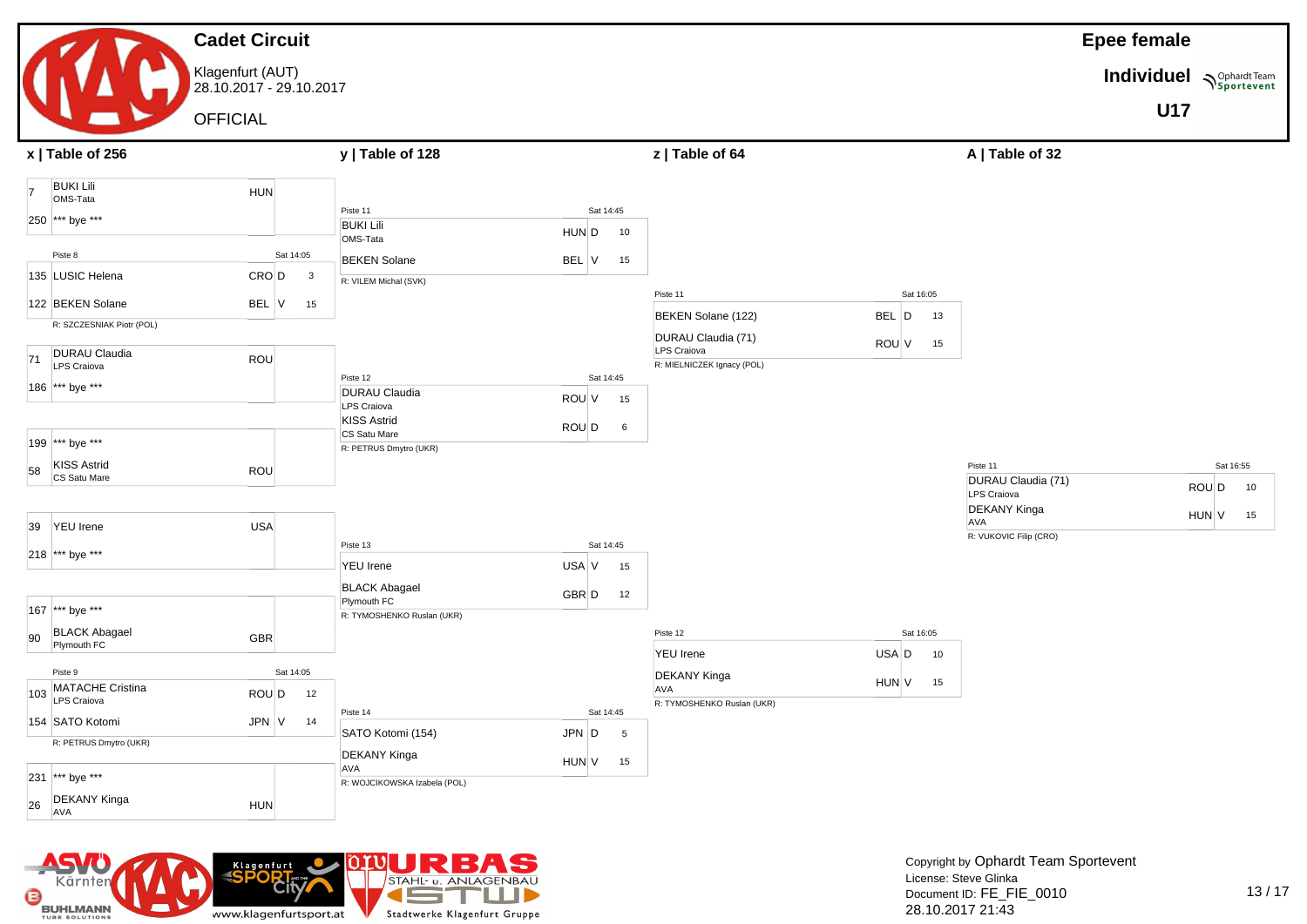#### **Cadet Circuit** Klagenfurt (AUT) 28.10.2017 - 29.10.2017 **OFFICIAL Epee female Individuel**  $\sum_{\text{Sportevent}}$ **U17 x | Table of 256 y | Table of 128 z | Table of 64 A | Table of 32** 23 PALK Madli PALK Madii<br>En Garde Haapsalu EST 234 \*\*\* bye \*\*\* Piste 10 Sat 14:05 151 GILL Kaitlyn USA V 15 106 HORNOVA Barbora TJ Lokomotiva Karlov CZE <sup>D</sup> <sup>4</sup> R: GRAHAM Rosalind (GBR) 87 ZENS Anna ZENS Anna<br>SA Fechterring Hochwald GER 170 \*\*\* bye \*\*\* 215 \*\*\* bye \*\*\* 42 TEUBER Carolin TEUBER Carolin<br>WÜ Heidenheimer SB GER 55 BOUILLANT Audrey BOUILLANT Audrey<br>SEVM Vevey 202 \*\*\* bye \*\*\* 183 \*\*\* bye \*\*\* 74 HASUI Hina JPN Piste 11 Sat 14:05 119 **ALBRECHT Giulia**<br>WÜ Heidenheimer SB<br>
GER V 15 138 HAMEL Mascha Piste 11 Sat 15:05 PALK Madli PALK Madii<br>En Garde Haapsalu EST D 5 GILL Kaitlyn (151) USA V 15 R: LACH Werner (AUT) Piste 12 Sat 15:05 ZENS Anna SA Fechterring Hochwald GER V 15 TEUBER Carolin TEUBER Carolin<br>WÜ Heidenheimer SB GER D 4 R: KRAHER Martin (AUT) Piste 13 Sat 15:05 BOUILLANT Audrey BOUILLANT AUDREY<br>SEVM Vevey SUI D 13 HASUI Hina **JPN** V 15 R: KULT Pavel (CZE) Piste 14 Sat 15:05 Piste 13 Sat 16:05 GILL Kaitlyn (151) USA V 15 ZENS Anna (87) SA Fechterring Hochwald GER D 11 R: BEKEFI Daniel (HUN) Piste 14 Sat 16:05 HASUI Hina (74) **JPN** D 10 ALBRECHT Giulia (119) ALDREUTT GIUIId (119)<br>WÜ Heidenheimer SB R: PETRUS Dmytro (UKR) Piste 12 Sat 16:55 GILL Kaitlyn (151) **USA V** 15 ALBRECHT Giulia (119) ALBREUHT GIUIIA (119)<br>WÜ Heidenheimer SB R: GÄCHTER Christophe (SUI)



ALBRECHT Giulia

R: GRITSAEV Konstantin (USA)

ALBRECHT GIUIIA<br>WÜ Heidenheimer SB GER V 15 NAGAI Anna JPN D 13

HAMEL Mascha<br>SH FG Segeberg GER D 10

10 NAGAI Anna JPN

R: BLACKMORE Noah (GBR)

247 \*\*\* bye \*\*\*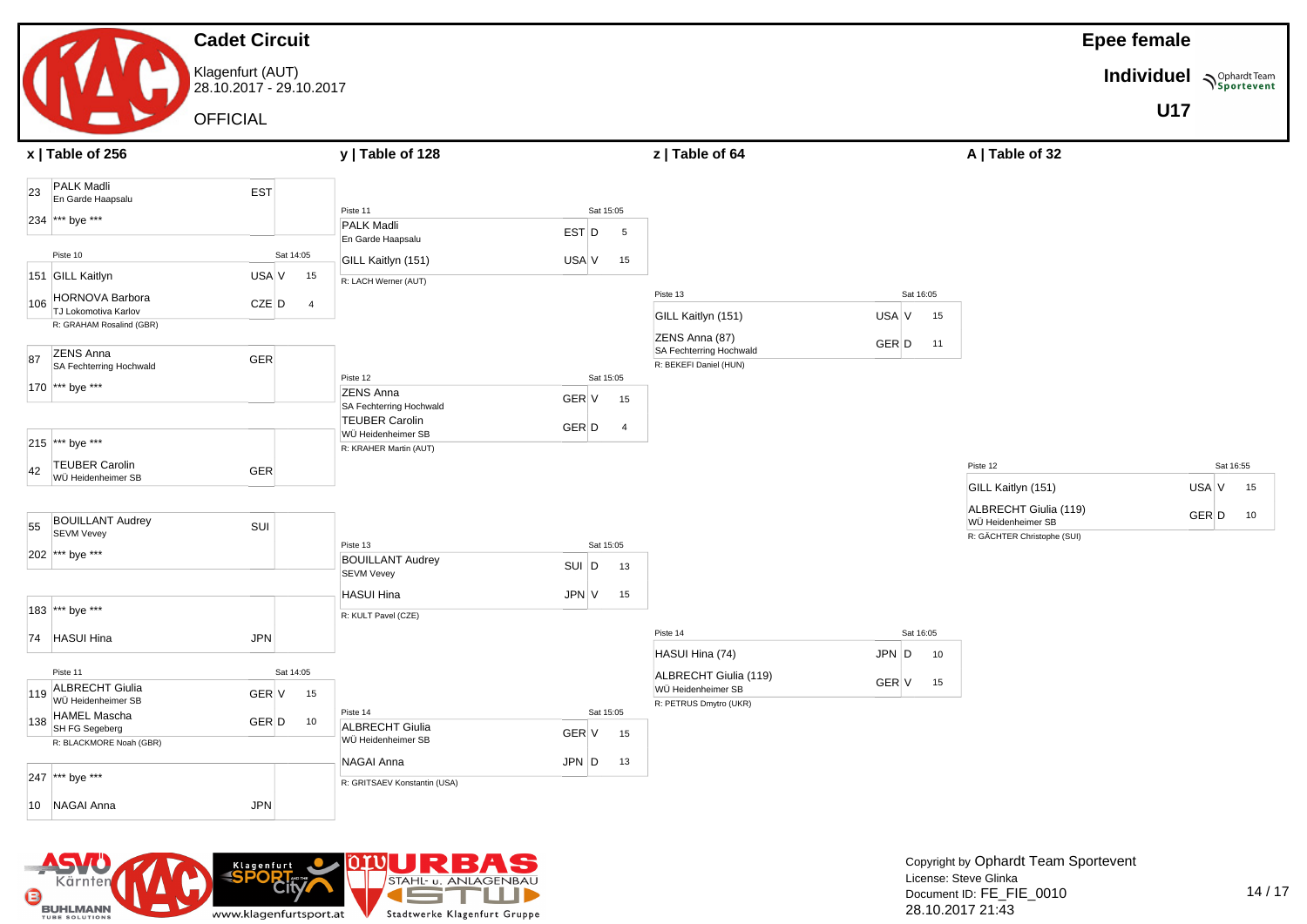#### **Cadet Circuit** Klagenfurt (AUT) 28.10.2017 - 29.10.2017 **OFFICIAL Epee female Individuel**  $\sum_{\text{Sportevent}}$ **U17 x | Table of 256 y | Table of 128 z | Table of 64 A | Table of 32** 15 LOUIS Avery GBR 242 \*\*\* bye \*\*\* Piste 12 Sat 14:05 143 DELIC Lara DEETO Edita<br>MK Split CRO V 15  $114$  SULEJ Zuzanna SULEJ Zuzanna<br>WARSZAWIANKA POL D 10 R: SPEH Klemen (SLO) Piste 11 Sat 15:25 LOUIS Avery GBR V 15 DELIC Lara (143)<br>MK Split  $D = 8$ <br>MK Split CRO D 8 R: TURANOVA Kristina (SVK) Piste 11 Sat 16:25 LOUIS Avery GBR D 14 LASZLO Luca (79)<br>FLESS LOCAL CASA (1 O)<br>FLESS HUN V 15

R: OREMUSH Heyza (UKR)

| 47  | RODOPOULOU Nefeli<br><b>IRIDA</b> | GRE        |           |                                   |            |           |                       |                       |
|-----|-----------------------------------|------------|-----------|-----------------------------------|------------|-----------|-----------------------|-----------------------|
|     | 210 *** bye ***                   |            |           | Piste 13                          |            | Sat 15:25 |                       |                       |
|     |                                   |            |           | RODOPOULOU Nefeli<br><b>IRIDA</b> | GRE V      | 15        |                       |                       |
|     |                                   |            |           | <b>ZOTA Diana</b>                 |            |           |                       |                       |
|     |                                   |            |           | CSS Quarto Buc                    | ROU D      | 12        |                       |                       |
|     | 175 *** bye ***                   |            |           | R: KULT Pavel (CZE)               |            |           |                       |                       |
| 82  | ZOTA Diana                        | ROU        |           |                                   |            |           | Piste 12              | Sat 16:25             |
|     | CSS Quarto Buc                    |            |           |                                   |            |           | RODOPOULOU Nefeli     | GRE D<br>11           |
|     |                                   |            |           |                                   |            |           | <b>IRIDA</b>          |                       |
|     | Piste 13                          |            | Sat 14:05 |                                   |            |           | <b>JAAKKOLA Outi</b>  | <b>FIN</b><br>13<br>V |
| 111 | <b>PFEIFER Melany</b>             | ROU V      | 15        |                                   |            |           | EM                    |                       |
|     | CS Satu Mare                      |            |           |                                   |            |           | R: MONEV Simeon (BUL) |                       |
| 146 | <b>ROPKE Greta</b>                | GER D      | 14        | Piste 14                          |            | Sat 15:25 |                       |                       |
|     | SH FG Segeberg                    |            |           | PFEIFER Melany                    | ROU D      | 6         |                       |                       |
|     | R: HUNCAROVA Katarina (SVK)       |            |           | CS Satu Mare                      |            |           |                       |                       |
|     |                                   |            |           | <b>JAAKKOLA Outi</b>              | <b>FIN</b> | 15<br>V   |                       |                       |
|     |                                   |            |           | EM                                |            |           |                       |                       |
|     | 239 *** bye ***                   |            |           | R: WOJCIKOWSKA Izabela (POL)      |            |           |                       |                       |
| 18  | <b>JAAKKOLA Outi</b><br>EM        | <b>FIN</b> |           |                                   |            |           |                       |                       |

Piste 12 Sat 15:25

PRESS HUN V 15

WROBLEWSKA Agata<br>WKS Kolejarz Wroclaw POL D 12

LASZLO Luca<br>FLESS

WROBLEWSKA Agata

R: PETRUS Dmytro (UKR)



79 LASZLO Luca

178 \*\*\* bye \*\*\*

207 \*\*\* bye \*\*\*

50 WROBLEWSKA Agata

LASZLO Luca<br>FLESS HUN

WROBLEWSKA Agata<br>WKS Kolejarz Wroclaw POL

SAANNOLA OUT<br>EM FIN

Copyright by Ophardt Team Sportevent License: Steve Glinka Document ID: FE\_FIE\_0010 28.10.2017 21:43

LASZLO Luca (79)<br>FLESS

JAAKKOLA Outi

R: TERSCINAR Peter (AUT)

Piste 13 Sat 16:55

 $FLESS$  HUN D 14

EM V 15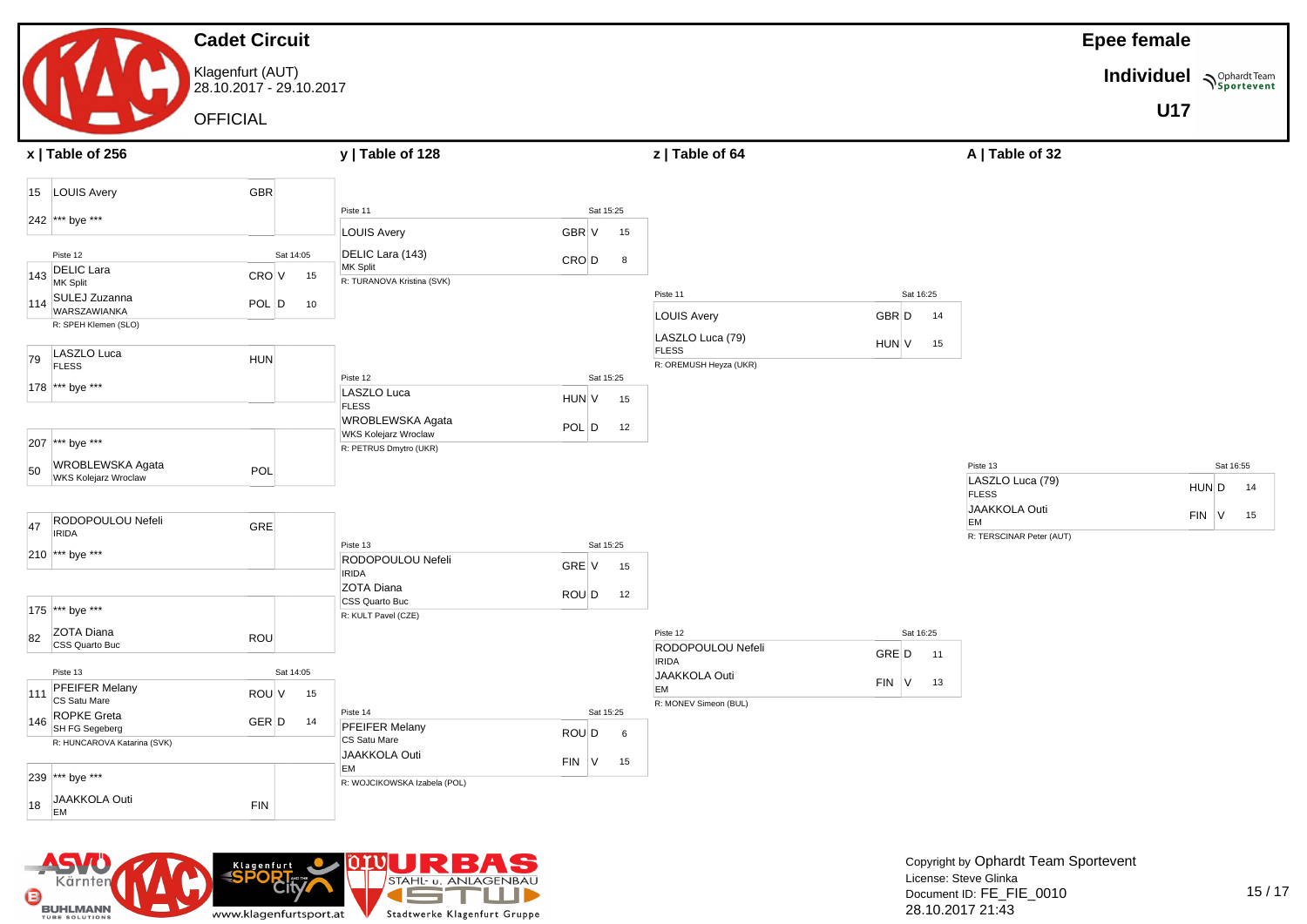#### **Cadet Circuit** Klagenfurt (AUT) 28.10.2017 - 29.10.2017 **OFFICIAL Epee female Individuel**  $\sum_{\text{Sportevent}}$ **U17 x | Table of 256 y | Table of 128 z | Table of 64 A | Table of 32** 31 STASZULONEK Karolina STASZULONEK Karolina<br>Piast Gliwice 226 \*\*\* bye \*\*\* Piste 14 Sat 14:05 159 KUZMICH Aliaksandra BLR D 12 98 HRISTOVA Silvena HRISTOVA Silvena<br>Cherno more 69 BUL V 15 R: VUKOVIC Filip (CRO) Piste GR Sat 14:05 95 MIKHALEVICH Anhelina BLR D 14 162 BIELOUS Diana BIELOUS Diana<br>Dnipropetrovsk UKR V 15 R: LINES Andrew (GBR) Piste 11 Sat 15:45 STASZULONEK Karolina STASZULUNEK Karolina<br>Piast Gliwice Piast Gliwice HRISTOVA Silvena THE STOVA SILVERIA<br>Cherno more 69 BUL D 13 R: KRAHER Martin (AUT) Piste 12 Sat 15:45 BIELOUS Diana (162) BIELOUS Diaria (162)<br>Dnipropetrovsk UKR D 11 LURYE Sarah USA V 15 Piste 13 Sat 16:25 STASZULONEK Karolina Piast Gliwice POL <sup>D</sup> <sup>14</sup> LURYE Sarah USA V 15 R: BEKEFI Daniel (HUN)

| 63        | <b>KLASIK Alicja</b>                            | POL        |           |    |                                                 |       |           |    |                                                |            |           | <b>HEDVAT Alexis</b>   | USA V 15 |  |
|-----------|-------------------------------------------------|------------|-----------|----|-------------------------------------------------|-------|-----------|----|------------------------------------------------|------------|-----------|------------------------|----------|--|
|           | RMKS Rybnik                                     |            |           |    | Piste 13                                        |       | Sat 15:45 |    |                                                |            |           | R: KRAHER Martin (AUT) |          |  |
|           | 194 *** bye ***                                 |            |           |    | <b>KLASIK Alicja</b><br><b>RMKS Rybnik</b>      | POL D |           | 11 |                                                |            |           |                        |          |  |
|           |                                                 |            |           |    | <b>WASIAK Axelle</b><br><b>Flanders Fencing</b> | BEL   |           | 15 |                                                |            |           |                        |          |  |
|           | 191 *** bye ***                                 |            |           |    | R: LACH Werner (AUT)                            |       |           |    |                                                |            |           |                        |          |  |
| 66        | <b>WASIAK Axelle</b><br><b>Flanders Fencing</b> | <b>BEL</b> |           |    |                                                 |       |           |    | Piste 14                                       |            | Sat 16:25 |                        |          |  |
|           |                                                 |            |           |    |                                                 |       |           |    | WASIAK Axelle (66)<br><b>Flanders Fencing</b>  | <b>BEL</b> | D<br>9    |                        |          |  |
|           | Piste RE                                        |            | Sat 14:05 |    |                                                 |       |           |    |                                                |            |           |                        |          |  |
| 127       | <b>ROMMES Noelia</b><br>CE Charlemagne          | <b>BEL</b> |           | 15 |                                                 |       |           |    | <b>HEDVAT Alexis</b><br>R: PETRUS Dmytro (UKR) | USA V      | 10        |                        |          |  |
|           | $\frac{1}{130}$ GABOR Agnes                     |            |           |    | Piste 14                                        |       | Sat 15:45 |    |                                                |            |           |                        |          |  |
|           | Vasas                                           | HUN D      |           | 13 | <b>ROMMES Noelia</b>                            | BEL D |           | 8  |                                                |            |           |                        |          |  |
|           | R: LACH Werner (AUT)                            |            |           |    | CE Charlemagne                                  |       |           |    |                                                |            |           |                        |          |  |
|           |                                                 |            |           |    | <b>HEDVAT Alexis</b>                            | USA V |           | 15 |                                                |            |           |                        |          |  |
|           | 255 *** bye ***                                 |            |           |    | R: TYMOSHENKO Ruslan (UKR)                      |       |           |    |                                                |            |           |                        |          |  |
| $\vert$ 2 | <b>HEDVAT Alexis</b>                            | <b>USA</b> |           |    |                                                 |       |           |    |                                                |            |           |                        |          |  |

R: VILEM Michal (SVK)



223 \*\*\* bye \*\*\*

34 LURYE Sarah USA

Copyright by Ophardt Team Sportevent License: Steve Glinka Document ID: FE\_FIE\_0010 28.10.2017 21:43

Piste 14 Sat 16:55 LURYE Sarah (34) USA D 10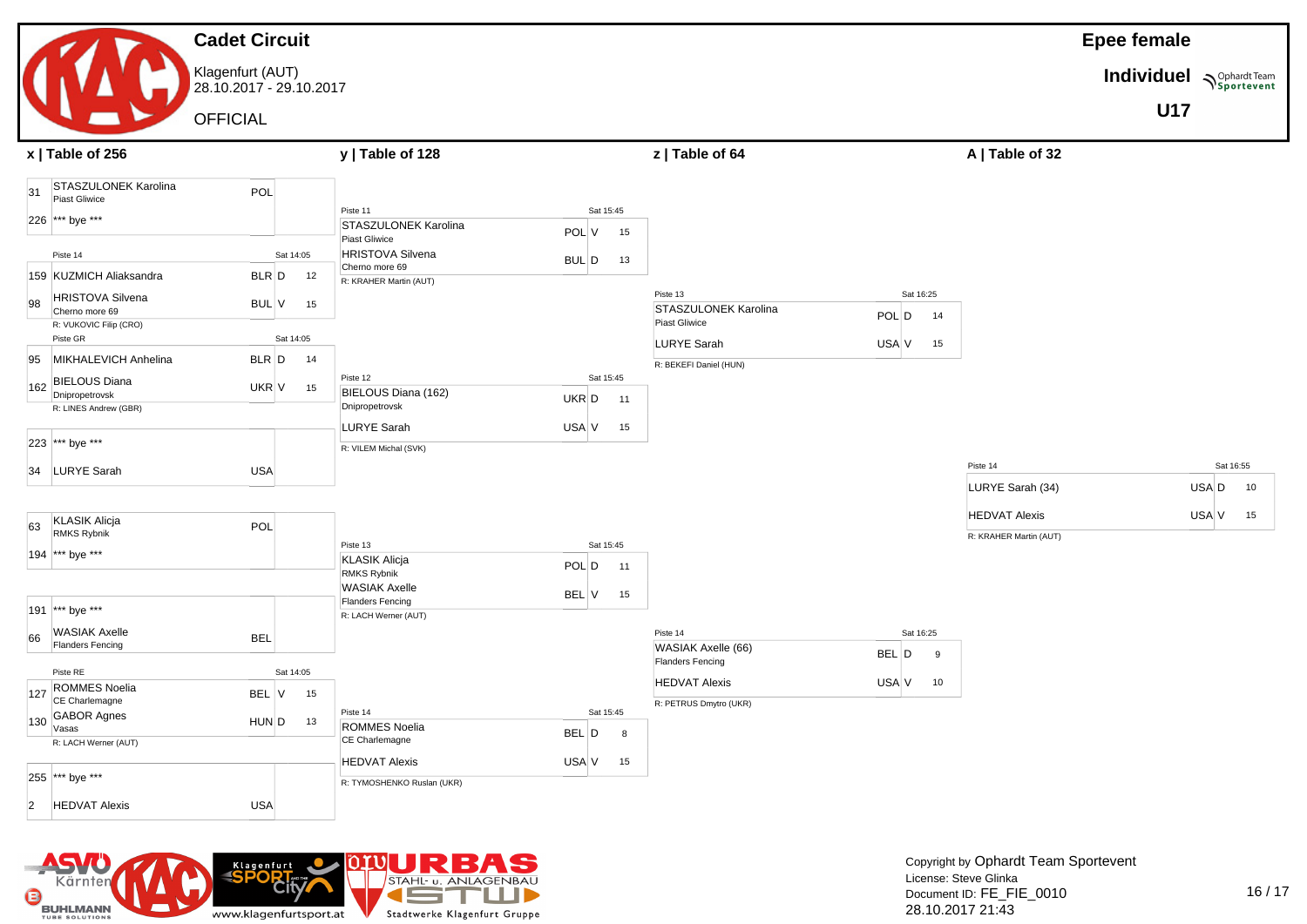Klagenfurt (AUT) 28.10.2017 - 29.10.2017

**OFFICIAL** 

**Individuel Supplardt Team** 

| B   Table of 16                        |                                                                                                                                       | H   Table of 8                           |                                                                                                                               |                                                    | I   Semi-Final                                                                     |                                                                              | $K$   Final                                                                         |                                                                           |                |
|----------------------------------------|---------------------------------------------------------------------------------------------------------------------------------------|------------------------------------------|-------------------------------------------------------------------------------------------------------------------------------|----------------------------------------------------|------------------------------------------------------------------------------------|------------------------------------------------------------------------------|-------------------------------------------------------------------------------------|---------------------------------------------------------------------------|----------------|
| Piste GR                               | Sat 17:25                                                                                                                             |                                          |                                                                                                                               |                                                    |                                                                                    |                                                                              |                                                                                     |                                                                           |                |
| <b>MUHARI Eszter</b><br><b>MTK</b>     | HUN V<br>15                                                                                                                           |                                          |                                                                                                                               |                                                    |                                                                                    |                                                                              |                                                                                     |                                                                           |                |
| PIRKOWSKI Amanda                       | USA D<br>9                                                                                                                            | <b>MUHARI Eszter</b>                     |                                                                                                                               |                                                    |                                                                                    |                                                                              |                                                                                     |                                                                           |                |
| R: MAROTTA Francesco (ITA)<br>Piste RE | Sat 17:25                                                                                                                             | <b>MTK</b><br>ZELENTSOVA Anastasiia (73) |                                                                                                                               |                                                    |                                                                                    |                                                                              |                                                                                     |                                                                           |                |
| ZELENTSOVA Anastasiia (73)<br>Kharkiv  | $UKR V$ 15                                                                                                                            | Kharkiv<br>R: KRAHER Martin (AUT)        |                                                                                                                               |                                                    |                                                                                    |                                                                              |                                                                                     |                                                                           |                |
| KAS Gyongyver (89)<br>Erd              | $HUN$ D 12                                                                                                                            |                                          |                                                                                                                               |                                                    | Piste FI<br><b>MUHARI Eszter</b>                                                   |                                                                              |                                                                                     |                                                                           |                |
| R: LINES Andrew (GBR)<br>Piste 1       | Sat 17:25                                                                                                                             |                                          |                                                                                                                               |                                                    | <b>MTK</b>                                                                         |                                                                              |                                                                                     |                                                                           |                |
| <b>LEONTE Mihaela</b>                  | ROUD <sub>14</sub>                                                                                                                    |                                          |                                                                                                                               |                                                    | R: LINES Andrew (GBR)                                                              |                                                                              |                                                                                     |                                                                           |                |
| VERMEULE Emily (21)                    | USA V<br>15                                                                                                                           | Piste RE                                 |                                                                                                                               |                                                    |                                                                                    |                                                                              |                                                                                     |                                                                           |                |
| R: TERSCINAR Peter (AUT)<br>Piste 2    | Sat 17:25                                                                                                                             |                                          |                                                                                                                               |                                                    |                                                                                    |                                                                              |                                                                                     |                                                                           |                |
| KOLCZONAY Borbala (20)<br><b>FLESS</b> | HUN D<br>9                                                                                                                            | R: VUKOVIC Filip (CRO)                   |                                                                                                                               |                                                    |                                                                                    |                                                                              |                                                                                     |                                                                           |                |
| <b>CANDREVA Greta</b>                  | USA V<br>15                                                                                                                           |                                          |                                                                                                                               |                                                    |                                                                                    |                                                                              | Piste FI                                                                            | Sat 19:45                                                                 |                |
| R: KULT Pavel (CZE)<br>Piste 3         | Sat 17:25                                                                                                                             |                                          |                                                                                                                               |                                                    |                                                                                    |                                                                              | <b>MTK</b>                                                                          |                                                                           | 12             |
| CHORNIY Kateryna<br>KIEW               | UKR D<br>11                                                                                                                           |                                          |                                                                                                                               |                                                    |                                                                                    |                                                                              |                                                                                     |                                                                           | 15             |
| CHERNYSHOVA Anna (19)<br>KIEW          | UKR V<br>15                                                                                                                           | Piste 1<br>CHERNYSHOVA Anna (19)         |                                                                                                                               |                                                    |                                                                                    |                                                                              |                                                                                     |                                                                           |                |
| R: HONTI-KISS Dominika (HUN)           |                                                                                                                                       | KIEW                                     |                                                                                                                               |                                                    |                                                                                    |                                                                              |                                                                                     |                                                                           |                |
| Piste 4                                | Sat 17:25                                                                                                                             |                                          |                                                                                                                               |                                                    |                                                                                    |                                                                              |                                                                                     |                                                                           |                |
| YAMANAKA Mina (43)                     | USA D<br>14                                                                                                                           | R: LINES Andrew (GBR)                    |                                                                                                                               |                                                    |                                                                                    |                                                                              |                                                                                     |                                                                           |                |
| <b>BEDDINGFIELD Claire</b>             | USA V<br>15                                                                                                                           |                                          |                                                                                                                               |                                                    | Piste FI                                                                           |                                                                              |                                                                                     |                                                                           |                |
|                                        |                                                                                                                                       |                                          |                                                                                                                               |                                                    |                                                                                    |                                                                              |                                                                                     |                                                                           |                |
|                                        |                                                                                                                                       |                                          |                                                                                                                               |                                                    |                                                                                    |                                                                              |                                                                                     |                                                                           |                |
| AVA                                    | HUN D<br>10                                                                                                                           |                                          |                                                                                                                               |                                                    | R: TERSCINAR Peter (AUT)                                                           |                                                                              |                                                                                     |                                                                           |                |
| GILL Kaitlyn (151)                     | USA V<br>11                                                                                                                           | GILL Kaitlyn (151)                       | USA D                                                                                                                         | 12                                                 |                                                                                    |                                                                              |                                                                                     |                                                                           |                |
|                                        |                                                                                                                                       |                                          |                                                                                                                               |                                                    |                                                                                    |                                                                              |                                                                                     |                                                                           |                |
|                                        |                                                                                                                                       |                                          | $FIN$ $V$                                                                                                                     | 15                                                 |                                                                                    |                                                                              |                                                                                     |                                                                           |                |
| EM                                     | FIN V<br>15                                                                                                                           | R: TERSCINAR Peter (AUT)                 |                                                                                                                               |                                                    |                                                                                    |                                                                              |                                                                                     |                                                                           |                |
| <b>HEDVAT Alexis</b>                   | USA D<br>13                                                                                                                           |                                          |                                                                                                                               |                                                    |                                                                                    |                                                                              |                                                                                     |                                                                           |                |
|                                        | CSS Quarto Buc<br>R: KORES Gaja (SLO)<br>Piste 5<br>DEKANY Kinga (26)<br>R: HUNCAROVA Katarina (SVK)<br>Piste 6<br>JAAKKOLA Outi (18) | Sat 17:25<br>Sat 17:25                   | Piste GR<br>VERMEULE Emily (21)<br><b>CANDREVA Greta</b><br><b>BEDDINGFIELD Claire</b><br>Piste 2<br>JAAKKOLA Outi (18)<br>EM | HUN V<br>UKR D<br>USA D<br>USA V<br>UKR D<br>USA V | Sat 17:55<br>15<br>9<br>Sat 17:55<br>14<br>15<br>Sat 17:55<br>9<br>15<br>Sat 17:55 | <b>CANDREVA Greta</b><br>BEDDINGFIELD Claire (6)<br>JAAKKOLA Outi (18)<br>EM | Sat 19:00<br>HUN V<br>15<br>USA D<br>13<br>Sat 19:15<br>USA V<br>15<br>$FIN$ $D$ 14 | <b>MUHARI Eszter</b><br>BEDDINGFIELD Claire (6)<br>R: VUKOVIC Filip (CRO) | HUN D<br>USA V |

R: GÄCHTER Christophe (SUI)

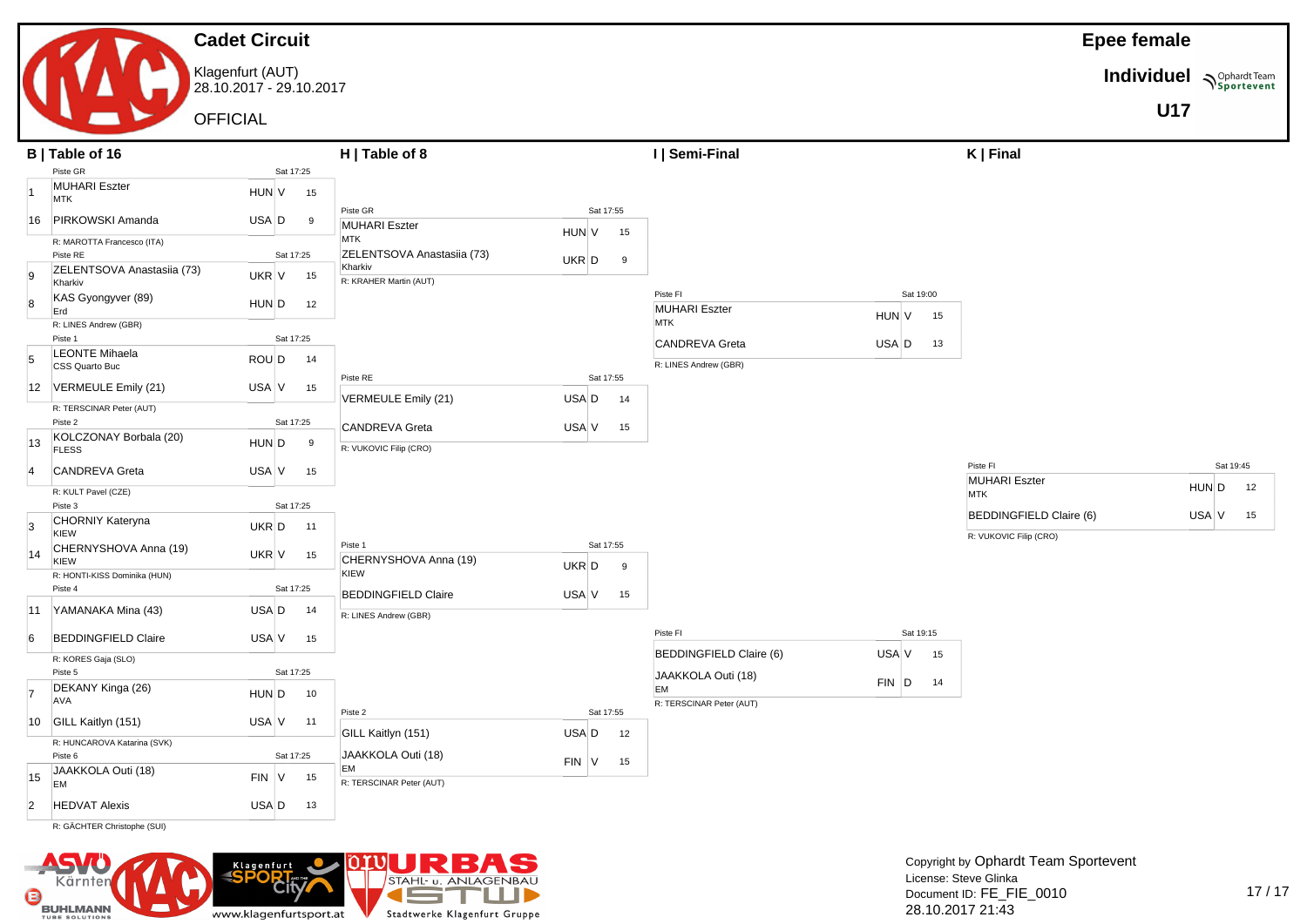

Klagenfurt (AUT) 28.10.2017 - 29.10.2017

**OFFICIAL** 

**Epee female**

**Individuel Sportevent** 

**U17**

# **Final placement**

| <b>Place</b>                    | <b>Nation</b> | <b>Name</b>                    | Club                                                                  | yob                  |
|---------------------------------|---------------|--------------------------------|-----------------------------------------------------------------------|----------------------|
| $\mathbf{1}$                    | <b>USA</b>    | <b>BEDDINGFIELD Claire</b>     |                                                                       | 2001                 |
| 2                               | <b>HUN</b>    | <b>MUHARI Eszter</b>           | <b>MTK</b>                                                            | 2002                 |
| 3                               | <b>USA</b>    | <b>CANDREVA Greta</b>          |                                                                       | 2002                 |
| 3                               | <b>FIN</b>    | <b>JAAKKOLA Outi</b>           | <b>EM</b>                                                             | 2001                 |
| Table of 8                      |               |                                |                                                                       |                      |
| 5                               | <b>UKR</b>    | CHERNYSHOVA Anna               | <b>KIEW</b>                                                           | 2002                 |
| 6                               | <b>USA</b>    | <b>VERMEULE Emily</b>          |                                                                       | 2001                 |
| $\overline{7}$                  | <b>UKR</b>    | ZELENTSOVA Anastasiia          | Kharkiv                                                               | 2001                 |
| 8                               | <b>USA</b>    | <b>GILL Kaitlyn</b>            |                                                                       | 2001                 |
| Table of 16                     |               |                                |                                                                       |                      |
| 9                               | <b>USA</b>    | <b>HEDVAT Alexis</b>           |                                                                       | 2002                 |
| 10                              | <b>UKR</b>    | <b>CHORNIY Kateryna</b>        | <b>KIEW</b>                                                           | 2001                 |
| 11                              | <b>ROU</b>    | <b>LEONTE Mihaela</b>          | <b>CSS Quarto Buc</b>                                                 | 2001                 |
| 12                              | <b>USA</b>    | PIRKOWSKI Amanda               |                                                                       | 2002                 |
| 13                              | <b>HUN</b>    | <b>KOLCZONAY Borbala</b>       | <b>FLESS</b>                                                          | 2001                 |
| 14                              | <b>HUN</b>    | DEKANY Kinga                   | <b>AVA</b>                                                            | 2001                 |
| 15                              | <b>USA</b>    | YAMANAKA Mina                  |                                                                       | 2002                 |
| 16                              | <b>HUN</b>    | <b>KAS Gyongyver</b>           | Erd                                                                   | 2001                 |
| Table of 32                     |               |                                |                                                                       |                      |
| 17                              | ROU           | <b>CONSTANTINESCU Cristina</b> | <b>CSA Steaua Bucuresti</b>                                           | 2002                 |
| 18                              | SUI           | <b>GABUTTI Emilie</b>          | SAL Lugano                                                            | 2002                 |
| 19                              | <b>JPN</b>    | <b>TAKAHASHI Erika</b>         |                                                                       | 2002                 |
| 20                              | <b>UKR</b>    | <b>MUKOID Julia</b>            | <b>KIEW</b>                                                           | 2003                 |
| 21                              | <b>CZE</b>    | <b>BIELESZOVA Veronika</b>     | <b>SC Praha</b>                                                       | 2002                 |
| 21                              | <b>JPN</b>    | <b>SAITO Hana</b>              |                                                                       | 2002                 |
| 23                              | <b>EST</b>    | <b>TARGAMAA Carmen-Lii</b>     | En Garde Haapsalu                                                     | 2001                 |
| 24                              | <b>USA</b>    | <b>LURYE Sarah</b>             |                                                                       | 2002                 |
| 25                              | <b>USA</b>    | <b>RAUSCH Ariana</b>           |                                                                       | 2002                 |
| 26                              | <b>ISR</b>    | <b>FEYGIN Nikol</b>            | Maccabi Maalot                                                        | 2003                 |
| 27                              | <b>JPN</b>    | <b>MARUYAMA Sakura</b>         |                                                                       | 2001                 |
| 28                              | <b>UKR</b>    | SADOVA Darija                  | Khmelnitskiy                                                          | 2002                 |
| 29                              | <b>ROU</b>    | <b>DURAU Claudia</b>           | <b>LPS Craiova</b>                                                    | 2001                 |
| 30                              | <b>EST</b>    | PRELA Anna                     | SBSK Draakon                                                          | 2002                 |
| 31                              | <b>HUN</b>    | LASZLO Luca                    | <b>FLESS</b>                                                          | 2001                 |
| 32                              | <b>GER</b>    | <b>ALBRECHT Giulia</b>         | WÜ Heidenheimer SB                                                    | 2003                 |
| Table of 64                     |               |                                |                                                                       |                      |
| 33                              | <b>POL</b>    | ZGRYZNIAK Kinga                | RMKS Rybnik                                                           | 2003                 |
| 34                              | <b>HUN</b>    | <b>KALMAN Gyongyver</b>        | DHSE-PMD                                                              | 2003                 |
| 35                              | <b>GBR</b>    | <b>LOUIS Avery</b>             |                                                                       | 2001                 |
| 36                              | <b>HUN</b>    | <b>WETZKER Laura</b>           | <b>VASAS</b>                                                          | 2002                 |
| 37                              | POL           | STASZULONEK Karolina           | <b>Piast Gliwice</b>                                                  | 2002                 |
| 38                              | <b>UKR</b>    | <b>HLUBOKA Anastasiia</b>      | <b>KIEW</b>                                                           | 2002                 |
| 39                              | <b>USA</b>    | <b>YEU Irene</b>               |                                                                       | 2002                 |
| 40                              | <b>BEL</b>    | <b>VANDINGENEN Aube</b>        | Catena                                                                | 2001                 |
| 41                              | CAN           | GUO Zi Shan                    |                                                                       | 2002                 |
| 42                              | GRE           | RODOPOULOU Nefeli              | <b>IRIDA</b>                                                          | 2003                 |
|                                 |               | Klagenfurt                     |                                                                       | ardt Team Sportevent |
| Kärnten                         |               | <b>PLAND THE</b><br>DO)        | Steve Glinka<br>STAHL-<br><b>u. ANLAGENBAU</b><br>int ID: FE_FIE_0012 |                      |
| (E)                             |               |                                | )17 20:35                                                             |                      |
| HLMANN<br><b>TUBE SOLUTIONS</b> |               | www.klagenfurtsport.at         | Stadtwerke Klagenfurt Gruppe                                          | 1/                   |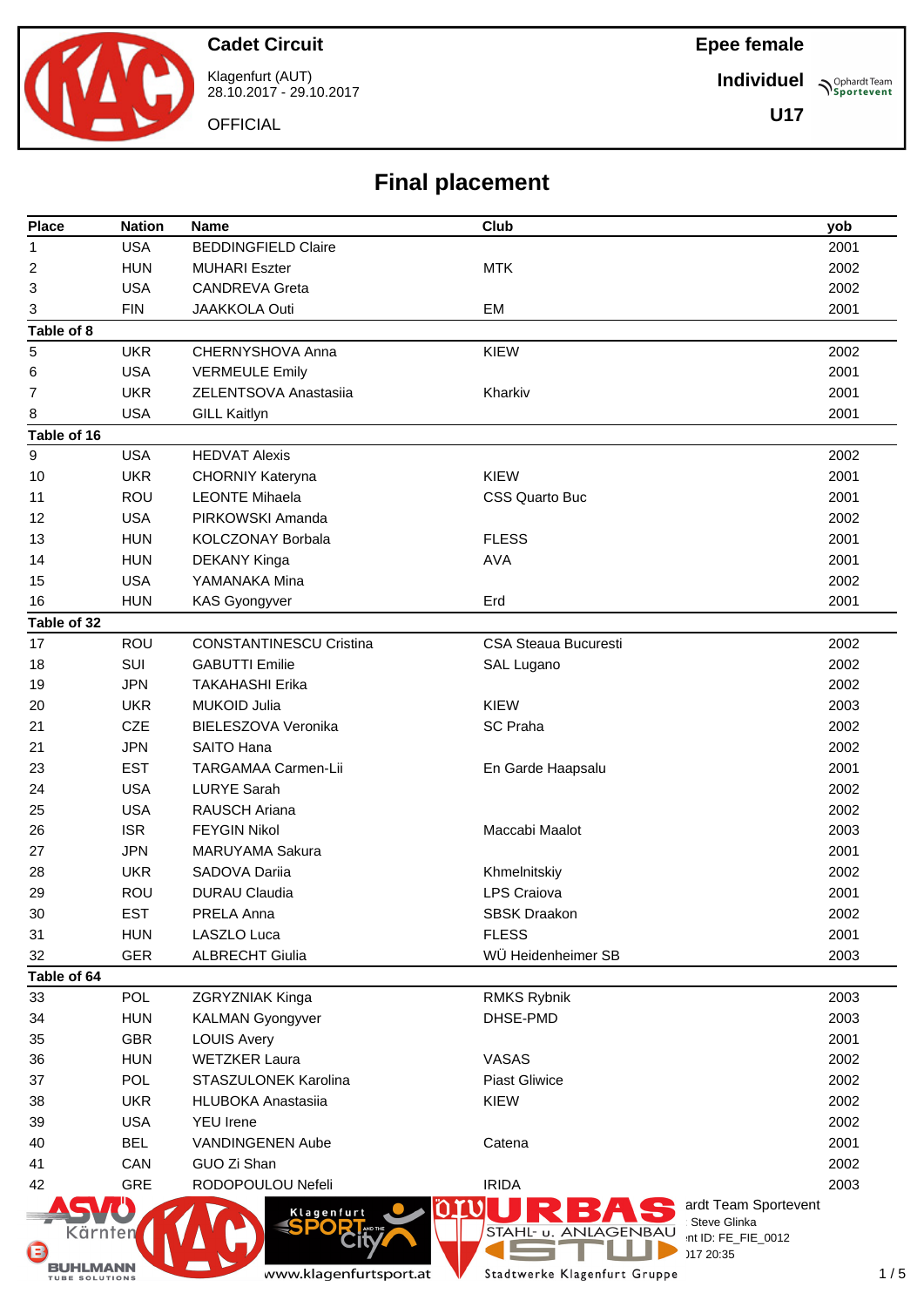

Klagenfurt (AUT) 28.10.2017 - 29.10.2017

**OFFICIAL** 

**Epee female**

**Individuel Sportevent** 

**U17**

| <b>Place</b> | <b>Nation</b> | <b>Name</b>                  | Club                        | yob  |
|--------------|---------------|------------------------------|-----------------------------|------|
| 43           | ROU           | <b>ENACHE Talida Teodora</b> | <b>CS UNEFS Bucuresti</b>   | 2001 |
| 44           | <b>HUN</b>    | <b>SZARVAS Rita</b>          | <b>FLESS</b>                | 2003 |
| 45           | <b>HUN</b>    | DEBRECZENI Noemi             | <b>FLESS</b>                | 2002 |
| 46           | <b>GBR</b>    | OIEN Jacqueline              | <b>Haverstock FC</b>        | 2001 |
| 47           | <b>USA</b>    | <b>BINDAS Blowden</b>        |                             | 2001 |
| 48           | <b>USA</b>    | <b>LANZMAN Anna</b>          |                             | 2001 |
| 49           | <b>BEL</b>    | <b>WASIAK Axelle</b>         | <b>Flanders Fencing</b>     | 2001 |
| 50           | ROU           | <b>MOROIANU Bianca</b>       | <b>CSS Quarto Buc</b>       | 2003 |
| 51           | <b>JPN</b>    | <b>HASUI Hina</b>            |                             | 2001 |
| 52           | <b>USA</b>    | <b>TANIBAJEVA Rachel</b>     |                             | 2001 |
| 53           | POL           | <b>KWIECIEN Julia</b>        | Muszkieter Gliwice          | 2001 |
|              | <b>ISR</b>    | <b>BOGDANOV Adele</b>        | Maccabi Maalot              | 2003 |
| 54           |               | <b>ZENS Anna</b>             |                             |      |
| 55           | <b>GER</b>    |                              | SA Fechterring Hochwald     | 2003 |
| 56           | <b>GER</b>    | <b>LOH Pauline</b>           | WÜ Heidenheimer SB          | 2001 |
| 57           | <b>FIN</b>    | SAAVALAINEN Hannah           | EM                          | 2001 |
| 58           | <b>HUN</b>    | <b>TURCSAK Bianka</b>        | <b>BVSC</b>                 | 2001 |
| 59           | <b>BLR</b>    | DZEKEVICH Katsiaryna         |                             | 2002 |
| 60           | <b>HUN</b>    | <b>TOTHMATYAS Zsofia</b>     | <b>VASAS</b>                | 2002 |
| 61           | <b>CZE</b>    | CERVENKOVA Katerina          | <b>SC Praha</b>             | 2001 |
| 62           | <b>BEL</b>    | <b>BEKEN Solane</b>          |                             | 2001 |
| 63           | ROU           | <b>GHICA Andrada</b>         | <b>ACS Stesial</b>          | 2003 |
| 64           | <b>AUT</b>    | ZERLAUTH Anna Lea            | VA FTS Dornbirn             | 2003 |
| Table of 128 |               |                              |                             |      |
| 65           | <b>HUN</b>    | <b>BUKI Lili</b>             | OMS-Tata                    | 2002 |
| 66           | <b>JPN</b>    | <b>NAGAI Anna</b>            |                             | 2002 |
| 67           | POL           | RAKOCZY Natalia              | Palac Mlodziezy Kato        | 2002 |
| 68           | <b>HUN</b>    | <b>MATHE Csenge Olivia</b>   | <b>VASAS</b>                | 2003 |
| 69           | <b>AUT</b>    | <b>GRABHER Antonia</b>       | VA FTS Dornbirn             | 2001 |
| 70           | <b>EST</b>    | <b>PALK Madli</b>            | En Garde Haapsalu           | 2003 |
| 71           | <b>USA</b>    | SHEFFIELD Lake               |                             | 2001 |
| 72           | <b>GBR</b>    | <b>TAYLOR Eleanor</b>        | <b>Bedford FC</b>           | 2002 |
| 73           | <b>HUN</b>    | LIPTHAY Hanna                | VASAS                       | 2002 |
| 74           | <b>JPN</b>    | <b>INAYAMA Yuri</b>          |                             | 2002 |
| 75           | ROU           | <b>KATO Zsofia</b>           | CS Satu Mare                | 2002 |
| 76           | POL           | ZIETEK Patrycja              |                             | 2002 |
| 77           | <b>GER</b>    | <b>TEUBER Carolin</b>        | WÜ Heidenheimer SB          | 2001 |
| 77           | <b>HUN</b>    | PEREMICZKI Zsofia            | <b>MTK</b>                  | 2001 |
| 79           | <b>CZE</b>    | <b>VOLAKOVA Hana</b>         | Dukla Olomouc               | 2002 |
| 80           | <b>EST</b>    | <b>LAGE Getter</b>           | <b>Tallinna Mook</b>        | 2002 |
| 80           | POL           | WROBLEWSKA Agata             | <b>WKS Kolejarz Wroclaw</b> | 2001 |
| 82           | CZE           | <b>VINCENCOVA Ester</b>      | <b>SC Praha</b>             | 2001 |
| 82           | SUI           | <b>BOUILLANT Audrey</b>      | <b>SEVM Vevey</b>           | 2002 |
| 84           | <b>UKR</b>    | <b>MAZUR Yeva</b>            | Khmelnitskiy                | 2003 |
| 85           | <b>ROU</b>    | <b>KISS Astrid</b>           | <b>CS Satu Mare</b>         | 2002 |
| 86           | <b>GBR</b>    | <b>PARMAR Ellie</b>          | Redhill and Reigate         | 2001 |
| 87           | POL           | <b>KLASIK Alicja</b>         | <b>RMKS Rybnik</b>          | 2004 |
| 88           | <b>GBR</b>    | <b>ROBSON Emilia</b>         | Newcastle FC                | 2002 |
| 89           | <b>AUT</b>    | <b>GRABHER Konstanze</b>     | VA FTS Dornbirn             | 2004 |
| 90           | <b>GBR</b>    | <b>SIMMONDS Constance</b>    |                             | 2001 |

BUHLMANN

Kärnten



**City** 

**Klagenfurt** 



**CONTRACT** 

Е

erdt Team Sportevent

**License:** Steve Glinka  $P^{\sim}$  nt ID: FE\_FIE\_0012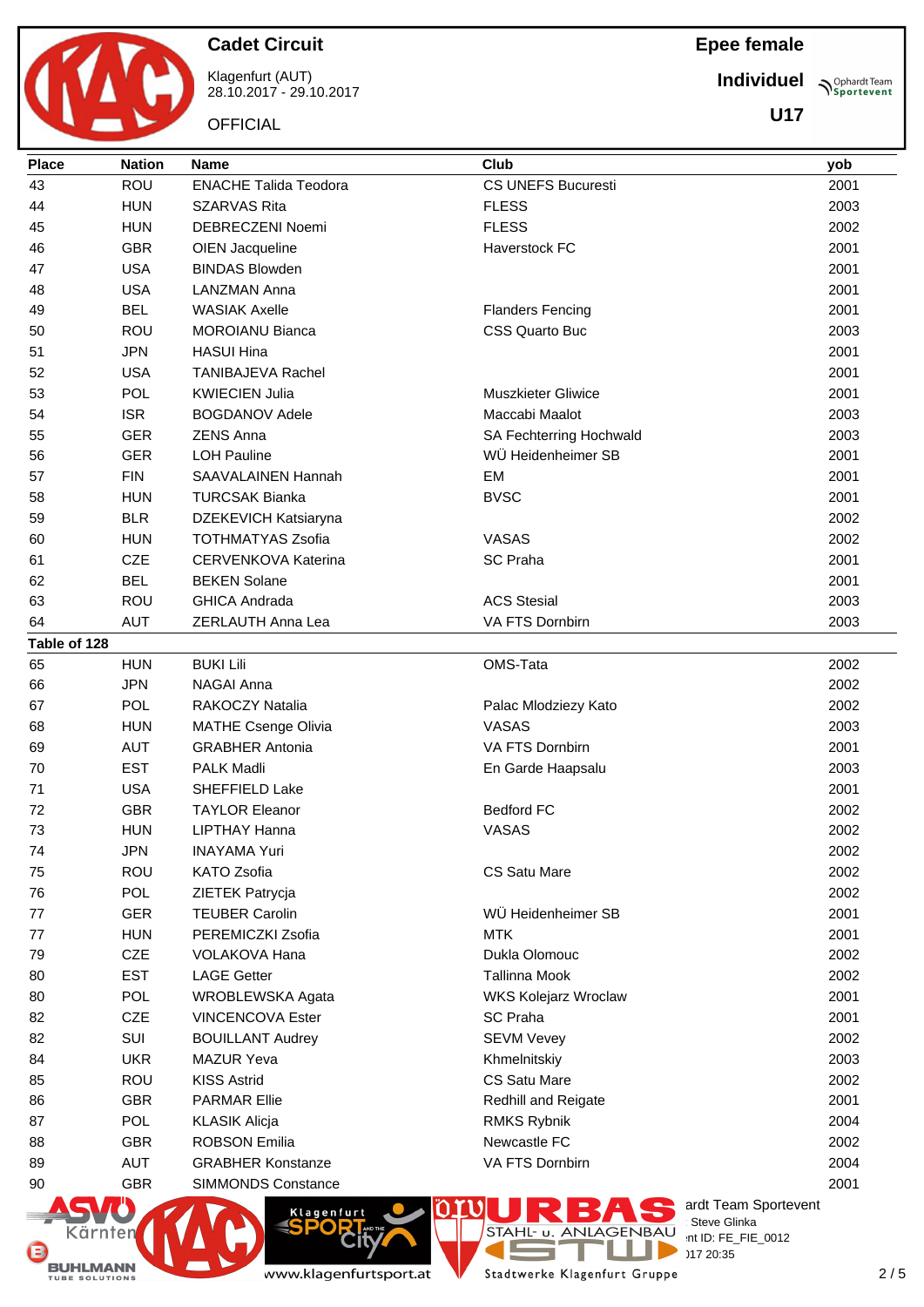Klagenfurt (AUT) 28.10.2017 - 29.10.2017

**OFFICIAL** 

#### **Epee female**

**Individuel Sportevent** 

**U17**

| <b>Place</b> | <b>Nation</b> | <b>Name</b>                    | Club                                            | yob  |
|--------------|---------------|--------------------------------|-------------------------------------------------|------|
| 91           | <b>BLR</b>    | MYSHKAVETS Darya               |                                                 | 2002 |
| 92           | <b>CZE</b>    | AIGERMANOVA Gabriela           | TJ Lokomotiva Teplic                            | 2002 |
| 93           | <b>CZE</b>    | PROKSIKOVA Patricie            | <b>SC Praha</b>                                 | 2002 |
| 94           | CRO           | <b>GALIC Ana</b>               | MK Split                                        | 2003 |
| 95           | ROU           | <b>MELINTESCU Ana Maria</b>    | <b>ACS Stesial</b>                              | 2003 |
| 96           | SUI           | AEBERSOLD Sayoko               | <b>SEG Geneve</b>                               | 2001 |
| 97           | ROU           | <b>ZOTA Diana</b>              | <b>CSS Quarto Buc</b>                           | 2003 |
| 98           | SUI           | <b>CROVETTO Vera</b>           | LUG Lugano                                      | 2002 |
| 99           | SUI           | <b>SAPIN Galadrielle Tunde</b> | <b>CER Romont</b>                               | 2001 |
| 100          | CRO           | <b>GNJIDIC Lucija</b>          | <b>CAFC Mladost</b>                             | 2001 |
| 101          | <b>GBR</b>    | <b>BLACK Abagael</b>           | Plymouth FC                                     | 2003 |
| 102          | <b>GBR</b>    | PAPADOPOULOS Keira             | Dunblane                                        | 2003 |
| 103          | SUI           | IZZO Iulia                     | SAL Lugano                                      | 2002 |
| 104          | <b>BUL</b>    | <b>HRISTOVA Silvena</b>        | Cherno more 69                                  | 2001 |
| 105          | <b>GRE</b>    | <b>TSIRONI Anna</b>            | <b>VARI</b>                                     | 2002 |
| 106          | <b>USA</b>    | <b>LIN Jessica</b>             |                                                 | 2003 |
| 106          | <b>GRE</b>    | <b>KARAMPINI Eirini</b>        | <b>IRIDA</b>                                    | 2002 |
| 108          | ROU           | PFEIFER Melany                 | <b>CS Satu Mare</b>                             | 2001 |
| 109          | <b>GBR</b>    | <b>RESTON Eva</b>              | Aldershot FC                                    | 2004 |
| 110          | <b>USA</b>    | <b>BULAVKO Sofya</b>           |                                                 | 2002 |
| 111          | <b>USA</b>    | <b>GREGORY Elizabeth</b>       |                                                 | 2001 |
| 112          | <b>BEL</b>    | <b>ROMMES Noelia</b>           | CE Charlemagne                                  | 2003 |
| 113          | <b>USA</b>    | <b>MARTUS Cosima</b>           |                                                 | 2001 |
| 114          | <b>POL</b>    | SABALSKA Ewelina               | MKS Kusy Szczecin                               | 2003 |
| 114          | <b>UKR</b>    | <b>CHAVIGNY Sophie</b>         | <b>KIEW</b>                                     | 2003 |
| 116          | ROU           | <b>CRACIUN Maria</b>           | <b>CS Satu Mare</b>                             | 2003 |
| 117          | <b>GBR</b>    | <b>STEWART Alex</b>            |                                                 | 2001 |
| 118          | SUI           | <b>VILLIGER Elin</b>           | <b>ZFC Zürich</b>                               | 2001 |
| 119          | ROU           | <b>DRAGHICI Ioana</b>          | <b>ACS Stesial</b>                              | 2004 |
| 120          | <b>CRO</b>    | <b>DELIC Lara</b>              | <b>MK Split</b>                                 | 2003 |
| 121          | <b>POL</b>    | <b>WIKTOR Weronika</b>         | PTG Sokol Mielec                                | 2002 |
| 122          | <b>GBR</b>    | FOXWELL-MOSS Taylor            | Plymouth FC                                     | 2001 |
| 123          | <b>UKR</b>    | <b>SLAVYNSKA Albina</b>        | KIEW                                            | 2002 |
| 123          | <b>JPN</b>    | <b>SATO Kotomi</b>             |                                                 | 2001 |
| 125          | POL           | FRYSTACKA Petrycja             | <b>RMKS Rybnik</b>                              | 2003 |
| 126          | <b>GBR</b>    | <b>LEVER Rachael</b>           | <b>TROYES CHAM</b>                              | 2002 |
| 127          | <b>UKR</b>    | <b>BIELOUS Diana</b>           | Dnipropetrovsk                                  | 2001 |
| 128          | POL           | JANELLI Zofia                  | <b>KS Szpada Wroclaw</b>                        | 2002 |
| Table of 256 |               |                                |                                                 |      |
| 129          | SUI           | PASCHE Alyssa                  | <b>CEM Morges</b>                               | 2002 |
| 129          | <b>BLR</b>    | MIKHALEVICH Anhelina           |                                                 | 2001 |
| 131          | <b>GBR</b>    | <b>HENDERSON-ROE Maia</b>      | <b>Keszler Fencing Club</b>                     | 2001 |
| 131          | <b>SUI</b>    | <b>BOSCHERINI Victoria</b>     | <b>SEVM Vevey</b>                               | 2002 |
| 133          | <b>SVK</b>    | <b>BURSOVA Regina</b>          | Akademia sermu                                  | 2001 |
| 134          | ROU           | <b>MATACHE Cristina</b>        | <b>LPS Craiova</b>                              | 2001 |
| 135          | <b>GER</b>    | <b>GEIST Franziska</b>         | WÜ Heidenheimer SB                              | 2002 |
| 136          | <b>CZE</b>    | <b>HORNOVA Barbora</b>         | <b>TJ Lokomotiva Karlov</b>                     | 2002 |
| 137          | SUI           | ROMEO Virgina                  | LUG Lugano                                      | 2002 |
| 138          | <b>BLR</b>    | PANTSIALEYEVA Yeva             |                                                 | 2001 |
|              |               | <b>DATE</b>                    | Klagenfurt <b>ODDDRBAS</b> ardt Team Sportevent |      |



Kärnten

**Rit** 

**O** 



J.

**License:** Steve Glinka  $P^{\sim}$  nt ID: FE\_FIE\_0012

 $\frac{1}{2}$  20:35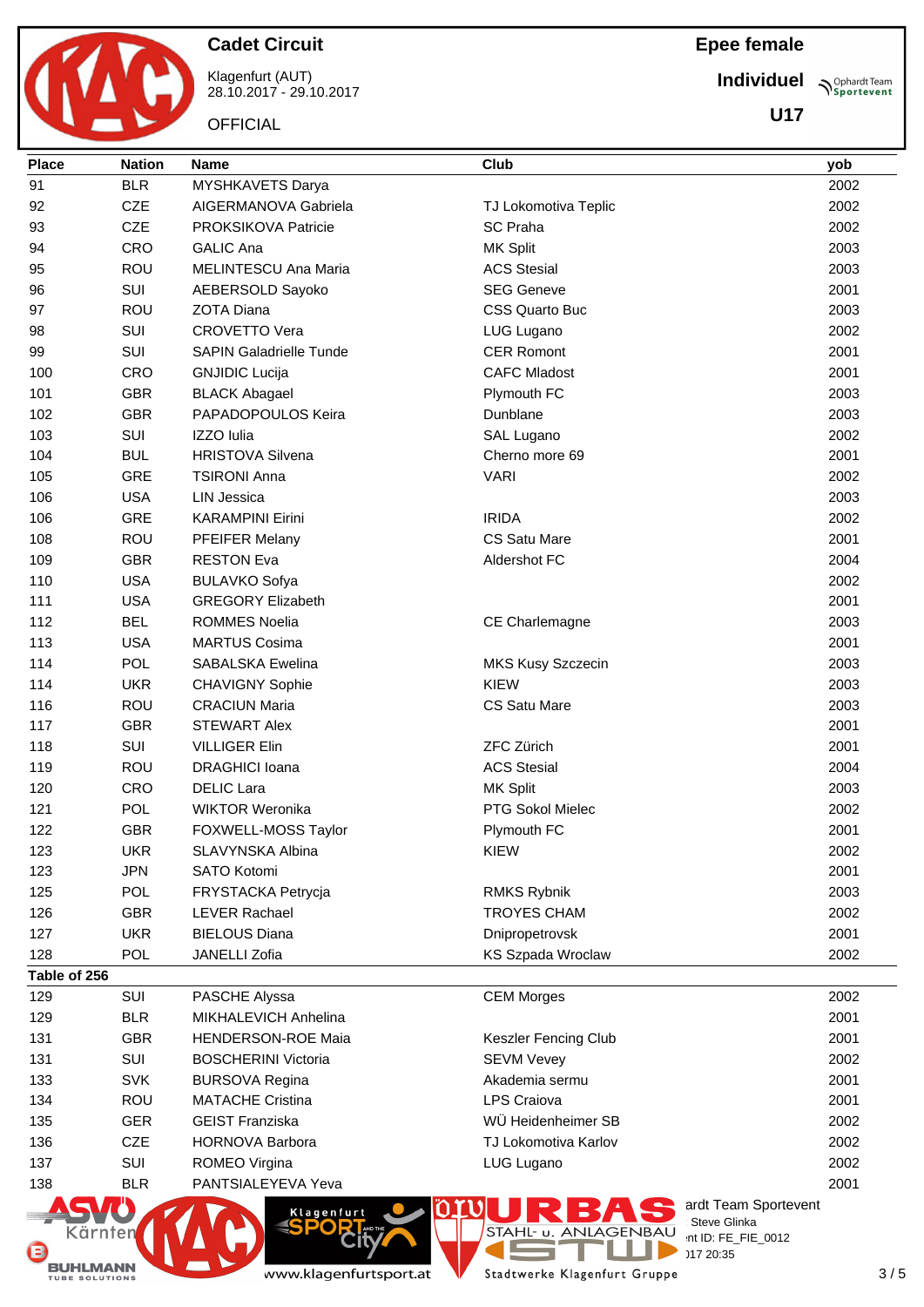Klagenfurt (AUT) 28.10.2017 - 29.10.2017

**OFFICIAL** 

### **Epee female**

**Individuel Sportevent** 

**U17**

| <b>Place</b>       | <b>Nation</b> | <b>Name</b>                | Club                                      | yob  |
|--------------------|---------------|----------------------------|-------------------------------------------|------|
| 139                | <b>POL</b>    | SULEJ Zuzanna              | WARSZAWIANKA                              | 2001 |
| 140                | ROU           | <b>NURCIU Elena</b>        | <b>CS Farul Constanta</b>                 | 2004 |
| 141                | <b>HUN</b>    | <b>DEMENY Kata</b>         | OMS-Tata                                  | 2002 |
| 142                | <b>HUN</b>    | PRUZSINA Panna             | <b>TSC</b>                                | 2003 |
| 143                | <b>GER</b>    | ALVES DE LIMA Carolina     | Heidenheimer SB                           | 2004 |
| 144                | <b>USA</b>    | <b>DOLGONOS Melanie</b>    |                                           | 2001 |
| 144                | <b>GBR</b>    | <b>DUDLEY Amelia</b>       | Royal Tunbridge Well                      | 2001 |
| 146                | <b>POL</b>    | PARYSEK Zofia              | <b>SKS FLESZ Swidnica</b>                 | 2001 |
| 147                | ROU           | <b>DINUT Andreia</b>       | <b>LPS Craiova</b>                        | 2001 |
| 148                | <b>HUN</b>    | <b>GABOR Agnes</b>         | Vasas                                     | 2001 |
| 149                | <b>ISR</b>    | <b>DROR Yasmin Bertin</b>  | Hapoel Kfar-Saba                          | 2001 |
| 150                | CRO           | LUSIC Helena               |                                           | 2001 |
| 151                | <b>POL</b>    | GWOZDZ Julia               | Bytomskie Towarzystwo Szermiercze         | 2002 |
| 152                | <b>GER</b>    | <b>HAMEL Mascha</b>        | SH FG Segeberg                            | 2001 |
| 153                | <b>POL</b>    | JAROSZEK Aleksandra        | Palac Mlodziezy Katowice                  | 2001 |
| 154                | <b>BLR</b>    | ZARETSKAYA Lizaveta        |                                           | 2003 |
| 155                | <b>BEL</b>    | <b>WASIAK Aude</b>         | <b>Flanders Fencing</b>                   | 2003 |
| 156                | <b>GER</b>    | <b>ROPKE Greta</b>         | SH FG Segeberg                            | 2002 |
| 156                | SUI           | <b>PETRINI Claire</b>      | SAL Lugano                                | 2003 |
| 158                | <b>BLR</b>    | ALEKSEYEVA Ekaterina       | SDUSHOR PROFSOUZY                         | 2004 |
| 159                | <b>POL</b>    | <b>TOMASZEWSKA Natalia</b> | MKS Kusy Szczecin                         | 2003 |
| 160                | <b>HUN</b>    | <b>TANTMANN Evelin</b>     | OMS-Tata                                  | 2002 |
| 161                | <b>BLR</b>    | <b>KUZMICH Aliaksandra</b> |                                           | 2001 |
| 162                | <b>POL</b>    | <b>MARUCHA Weronika</b>    | <b>SKS FLESZ Swidnica</b>                 | 2001 |
| 162                | <b>AUT</b>    | <b>KNECHTL Lucia</b>       |                                           | 2003 |
| 164                | <b>GRE</b>    | CHRISTOU Theodora          | <b>IRIDA</b>                              | 2002 |
| <b>First Round</b> |               |                            |                                           |      |
| 165                | <b>POL</b>    | PEKALA Beata               | <b>RMKS Rybnik</b>                        | 2002 |
| 166                | <b>JPN</b>    | AKASHI Manami              |                                           | 2002 |
| 167                | <b>POL</b>    | <b>WLOCZKA Oliwia</b>      | Bytomskie Towarzystwo Szermiercze         | 2002 |
| 168                | <b>BUL</b>    | POPOVA Yana                | Levski                                    | 2003 |
| 168                | CRO           | <b>VUKOJEVIC Andrea</b>    | <b>MK Split</b>                           | 2002 |
| 170                | <b>BUL</b>    | LULEVA Ekaterina           | Levski                                    | 2002 |
| 171                | <b>HUN</b>    | <b>KOVACS Vivien</b>       | <b>FLESS</b>                              | 2002 |
| 172                | <b>ISR</b>    | <b>ALAMUR Mia</b>          | Club Modiin                               | 2003 |
| 173                | SUI           | <b>CHALON Estelle</b>      | <b>SEN Neuchatel</b>                      | 2001 |
| 174                | <b>TUR</b>    | <b>AYDIN Emine Ipek</b>    | Kocaeli Buyuksehir Belediye Kagit SK      | 2003 |
| 175                | <b>JPN</b>    | <b>CHIBA KEI</b>           |                                           | 2001 |
| 176                | <b>GBR</b>    | <b>SUMMERS Isabella</b>    |                                           | 2003 |
| 177                | <b>SRB</b>    | <b>KECMAN Milica</b>       | MK Silni                                  | 2002 |
| 178                | <b>CRO</b>    | VUCKOVIC SOKOVIC Viktorija | Inter                                     | 2001 |
| 179                | SUI           | <b>BURKHARD Isabelle</b>   | FCB Bern                                  | 2001 |
| 180                | <b>USA</b>    | <b>GAO Emily</b>           |                                           | 2001 |
| 181                | <b>UKR</b>    | PRYLYPKO Olena             | <b>KIEW</b>                               | 2001 |
| 181                | <b>AUT</b>    | ELLIOTT-HUMER Mia          | OÖ OÖ Landesfechtklub                     | 2002 |
| 183                | <b>ROU</b>    | <b>ION Theodora</b>        | <b>CS Farul Constanta</b>                 | 2004 |
| 183                | AUT           | <b>AGATH Thordis</b>       |                                           | 2001 |
| 185                | <b>SLO</b>    | <b>VANCEK Lucija</b>       | <b>SK Branik</b>                          | 2004 |
| 185                | <b>SRB</b>    | <b>ANTIC Teodora</b>       | MK Silni                                  | 2003 |
|                    |               | <b>TANK</b><br>Klagenfurt  | <b>DIULIE BAS</b><br>ardt Team Sportevent |      |

www.klagenfurtsport.at

C

**City** 

**BUHLMANN** 

Kärnten

Τ Stadtwerke Klagenfurt Gruppe

J.

**IC** 

**License:** Steve Glinka  $P^{\sim}$  nt ID: FE\_FIE\_0012

 $\frac{1}{2}$  20:35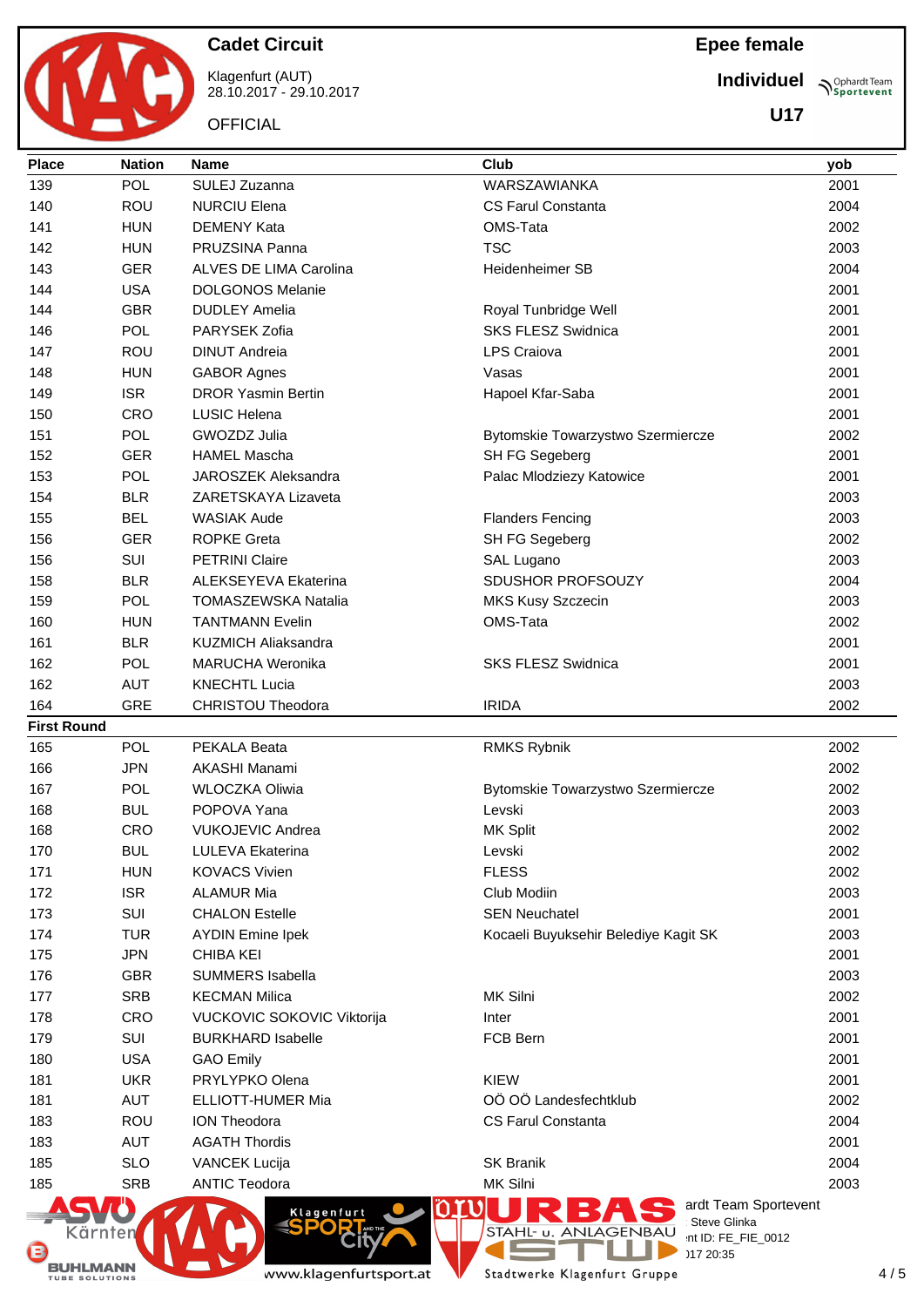

Klagenfurt (AUT) 28.10.2017 - 29.10.2017

**OFFICIAL** 

#### **Epee female**

**Individuel**

**U17**

**Sportevent** 

| <b>Place</b> | <b>Nation</b> | <b>Name</b>                  | Club                       | yob  |
|--------------|---------------|------------------------------|----------------------------|------|
| 185          | <b>CZE</b>    | <b>CMEJRKOVA Klara</b>       | Sokol Dejvice              | 2002 |
| 185          | <b>GRE</b>    | PAPANASTASIOU Athina Sofia   | <b>ODYSSEAS HALANDRIOU</b> | 2003 |
| 185          | <b>BLR</b>    | <b>VEBER Lizaveta</b>        | <b>SDUSHOR PROFSOUZY</b>   | 2001 |
| 190          | <b>CZE</b>    | PESULOVA Magdalena           | Lokomotiva Pilsen          | 2001 |
| 190          | <b>FIN</b>    | SOHLBERG Oona                | <b>EM</b>                  | 2002 |
| 192          | <b>SVK</b>    | <b>SUSTAKOVA Laura Alice</b> | <b>BSK Bratislava</b>      | 2002 |
| 193          | <b>CRO</b>    | <b>JOLIC Jelena</b>          | <b>CAFC Mladost</b>        | 2003 |
| 194          | <b>CRO</b>    | MAJDANDZIC Maja              | <b>CAFC Mladost</b>        | 2002 |
| 194          | <b>ROU</b>    | <b>OLTEANU Daria</b>         | CSS 1 Constanta            | 2003 |
| 196          | <b>ISR</b>    | <b>GALPER Eva</b>            | Maccabi Jerusalem          | 2002 |
| 197          | SUI           | <b>ANDERES Julia</b>         | <b>CEFL Florimont</b>      | 2003 |
| 198          | <b>AUT</b>    | <b>SCHALL Noelle</b>         | KÄ KAC Klagenfurt          | 2002 |
| 199          | <b>POL</b>    | ZACHOROWSKA Aleksandra       | Muszkieter Gliwice         | 2002 |
| 200          | SUI           | PETTOLA Chiara               | LUG Lugano                 | 2003 |
| 201          | <b>ISR</b>    | <b>TAL Roni</b>              | Club Modiin                | 2004 |
| 202          | <b>AUT</b>    | <b>SCHLAGER Anna</b>         | <b>KAC Klagenfurt</b>      | 2003 |
| 202          | <b>ISR</b>    | YAKOBSON Michelle            | Maccabi Maalot             | 2002 |
| 204          | <b>BUL</b>    | ERMENKOVA Joanna             | Sofia                      | 2004 |
| 205          | <b>UKR</b>    | <b>HULIAIHRODSKA Yana</b>    | Lviv                       | 2003 |
| 206          | <b>SVK</b>    | ZAKOVA Hana Tamara           | <b>BSK Bratislava</b>      | 2002 |
| 207          | <b>SVK</b>    | <b>CIPAROVA Natasa</b>       | <b>BSK Bratislava</b>      | 2002 |
| 208          | <b>SRB</b>    | <b>BALTIC Jana</b>           | MK Crvena Zvezda           | 2003 |
| 209          | <b>AUT</b>    | <b>SCHWENDINGER Fabienne</b> | <b>VA FTS Dornbirn</b>     | 2003 |
| 210          | <b>AUT</b>    | <b>DEISL Stefanie</b>        |                            | 2003 |

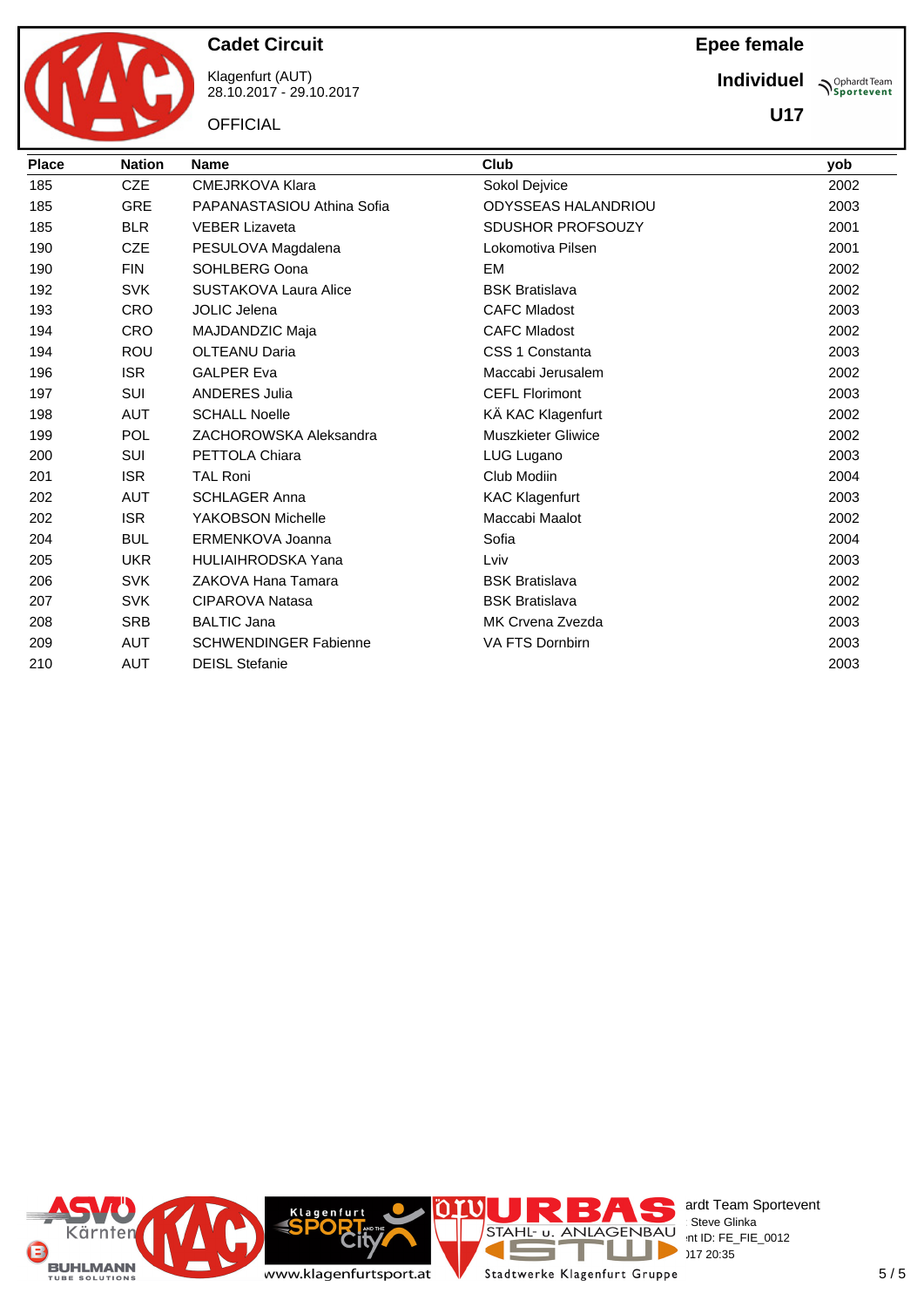

Klagenfurt (AUT) 28.10.2017 - 29.10.2017

**OFFICIAL** 

## **Epee female**

**Individuel Sportevent** 

**U17**

## **Referees activity**

|            | <b>Nation Foil Epee Sabre Name</b> |           |                            |              |  | Pools x        | y              | z              | A            | В            | H | п | Κ |                | Ref Vid | Ass          |
|------------|------------------------------------|-----------|----------------------------|--------------|--|----------------|----------------|----------------|--------------|--------------|---|---|---|----------------|---------|--------------|
| <b>AUT</b> |                                    |           | <b>FELSBERGER Tobias</b>   |              |  |                |                |                |              |              |   |   |   | 0              | 0       | 0            |
|            |                                    |           | <b>KRAHER Martin</b>       | 1            |  | 1              | $\overline{2}$ |                | 1            |              | 1 |   |   | 6              | 0       | 2            |
|            |                                    |           | <b>KLEMEN Marco</b>        |              |  |                |                |                |              |              |   |   |   | 0              | 0       | 0            |
|            |                                    | D         | <b>SCHMEDLER Katharina</b> |              |  |                |                |                |              |              |   |   |   | 0              | 0       | 0            |
|            | D                                  | CN        | <b>TERSCINAR Peter</b>     | $\mathbf 1$  |  | 1              | $\overline{c}$ | $\mathbf{1}$   | $\mathbf{1}$ | $\mathbf{1}$ | 1 | 1 |   | 9              | 0       | 1            |
|            |                                    |           | <b>LACH Werner</b>         | $\mathbf{1}$ |  | $\overline{2}$ | $\overline{2}$ | $\mathbf{1}$   |              |              |   |   |   | 6              | 0       | 0            |
| <b>BEL</b> |                                    |           | <b>DERAMAIX Merlin</b>     | $\mathbf{1}$ |  |                |                |                |              |              |   |   |   | $\mathbf{1}$   | 0       | 0            |
| <b>BLR</b> |                                    |           | PRYIEMKA Valery            | $\mathbf 1$  |  | 1              | 2              | 1              |              |              |   |   |   | 5              | 0       | 0            |
| <b>BUL</b> |                                    |           | <b>MONEV Simeon</b>        | $\mathbf 1$  |  | $\mathbf{1}$   | 3              | $\mathbf{1}$   | $\mathbf{1}$ |              |   |   |   | $\overline{7}$ | 0       | 0            |
| <b>CRO</b> |                                    |           | <b>VUKOVIC Filip</b>       | $\mathbf{1}$ |  | $\mathbf{1}$   | 3              | $\mathbf{1}$   | $\mathbf{1}$ |              | 1 |   | 1 | 9              | 0       | $\mathbf{1}$ |
| <b>CZE</b> |                                    |           | <b>VALC Jiri</b>           | $\mathbf 1$  |  |                |                |                |              |              |   |   |   | 1              | 0       | 0            |
|            |                                    |           | <b>KADLEC Martin</b>       | $\mathbf 1$  |  |                |                |                |              |              |   |   |   | $\mathbf{1}$   | 0       | 0            |
|            |                                    |           | <b>KULT Pavel</b>          | $\mathbf{1}$ |  | $\mathbf{1}$   | $\overline{2}$ | $\mathbf{1}$   | $\mathbf{1}$ | $\mathbf{1}$ |   |   |   | $\overline{7}$ | 0       | 0            |
| <b>GBR</b> |                                    |           | <b>AYANWALE Kola</b>       |              |  |                |                |                |              |              |   |   |   | 0              | 0       | 0            |
|            |                                    |           | <b>BLACKMORE Noah</b>      | 1            |  | 1              | 1              | 1              |              |              |   |   |   | 4              | 0       | 0            |
|            |                                    |           | <b>GRAHAM Rosalind</b>     | $\mathbf 1$  |  | 1              | 3              | $\mathbf{1}$   |              |              |   |   |   | 6              | 0       | 0            |
|            |                                    |           | <b>LINES Andrew</b>        | $\mathbf 1$  |  | 1              | 2              | 1              |              | 1            | 1 | 1 |   | 8              | 0       | 2            |
|            |                                    |           | <b>MCDERMOTT Chiara</b>    | $\mathbf 1$  |  |                |                |                |              |              |   |   |   | 1              | 0       | 0            |
| <b>GER</b> |                                    | <b>CN</b> | ROSENBAUM Florian          | $\mathbf 1$  |  |                |                |                |              |              |   |   |   | 1              | 0       | 0            |
| <b>HUN</b> |                                    |           | <b>BEKEFI Daniel</b>       | $\mathbf{1}$ |  | 1              | 1              | $\overline{c}$ | 1            |              |   |   |   | 6              | 0       | 0            |
|            |                                    | B         | <b>HORVATH Attila</b>      |              |  |                |                |                |              |              |   |   |   | 0              | 0       | 0            |
|            |                                    | B         | <b>MARKOVICS Gyorgy</b>    | $\mathbf 1$  |  |                |                |                |              |              |   |   |   | 1              | 0       | 0            |
|            | B                                  | B         | <b>SZENTIRMAI Rita</b>     |              |  |                |                |                |              |              |   |   |   | 0              | 0       | 0            |
|            |                                    |           | <b>HONTI-KISS Dominika</b> | $\mathbf 1$  |  | 1              | 1              | 1              | 1            | 1            |   |   |   | 6              | 0       | 0            |
|            | B                                  |           | <b>TAMAS Henriette</b>     | 1            |  | 1              | 1              | 1              |              |              |   |   |   | 4              | 0       | 0            |
| <b>ITA</b> |                                    |           | <b>MAROTTA Francesco</b>   | $\mathbf 1$  |  | 1              | $\overline{2}$ | $\mathbf{1}$   | $\mathbf{1}$ | $\mathbf{1}$ |   |   |   | $\overline{7}$ | 0       | 0            |
|            |                                    |           | <b>FREZZA Pietro</b>       | $\mathbf 1$  |  |                |                |                |              |              |   |   |   | 1              | 0       | 0            |
| <b>POL</b> |                                    | CN        | <b>JANTAS Andrzej</b>      | $\mathbf 1$  |  |                |                |                |              |              |   |   |   | 1              | 0       | 0            |
|            |                                    | B         | SZCZESNIAK Piotr           | $\mathbf 1$  |  | 1              | $\overline{c}$ | $\mathbf{1}$   |              |              |   |   |   | 5              | 0       | 0            |
|            |                                    |           | WOJCIKOWSKA Izabela        | $\mathbf 1$  |  | 1              | $\overline{c}$ | $\mathbf{1}$   |              |              |   |   |   | 5              | 0       | 0            |
|            |                                    |           | MIELNICZEK Ignacy          | 1            |  | 1              | 1              | 1              | 1            |              |   |   |   | 5              | 0       | 0            |
|            |                                    |           | <b>FAJKIS Krystian</b>     |              |  |                |                |                |              |              |   |   |   | 0              | 0       | 0            |
|            |                                    |           | <b>GRYT Maciej</b>         | $\mathbf 1$  |  |                |                |                |              |              |   |   |   | 1              | 0       | 0            |
| <b>ROU</b> |                                    |           | <b>CSISZAR Francisc</b>    | $\mathbf 1$  |  | 1              | $\mathbf{3}$   |                |              |              |   |   |   | 5              | 0       | 0            |
|            |                                    |           | <b>ION Mihaela</b>         | $\mathbf{1}$ |  | $\mathbf{1}$   | $\mathbf{1}$   | $\mathbf{1}$   |              |              |   |   |   | 4              | 0       | 0            |
|            |                                    |           | NAGY Lehel                 | $\mathbf 1$  |  | $\mathbf{1}$   | $\overline{2}$ | $\mathbf{1}$   |              |              |   |   |   | 5              | 0       | 0            |
|            |                                    |           | PUIU Stefan                | $\mathbf 1$  |  |                |                |                |              |              |   |   |   | $\mathbf{1}$   | 0       | 0            |
|            |                                    |           | PIRVAN Marin dorian        | 1            |  |                |                |                |              |              |   |   |   | 1              | 0       | 0            |
|            |                                    |           | <b>MANOLACHE Christina</b> | 1            |  |                |                |                |              |              |   |   |   | 1              | 0       | 0            |
| <b>SLO</b> |                                    | B         | JEZA Eva                   | $\mathbf 1$  |  |                |                |                |              |              |   |   |   | 1              | 0       | 0            |
|            |                                    | B         | JEZA Jure                  | $\mathbf{1}$ |  | 1              | $\overline{2}$ | $\mathbf{1}$   | 1            |              |   |   |   | 6              | 0       | 0            |
|            |                                    |           | <b>KLJUCAR Anton</b>       | 1            |  |                |                |                |              |              |   |   |   | 1              | 0       | 0            |
|            | B                                  |           | SPEH Klemen                | $\mathbf 1$  |  | $\overline{2}$ | 3              | $\mathbf{1}$   |              |              |   |   |   | $\overline{7}$ | 0       | 0            |
|            |                                    | B         | <b>TOBIAS Simona</b>       | 1            |  |                |                |                |              |              |   |   |   | 1              | 0       | 0            |

M

∩





`it

Klagenfurt



Е

F

J.

**CONTRACT** 

ardt Team Sportevent<br>∶Steve Glinka

**License:** Steve Glinka  $P^{\sim}$  nt ID: FE\_FIE\_0017

 $18.721:43$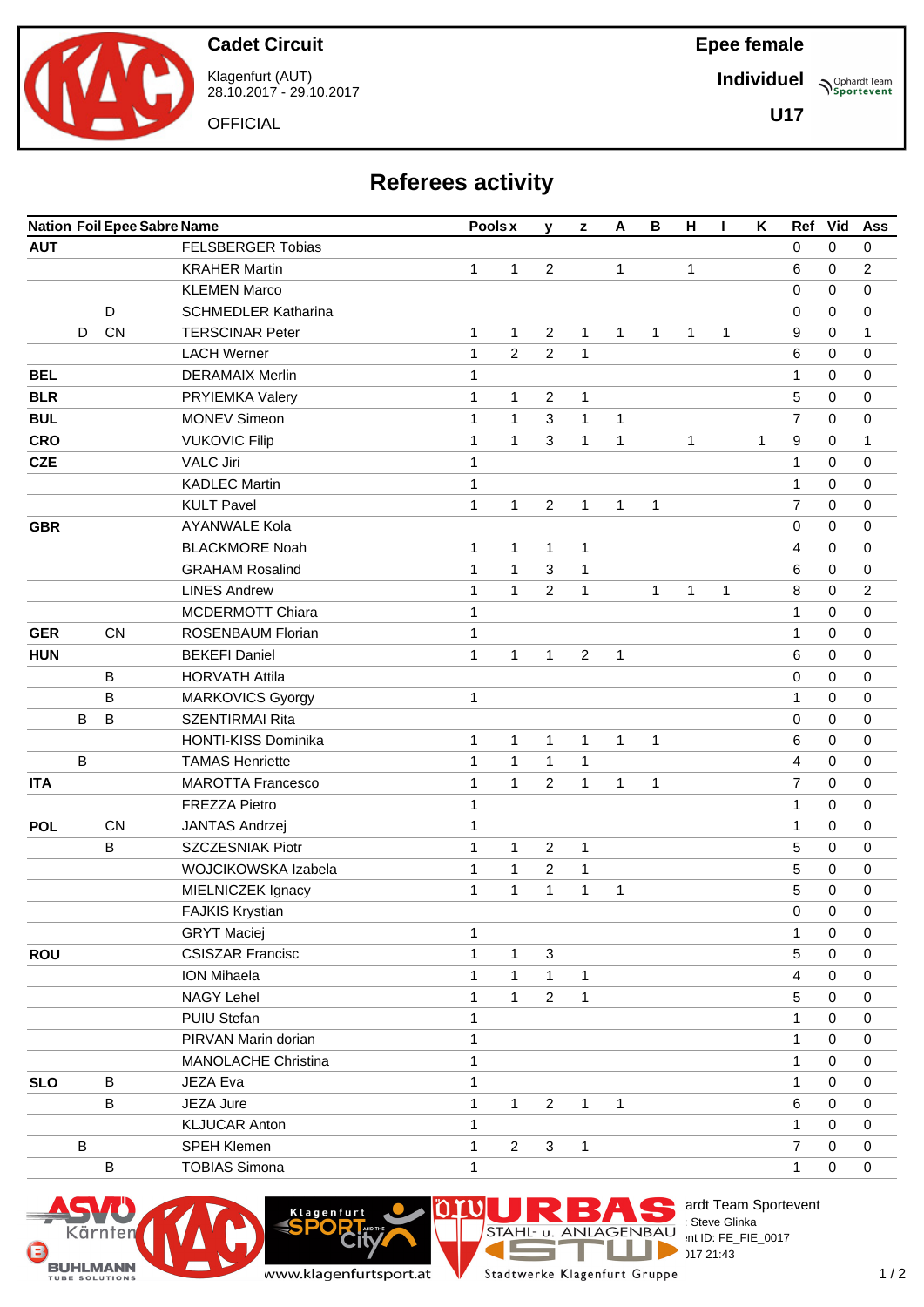

**OFFICIAL** 

Klagenfurt (AUT) 28.10.2017 - 29.10.2017 **Epee female**

**Individuel Sportevent** 

**U17**

| <b>Nation Foil Epee Sabre Name</b> |   |   |   |                            |  | Pools x |              | v              | $\mathbf{z}$ | A | В | н | K | Ref            | Vid      | Ass         |
|------------------------------------|---|---|---|----------------------------|--|---------|--------------|----------------|--------------|---|---|---|---|----------------|----------|-------------|
|                                    |   | B |   | <b>KORES Gaja</b>          |  | 1       | 1            | 3              | $\mathbf{1}$ | 1 | 1 |   |   | 8              | $\Omega$ | 0           |
| <b>SRB</b>                         |   |   |   | SAMARDZIC Petar            |  | 1       |              |                |              |   |   |   |   | 1              | $\Omega$ | $\mathbf 0$ |
| <b>SUI</b>                         |   | B |   | <b>TZAUD Eric</b>          |  | 1       |              |                |              |   |   |   |   | 1              | 0        | 0           |
|                                    |   | N |   | GÄCHTER Christophe         |  | 1       | 1            | $\overline{2}$ | 1            | 1 | 1 |   |   | $\overline{7}$ | 0        | 0           |
| <b>SVK</b>                         | P | B |   | <b>TURANOVA Kristina</b>   |  | 1       | 1            | 1              | 1            |   |   |   |   | 4              | $\Omega$ | $\mathbf 0$ |
|                                    |   |   |   | <b>HUNCAROVA Katarina</b>  |  | 1       | 2            | 2              | 1            | 1 | 1 |   |   | 8              | $\Omega$ | $\mathbf 0$ |
|                                    |   |   |   | <b>KAPRAL Martin</b>       |  | 1       |              |                |              |   |   |   |   | 1              | $\Omega$ | 0           |
|                                    |   |   |   | CELLEROVA Michala          |  | 1       | 1            | $\overline{2}$ | 1            | 1 |   |   |   | 6              | 0        | 0           |
|                                    |   |   |   | SIMEUNOVIC Rastislav       |  | 1       |              |                |              |   |   |   |   | 1              | $\Omega$ | $\mathbf 0$ |
|                                    | B | B |   | <b>VILEM Michal</b>        |  | 1       | 1            | 2              | 1            |   |   |   |   | 5              | $\Omega$ | $\mathbf 0$ |
| <b>UKR</b>                         |   |   |   | PETRUS Dmytro              |  | 1       | 1            | $\overline{2}$ | 2            | 1 |   |   |   | $\overline{7}$ | $\Omega$ | 0           |
|                                    |   |   |   | <b>TYMOSHENKO Ruslan</b>   |  | 1       | 1            | 2              | 1            |   |   |   |   | 5              | $\Omega$ | $\mathbf 0$ |
|                                    |   |   |   | ZELENTSOVA Alina           |  |         |              |                |              |   |   |   |   | 0              | $\Omega$ | $\mathbf 0$ |
|                                    |   |   |   | <b>OREMUSH Heyza</b>       |  | 1       |              | 1              | 1            |   |   |   |   | 3              | $\Omega$ | $\mathbf 0$ |
| <b>USA</b>                         |   |   |   | <b>BALOG Marcus</b>        |  | 1       |              |                |              |   |   |   |   | 1              | 0        | $\mathbf 0$ |
|                                    |   |   |   | <b>BELANICH Susan</b>      |  | 1       |              | 2              | 1            | 1 |   |   |   | 6              | $\Omega$ | $\mathbf 0$ |
|                                    |   | B |   | <b>GOOSSENS Bruno</b>      |  | 1       |              |                |              |   |   |   |   |                | $\Omega$ | $\mathbf 0$ |
|                                    |   | P | B | <b>GRITSAEV Konstantin</b> |  | 1       | 1            | 1              |              |   |   |   |   | 3              | $\Omega$ | 0           |
|                                    |   |   |   | <b>MAHMOUD Taysir</b>      |  | 1       | $\mathbf{1}$ | 1              |              |   |   |   |   | 3              | 0        | 0           |
|                                    |   |   |   | <b>MANDOKI Sandor</b>      |  | 1       |              |                |              |   |   |   |   | 1              | 0        | $\mathbf 0$ |

64 Referees